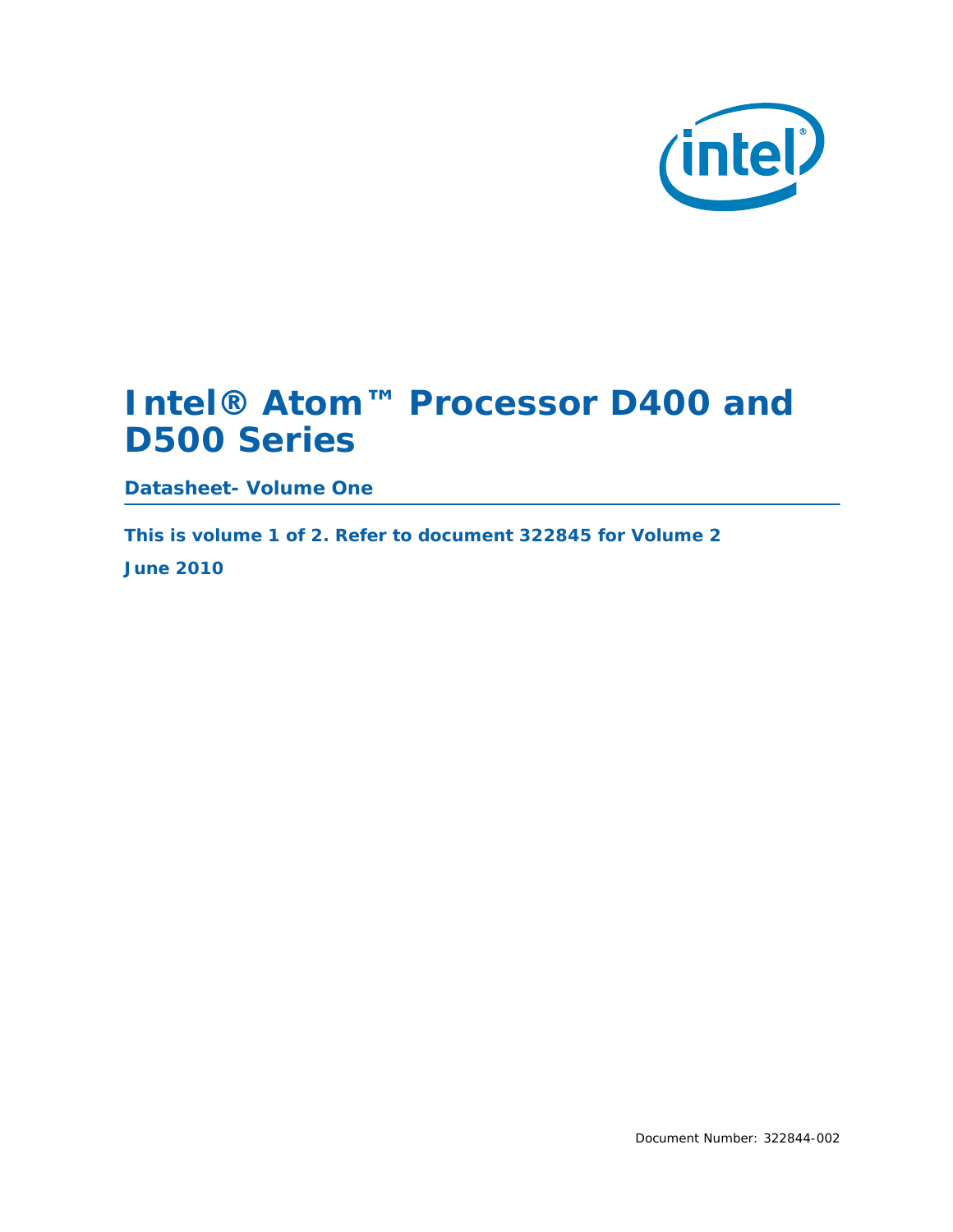

INFORMATION IN THIS DOCUMENT IS PROVIDED IN CONNECTION WITH INTEL® PRODUCTS. NO LICENSE, EXPRESS OR IMPLIED, BY ESTOPPEL OR OTHERWISE, TO ANY INTELLECTUAL PROPERTY RIGHTS IS GRANTED BY THIS DOCUMENT. EXCEPT AS PROVIDED IN INTEL'S TERMS AND CONDITIONS OF SALE FOR SUCH PRODUCTS, INTEL ASSUMES NO LIABILITY WHATSOEVER, AND INTEL DISCLAIMS ANY EXPRESS OR IMPLIED WARRANTY, RELATING TO SALE AND/OR USE OF INTEL PRODUCTS INCLUDING LIABILITY OR WARRANTIES RELATING TO FITNESS FOR A PARTICULAR PURPOSE, MERCHANTABILITY, OR INFRINGEMENT OF ANY PATENT, COPYRIGHT OR OTHER INTELLECTUAL PROPERTY RIGHT.

UNLESS OTHERWISE AGREED IN WRITING BY INTEL, THE INTEL PRODUCTS ARE NOT DESIGNED NOR INTENDED FOR ANY APPLICATION IN WHICH THE FAILURE OF THE INTEL PRODUCT COULD CREATE A SITUATION WHERE PERSONAL INJURY OR DEATH MAY OCCUR.

Intel may make changes to specifications and product descriptions at any time, without notice. Designers must not rely on the absence or characteristics of any features or instructions marked "reserved" or "undefined." Intel reserves these for future definition and shall have no responsibility whatsoever for conflicts or incompatibilities arising from future changes to them. The information here is subject to change without notice. Do not finalize a design with this information.

The products described in this document may contain design defects or errors known as errata which may cause the product to deviate from published specifications. Current characterized errata are available on request.

Hyper-Threading Technology requires a computer system with a processor supporting Hyper-Threading Technology and HT Technology enabled chipset, BIOS and operating system. Performance will vary depending on the specific hardware and software you see. See http://www.intel.com/technology/hypertheading/ for more information including details on which processor supports HT Technology.

Intel processor numbers are not a measure of performance. Processor numbers differentiate features within each processor family, not across different processor families. Go to: [http://www.intel.com/products/processor%5Fnumber](http://www.intel.com/products/processor%5Fnumber/)/

Intel and the Intel logo are trademarks or registered trademarks of Intel Corporation or its subsidiaries in the U.S. and other countries.

\*Other names and brands may be claimed as the property of others.

Copyright © 2010 Intel Corporation. All rights reserved.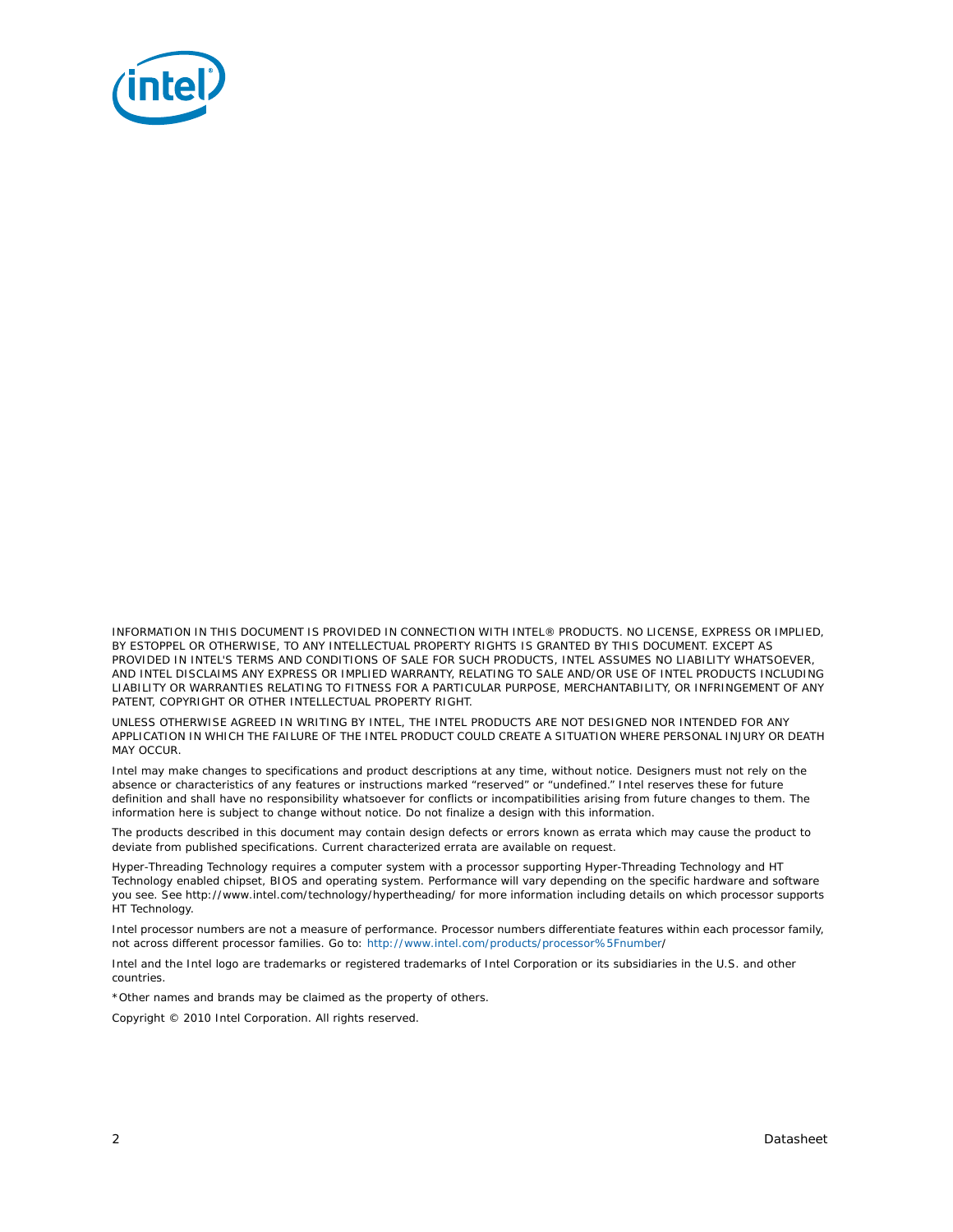

# **Contents**

| 1.1<br>1.2<br>1.3<br>1.4<br>1.5<br>1.6<br>1.6.1<br>1.7<br>1.8<br>2<br>2.1<br>2.2<br>2.3<br>2.4<br>2.5<br>2.6<br>2.7<br>2.8<br>2.9<br>2.10<br>2.11<br>3<br>3.1<br>3.1.1<br>3.1.2<br>3.1.3<br>3.2<br>3.2.1<br>3.2.2<br>3.2.3<br>3.2.4<br>3.2.5<br>3.3<br>3.3.1<br>3.4<br>3.4.1<br>3.4.2<br>35<br>3.4.3<br>State Combinations<br>3.4.4<br>4<br>4.1<br>4.2<br>4.2.1<br>4.3 | 1 |     |  |
|------------------------------------------------------------------------------------------------------------------------------------------------------------------------------------------------------------------------------------------------------------------------------------------------------------------------------------------------------------------------|---|-----|--|
|                                                                                                                                                                                                                                                                                                                                                                        |   |     |  |
|                                                                                                                                                                                                                                                                                                                                                                        |   |     |  |
|                                                                                                                                                                                                                                                                                                                                                                        |   |     |  |
|                                                                                                                                                                                                                                                                                                                                                                        |   |     |  |
|                                                                                                                                                                                                                                                                                                                                                                        |   |     |  |
|                                                                                                                                                                                                                                                                                                                                                                        |   |     |  |
|                                                                                                                                                                                                                                                                                                                                                                        |   |     |  |
|                                                                                                                                                                                                                                                                                                                                                                        |   |     |  |
|                                                                                                                                                                                                                                                                                                                                                                        |   |     |  |
|                                                                                                                                                                                                                                                                                                                                                                        |   |     |  |
|                                                                                                                                                                                                                                                                                                                                                                        |   |     |  |
|                                                                                                                                                                                                                                                                                                                                                                        |   |     |  |
|                                                                                                                                                                                                                                                                                                                                                                        |   |     |  |
|                                                                                                                                                                                                                                                                                                                                                                        |   |     |  |
|                                                                                                                                                                                                                                                                                                                                                                        |   |     |  |
|                                                                                                                                                                                                                                                                                                                                                                        |   |     |  |
|                                                                                                                                                                                                                                                                                                                                                                        |   |     |  |
|                                                                                                                                                                                                                                                                                                                                                                        |   |     |  |
|                                                                                                                                                                                                                                                                                                                                                                        |   |     |  |
|                                                                                                                                                                                                                                                                                                                                                                        |   |     |  |
|                                                                                                                                                                                                                                                                                                                                                                        |   |     |  |
|                                                                                                                                                                                                                                                                                                                                                                        |   |     |  |
|                                                                                                                                                                                                                                                                                                                                                                        |   |     |  |
|                                                                                                                                                                                                                                                                                                                                                                        |   |     |  |
|                                                                                                                                                                                                                                                                                                                                                                        |   |     |  |
|                                                                                                                                                                                                                                                                                                                                                                        |   |     |  |
|                                                                                                                                                                                                                                                                                                                                                                        |   |     |  |
|                                                                                                                                                                                                                                                                                                                                                                        |   |     |  |
|                                                                                                                                                                                                                                                                                                                                                                        |   |     |  |
|                                                                                                                                                                                                                                                                                                                                                                        |   |     |  |
|                                                                                                                                                                                                                                                                                                                                                                        |   |     |  |
|                                                                                                                                                                                                                                                                                                                                                                        |   |     |  |
|                                                                                                                                                                                                                                                                                                                                                                        |   |     |  |
|                                                                                                                                                                                                                                                                                                                                                                        |   |     |  |
|                                                                                                                                                                                                                                                                                                                                                                        |   |     |  |
|                                                                                                                                                                                                                                                                                                                                                                        |   |     |  |
|                                                                                                                                                                                                                                                                                                                                                                        |   |     |  |
|                                                                                                                                                                                                                                                                                                                                                                        |   |     |  |
|                                                                                                                                                                                                                                                                                                                                                                        |   |     |  |
|                                                                                                                                                                                                                                                                                                                                                                        |   |     |  |
|                                                                                                                                                                                                                                                                                                                                                                        |   |     |  |
|                                                                                                                                                                                                                                                                                                                                                                        |   |     |  |
|                                                                                                                                                                                                                                                                                                                                                                        |   |     |  |
|                                                                                                                                                                                                                                                                                                                                                                        |   | 4.4 |  |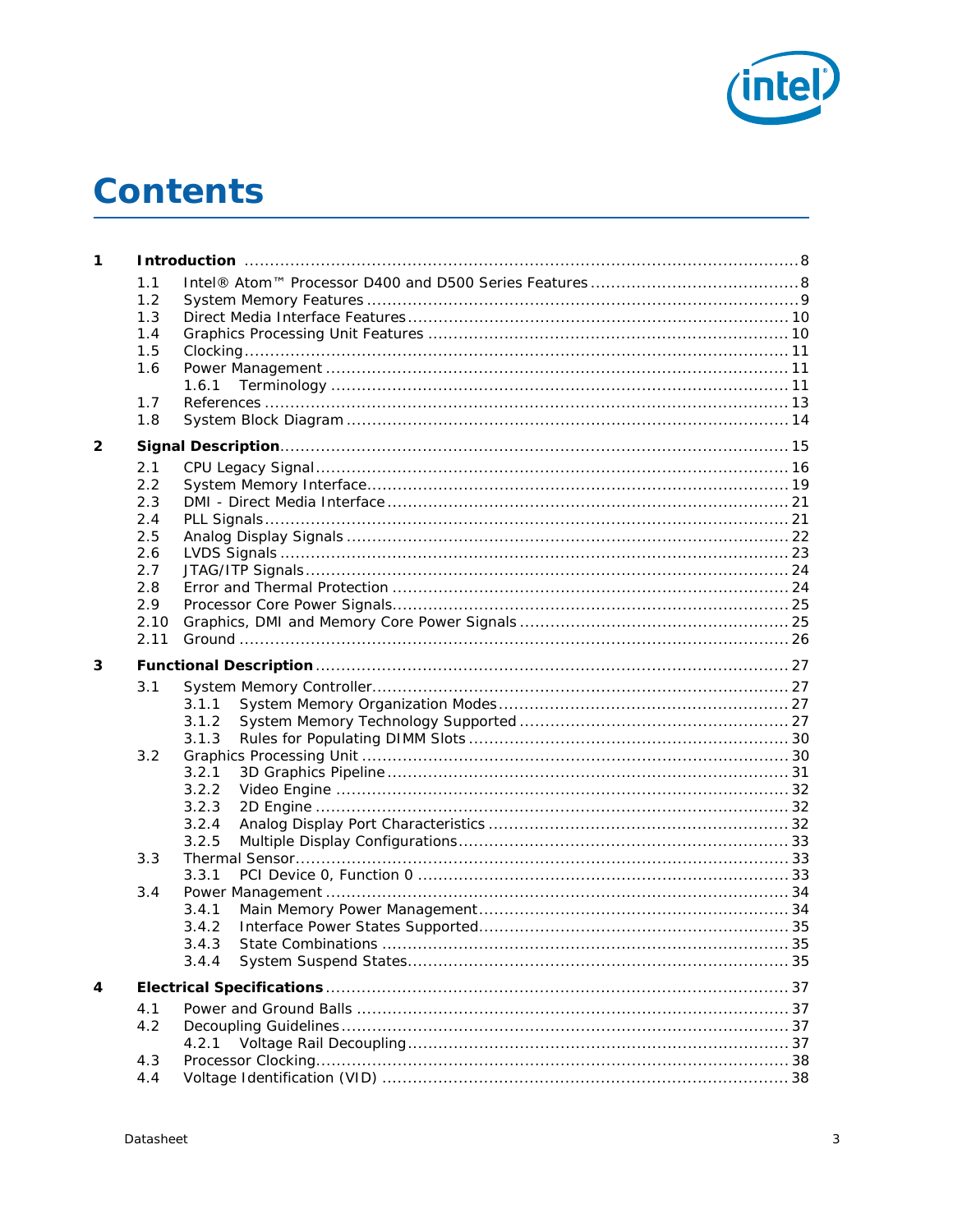

|                | 4.5  |       |  |
|----------------|------|-------|--|
|                | 4.6  |       |  |
|                | 4.7  |       |  |
|                | 4.8  |       |  |
|                | 4.9  |       |  |
|                | 4.10 |       |  |
|                |      |       |  |
|                |      |       |  |
|                |      |       |  |
| 5              |      |       |  |
| 6              |      |       |  |
|                | 6.1  |       |  |
|                |      | 6.1.1 |  |
|                |      | 6.1.2 |  |
| $\overline{7}$ |      |       |  |
|                | 7.1  |       |  |
|                |      | 7.1.1 |  |
|                |      | 7.1.2 |  |
|                |      | 7.1.3 |  |
|                |      | 7.1.4 |  |
|                |      | 7.1.5 |  |
| 8              |      |       |  |
|                | 8.1  |       |  |
|                |      | 8.1.1 |  |
|                |      | 8.1.2 |  |
|                | 8.2  |       |  |
| 9              |      |       |  |
| 10             |      |       |  |
|                |      |       |  |
|                |      |       |  |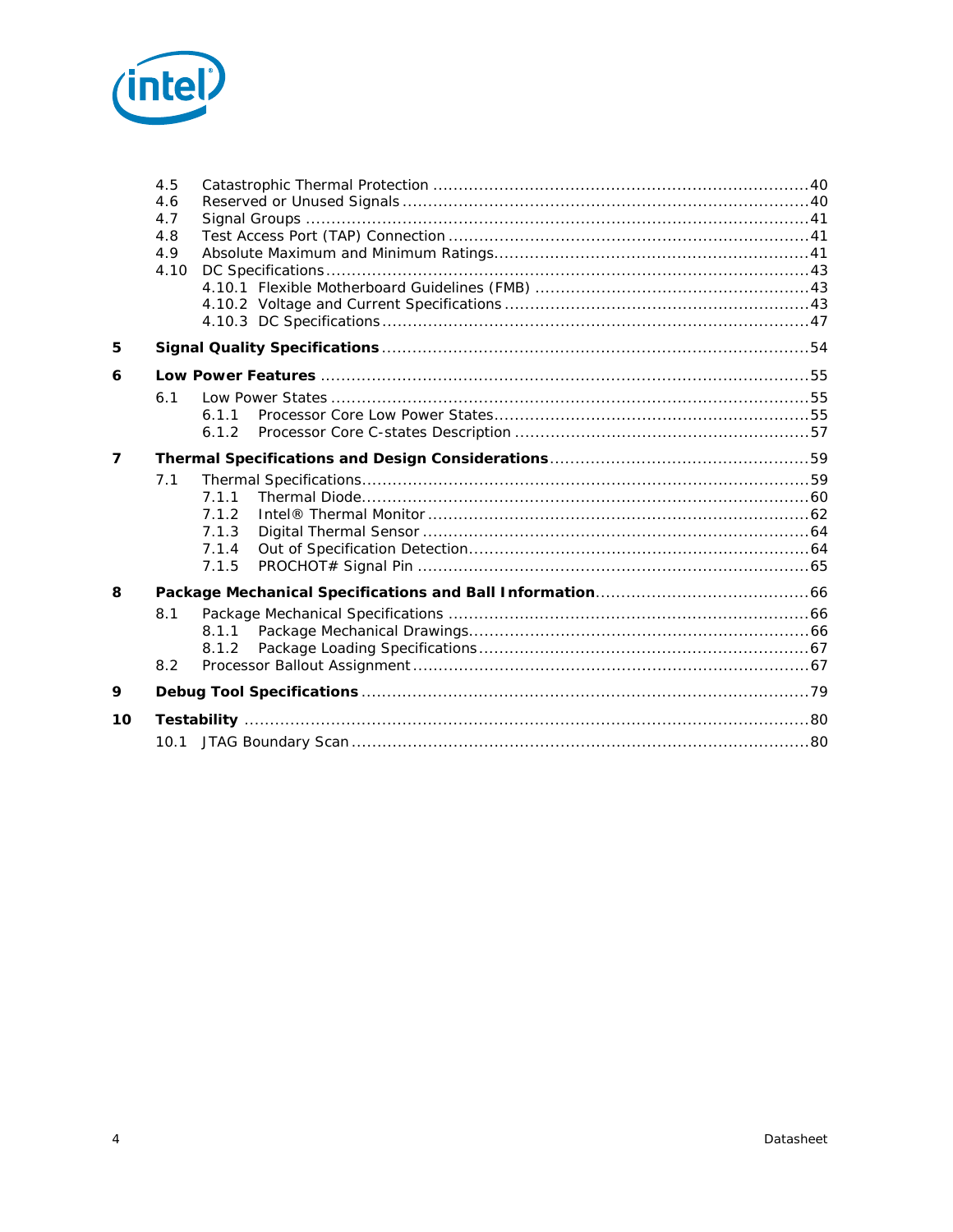

# **Figures**

| Figure 1-1 | Intel Atom Processor D400 and D500 Series System Block Diagram  14 |  |
|------------|--------------------------------------------------------------------|--|
| Figure 4-2 |                                                                    |  |
| Figure 6-3 | Idle Power Management Breakdown of the Processor Cores56           |  |
| Figure 6-4 |                                                                    |  |
| Figure 8-5 |                                                                    |  |
| Figure 8-6 |                                                                    |  |
| Figure 8-7 |                                                                    |  |
| Figure 8-8 |                                                                    |  |
| Figure 8-9 |                                                                    |  |

# **Tables**

| Table 1-1         |                                                                               |  |
|-------------------|-------------------------------------------------------------------------------|--|
| Table 2-2         |                                                                               |  |
| Table 2-3         |                                                                               |  |
| Table 2-4         |                                                                               |  |
| Table 2-5         |                                                                               |  |
| Table 2-6         |                                                                               |  |
| Table 2-7         |                                                                               |  |
| Table 2-8         | DMI - Processor to Intel NM10 Express Chipset Serial Interface  21            |  |
| Table 2-9         |                                                                               |  |
| Table 2-10        |                                                                               |  |
| Table 2-11        |                                                                               |  |
| Table 2-12        |                                                                               |  |
| Table 2-13        |                                                                               |  |
| Table 2-14        |                                                                               |  |
| <b>Table 2-15</b> |                                                                               |  |
| Table 2-16        |                                                                               |  |
| Table 3-17        |                                                                               |  |
| Table 3-18        |                                                                               |  |
| Table 3-19        |                                                                               |  |
| Table 3-20        |                                                                               |  |
| Table 3-21        |                                                                               |  |
| Table 3-22        |                                                                               |  |
| Table 3-23        |                                                                               |  |
| Table 3-24        |                                                                               |  |
| Table 4-25        |                                                                               |  |
| Table 4-26        |                                                                               |  |
| Table 4-27        | Processor Absolute Minimum and Maximum Ratings 42                             |  |
| Table 4-28        | Processor Core Active and Idle Mode DC Voltage and Current Specifications  44 |  |
| Table 4-29        | Processor Uncore I/O Buffer Supply DC Voltage and Current Specifications 45   |  |
| Table 4-30        | Input Clocks (BCLK, HPL_CLKIN, DPL_REFCLKIN, EXP_CLKIN) Differential          |  |
|                   |                                                                               |  |
| Table 4-31        |                                                                               |  |
| Table 4-32        |                                                                               |  |
| Table 4-33        |                                                                               |  |
| Table 4-34        |                                                                               |  |
| Table 4-35        |                                                                               |  |
| Table 4-36        |                                                                               |  |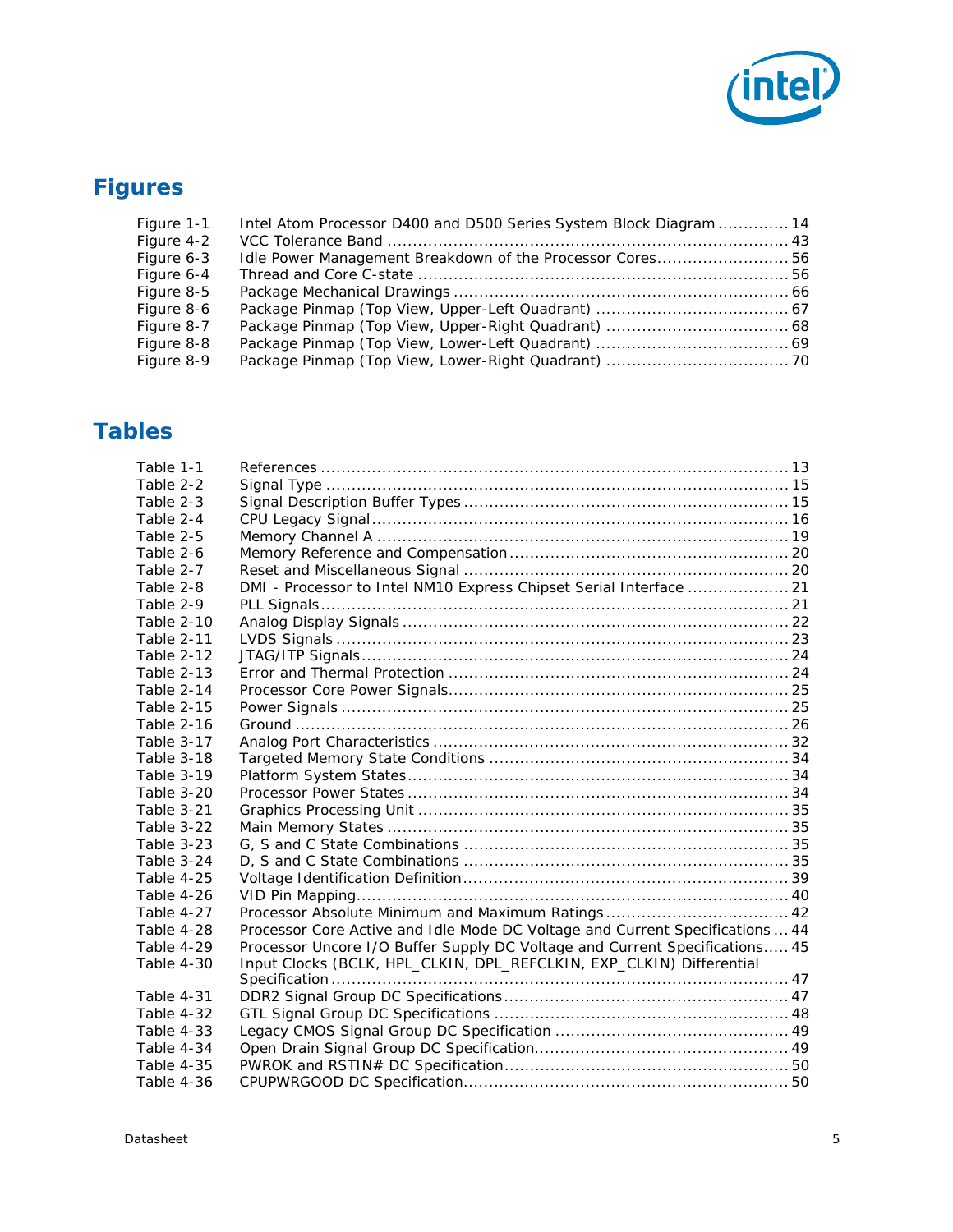

| Table 4-37 |                                                                      |  |
|------------|----------------------------------------------------------------------|--|
| Table 4-38 | CRT_DDC_DATA. CRT_DDC_CLK, LDDC_DATA, LDDC_CLK, LCTLA_CLK, and       |  |
| Table 4-39 |                                                                      |  |
| Table 4-40 | LVDS Interface DC Specification (functional operating range,         |  |
|            |                                                                      |  |
| Table 4-41 | LVDD_EN, LBKLT_EN and LBKLT_CTL DC Specification53                   |  |
| Table 6-42 |                                                                      |  |
| Table 6-43 |                                                                      |  |
| Table 6-44 | Coordination of Thread Low-power States at the Package/Core Level 57 |  |
| Table 6-45 | Coordination of Core Power States at the Package Level58             |  |
| Table 7-46 |                                                                      |  |
| Table 7-47 |                                                                      |  |
| Table 7-48 |                                                                      |  |
| Table 8-49 |                                                                      |  |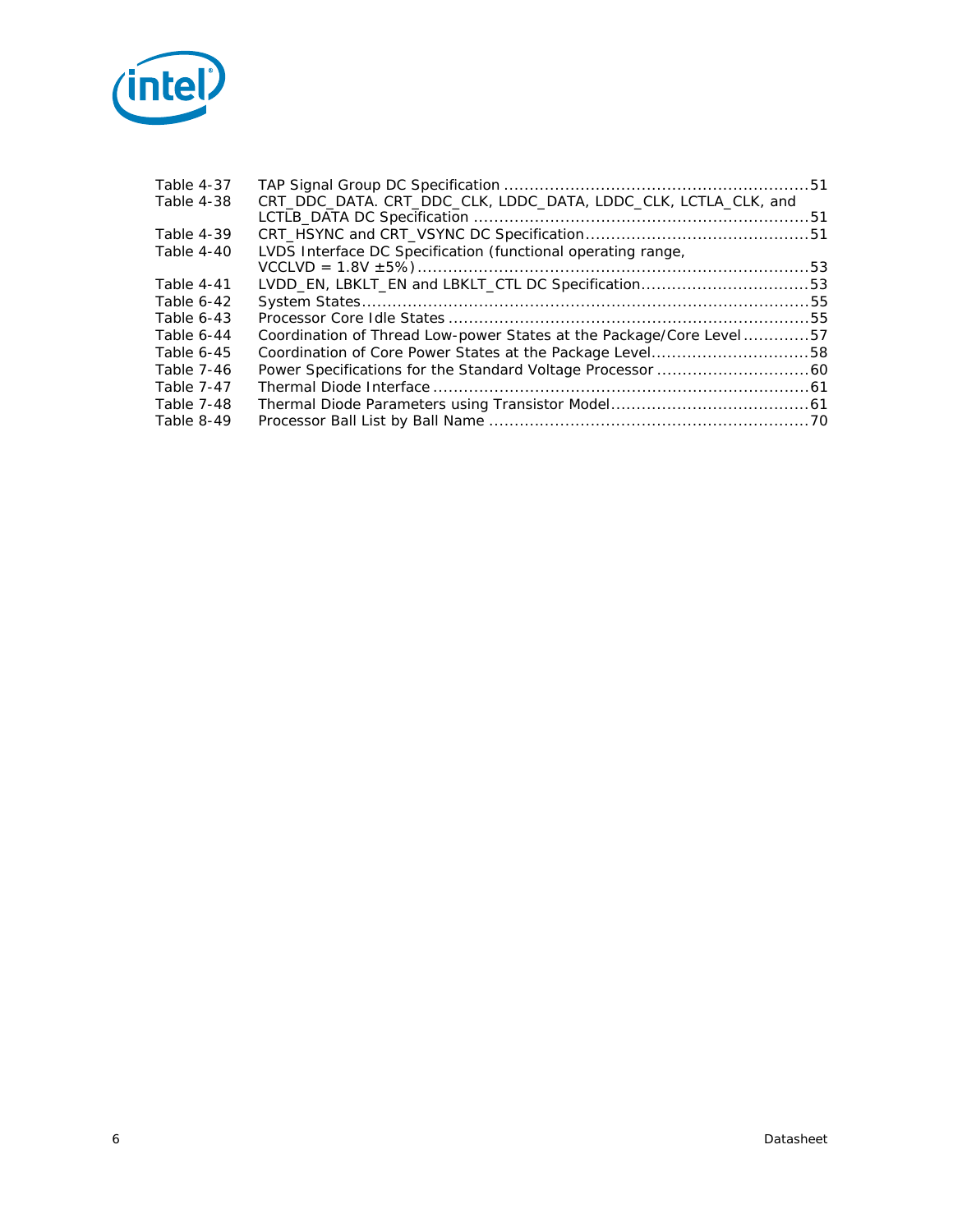

# *Revision History*

| <b>Revision</b><br><b>Number</b> | <b>Description</b> | <b>Revision Date</b> |
|----------------------------------|--------------------|----------------------|
| 001                              | Initial Release    | December 2009        |
| 002                              | Added DDR3 SKU     | June 2010            |

§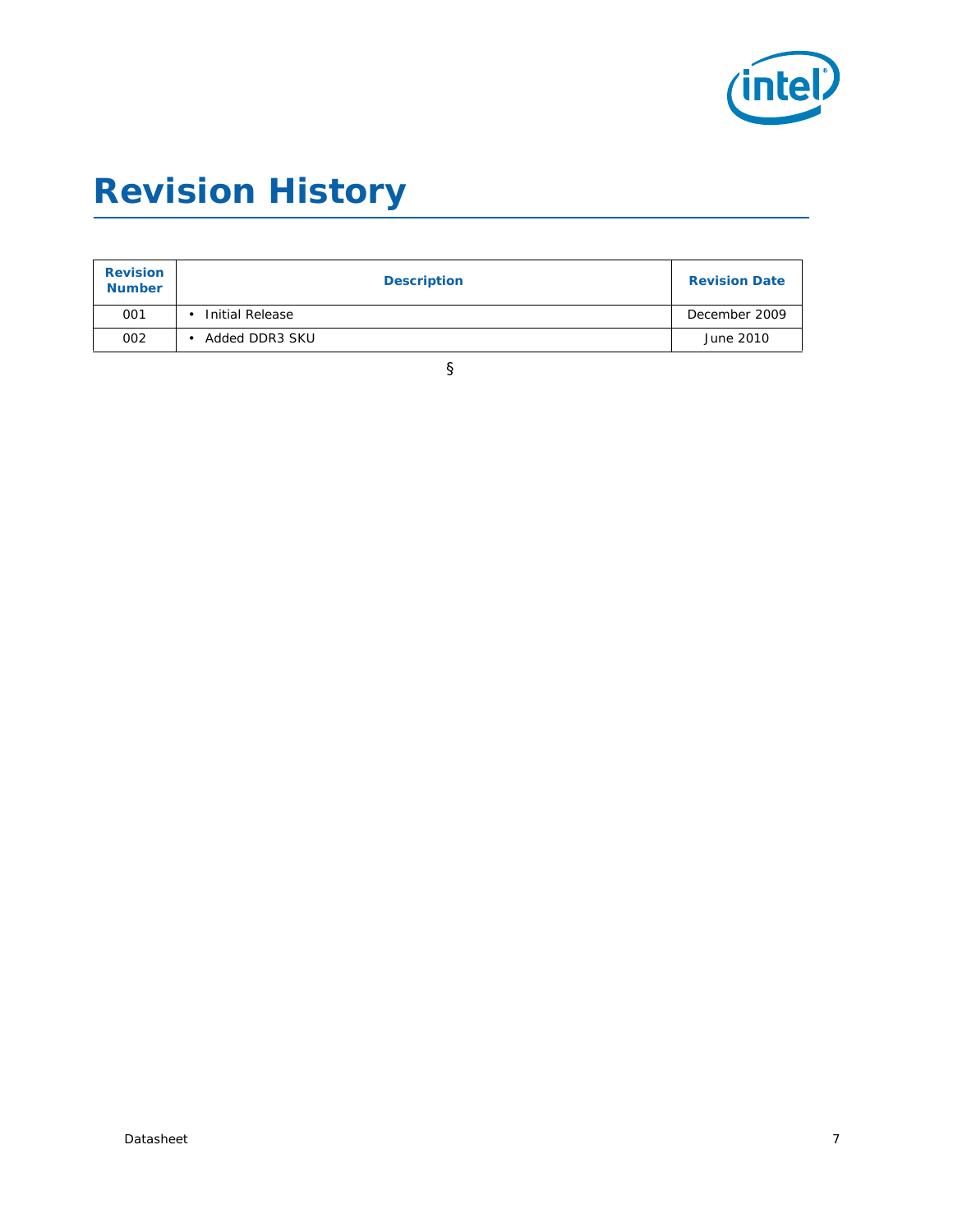

# <span id="page-7-0"></span>*1 Introduction*

The Intel® Atom™ Processor D400 and D500 Series processors are built on 45 nanometer Hi-K process technology. The processor is designed for a two-chip platform as opposed to the traditional three-chip platforms (processor, GMCH, and ICH). The two-chip platform consists of a processor and the chipset and enables higher performance, lower cost, easier validation, and improved x-y footprint.

*Note:* Throughout this document, Intel® Atom™ Processor D400 and D500 Series is referred to as processor and Intel® NM10 Express Chipset is referred to as chipset.

> Included in this family of processors is an integrated memory controller (IMC), integrated graphics processing unit (GPU) and integrated I/O (IIO) (such as DMI) on a single silicon die. This single die solution is known as a monolithic processor.

## <span id="page-7-1"></span>**1.1 Intel® Atom™ Processor D400 and D500 Series Features**

The following list provides some of the key features on this processor:

- On die, primary 32-kB instructions cache and 24-kB write-back data cache
- Intel<sup>®</sup> Hyper-Threading Technology 2-threads per core
- On die 2 x 512-kB, 8-way L2 cache for D510 dual-core processor, 1 x 512-kB, 8 way L2 cache for D410 single-core processor
- Support for IA 32-bit
- Intel<sup>®</sup> Streaming SIMD Extensions 2 and 3 (SSE2 and SSE3) and Supplemental Streaming SIMD Extensions 3 (SSSE3) support
- Intel<sup>®</sup> 64 architecture
- Micro-FCBGA8 packaging technologies
- Thermal management support via Intel® Thermal Monitor (TM1)
- Supports C0 and C1 states only
- Execute Disable Bit support for enhanced security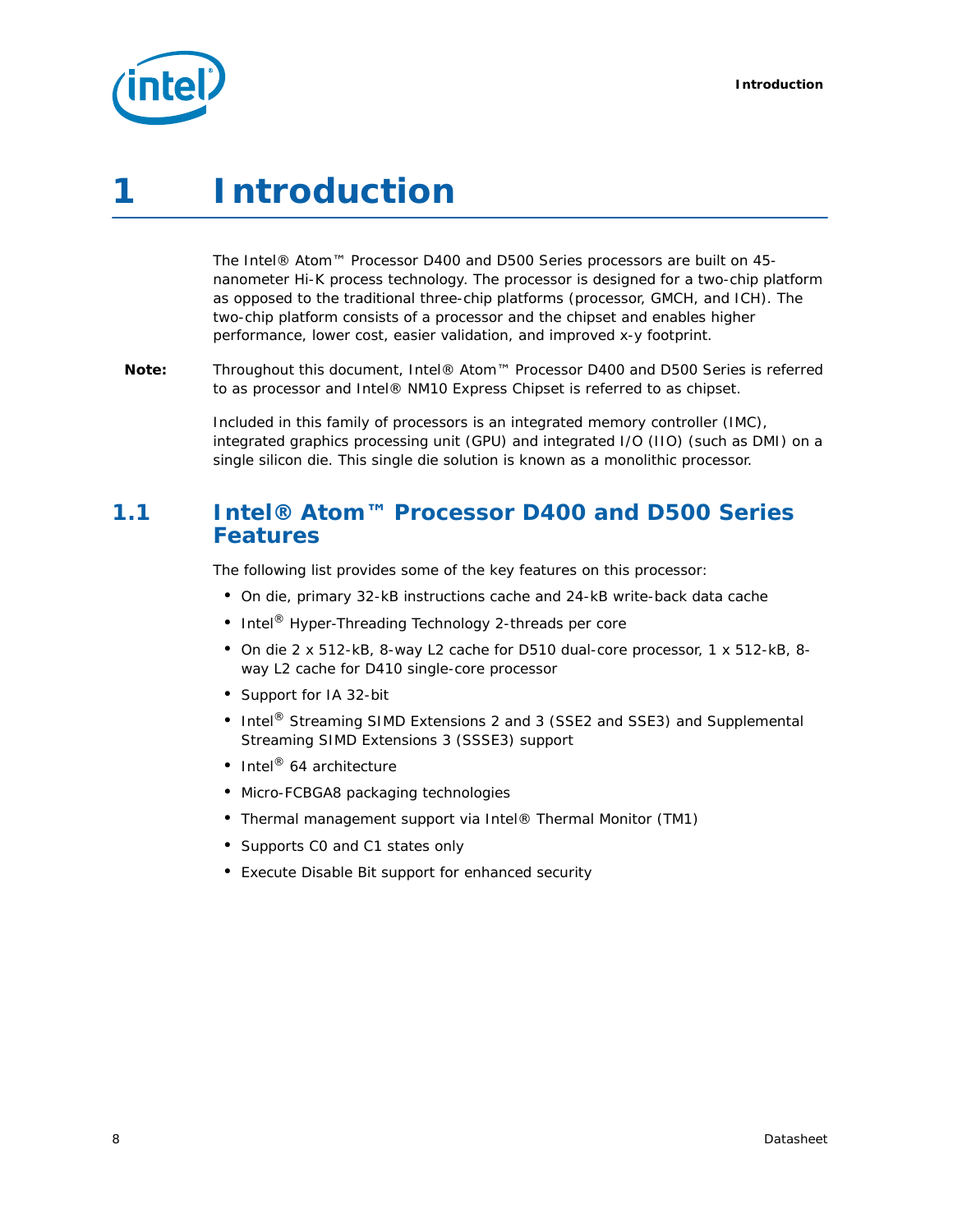

# <span id="page-8-0"></span>**1.2 System Memory Features**

- DDR2 (D410, D510, D425, and D525)
	- One channel of DDR2 memory (consists of 64 data lines):
		- Maximum of two DIMMs per channel, containing single or double-sided DIMM
	- Memory DDR2 data transfer rates of 667 and 800 MT/s
	- Only non-ECC DIMMs are supported
	- Support unbuffered DIMMs
	- I/O Voltage of 1.8V for DDR2
	- Supports 512-Mb, 1-Gb & 2-Gb technologies for DDR2
	- Support 4 banks for 512 Mbit densities for DDR2
	- Support 8 banks for 1-Gb and 2-Gb densities for DDR2
	- Support 2 DIMMs, 4 GB (assuming 2-Gb density device technology) maximum
	- Support up to 32 simultaneous open pages per channel (assuming 4 ranks of 8i devices)
	- Support Partial Writes to memory using Data Mask signals (DM)
	- Enhances Address Mapping
	- Support DIMM page size of 4KB and 8KB
	- Support data burst length of 8 for all memory configurations
	- Support memory thermal management scheme to selectively manage reads and/or writes. Memory thermal management can be triggered by either on-die thermal sensor, or by preset limits. Management limits are determined by weighted sum of various commands that are scheduled on the memory interface.
- DDR3 SO-DIMM only (D525 and D425)
	- Support for DDR3 at data transfer rate of 800 MT/s only
	- One channel of DDR3 memory (consists of 64-bit data lines); maximum of 2 SO-DIMMs in Raw Card A or Raw Card B format
	- I/O Voltage of 1.5 V for DDR3
	- Maximum of 4GB memory capacity supported
	- Memory organizations supported (refer to Platform Design Guide for more details)
		- 2 SO-DIMM
		- 1 SO-DIMM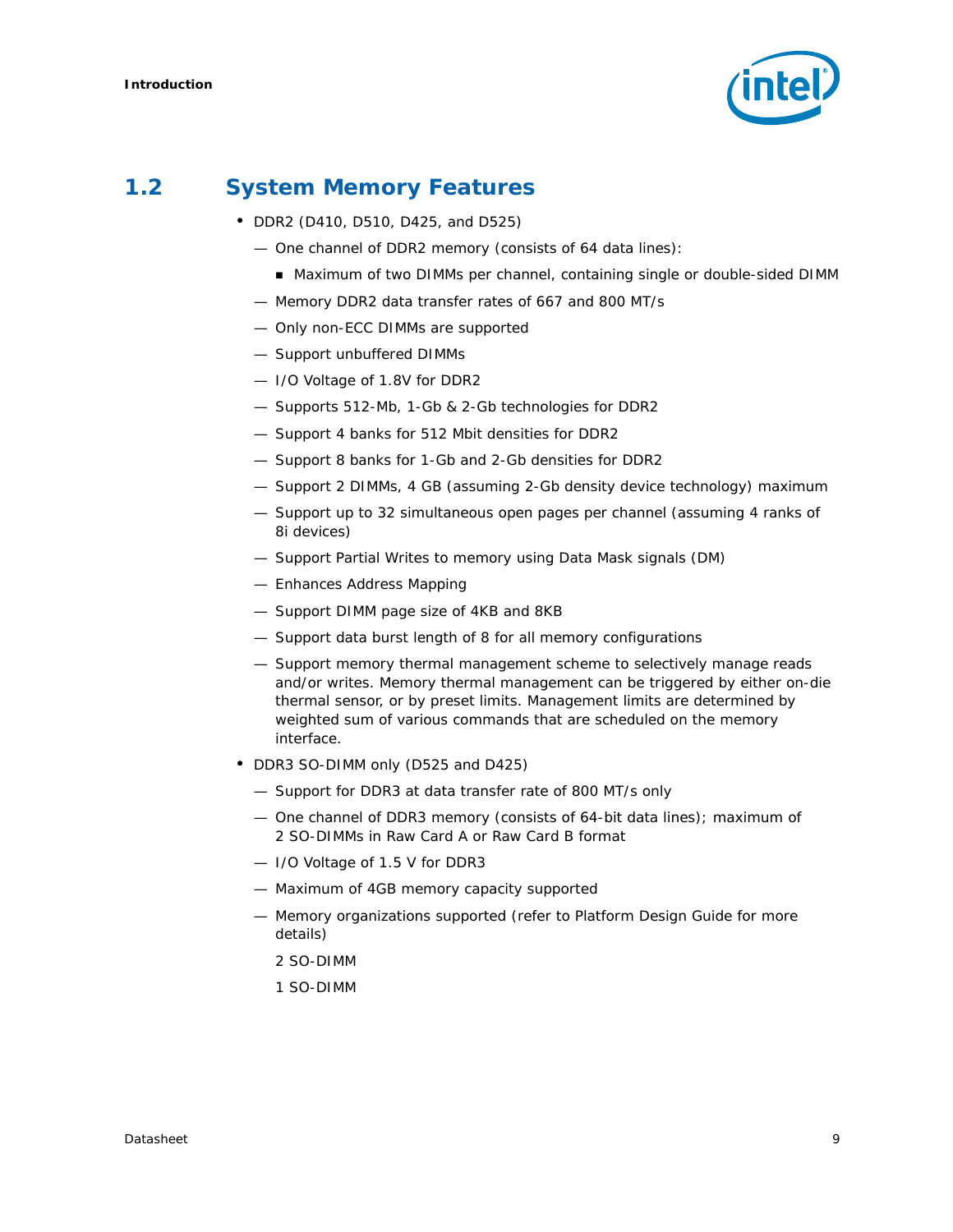

# <span id="page-9-0"></span>**1.3 Direct Media Interface Features**

- Compliant to Direct Media Interface (DMI)
- Support 4 lanes in each direction, 2.5 Gbps per lane per direction, point-to-point DMI interface to Intel® NM10 Express Chipset.
- 100 MHz reference clock.
- Support 64 bit downstream address (only 36-bit addressable from CPU)
- Support APIC messaging support. Will send Intel-defined "End of Interrupt" broadcast message when initiated by CPU.
- Support messaging in both directions, including Intel-Vendor specific messages.
- Support Message Signal Interrupt (MSI) messages.
- Support Power Management state change messages.
- Support SMI, SCI and SERR error indication.
- Support PCI INTA interrupt from CHAP Counters device and Integrated Graphics.
- Support legacy support for ISA regime protocol (PHOLD/PHOLDA) required for parallel port DMA, floppy drive and LPC bus masters.
- Support Intel NM10 Express Chipset with on board hybrid AC-DC coupling solution.
- Support x4 link width configuration.
- Support polarity inversion

# <span id="page-9-1"></span>**1.4 Graphics Processing Unit Features**

- The GPU contains a refresh of the 3<sup>rd</sup> generation graphics core
- Intel<sup>®</sup> Dynamic Video Memory Technology support 4.0
- Directx\* 9 compliant Pixel Shader\* v2.0
- 400 MHz render clock frequency
- 2 display ports: LVDS and RGB
	- $-$  Single LVDS channel supporting resolution up to 1366  $*$  768, 18bpp
	- $-$  Analog RGB display output resolution up to 2048  $*$  1536 $@$  60 Hz
- Intel<sup>®</sup> Clear Video Technology
	- MPEG2 Hardware Acceleration
	- ProcAmp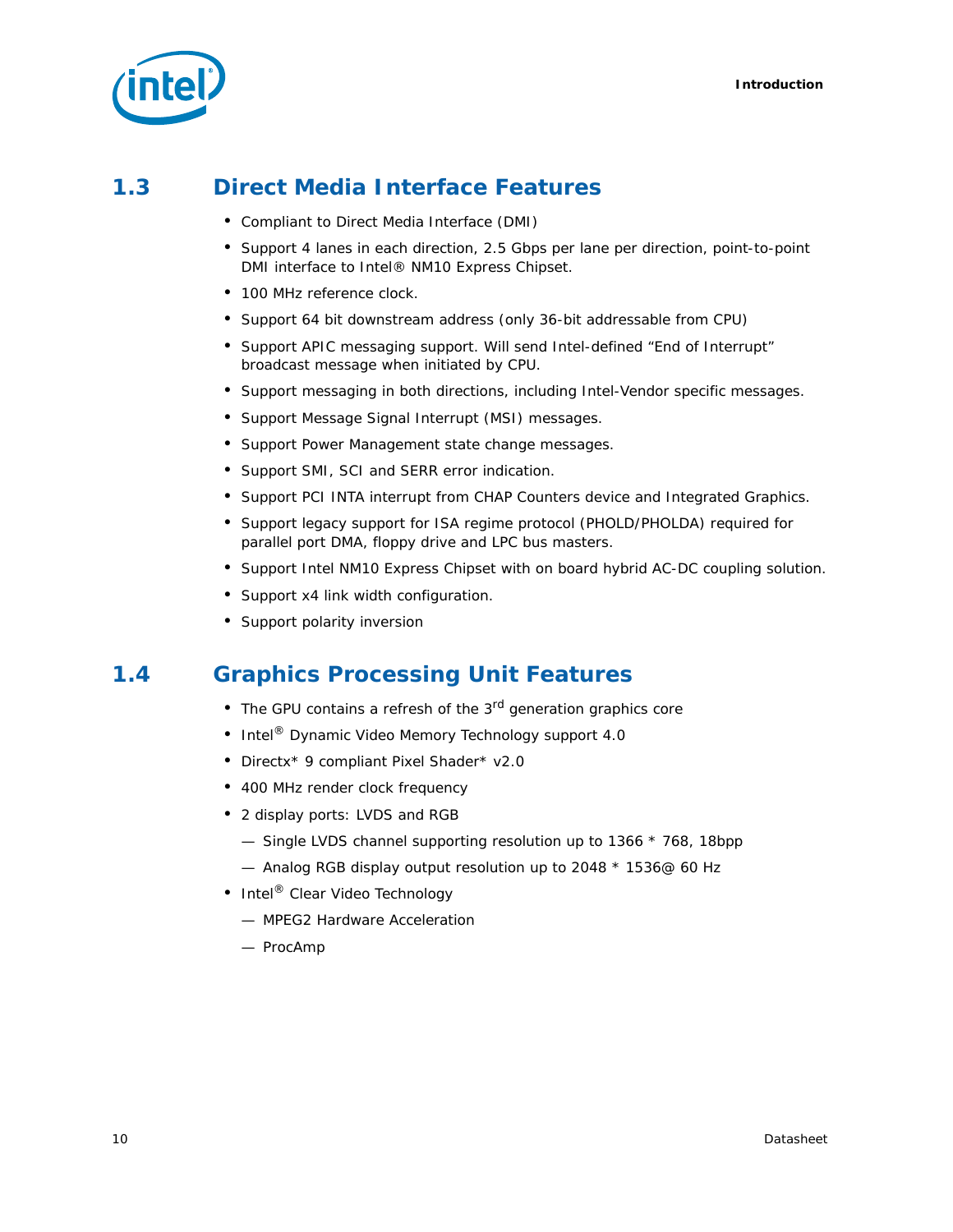

# <span id="page-10-0"></span>**1.5 Clocking**

- Differential Core clock of 166MHz and 200 MHz (BCLKP/BCLKN). Core clock and Host clock need to match one another. If Core clock is 166 MHz, Host clock needs to be 166 MHz.
- Differential Host clock of 166 MHz and 200 MHz (HPL\_CLKINP/HPL\_CLKINN).
- Memory clocks
	- When running DDR2-667, memory clocks are generated from internal Host PLL.
	- When running DDR2-800, memory clocks are generated from the Memory PLL
- The differential DMI clock of 100 MHz (EXP\_CLKINP/EXP\_CLKINN) generates the DMI core clock of 250 MHz.
- Display timings are generated from display PLLs that use a 96 MHz differential SSC and non-SSC, and 100 MHz differential clock with SSC as reference.
- Host, Memory, DMI, Display PLLs and all associated internal clocks are disabled until PWROK is asserted.

## <span id="page-10-1"></span>**1.6 Power Management**

- PC99 suspend to DRAM support ("STR", mapped to ACPI state S3)
- SMRAM space remapping to A0000h (128 kB)
- Support extended SMRAM space above 256 MB, additional 1MB TSEG from the base of graphics stolen memory (BSM) when enabled, and cacheable (cacheability controlled by CPU).
- ACPI Rev 1.0b compatible power management
- Support CPU states: C0 and C1
- Support System states: S0, S3, S4 and S5
- Support CPU Thermal Management 1 (TM1)

### <span id="page-10-2"></span>**1.6.1 Terminology**

| Term             | <b>Description</b>                                         |
|------------------|------------------------------------------------------------|
| <b>BGA</b>       | <b>Ball Grid Array</b>                                     |
| <b>BLT</b>       | <b>Block Level Transfer</b>                                |
| <b>CRT</b>       | Cathode Ray Tube                                           |
| DDR <sub>2</sub> | Second generation Double Data Rate SDRAM memory technology |
| <b>DMA</b>       | <b>Direct Memory Access</b>                                |
| DMI              | Direct Media Interface                                     |
| <b>DTS</b>       | Digital Thermal Sensor                                     |
| ECC              | Error Correction Code                                      |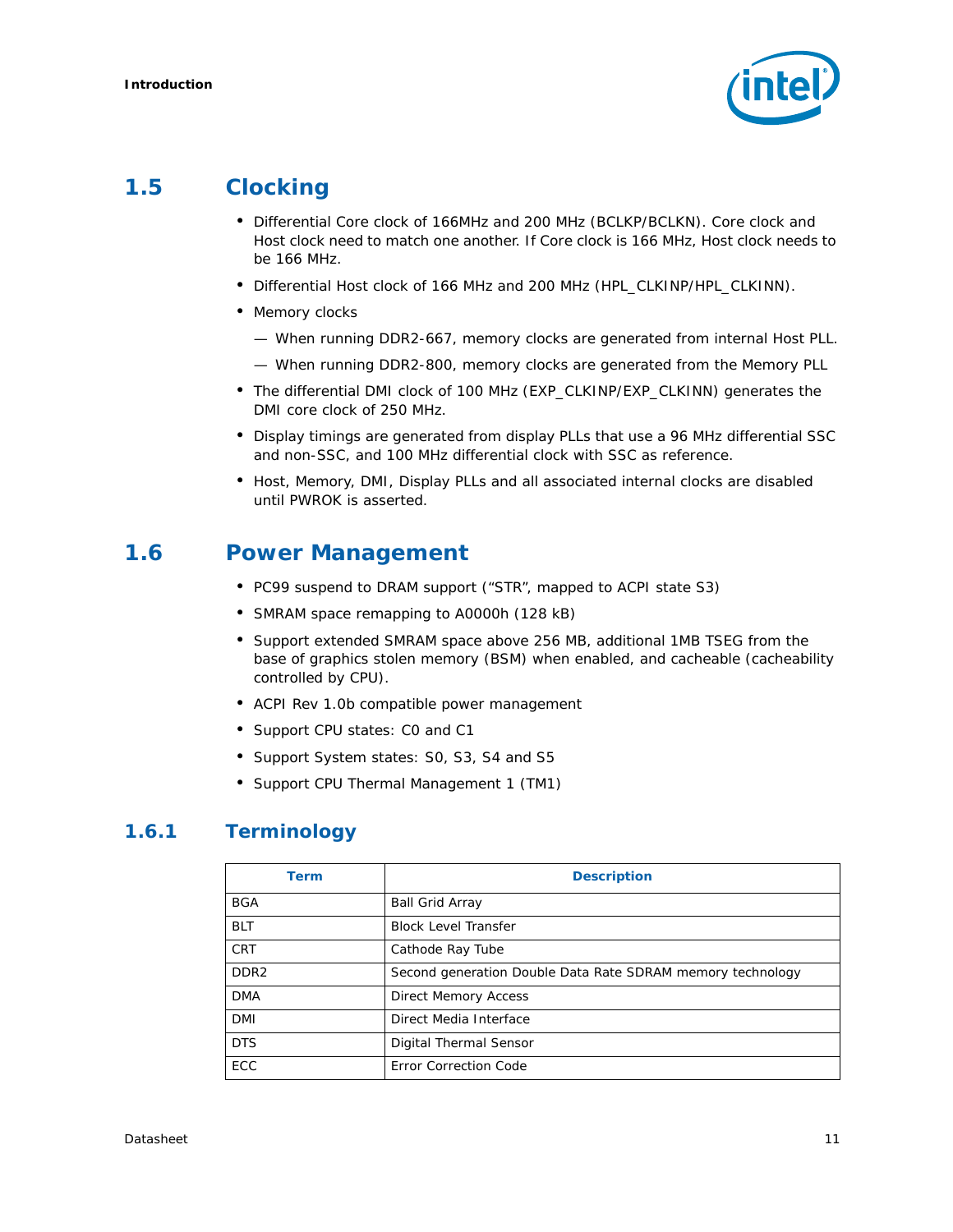

| <b>Term</b>                      | <b>Description</b>                                                                                                                                                                                                                                                                                                                                                                                                                                                                                                                           |
|----------------------------------|----------------------------------------------------------------------------------------------------------------------------------------------------------------------------------------------------------------------------------------------------------------------------------------------------------------------------------------------------------------------------------------------------------------------------------------------------------------------------------------------------------------------------------------------|
| <b>Execute Disable Bit</b>       | The Execute Disable bit allows memory to be marked as executable or<br>non-executable, when combined with a supporting operating system.<br>If code attempts to run in non-executable memory the processor<br>raises an error to the operating system. This feature can prevent some<br>classes of viruses or worms that exploit buffer overrun vulnerabilities<br>and can thus help improve the overall security of the system. See the<br>Intel® 64 and IA-32 Architectures Software Developer's Manuals for<br>more detailed information. |
| Micro-FBGA                       | Micro Flip Chip Ball Grid Array                                                                                                                                                                                                                                                                                                                                                                                                                                                                                                              |
| (G)MCH                           | Legacy component - Graphics Memory Controller Hub. Platforms<br>designed for the Intel Atom Processor D400 and D500 Series do not<br>use an (G)MCH.                                                                                                                                                                                                                                                                                                                                                                                          |
| GPU                              | <b>Graphics Processing Unit</b>                                                                                                                                                                                                                                                                                                                                                                                                                                                                                                              |
| <b>ICH</b>                       | The legacy I/O Controller Hub component that contains the main PCI<br>interface, LPC interface, USB2, Serial ATA, and other I/O functions. It<br>communicates with the legacy (G)MCH over a proprietary interconnect<br>called DMI. Platforms designed for the Intel® Atom™ Processor D400<br>and D500 Series do not use an ICH.                                                                                                                                                                                                             |
| <b>IMC</b>                       | Integrated Memory Controller                                                                                                                                                                                                                                                                                                                                                                                                                                                                                                                 |
| Intel <sup>®</sup> 64 Technology | 64-bit memory extensions to the IA-32 architecture.                                                                                                                                                                                                                                                                                                                                                                                                                                                                                          |
| <b>LCD</b>                       | Liquid Crystal Display                                                                                                                                                                                                                                                                                                                                                                                                                                                                                                                       |
| <b>LLC</b>                       | Last Level Cache. The LLC is the shared cache amongst all processor<br>execution cores                                                                                                                                                                                                                                                                                                                                                                                                                                                       |
| <b>LVDS</b>                      | Low Voltage Differential Signaling<br>A high speed, low power data transmission standard used for display<br>connections to LCD panels.                                                                                                                                                                                                                                                                                                                                                                                                      |
| <b>MCP</b>                       | Multi-Chip Package                                                                                                                                                                                                                                                                                                                                                                                                                                                                                                                           |
| <b>NCTF</b>                      | Non-Critical to Function: NCTF locations are typically redundant<br>ground or non-critical reserved, so the loss of the solder joint<br>continuity at end of life conditions will not affect the overall product<br>functionality.                                                                                                                                                                                                                                                                                                           |
| Processor                        | The 64-bit, single-core or multi-core component (package)                                                                                                                                                                                                                                                                                                                                                                                                                                                                                    |
| <b>Processor Core</b>            | The term "processor core" refers to Si die itself which can contain<br>multiple execution cores. Each execution core has an instruction<br>cache, data cache, and 256-KB L2 cache. All execution cores share the<br>L <sub>3</sub> cache.                                                                                                                                                                                                                                                                                                    |
| Rank                             | A unit of DRAM corresponding four to eight devices in parallel, ignoring<br>ECC. These devices are usually, but not always, mounted on a single<br>side of a SO-DIMM.                                                                                                                                                                                                                                                                                                                                                                        |
| SCI                              | System Control Interrupt. Used in ACPI protocol.                                                                                                                                                                                                                                                                                                                                                                                                                                                                                             |
| <b>SMT</b>                       | Simultaneous Multi-Threading                                                                                                                                                                                                                                                                                                                                                                                                                                                                                                                 |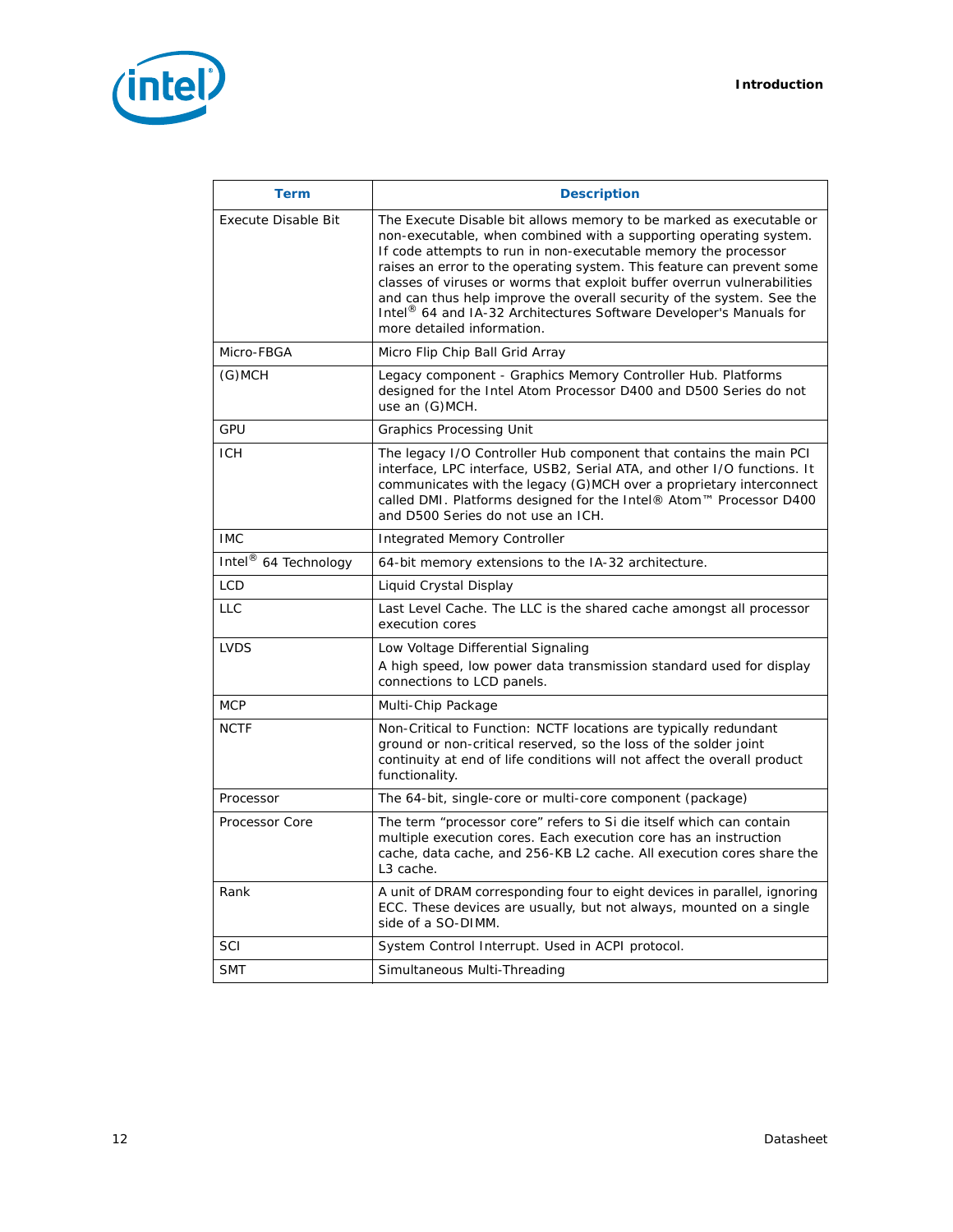

| Term                      | <b>Description</b>                                                                                                                                                                                                                                                                                                                                                                                                                                                                                                                                    |
|---------------------------|-------------------------------------------------------------------------------------------------------------------------------------------------------------------------------------------------------------------------------------------------------------------------------------------------------------------------------------------------------------------------------------------------------------------------------------------------------------------------------------------------------------------------------------------------------|
| <b>Storage Conditions</b> | A non-operational state. The processor may be installed in a platform,<br>in a tray, or loose. Processors may be sealed in packaging or exposed<br>to free air. Under these conditions, processor landings should not be<br>connected to any supply voltages, have any I/Os biased or receive any<br>clocks. Upon exposure to "free air" (i.e., unsealed packaging or a<br>device removed from packaging material) the processor must be<br>handled in accordance with moisture sensitivity labeling (MSL) as<br>indicated on the packaging material. |
| <b>TAC</b>                | Thermal Averaging Constant                                                                                                                                                                                                                                                                                                                                                                                                                                                                                                                            |
| <b>TDP</b>                | <b>Thermal Design Power</b>                                                                                                                                                                                                                                                                                                                                                                                                                                                                                                                           |
| <b>TOM</b>                | Top of Memory                                                                                                                                                                                                                                                                                                                                                                                                                                                                                                                                         |
| <b>TTM</b>                | Time-To-Market                                                                                                                                                                                                                                                                                                                                                                                                                                                                                                                                        |
| $V_{\rm CC}$              | Processor core power supply                                                                                                                                                                                                                                                                                                                                                                                                                                                                                                                           |
| $V_{SS}$                  | Processor ground                                                                                                                                                                                                                                                                                                                                                                                                                                                                                                                                      |
| <b>V<sub>CCGFX</sub></b>  | Graphics core power supply                                                                                                                                                                                                                                                                                                                                                                                                                                                                                                                            |
| V SM                      | DDR2 power rail                                                                                                                                                                                                                                                                                                                                                                                                                                                                                                                                       |
| <b>VLD</b>                | Variable Length Decoding                                                                                                                                                                                                                                                                                                                                                                                                                                                                                                                              |

# <span id="page-12-0"></span>**1.7 References**

Material and concepts available in the following documents may be beneficial when reading this document:

#### <span id="page-12-1"></span>**Table 1-1. References**

| <b>Document</b>                                                                     | <b>Document</b><br><b>Number</b>      |
|-------------------------------------------------------------------------------------|---------------------------------------|
| Intel® 64 and IA-32 Architectures Software Developer's Manuals                      |                                       |
| Volume 1: Basic Architecture                                                        |                                       |
| Volume 2A: Instruction Set Reference, A-M                                           | http://                               |
| Volume 2B: Instruction Set Reference, N-Z                                           | www.intel.com/<br>products/processor/ |
| Volume 3A: System Programming Guide                                                 | manuals/index.htm                     |
| Volume 3B: System Programming Guide                                                 |                                       |
| Intel® Atom™ Processor D500 Specification Update<br>322862-002                      |                                       |
| Intel® Atom™ Processor D400 Specification Update                                    | 322861-002                            |
| Intel® Atom™ Processor D400 and D500 Series Thermal Mechanical Design<br>Guidelines | 322856-002                            |
| Intel® NM10 Express Chipset Datasheet                                               | 322896-001                            |
| Intel® NM10 Express Chipset Specification Update                                    | 322897-001                            |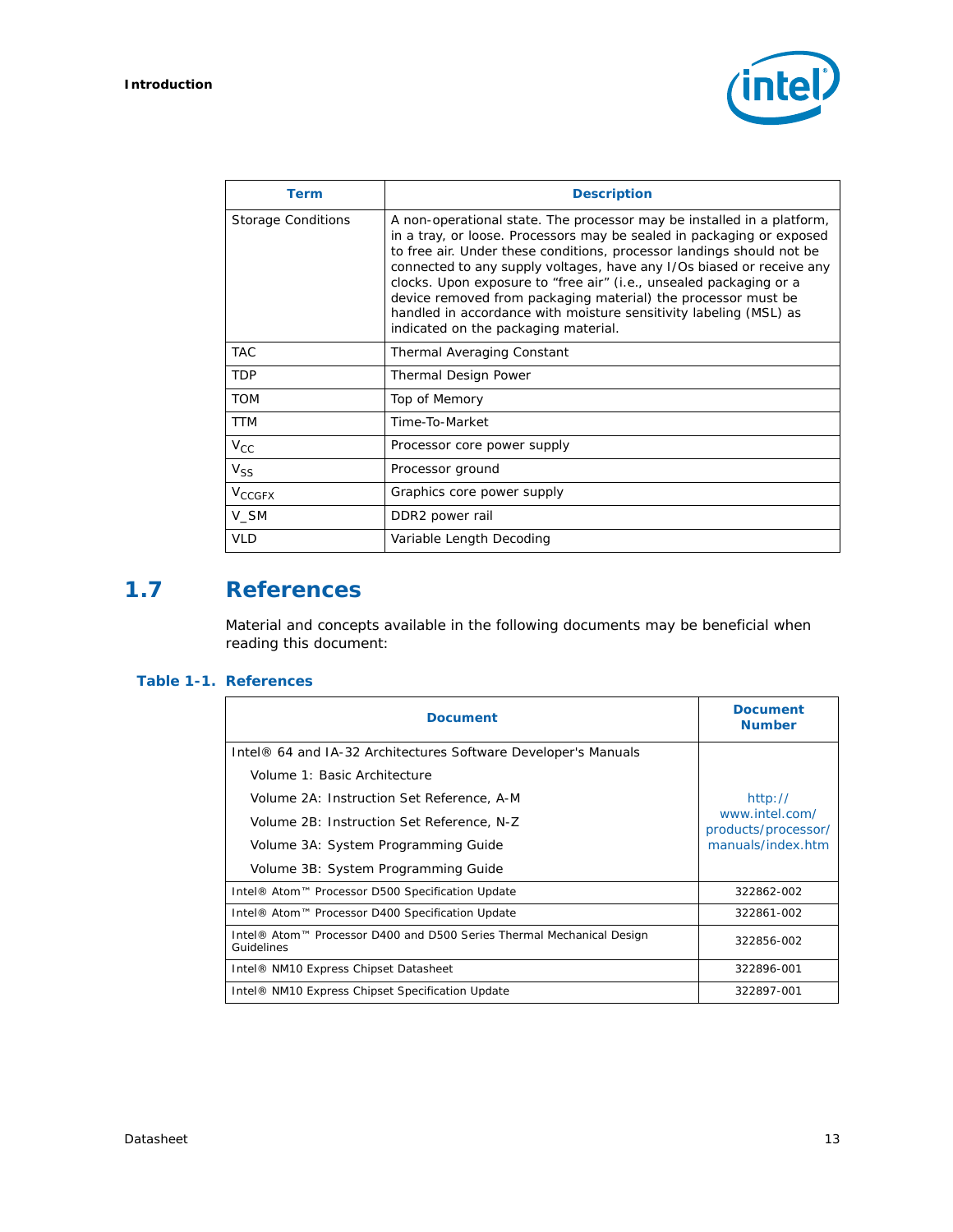

# <span id="page-13-0"></span>**1.8 System Block Diagram**

#### <span id="page-13-1"></span>**Figure 1-1. Intel Atom Processor D400 and D500 Series System Block Diagram**



§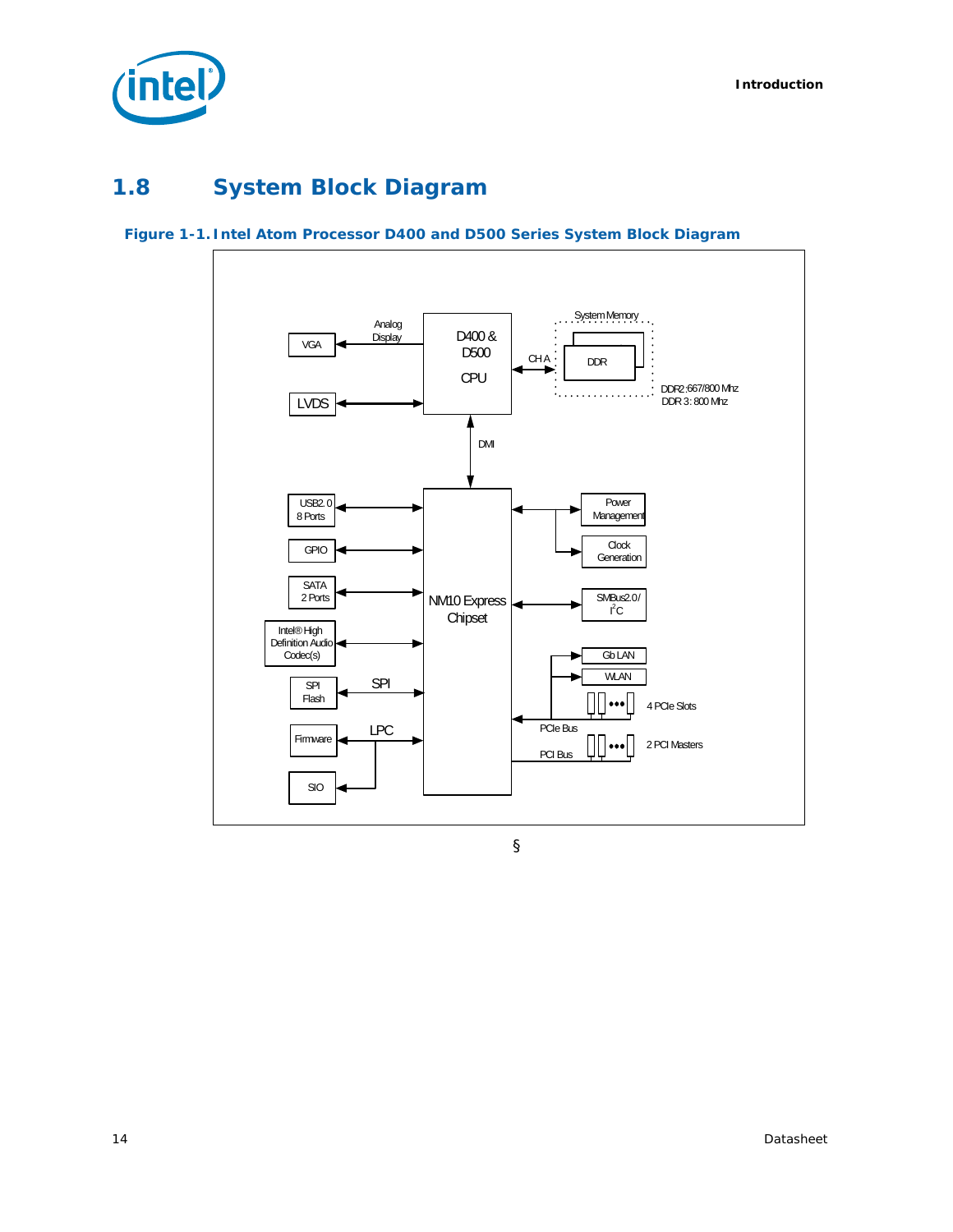

# <span id="page-14-0"></span>*2 Signal Description*

This chapter describes the processor signals. They are arranged in functional groups according to their associated interface or category. The following notations are used to describe the signal type:

#### <span id="page-14-1"></span>**Table 2-2. Signal Type**

| <b>Notations</b> | <b>Signal Type</b>              |
|------------------|---------------------------------|
|                  | Input Pin                       |
|                  | Output Pin                      |
| 1/O              | Bi-directional Input/Output Pin |

The signal description also includes the type of buffer used for the particular signal.

#### <span id="page-14-2"></span>**Table 2-3. Signal Description Buffer Types**

| <b>Signal</b>    | <b>Description</b>                                                                                                                                                                      |
|------------------|-----------------------------------------------------------------------------------------------------------------------------------------------------------------------------------------|
| <b>CMOS</b>      | CMOS buffers, 1.05 V tolerant                                                                                                                                                           |
| DMI              | Direct Media Interface signals. These signals are compatible with PCI Express<br>1.0 Signalling Environment AC Specifications but are DC coupled. The buffers<br>are not 3.3V tolerant. |
| <b>HVCMOS</b>    | High Voltage buffers. 3.3V tolerant                                                                                                                                                     |
| DDR <sub>2</sub> | DDR2 buffers: 1.8 V tolerant                                                                                                                                                            |
| $GTL+$           | Open Drain Gunning Transceiver Logic signaling technology. Refer to GTL+ I/O<br>Specification fro complete details.                                                                     |
| <b>TAP</b>       | Test Access Port signal                                                                                                                                                                 |
| Analog           | Analog reference or output. May be used as a threshold voltage or for buffer<br>compensation                                                                                            |
| Ref              | Voltage reference signal                                                                                                                                                                |
| Asynch           | This signal is asynchronous and has no timing relationship with any reference<br>clock.                                                                                                 |
| <b>LVDS</b>      | Low Voltage Differential Signalling. A high speed, low power data transmission<br>standard used for display connections to LCD panels.                                                  |
| SSTL - 1.8       | Stub Series Termination Logic. These are 1.8V output capable buffers. 1.8V<br>tolerant.                                                                                                 |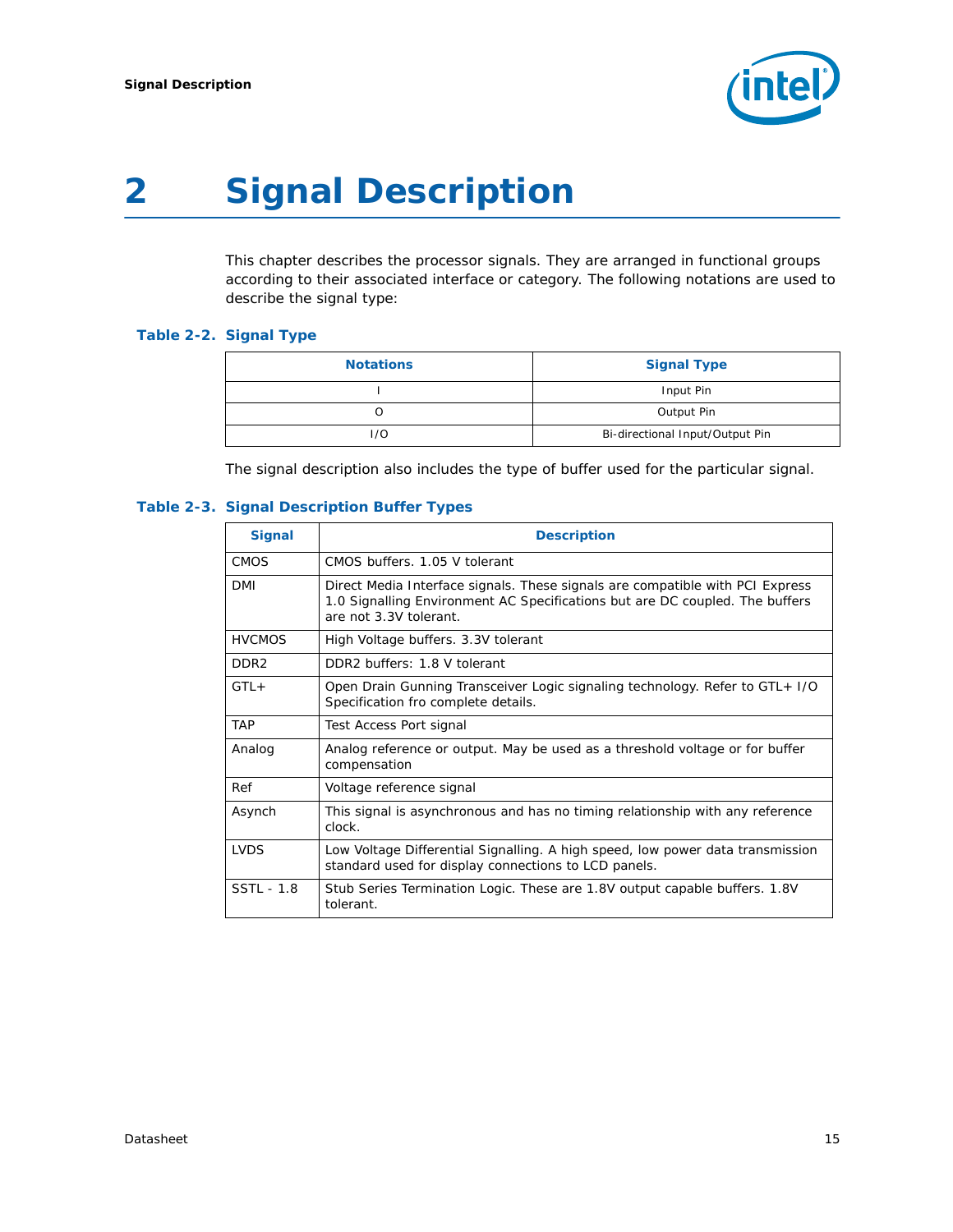

# <span id="page-15-0"></span>**2.1 CPU Legacy Signal**

### <span id="page-15-1"></span>**Table 2-4. CPU Legacy Signal**

| <b>Signal Name</b> | <b>Description</b>                                                                                                                                                                                                                                                                                                                                                                                                                                                                                                                                                                                                                                                                                                                                                                                                                                                                                                                                                                                                                                                                                                                                                                                                                                                                                                                            | <b>Direction</b> | <b>Type</b>           |
|--------------------|-----------------------------------------------------------------------------------------------------------------------------------------------------------------------------------------------------------------------------------------------------------------------------------------------------------------------------------------------------------------------------------------------------------------------------------------------------------------------------------------------------------------------------------------------------------------------------------------------------------------------------------------------------------------------------------------------------------------------------------------------------------------------------------------------------------------------------------------------------------------------------------------------------------------------------------------------------------------------------------------------------------------------------------------------------------------------------------------------------------------------------------------------------------------------------------------------------------------------------------------------------------------------------------------------------------------------------------------------|------------------|-----------------------|
| A20M#              | If A20M# (Address-20 Mask) is asserted, the<br>processor masks physical address bit 20 (A20#)<br>before looking up a line in any internal cache and<br>before driving a read/write transaction on the bus.<br>Asserting A20M# emulates the 8086 processor's<br>address wrap-around at the 1-MB boundary.<br>Assertion of A20M# is only supported in real mode.<br>A20M# is an asynchronous signal. However, to<br>ensure recognition of this signal following an input/<br>output write instruction, it must be valid along with<br>the TRDY# assertion of the corresponding input/<br>output Write bus transaction.                                                                                                                                                                                                                                                                                                                                                                                                                                                                                                                                                                                                                                                                                                                          | T                | Core<br><b>CMOS</b>   |
| BSEL[2:0]          | BSEL[2:0] (Bus Select) are used to select the<br>processor input clock frequency.                                                                                                                                                                                                                                                                                                                                                                                                                                                                                                                                                                                                                                                                                                                                                                                                                                                                                                                                                                                                                                                                                                                                                                                                                                                             | $\Omega$         | Core<br><b>CMOS</b>   |
| <b>EXTBGREF</b>    | External Bandgap Reference. Debug feature.                                                                                                                                                                                                                                                                                                                                                                                                                                                                                                                                                                                                                                                                                                                                                                                                                                                                                                                                                                                                                                                                                                                                                                                                                                                                                                    | $\mathbf{I}$     | Core<br>Analog        |
| FERR#/PBE#         | FERR# (Floating-point Error)/PBE# (Pending Break<br>Event) is a multiplexed signal and its meaning is<br>qualified with STPCLK#. When STPCLK# is not<br>asserted, FERR#/PBE# indicates a floating point<br>when the processor detects an unmasked floating-<br>point error. FERR# is similar to the ERROR# signal<br>on the Intel 387 coprocessor, and is included for<br>compatibility with systems using MSDOS*- type<br>floating-point error reporting. When STPCLK# is<br>asserted, an assertion of FERR#/PBE# indicates that<br>the processor has a pending break event waiting for<br>service. The assertion of FERR#/PBE# indicates that<br>the processor should be returned to the Normal<br>state. When FERR#/PBE# is asserted, indicating a<br>break event, it will remain asserted until STPCLK# is<br>deasserted. Assertion of PREQ# when STPCLK# is<br>active will also cause an FERR# break event.<br>For additional information on the pending break<br>event functionality, including identification of<br>support of the feature and enable/disable<br>information, refer to Volume 3 of the Intel® 64 and<br>IA-32 Architectures Software Developer's Manuals<br>and the Intel® Processor Identification and CPUID<br>Instruction Application Note. For<br>termination requirements, refer to the platform<br>design guide. | O                | Core<br>Open<br>Drain |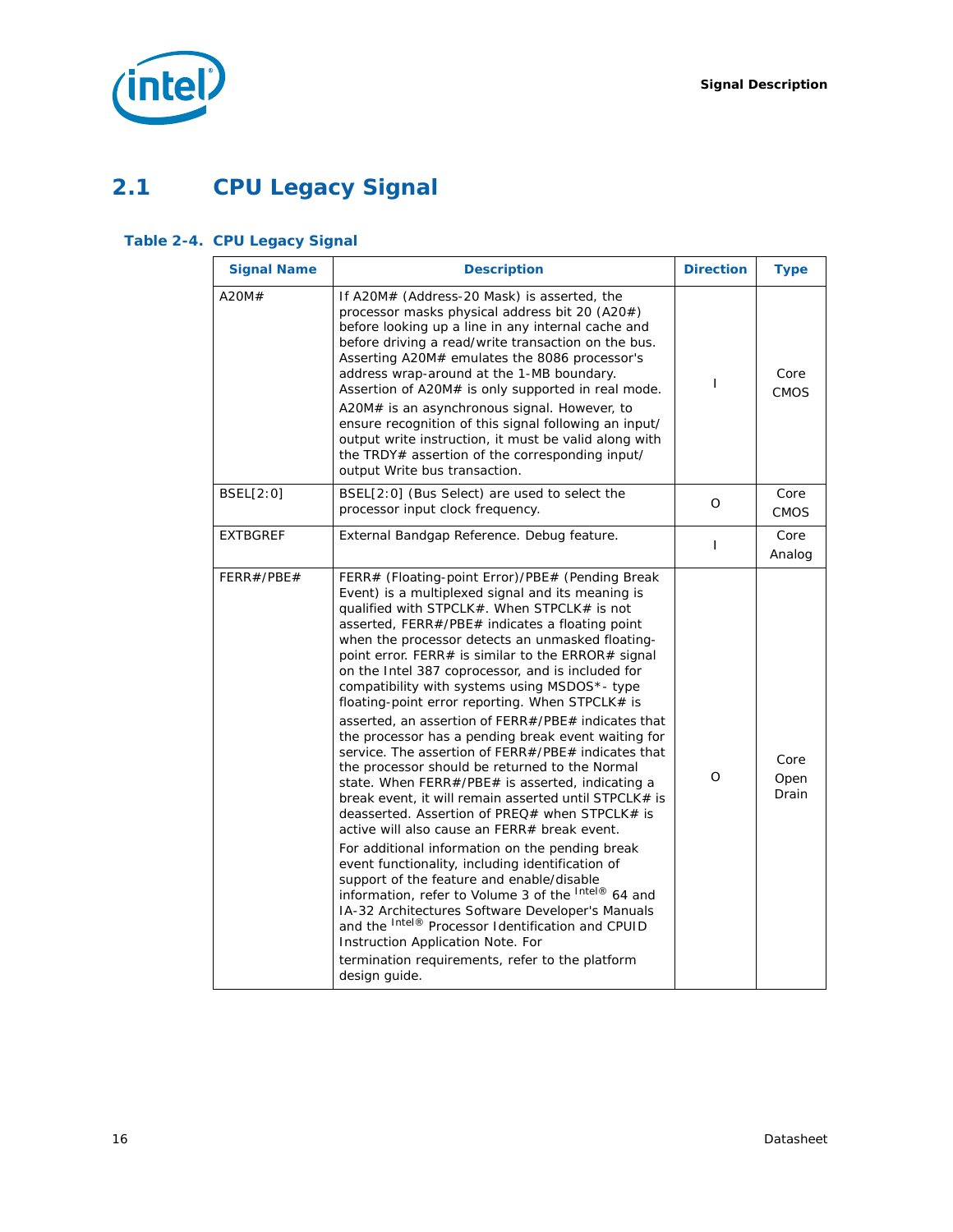### **Table 2-4. CPU Legacy Signal**

| <b>Signal Name</b> | <b>Description</b>                                                                                                                                                                                                                                                                                                                                                                                                                                                                                                                                                                                                                                                                             | <b>Direction</b> | <b>Type</b>         |
|--------------------|------------------------------------------------------------------------------------------------------------------------------------------------------------------------------------------------------------------------------------------------------------------------------------------------------------------------------------------------------------------------------------------------------------------------------------------------------------------------------------------------------------------------------------------------------------------------------------------------------------------------------------------------------------------------------------------------|------------------|---------------------|
| IGNNE#             | IGNNE# (Ignore Numeric Error) is asserted to force<br>the processor to ignore a numeric error and continue<br>to execute non-control floating-point instructions. If<br>IGNNE# is deasserted, the processor generates an<br>exception on a non-control floating-point instruction<br>if a previous floating-point instruction caused an<br>error. IGNNE# has no effect when the NE bit in<br>control register 0 (CRO) is set.<br>IGNNE# is an asynchronous signal. However, to<br>ensure recognition of this signal following an Input/<br>Output write instruction, it must be valid along with<br>the TRDY# assertion of the corresponding Input/<br>Output Write bus transaction.           | L                | Core<br><b>CMOS</b> |
| INIT#              | INIT# (Initialization), when asserted, resets integer<br>registers inside the processor without affecting its<br>internal caches or floating-point registers. The<br>processor then begins execution at the power-on<br>Reset vector configured during power-on<br>configuration. The processor continues to handle<br>snoop requests during INIT# assertion. INIT# is an<br>asynchronous signal. However, to ensure recognition<br>of this signal following an Input/Output Write<br>instruction, it must be valid along with the TRDY#<br>assertion of the corresponding Input/Output Write<br>bus transaction.                                                                              | T                | Core<br>CMOS        |
| LINTOO, LINT10     | LINT[1:0] (Local APIC Interrupt) must connect the<br>appropriate pins of all APIC Bus agents. When the<br>APIC is disabled, the LINT00 signal becomes INTR, a<br>maskable interrupt request signal, and LINT10<br>becomes NMI, a non-maskable interrupt. INTR and<br>NMI are backward compatible with the signals of<br>those names on the Pentium processor. Both signals<br>are asynchronous.<br>Both of these signals must be software configured<br>via BIOS programming of the APIC register space to<br>be used either as NMI/INTR or LINT00/LINT10.<br>Because the APIC is enabled by default after Reset,<br>operation of these pins as LINT00/LINT10 is the<br>default configuration. | T                | Core<br><b>CMOS</b> |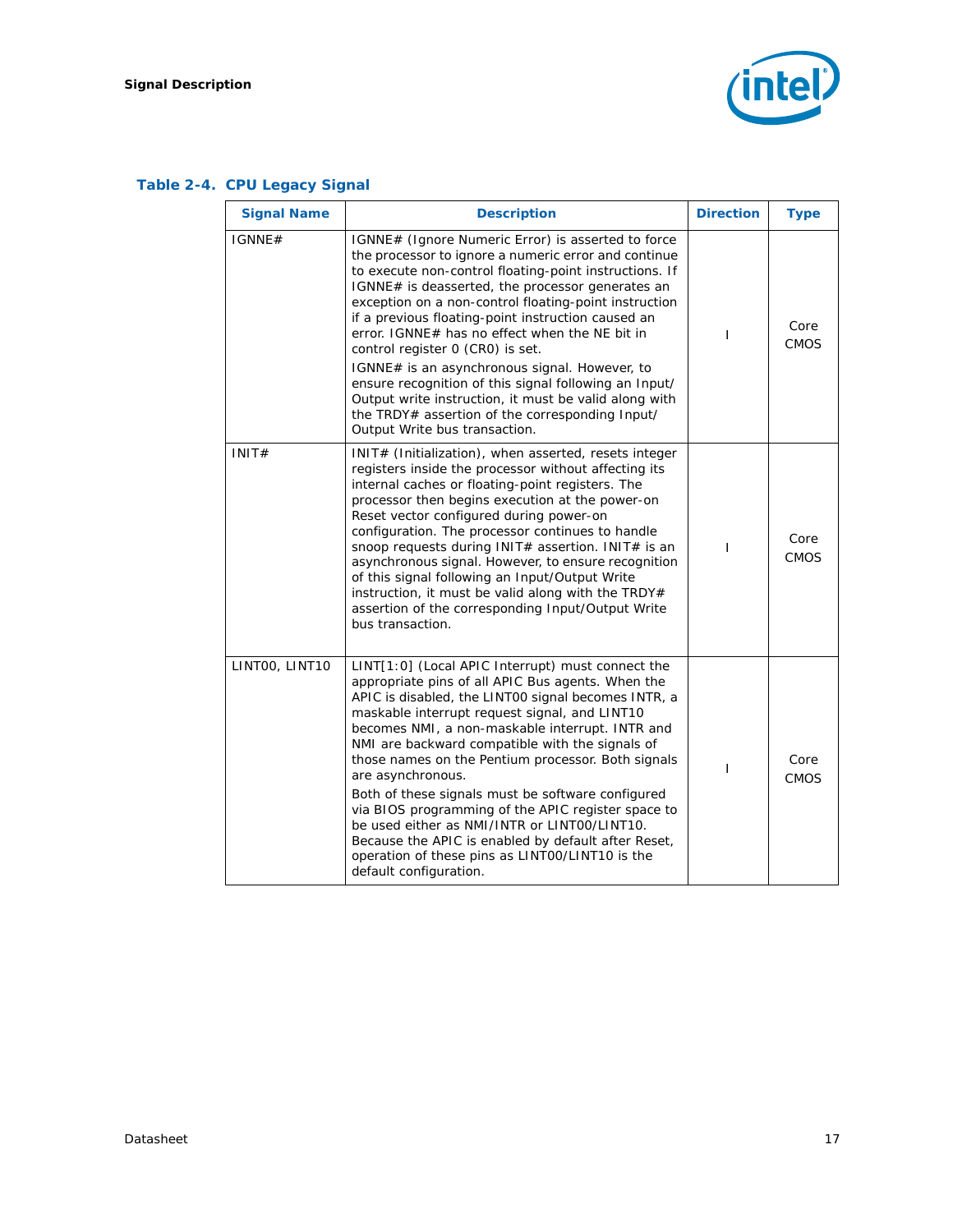*Signal Description*



### **Table 2-4. CPU Legacy Signal**

| <b>Signal Name</b>           | <b>Description</b>                                                                                                                                                                                                                                                                                                                                                                                                                                                                                                                                                                                                                                                                                                                                                                                                                                                                                                                                                                                          | <b>Direction</b>        | <b>Type</b>         |
|------------------------------|-------------------------------------------------------------------------------------------------------------------------------------------------------------------------------------------------------------------------------------------------------------------------------------------------------------------------------------------------------------------------------------------------------------------------------------------------------------------------------------------------------------------------------------------------------------------------------------------------------------------------------------------------------------------------------------------------------------------------------------------------------------------------------------------------------------------------------------------------------------------------------------------------------------------------------------------------------------------------------------------------------------|-------------------------|---------------------|
| <b>CPUPWRGOOD</b>            | CPUPWRGOOD (Power Good) is a processor input.<br>The processor requires this signal to be a clean<br>indication that the clocks and power supplies are<br>stable and within their specifications. 'Clean' implies<br>that the signal will remain low (capable of sinking<br>leakage current), without glitches, from the time<br>that the power supplies are turned on until they<br>come within specification. The signal must then<br>transition monotonically to a high state. Rise time<br>and monotonicity requirements are shown in<br>Chapter 4 Electrical Specifications. CPUPWRGOOD<br>can be driven inactive at any time, but clocks and<br>power must again be stable before a subsequent<br>rising edge of CPUPWRGOOD. It must also meet the<br>minimum pulse width specification.<br>The CPUPWRGOOD signal must be supplied to the<br>processor; it is used to protect internal circuits<br>against voltage sequencing issues. It should be<br>driven high throughout boundary scan operation. | T                       | Core<br><b>CMOS</b> |
| SMI#                         | SMI# (System Management Interrupt) is asserted<br>asynchronously by system logic. On accepting a<br>System Management Interrupt, the processor saves<br>the current state and enter System Management<br>Mode (SMM). An SMI Acknowledge transaction is<br>issued, and the processor begins program execution<br>from the SMM handler. If SMI#<br>is asserted during the deassertion of RESET# the                                                                                                                                                                                                                                                                                                                                                                                                                                                                                                                                                                                                           | T                       | Core<br><b>CMOS</b> |
| STPCLK#                      | processor will tristate its outputs.<br>Stop clock.                                                                                                                                                                                                                                                                                                                                                                                                                                                                                                                                                                                                                                                                                                                                                                                                                                                                                                                                                         | L                       | Core<br><b>CMOS</b> |
| <b>GTLREF</b>                | GTL reference voltage for BPM* pins. Refer Platform<br>Design Guide for connection recommendation.                                                                                                                                                                                                                                                                                                                                                                                                                                                                                                                                                                                                                                                                                                                                                                                                                                                                                                          | L                       | Core<br>Analog      |
| THERMDA_1<br>THERMDC_1       | Thermal Diode - Anode & Cathode. Suffix 1 refers to<br>core #1. Suffix 1 refers to core #1.                                                                                                                                                                                                                                                                                                                                                                                                                                                                                                                                                                                                                                                                                                                                                                                                                                                                                                                 | $\mathbf{I}$<br>$\circ$ | Core<br>Analog      |
| THERMDA_2<br>THERMDC_2       | Thermal Diode - Anode & Cathode. Suffix 2 refers to<br>core #2. Suffix 2 refers to core #2.<br>No connect for single-core processor.                                                                                                                                                                                                                                                                                                                                                                                                                                                                                                                                                                                                                                                                                                                                                                                                                                                                        | T<br>$\Omega$           | Core<br>Analog      |
| BPM_1#[3:0]<br>$BPM_2#[3:0]$ | Breakpoint and Performance Monitor Signals: Output<br>from the processor that indicate the status of<br>breakpoints and programmable counters used for<br>monitoring processor performance.<br>BPM_2# is no connect for single-core processor.                                                                                                                                                                                                                                                                                                                                                                                                                                                                                                                                                                                                                                                                                                                                                              | 1/O                     | $GTL+$              |
| PRDY#                        | PRDY# is a processor output used by debug tools to<br>determine processor debug readiness.                                                                                                                                                                                                                                                                                                                                                                                                                                                                                                                                                                                                                                                                                                                                                                                                                                                                                                                  | 1/O                     | $GTL+$              |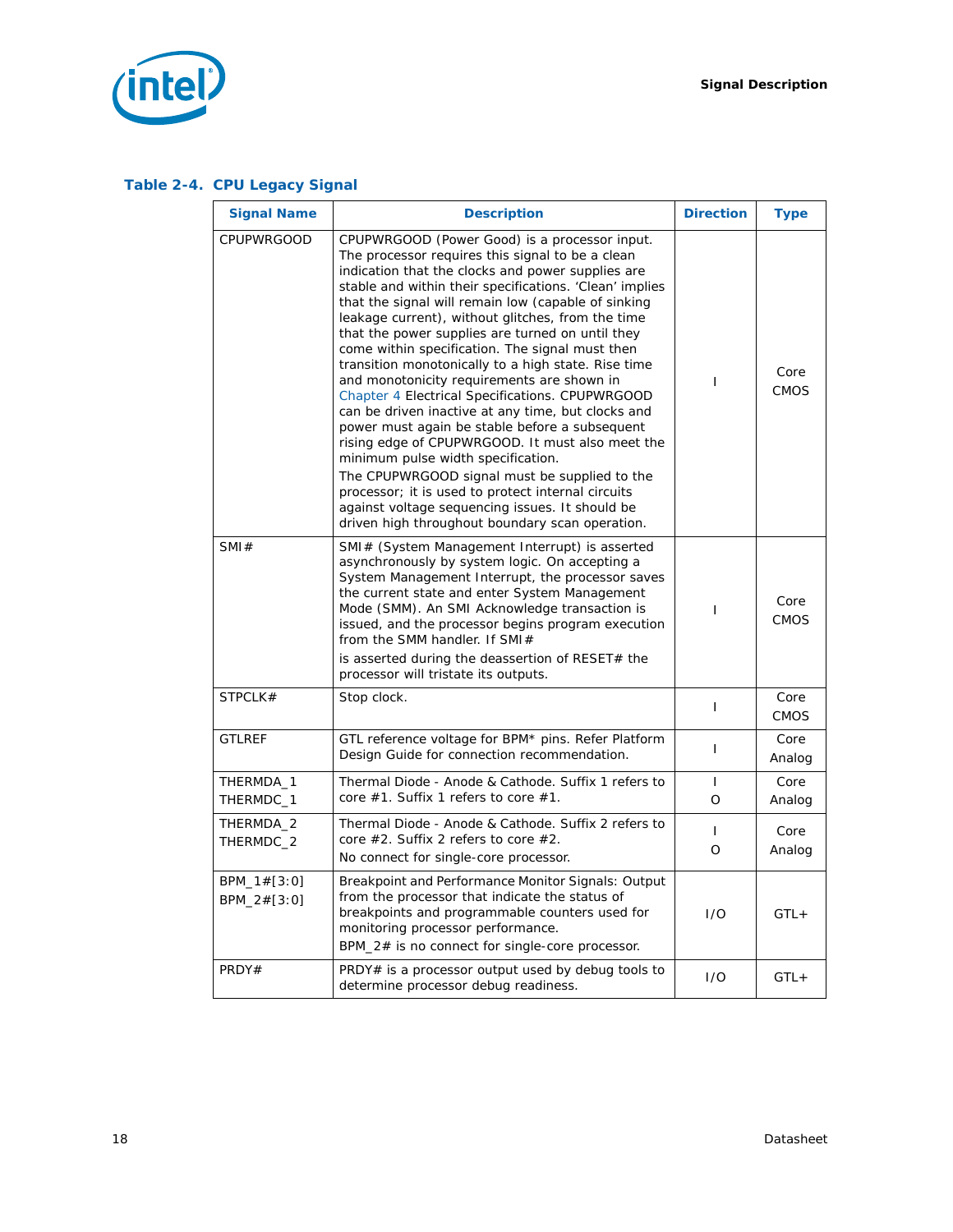

### **Table 2-4. CPU Legacy Signal**

| <b>Signal Name</b> | <b>Description</b>                                                                                                                                                                                                                                                                                                      | <b>Direction</b> | <b>Type</b>         |
|--------------------|-------------------------------------------------------------------------------------------------------------------------------------------------------------------------------------------------------------------------------------------------------------------------------------------------------------------------|------------------|---------------------|
| PREQ#              | $PREQ#$ is used by debug tools to request debug<br>operation of the processor.                                                                                                                                                                                                                                          |                  | $GTL +$             |
| DPRSTP#            | DPRSTP# when asserted on the platform causes the<br>processor to transition from Deep Sleep State to the<br>Deeper Sleep State. To return to the Deep Sleep<br>State, DPRSTP# must be deasserted. DPRSTP# is<br>driven by the chipset. This function is not supported<br>for Intel Atom Processor D400 and D500 Series. |                  | Core<br><b>CMOS</b> |
| DPSLP#             | DPSLP# when asserted on the platform causes the<br>processor to transition from the Sleep State to the<br>Deep Sleep State. To return to the Sleep State,<br>DPSLP# must be de-asserted. DPSLP# is driven by<br>the chipset. This function is not supported for Intel<br>Atom Processor D400 and D500 Series.           |                  | Core<br>CMOS        |

# <span id="page-18-0"></span>**2.2 System Memory Interface**

| <b>Signal Name</b> | <b>Description</b>                                                                                                                     | <b>Direction</b> | <b>Type</b>           |
|--------------------|----------------------------------------------------------------------------------------------------------------------------------------|------------------|-----------------------|
| DDR_A_CK_5:0       | SDRAM Differential Clock: (3 per DIMM)                                                                                                 | $\Omega$         | <b>SSTL-1.8</b>       |
| DDR A CKB 5:0      | SDRAM Inverted Differential Clock: (3 per DIMM)                                                                                        | $\Omega$         | <b>SSTL-1.8</b>       |
| DDR_A_CSB_3:0      | Chip Select: (1 per Rank)                                                                                                              | $\Omega$         | <b>SSTL-1.8</b>       |
| DDR A CKE 3:0      | Clock Enable: (power management - 1 per Rank)                                                                                          | $\Omega$         | <b>SSTL-1.8</b>       |
| DDR A MA 14:0      | Multiplexed Address                                                                                                                    | $\Omega$         | <b>SSTL-1.8</b>       |
| DDR A BS 2:0       | <b>Bank Select</b>                                                                                                                     | $\Omega$         | <b>SSTL-1.8</b>       |
| DDR A RASB         | RAS Control Signal                                                                                                                     | $\Omega$         | <b>SSTL-1.8</b>       |
| DDR A CASB         | <b>CAS Control Signal</b>                                                                                                              | $\Omega$         | <b>SSTL-1.8</b>       |
| DDR A WEB          | Write Enable Control Signal                                                                                                            | $\Omega$         | <b>SSTL-1.8</b>       |
| DDR A DQ 63:0      | Data Lines                                                                                                                             | 1/O              | <b>SSTL-1.8</b><br>2x |
| DDR A DM 7:0       | Data Mask: These signals are used to mask individual<br>bytes of data in the case of a partial write, and to interrupt<br>burst writes | $\Omega$         | <b>SSTL-1.8</b><br>2x |
| DDR_A_DQS_7:0      | Data Strobes                                                                                                                           | 1/O              | <b>SSTL-1.8</b><br>2x |
| DDR_A_DQSB_7:0     | Data Strobe Complements (DDR2)                                                                                                         | 1/O              | <b>SSTL-1.8</b><br>2x |
| DDR A ODT 3:0      | On Die Termination: Active Termination Control (DDR2)                                                                                  | $\Omega$         | <b>SSTL-1.8</b><br>2x |

### <span id="page-18-1"></span>**Table 2-5. Memory Channel A**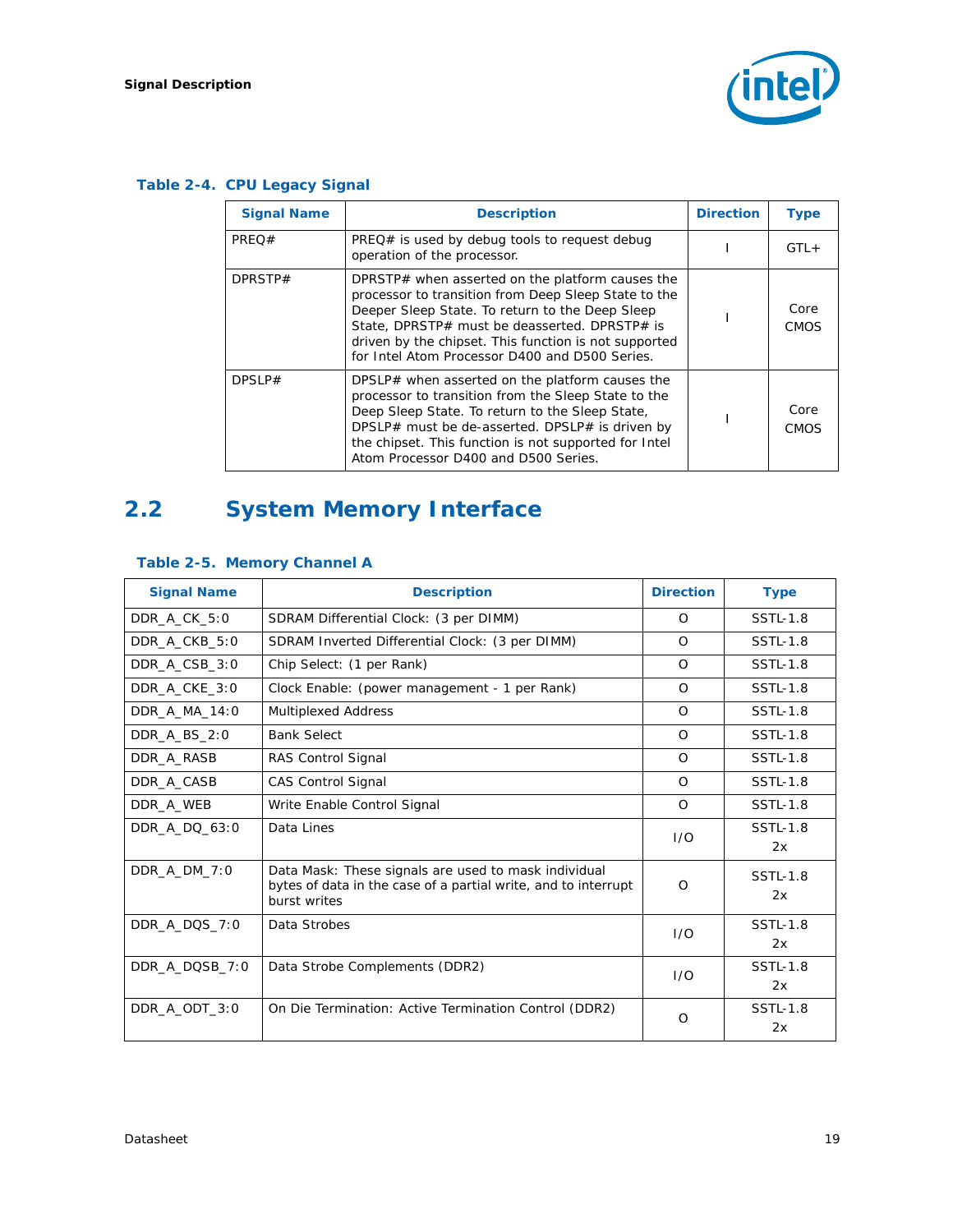

#### <span id="page-19-0"></span>**Table 2-6. Memory Reference and Compensation**

| <b>Signal</b><br><b>Name</b> | <b>Description</b>                                                                                              | <b>Direction</b> | Type   |
|------------------------------|-----------------------------------------------------------------------------------------------------------------|------------------|--------|
| DDR RPD                      | System Memory RCOMP signal. Refer Platform Design for<br>connection recommendation.                             | 1/O              | Analog |
| DDR RPU                      | System Memory RCOMP signal. Refer Platform Design for<br>connection recommendation.                             | 1/O              | Analog |
| DDR VREF                     | SDRAM Reference Voltage: external reference voltage<br>input for each DQ, DQS. Internal VREF is also supported. |                  | Analog |
| DDR PREF                     | Reserved.                                                                                                       | O                | N/A    |

**NOTE:** Please refer to appropriate platform design guide for connections recommendations.

#### <span id="page-19-1"></span>**Table 2-7. Reset and Miscellaneous Signal**

| <b>Signal Name</b> | <b>Description</b>                                                                                                                                                                                                                            | <b>Direction</b> | <b>Type</b>     |
|--------------------|-----------------------------------------------------------------------------------------------------------------------------------------------------------------------------------------------------------------------------------------------|------------------|-----------------|
| <b>RSTINB</b>      | Reset In: When asserted, this signal will asynchronously reset<br>the CPU logic. The signal is connected to the PCIRST# output<br>of the Intel NM10 Express Chipset.<br>This input should have a Schmitt trigger to avoid spurious<br>resets. |                  | <b>HVCMOS</b>   |
|                    | This signal is required to be 3.3-V tolerant.                                                                                                                                                                                                 |                  |                 |
| <b>PWROK</b>       | Power OK: When asserted, PWROK is an indication to the CPU<br>that core power has been stable for at least 10us.<br>This input should have a Schmitt trigger to avoid spurious<br>resets. This signal is required to be 3.3V tolerant.        |                  | <b>HVCMOS</b>   |
| DDR3 DRAM PWROK    | DDR3 power good monitor. Driven by platform logic for DDR3.<br>Reserved for DDR2 designs                                                                                                                                                      |                  | CMOS-<br>1.5    |
| DDR3 DRAMRST#      | DDR3 DRAM reset. Reset signal from IMC to DRAM devices.<br>One for all SO-DIMMs. Used only in DDR3 mode. Reserved for<br>DDR2 designs.                                                                                                        | $\Omega$         | <b>SSTL-1.5</b> |
| RSVD *             | Reserved. Must be left unconnected on the board. Intel does<br>not recommend a test point on the board for this ball.                                                                                                                         | <b>NC</b>        |                 |
| RSVD_NCTF_*        | Reserved/non-critical to function. Pin for package mechanical<br>reliability. A test point may be placed on the board for this<br>ball.                                                                                                       | 1/O              |                 |
| RSVD TP *          | Reserved-test-point. A test point may be placed on the board<br>for this ball.                                                                                                                                                                | 1/O              |                 |
| XDP RSVD [17:0]    | Reserved XDP debug signals.                                                                                                                                                                                                                   |                  |                 |

**NOTE:** RSVD\_\* numbering needs to be observed for BSDL testing purposes.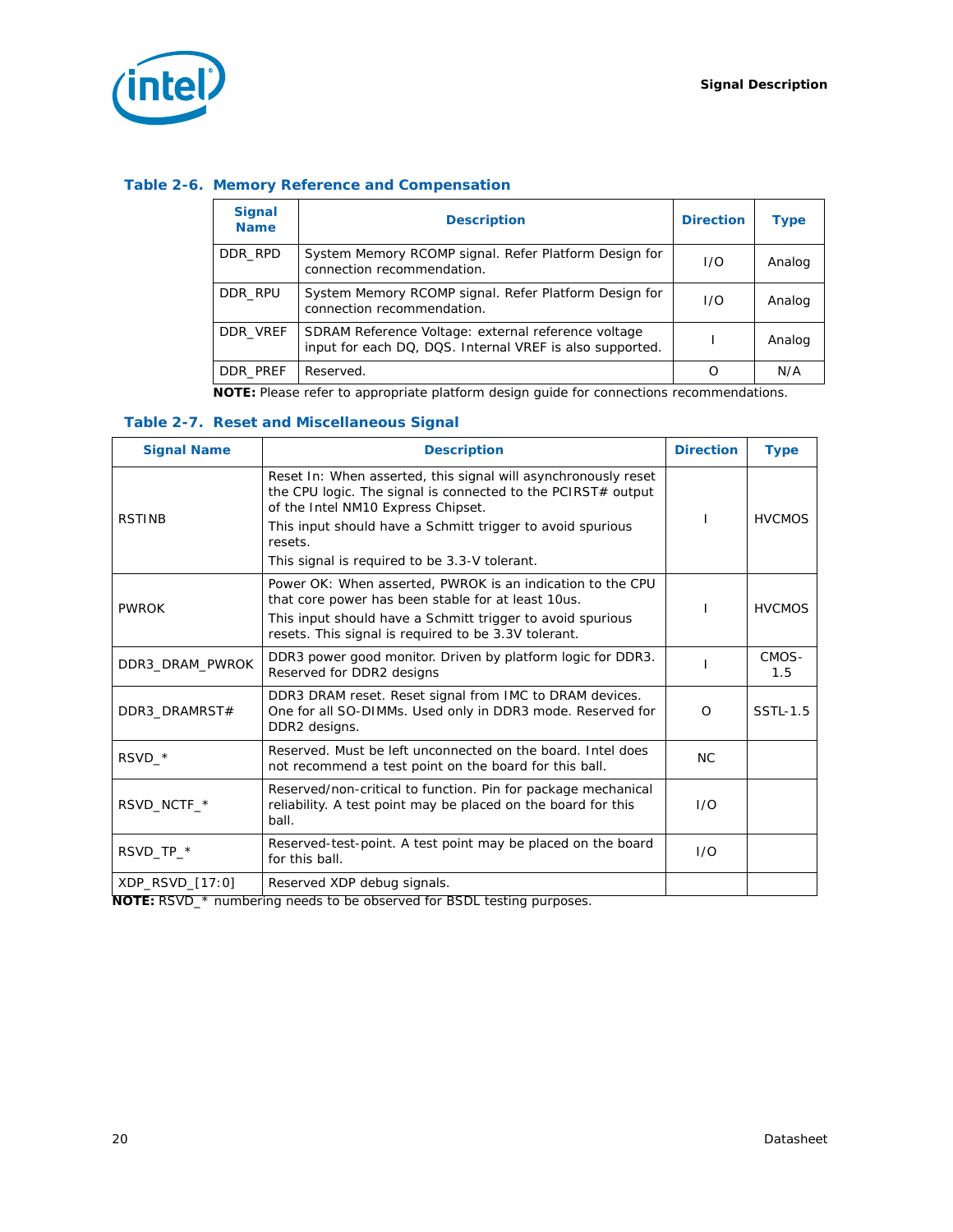

# <span id="page-20-0"></span>**2.3 DMI - Direct Media Interface**

#### <span id="page-20-2"></span>**Table 2-8. DMI - Processor to Intel NM10 Express Chipset Serial Interface**

| <b>Signal Name</b>                  | <b>Description</b>                                                                                                                                                                            | <b>Direction</b> | <b>Type</b> |
|-------------------------------------|-----------------------------------------------------------------------------------------------------------------------------------------------------------------------------------------------|------------------|-------------|
| $DMI_RXP[3:0]$<br>DMI RXN[3:0]      | DMI input from Intel NM10 Express Chipset: Direct<br>Media Interface receive differential pair.                                                                                               |                  | <b>DMI</b>  |
| $DMI$ TXP $[3:0]$<br>$DMI$ TXN[3:0] | DMI output to Intel NM10 Express Chipset: Direct<br>Media Interface transmit differential pair.                                                                                               | O                | DMI         |
| EXP_ICOMPI                          | PCI Express-G Input Current Compensation. Connect<br>to a 50-Ohm resistor to ground. EXP_ICOMPI and<br>EXP RCOMPO are shorted off-die and should be<br>connected to the same 50-Ohm resistor. |                  | Analog      |
| EXP RCOMPO                          | PCI-Express-G Resistance Compensation. Connect to a<br>50-Ohm resistor to ground. EXP_ICOMPI and<br>EXP RCOMPO are shorted off-die and should be<br>connected to the same 50-Ohm resistor.    | 1/O              | Analog      |
| EXP RBIAS                           | PCI-Express CML Bias control: Connect to a 750-Ohm<br>resistor to ground.                                                                                                                     | 1/O              | Analog      |

# <span id="page-20-1"></span>**2.4 PLL Signals**

#### <span id="page-20-3"></span>**Table 2-9. PLL Signals**

| <b>Signal Name</b>                     | <b>Description</b>                    | <b>Direction</b> | <b>Type</b>             |
|----------------------------------------|---------------------------------------|------------------|-------------------------|
| BCLKP[0]<br>BCLKN[0]                   | Differential Core Clock In            |                  | Diff Clk<br><b>CMOS</b> |
| HPL CLKINP<br>HPL CLKINN               | Differential Host Clock In            |                  | Diff Clk<br><b>CMOS</b> |
| <b>EXP CLKINP</b><br><b>EXP CLKINN</b> | Differential DMI Clock In             |                  | Diff Clk<br><b>CMOS</b> |
| DPL REFCLKINN<br>DPL REFCLKINP         | Differential PLL Clock In             |                  | Diff Clk<br><b>CMOS</b> |
| DPL REFSSCLKINN<br>DPL REFSSCLKINP     | Differential Spread Spectrum Clock In |                  | Diff Clk<br><b>CMOS</b> |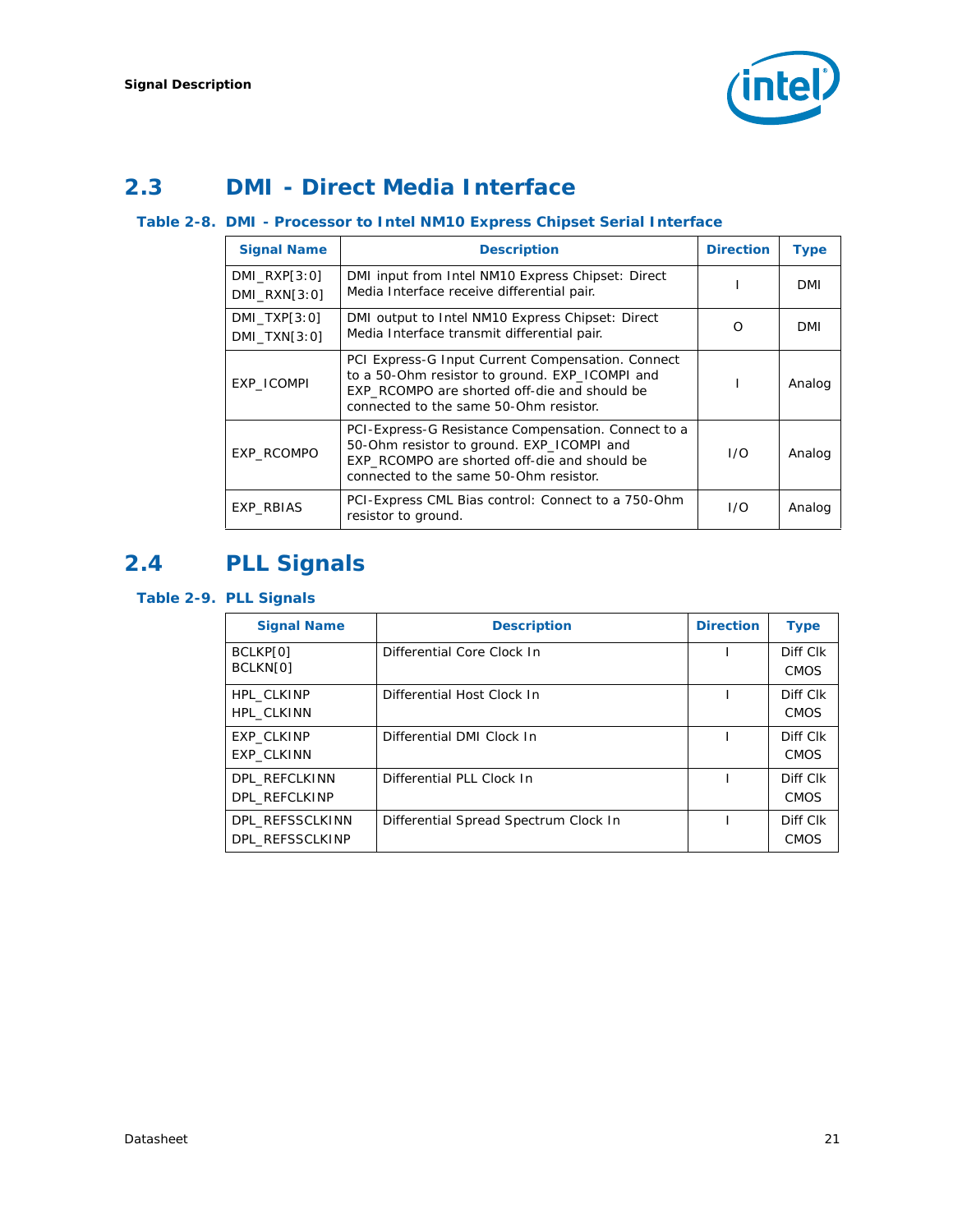

# <span id="page-21-0"></span>**2.5 Analog Display Signals**

### <span id="page-21-1"></span>**Table 2-10.Analog Display Signals**

| <b>Signal Name</b> | <b>Description</b>                                                                                                                                                                                                                                                                                          | <b>Direction</b> | <b>Type</b>   |
|--------------------|-------------------------------------------------------------------------------------------------------------------------------------------------------------------------------------------------------------------------------------------------------------------------------------------------------------|------------------|---------------|
| CRT_RED            | RED Analog Video Output: This signal is a CRT<br>Analog video output from the internal color palette<br>DAC. The DAC is designed for a 37.5 Ohm routing<br>impedance but the terminating resistor to ground<br>will be 75 Ohms (e.g., 75 Ohm resistor on the<br>board, in parallel with 75 Ohm CRT load).   | $\Omega$         | Analog        |
| CRT_GREEN          | GREEN Analog Video Output: This signal is a CRT<br>Analog video output from the internal color palette<br>DAC. The DAC is designed for a 37.5 Ohm routing<br>impedance but the terminating resistor to ground<br>will be 75 Ohms (e.g., 75 Ohm resistor on the<br>board, in parallel with 75 Ohm CRT load). | $\Omega$         | Analog        |
| CRT BLUE           | BLUE Analog Video Output: This signal is a CRT<br>Analog video output from the internal color palette<br>DAC. The DAC is designed for a 37.5 Ohm routing<br>impedance but the terminating resistor to ground<br>will be 75 Ohms (e.g., 75 Ohm resistor on the<br>board, in parallel with 75 Ohm CRT load).  | $\Omega$         | Analog        |
| CRT_IRTN           | Current return path. Shorted to ground                                                                                                                                                                                                                                                                      | O                | Analog        |
| DAC IREF           | Resistor Set: Set point resistor for the internal color<br>palette DAC. A 665 Ohm 0.5% resistor is required<br>between DAC_IREF and motherboard ground.                                                                                                                                                     | 1/O              | Analog        |
| CRT HSYNC          | CRT Horizontal Synchronization: This signal is used<br>as the vertical sync (polarity is programmable) or<br>"sync interval". 3.3V output.                                                                                                                                                                  | $\Omega$         | <b>HVCMOS</b> |
| CRT_VSYNC          | CRT Vertical Synchronization: This signal is used as<br>the vertical sync (polarity is programmable). 3.3V<br>output.                                                                                                                                                                                       | $\Omega$         | <b>HVCMOS</b> |
| CRT_DDC_CLK        | <b>Monitor Control Clock</b>                                                                                                                                                                                                                                                                                | 1/O              | <b>COD</b>    |
| CRT DDC DATA       | <b>Monitor Control Data</b>                                                                                                                                                                                                                                                                                 | 1/O              | COD           |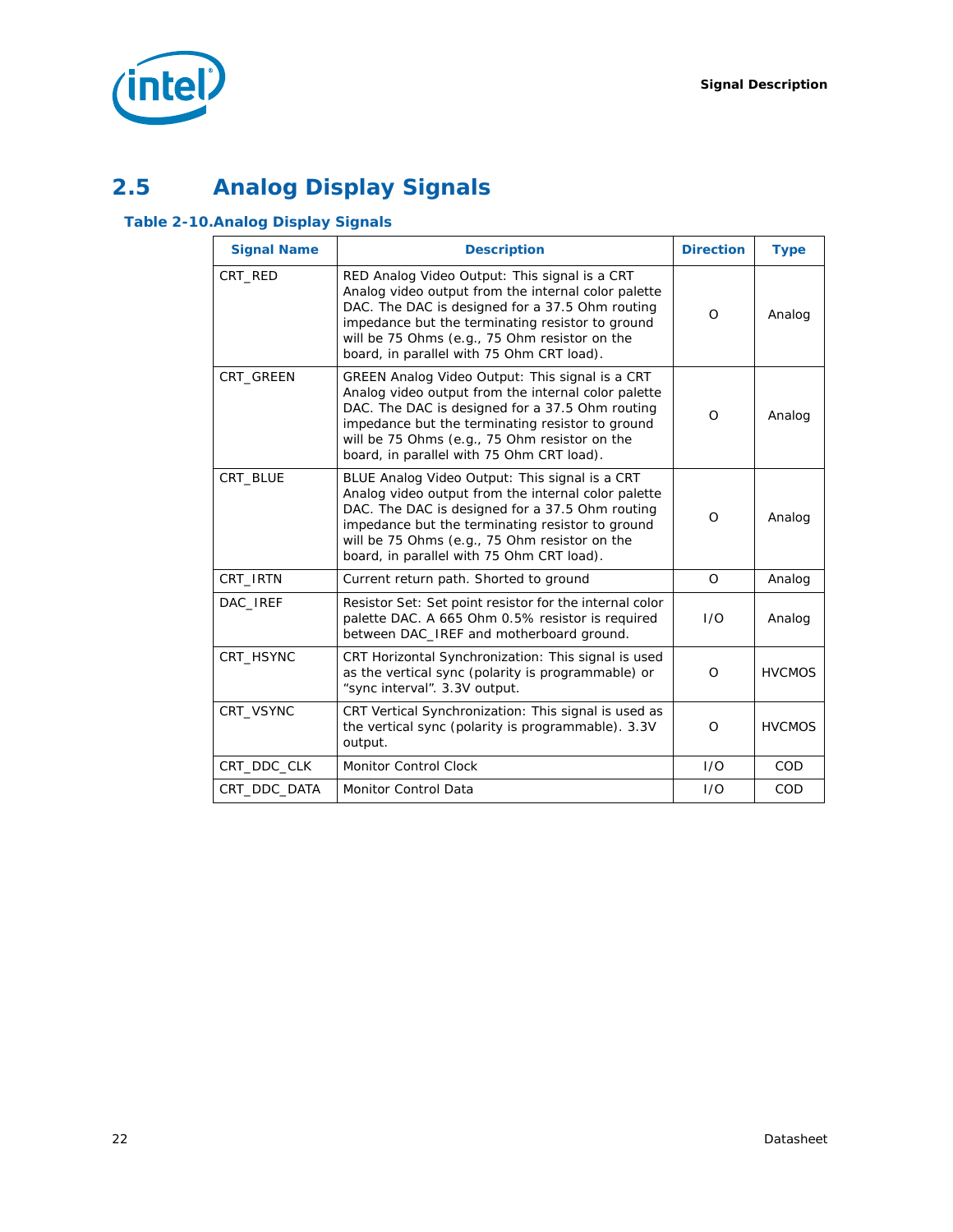

# <span id="page-22-0"></span>**2.6 LVDS Signals**

### <span id="page-22-1"></span>**Table 2-11.LVDS Signals**

| <b>Signal Name</b> | <b>Description</b>                                                                                                                                                                                                                                                                                           | <b>Direction</b> | <b>Type</b>   |
|--------------------|--------------------------------------------------------------------------------------------------------------------------------------------------------------------------------------------------------------------------------------------------------------------------------------------------------------|------------------|---------------|
| $LVD_A_DATAP[2:0]$ | Differential data output - positive                                                                                                                                                                                                                                                                          | O                | <b>LVDS</b>   |
| LVD_A_DATAN[2:0]   | Differential data output - negative                                                                                                                                                                                                                                                                          | $\Omega$         | <b>LVDS</b>   |
| LVD_A_CLKP         | Differential clock output - positive                                                                                                                                                                                                                                                                         | $\Omega$         | <b>LVDS</b>   |
| LVD A CLKN         | Differential clock output - negative                                                                                                                                                                                                                                                                         | O                | <b>LVDS</b>   |
| LVD_IBG            | LVDS Reference Current. Need 2.37 kOhms<br>pull-down resistor                                                                                                                                                                                                                                                | 1/O              | Ref           |
| LVD_VBG            | Reserved. No connect.                                                                                                                                                                                                                                                                                        | $\Omega$         | Analog        |
| LVD_VREFH          | Reserved. Can be connected to $V_{SS}$ or left as<br>No Connect.                                                                                                                                                                                                                                             | L                | Ref           |
| LVD_VREFL          | Reserved. Can be connected to $V_{SS}$ or left as<br>No Connect.                                                                                                                                                                                                                                             | L                | Ref           |
| LVDD_EN            | LVDS panel power enable: Panel power control<br>enable control.<br>This signal is also called VDD_DBL in the CPIS<br>specification and is used to control the VDC<br>source to the panel logic.                                                                                                              | O                | <b>HVCMOS</b> |
| LBKLT EN           | LVDS backlight enable: Panel backlight enable<br>control.<br>This signal is also called ENA_BL in the CPIS<br>specification and is used to gate power into the<br>backlight circuitry.<br>Note: The accuracy of the PWM duty cycle of<br>LBKLT_CTL signal for any given value will be<br>within $\pm 20$ ns. | $\Omega$         | <b>HVCMOS</b> |
| LBKLT_CTL          | Panel backlight brightness control: Panel<br>brightness control. This signal is also called<br>VARY_BL in the CPIS specification and is used<br>as the PWM clock input signal.                                                                                                                               | O                | <b>HVCMOS</b> |
| LCTLA_CLK          | I2C based control signal (clock) for External<br>SSC clock chip control - optional                                                                                                                                                                                                                           | 1/O              | COD.          |
| LCTLB_DATA         | I2C based control signal (data) for External<br>SSC clock chip control - optional                                                                                                                                                                                                                            | 1/O              | COD.          |
| LDDC_CLK           | Display Data Channel clock                                                                                                                                                                                                                                                                                   | 1/O              | <b>COD</b>    |
| LDDC_DATA          | Display Data Channel data                                                                                                                                                                                                                                                                                    | 1/O              | COD           |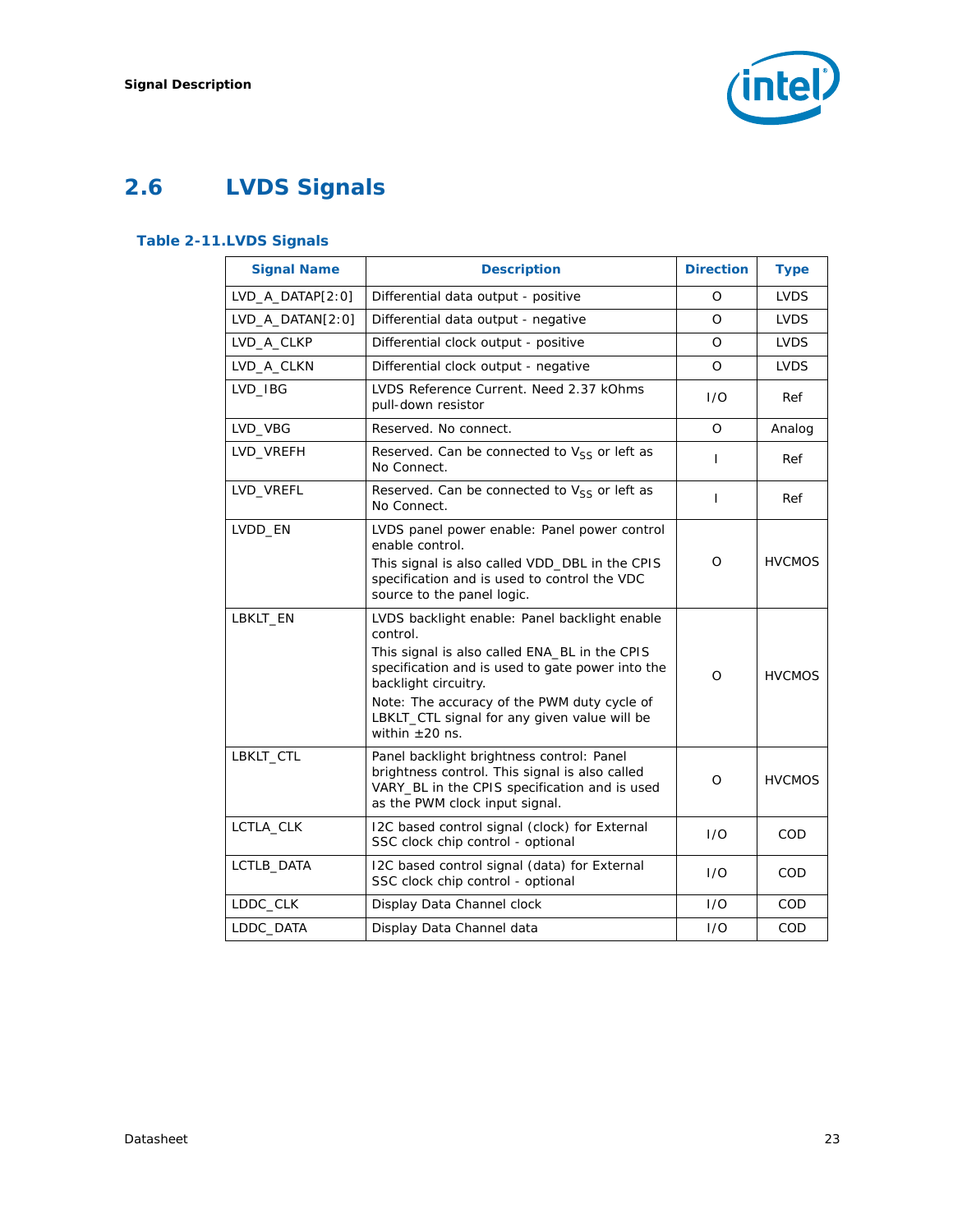

# <span id="page-23-0"></span>**2.7 JTAG/ITP Signals**

#### <span id="page-23-2"></span>**Table 2-12.JTAG/ITP Signals**

| <b>Signal</b><br><b>Name</b> | <b>Description</b>                                                                                                                                                                                               | <b>Direction</b> | <b>Type</b>      |
|------------------------------|------------------------------------------------------------------------------------------------------------------------------------------------------------------------------------------------------------------|------------------|------------------|
| <b>TCK</b>                   | TCK (Test Clock) provides the clock input for the<br>processor Test Bus (also known as the Test Access Port).                                                                                                    |                  | <b>TAP</b><br>OD |
| TDI                          | TDI (Test Data In) transfers serial test data into the<br>processor. TDI provides the serial input needed for JTAG<br>specification support.                                                                     |                  | <b>TAP</b><br>OD |
| <b>TDO</b>                   | TDO (Test Data Out) transfers serial test data out of the<br>processor. TDO provides the serial output needed for<br>JTAG specification support.                                                                 |                  | <b>TAP</b><br>OD |
| <b>TMS</b>                   | TMS (Test Mode Select) is a JTAG specification support<br>signal used by debug tools.                                                                                                                            |                  | <b>TAP</b><br>OD |
| TRST#                        | TRST# (Test Reset) resets the Test Access Port (TAP)<br>logic. TRST# must be driven low during power on Reset.<br>Refer to the Nehalem Processor Debug Port Design Guide<br>for complete implementation details. |                  | <b>TAP</b><br>OD |

# <span id="page-23-1"></span>**2.8 Error and Thermal Protection**

#### <span id="page-23-3"></span>**Table 2-13.Error and Thermal Protection**

| <b>Signal</b><br><b>Name</b> | <b>Description</b>                                                                                                                                                                                                                                                                                                                                                                                                                                                                  | <b>Direction</b> | Type             |
|------------------------------|-------------------------------------------------------------------------------------------------------------------------------------------------------------------------------------------------------------------------------------------------------------------------------------------------------------------------------------------------------------------------------------------------------------------------------------------------------------------------------------|------------------|------------------|
| PROCHOT#                     | PROCHOT# will go active when the processor<br>temperature monitoring sensor(s) detects that the<br>processor has reached its maximum safe operation<br>temperature<br>Output: This indicates that the processor (core0 and<br>core1) Thermal Control Circuit has been activated, if<br>enabled.                                                                                                                                                                                     | 1/O              | I: CMOS<br>O: OD |
| resistor to Vcc.             | Input: This signal can also be driven to the processor to<br>activate the Thermal Control Circuit in core0 and core1.<br>This signal does not have on-die termination and must<br>be terminated on the system board, and 60 Ohm                                                                                                                                                                                                                                                     |                  |                  |
| THERMTRIP#                   | Thermal Trip: The processor protects itself from<br>catastrophic overheating by use of an internal thermal<br>sensor. This sensor is set well above the normal<br>operating temperature to ensure that there are no false<br>trips. The processor will stop all execution when the<br>junction temperature exceeds approximately 125 C.<br>This is signaled to the system by the THERMTRIP# pin.<br>Refer to the appropriate platform design quide for<br>termination requirements. | $\Omega$         | Open<br>Drain    |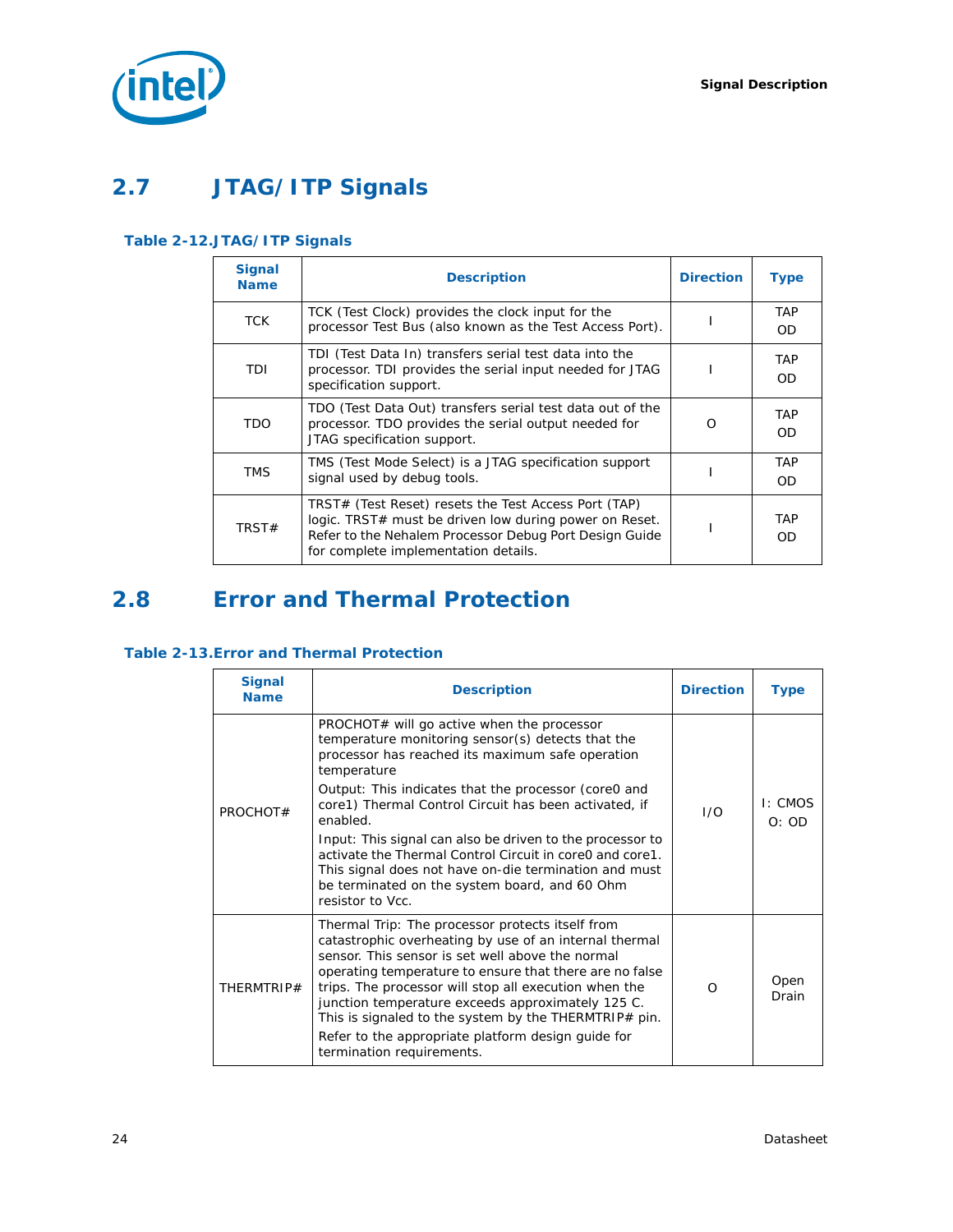

# <span id="page-24-0"></span>**2.9 Processor Core Power Signals**

#### <span id="page-24-2"></span>**Table 2-14.Processor Core Power Signals**

| <b>Signal</b><br><b>Name</b> | <b>Description</b>                                                                                                                                                                                                                                                                                                                                                                                                                                                                                                                                                                                                                    | <b>Direction</b> | Type        |
|------------------------------|---------------------------------------------------------------------------------------------------------------------------------------------------------------------------------------------------------------------------------------------------------------------------------------------------------------------------------------------------------------------------------------------------------------------------------------------------------------------------------------------------------------------------------------------------------------------------------------------------------------------------------------|------------------|-------------|
| <b>VCC</b>                   | Processor core power supply. The voltage supplied to<br>these pins is determined by the VID pins.                                                                                                                                                                                                                                                                                                                                                                                                                                                                                                                                     |                  | <b>PWR</b>  |
| VCC_SENS<br>E                | VCC_SENSE and VSS_SENSE provide an isolated, low<br>impedance connection to the processor core voltage<br>and ground. They can be used to sense or measure<br>voltage near the silicon.                                                                                                                                                                                                                                                                                                                                                                                                                                               |                  | Analog      |
| VID[6:0]                     | VID[6:0] (Voltage ID) are used to support automatic<br>selection of power supply voltages (VCC). Intel Atom<br>Processor D400 and D500 Series support only a single<br>fused voltage.<br>Refer to the appropriate platform design guide or<br>Voltage Regulator-Down (VRD) 11.0 Design Guidelines<br>for more information. The voltage supply for these<br>signals must be valid before the VR can supply VCC to<br>the processor. Conversely, the VR output must be<br>disabled until the voltage supply for the VID signals<br>become valid. The VR must supply the voltage that is<br>requested by the signals, or disable itself. | 1/O              | <b>CMOS</b> |
| VSS SENS<br>E                | VCC_SENSE and VSS_SENSE provide an isolated, low<br>impedance connection to the processor core voltage<br>and ground. They can be used to sense or measure<br>voltage near the silicon.                                                                                                                                                                                                                                                                                                                                                                                                                                               |                  | Analog      |
| <b>VCCA</b>                  | Processor PLL power supply.                                                                                                                                                                                                                                                                                                                                                                                                                                                                                                                                                                                                           |                  | <b>PWR</b>  |

# <span id="page-24-1"></span>**2.10 Graphics, DMI and Memory Core Power Signals**

#### <span id="page-24-3"></span>**Table 2-15.Power Signals**

| <b>Signal Name</b> | <b>Description</b>         | <b>Direction</b> | <b>Type</b> |
|--------------------|----------------------------|------------------|-------------|
| <b>VCCP</b>        | LGI power supply           | 1.05             | <b>PWR</b>  |
| <b>VCCGFX</b>      | Graphics core power supply | 1.05             | <b>PWR</b>  |
| <b>VCCSM</b>       | DDR power supply           | 1.8              | <b>PWR</b>  |
| <b>VCCA DMI</b>    | DMI power supply           | 1.05             | <b>PWR</b>  |
| <b>VCCACRTDAC</b>  | CRT power supply           | 1.8              | <b>PWR</b>  |
| VCC GIO            | GPIO power supply          | 3.3              | <b>PWR</b>  |
| VCC LGI VID        | LGIO power supply          | 1.05             | <b>PWR</b>  |
| VCCA DDR           | DDR power supply           | 1.05             | <b>PWR</b>  |
| <b>VCCD HMPLL</b>  | HMPLL power supply         | 1.05             | <b>PWR</b>  |
| <b>VCCDLVD</b>     | LVDS power supply          | 1.8              | <b>PWR</b>  |
| <b>VCCALVD</b>     | LVDS power supply          | 1.8              | <b>PWR</b>  |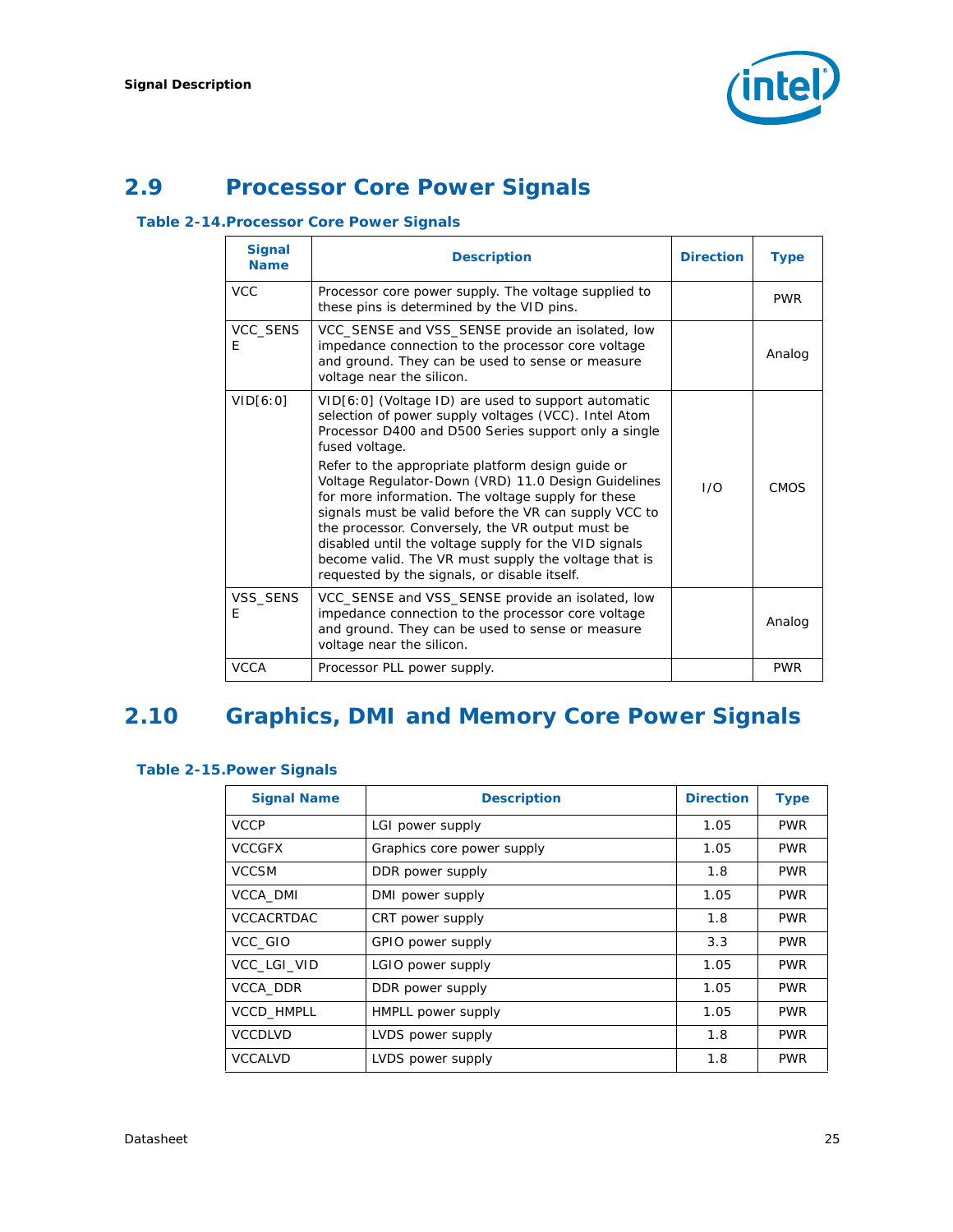



#### **Table 2-15.Power Signals**

| <b>Signal Name</b>     | <b>Description</b>           | <b>Direction</b> | <b>Type</b> |
|------------------------|------------------------------|------------------|-------------|
| <b>VCCSFR DMIHMPLL</b> | DMI, HPLL, MPLL power supply | 1.8              | <b>PWR</b>  |
| <b>VCCACK DDR</b>      | DDR power supply             | 1.05             | <b>PWR</b>  |
| VCCD AB DPL            | DPLL power supply            | 1.05             | <b>PWR</b>  |
| VCCSFR_AB_DPL          | DPLL power supply            | 1.8              | <b>PWR</b>  |
| <b>VCCRING EAST</b>    | DAC, GIO, LVDS power supply  | 1.05             | <b>PWR</b>  |
| <b>VCCRING WEST</b>    | LGIO power supply            | 1.05             | <b>PWR</b>  |
| <b>VCCCK DDR</b>       | DDR clock power supply       | 1.8              | <b>PWR</b>  |

# <span id="page-25-0"></span>**2.11 Ground**

#### <span id="page-25-1"></span>**Table 2-16.Ground**

| <b>Signal</b><br><b>Name</b> | <b>Description</b>                                                                               | <b>Direction</b> | <b>Type</b> |
|------------------------------|--------------------------------------------------------------------------------------------------|------------------|-------------|
| <b>VSS</b>                   | VSS are the ground pins for the processor and should be<br>connected to the system ground plane. |                  | <b>GND</b>  |

### §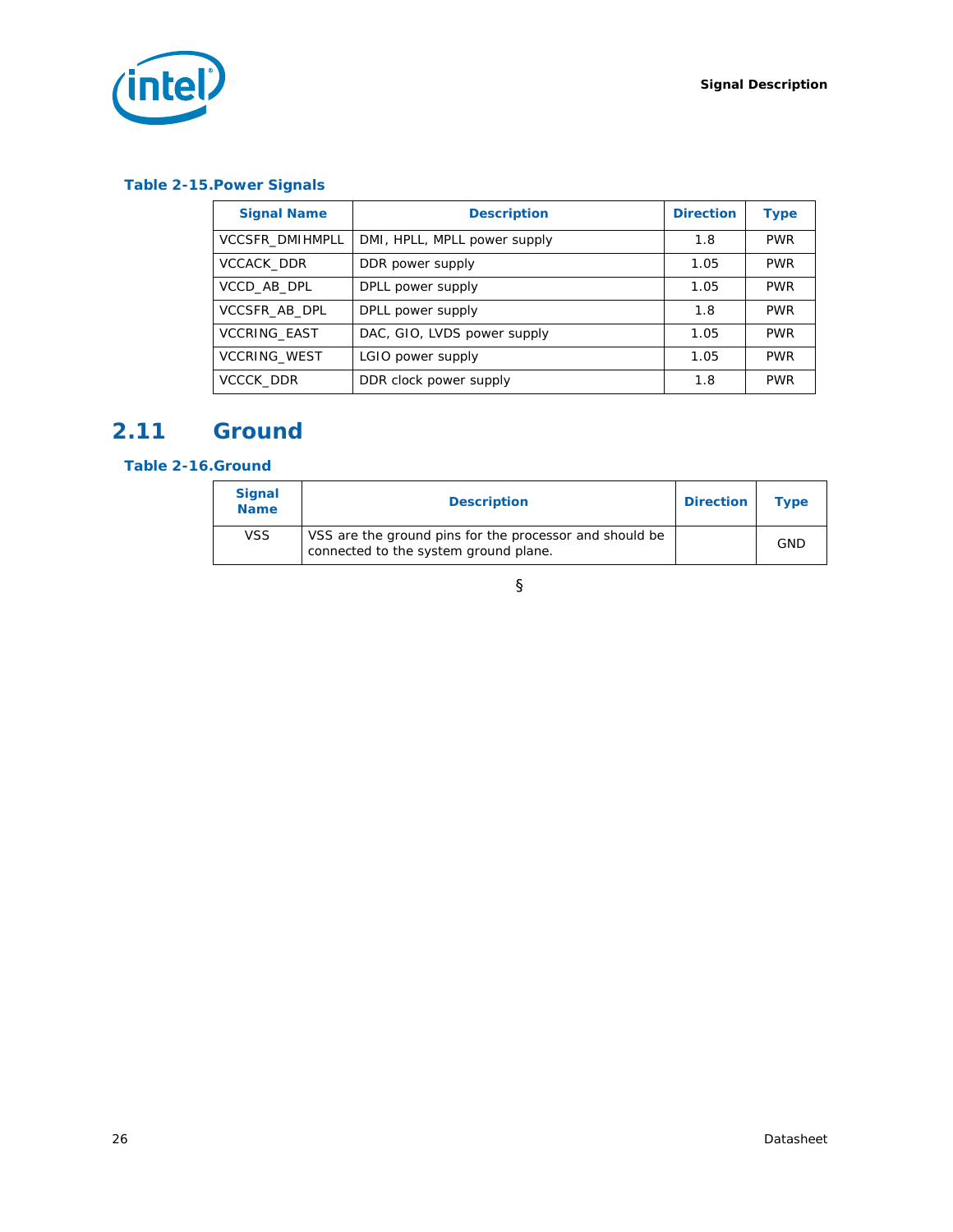

# <span id="page-26-0"></span>*3 Functional Description*

# <span id="page-26-1"></span>**3.1 System Memory Controller**

The system memory controller supports DDR2 and DDR3 (SO-DIMM only protocols) with one 64 bit wide channel accessing two DIMMs. The controller supports a maximum of two non-ECC DDR2 DIMMs or two un-buffered DIMMs, single or double sided; thus allowing up to four device ranks. Intel® Fast Memory Access (Intel® FMA) is supported.

### <span id="page-26-2"></span>**3.1.1 System Memory Organization Modes**

The system memory controller supports only one memory organization mode: single channel. In this mode, all memory cycles are directed to a single channel.

### <span id="page-26-3"></span>**3.1.2 System Memory Technology Supported**

#### **3.1.2.1 DDR2**

The system memory controller supports the following DDR2 Data Transfer Rates, DIMM Modules and DRAM Device Technologies:

- DDR2 Data Transfer Rates: 667 (PC 5300), non-ECC
	- $-$  Rawcard C = single sided x16
	- $-$  Rawcard D = single sided x8
	- $-$  Rawcard E = double sided  $x8$
- DDR2 Data Transfer Rates: 800 (PC 6400), non-ECC
	- $-$  Rawcard C = single sided x16
	- $-$  Rawcard D= single sided  $x8$
	- $-$  Rawcard E = double sided  $x8$

"Single sided" above is a logical term referring to the number of Chip Selects attached to the DIMM. A real DIMM may put the components on both sides of the substrate, but be logically indistinguishable from single sided DIMM if all components on the DIMM are attached to the same Chip Select signal.

- x8 means that each component has 8 data lines.
- x16 means that each component has 16 data lines.

There is no support for DIMMs with different technologies or capacities on opposite sides of the same DIMM. If one side of a DIMM is populated, the other side is either identical or empty.

There is no support for 4Gb and 8Gb technology.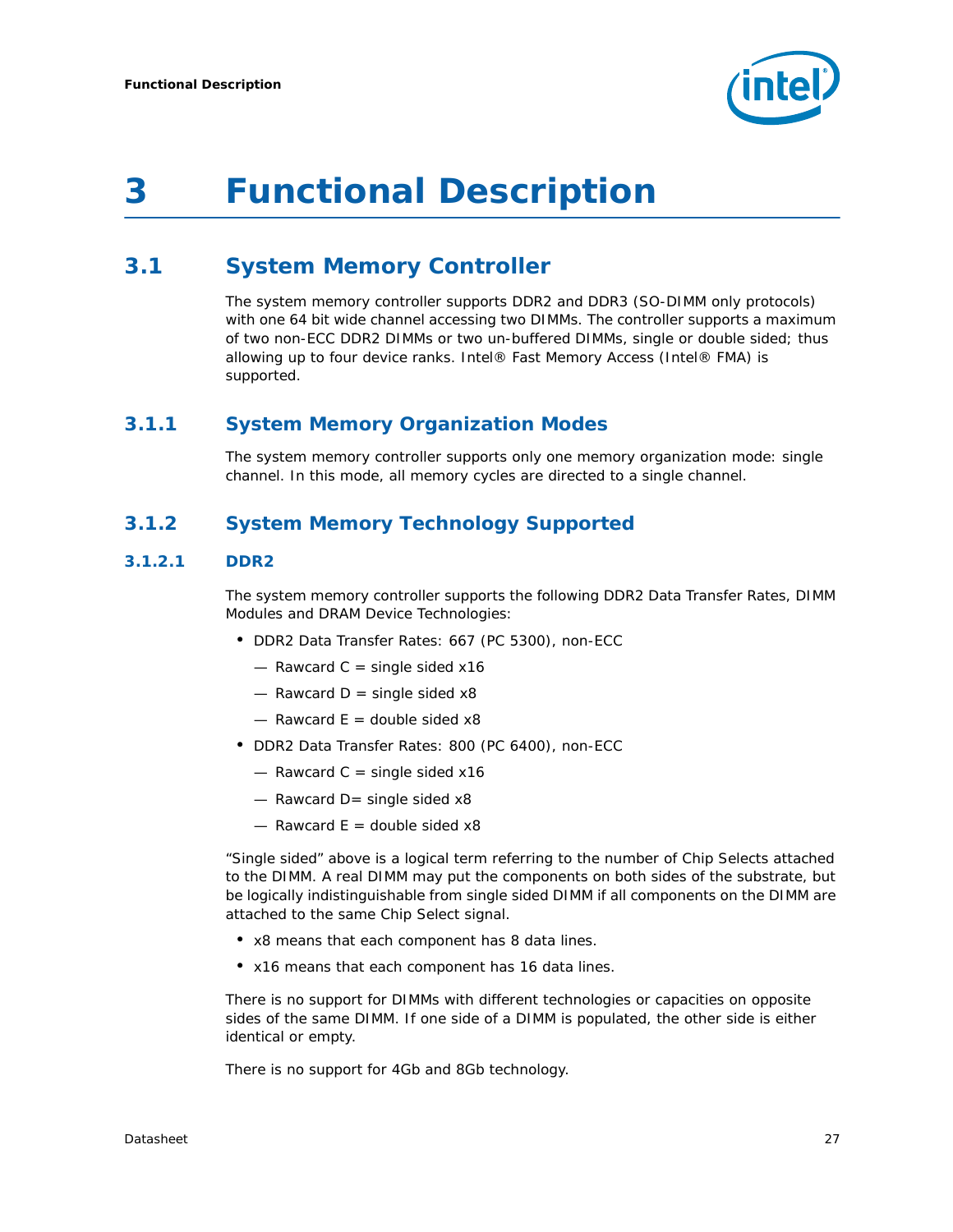

Supported components for DDR2 at 667 (PC5300) and 800 (PC6400) include:

- 256Mb technology
	- 32M cells x8 data bits/cell
		- 1K columns
		- 4 banks
		- 8K rows
		- each component has a 1KB page
		- one DIMM has 8 components resulting in an 8KB page
		- the capacity of one rank is 256MB
	- 16M cells x16 data bits/cell
		- 512 column
		- 4 banks
		- 8K rows
		- each component has 1KB page
		- one DIMM has 4 components resulting in a 4KB page
		- the capacity of one rank is 128MB
- 512Mb technology
	- 64M cells x8 data bits/cell
		- 1K columns
		- 4 banks
		- 16K rows
		- each component has a 1KB page
		- one DIMM has 8 components resulting in a 8KB page
		- the capacity of one rank is 512MB
	- 32M cells x16 data bits/cell
		- 1K columns
		- 8 banks
		- 16K rows
		- each component has a 1KB page
		- one DIMM has 8 components resulting in a 8KB page
		- the capacity of one rank is 256MB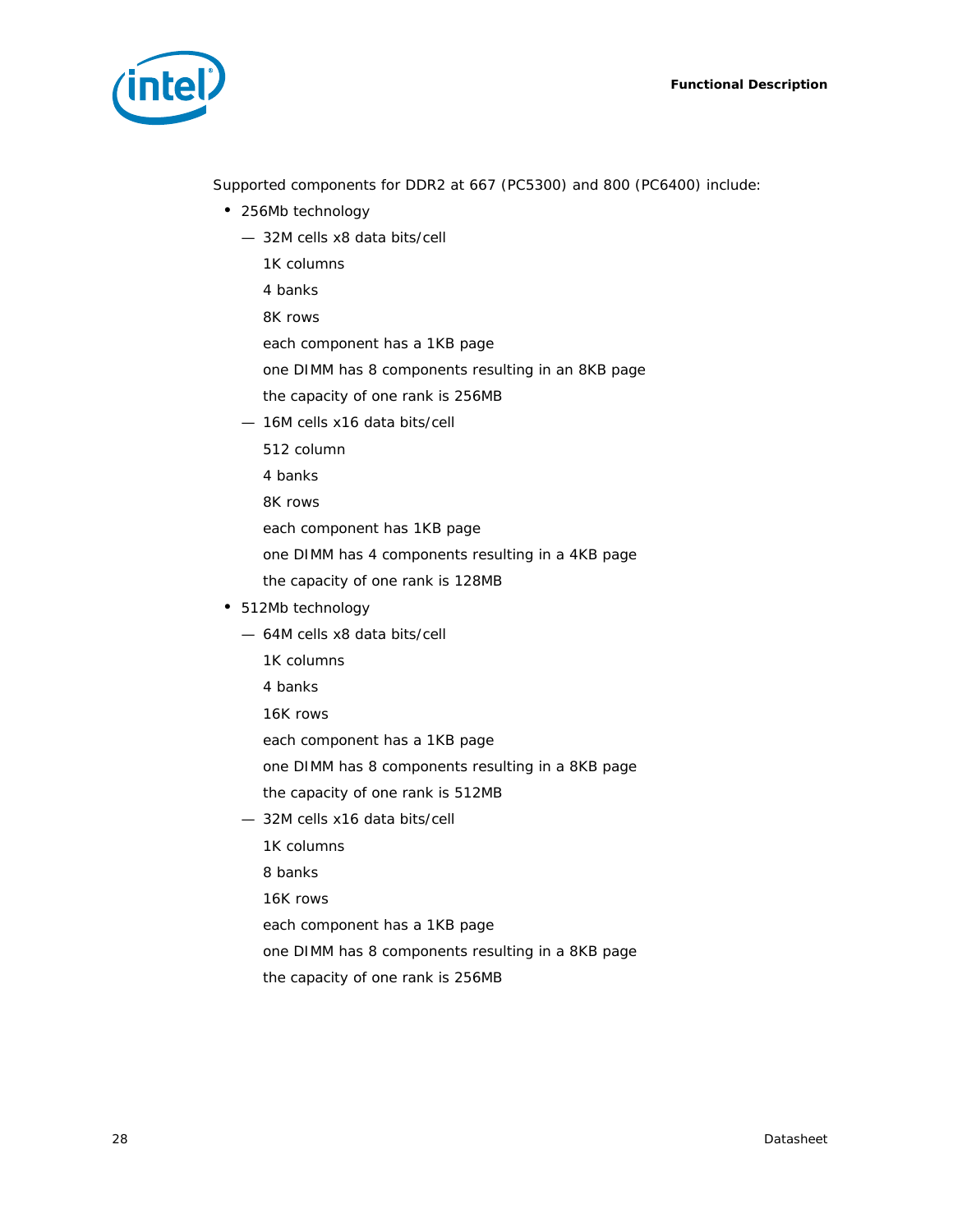

- 1Gb technology
	- 128M cells x8 data bits/cell
		- 1K columns
		- 8 banks
		- 16K rows
		- each component has 1KB page
		- one DIMM has 8 components resulting in a 8KB page
		- the capacity of one rank is 1GB
	- 64M cells x16 data bits/cell
		- 1K columns
		- 8 banks
		- 8K rows
		- each component has a 2KB page
		- one DIMM has 4 components resulting in an 8KB page
		- the capacity of one rank is 512MB
- 2Gb technology
	- 256M cells x8 data bits/cell
		- 1K columns
		- 8 banks
		- 16K rows
		- each component has a 1KB page
		- one DIMM has 8 components resulting in a 8KB page
		- the capacity of one rank is 2GB
	- 128M cells x16 data bits/cell
		- 1K columns
		- 8 banks
		- 8K rows
		- each component has a 2KB page
		- one DIMM has 4 components resulting in a 8KB page
		- the capacity of one rank is 1GB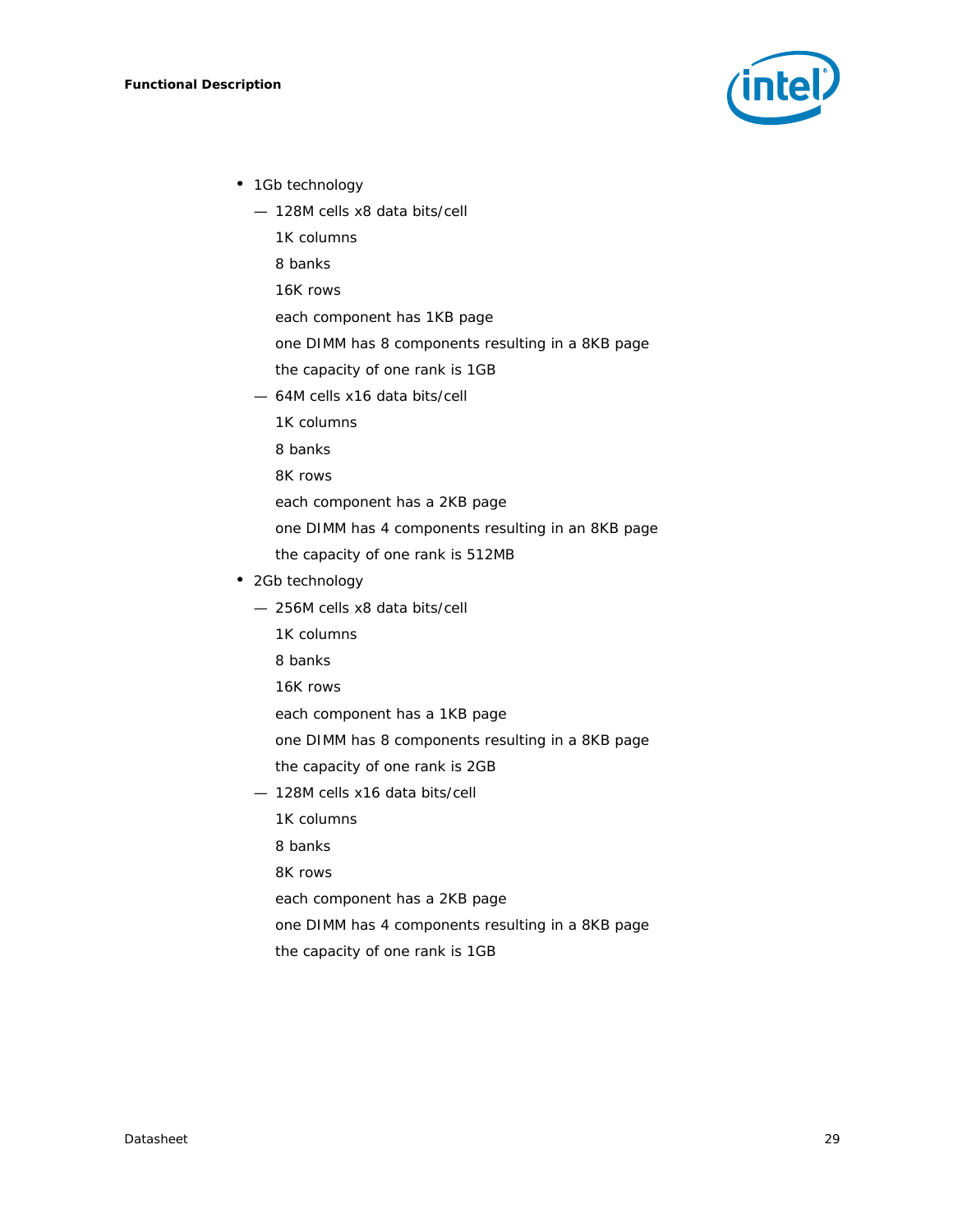

#### **3.1.2.2 DDR3 (SO-DIMM Only)**

The system memory controller supports the following DDR3 data transfer rates, SO-DIMM modules and DRAM device technologies:

- DDR3 data transfer rate of 800 MT/s
- DDR3 SO-DIMM modules (unbuffered, non-ECC)
	- $-$  Raw card A = 2 ranks of x16 SDRAMs (double sided)
	- $-$  Raw card B = 1 rank of x8 SDRAM (double sided)

*Note:* x16/x8 means that each SDRAM component has 16/8 data lines.

— DDR3 DRAM Device Technology:

Standard 1-Gb and 2-Gb technologies and addressing are supported for x16/x8 devices. There is no support for SO-DIMMs with different technologies or capacities on opposite sides of the same SO-DIMM. If one side of a SO-DIMM is populated, the other side is either identical or empty.

— Supported DDR3 SO-DIMM module configurations

| <b>Raw Card</b><br><b>Type</b> | <b>DIMM</b><br>Capacity | <b>DRAM</b><br><b>Device</b><br>Tech. | <b>DRAM</b><br>Organization | # of<br><b>DRAM</b><br><b>Devices</b> | # of<br><b>Ranks</b> | # of<br><b>Banks</b> |
|--------------------------------|-------------------------|---------------------------------------|-----------------------------|---------------------------------------|----------------------|----------------------|
| Α                              | 1 GB                    | 1 Gb                                  | 64 M x 16                   | 8                                     | 2                    | 8                    |
| Α                              | 2 GB                    | 2 Gb                                  | 128 M x16                   | 8                                     |                      | 8                    |
| B                              | 1 GB                    | 1 Gb                                  | 128 M x8                    | 8                                     |                      | 8                    |
| B                              | 2 GB                    | 2 Gb                                  | 256 M x8                    | 8                                     |                      | 8                    |

### <span id="page-29-0"></span>**3.1.3 Rules for Populating DIMM Slots**

The frequency of system memory will be the lowest frequency of all DIMMs in the system, as determined through the SPD registers on the DIMMs. Timing parameters [CAS latency (or CL + AL for DDR2), tRAS, tRCD, tRP] must be programmed to match within a channel.

In single channel mode, any DIMM slot within the channel may be populated in any order. To take advantage of enhanced addressing, it is best to populate both DIMM slots with identical DIMMs.

# <span id="page-29-1"></span>**3.2 Graphics Processing Unit**

This section details the integrated graphics engines (3D, 2D and video), 3D pipeline, and the respective capabilities.

The CPU's graphics processing unit (GPU) contains several types of components. The major components in the GPU are the engines, planes, pipes and ports. The GPU has a 3D/2D instruction processing unit to control the 3D and 2D engines respectively. The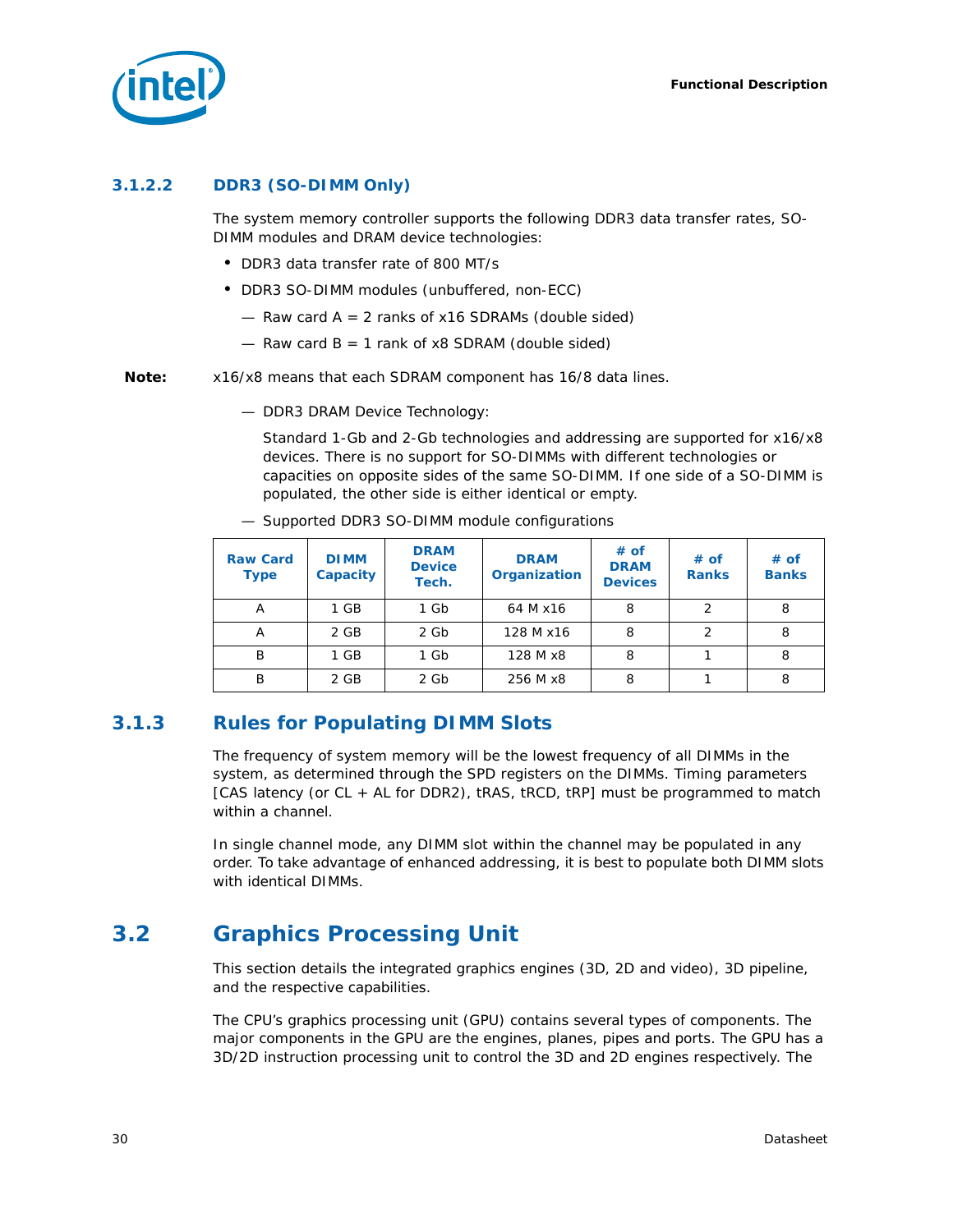

CPU's 3D and 2D engines are fed with data through the memory controller. The outputs of the engines are surfaces sent to the memory, which are then retrieved and processed by the CPU planes.

## <span id="page-30-0"></span>**3.2.1 3D Graphics Pipeline**

This CPU is the next step in the evolution of integrated graphics. In addition to running the graphics engine at 400 MHz, the GPU has two pixel pipelines.

The 3D graphics pipeline has a deep pipelined architecture in which each stage can simultaneously operate on different primitives or on different portions of the same primitive. The 3D graphics pipeline is broken up into four major stages: geometry processing, setup (vertex processing), texture application and rasterization.

The graphics is optimized by using the processor for advance software based transform and lighting (geometry processing) as defined by DirectX\*. The other three stages of 3D processing are handled on the GPU. The setup stage is responsible for vertex processing - converting vertices to pixels. The texture application stage applies textures to pixels. The rasterization engine takes textured pixels and applies lighting and other environment affects to produce the final pixel value. From the rasterization stage, the final pixel value is written to the frame buffer in memory so it can be displayed.

#### **3.2.1.1 3D Engine**

The 3D engine on the GPU has been designed with a deep pipelined architecture, where performance is maximized by allowing each stage of the pipeline to simultaneously operate on different primitive or portions of the same primitive. The GPU supports Perspective-Correct Texture Mapping, Multi-textures, Bump-Mapping, Cubic Environment Maps, Bilinear, Trilinear and Anisotropic MIP mapped filtering, ground shading, Alpha-blending, Vertex and Per Pixel Fog and Z/W Buffering.

The 3D Pipeline subsystem performs the 3D rendering acceleration. The main blocks of the pipeline are the setup engine, scan converter, texture pipeline, and raster pipeline. A typical programming sequence would be to send instructions to set the state of the pipeline followed by rending instructions containing 3D primitive vertex data.

The engines' performance is dependent on the memory bandwidth available. Systems that have more bandwidth available will outperform systems with less bandwidth. The engines' performance is also dependent on the core clock frequency. The higher the frequency, the more data is processed.

#### **3.2.1.2 Texture Engine**

The GPU allows an image, pattern, or video to be placed on the surface of the 3D polygon. The texture processor receives the texture coordinate information from the setup engine and the texture blend information from the scan converter. The texture processor performs texture color or ChromaKey matching, texture filtering (anisotropic, trilinear, bilinear interoplation), and YUV-to-RGB conversions.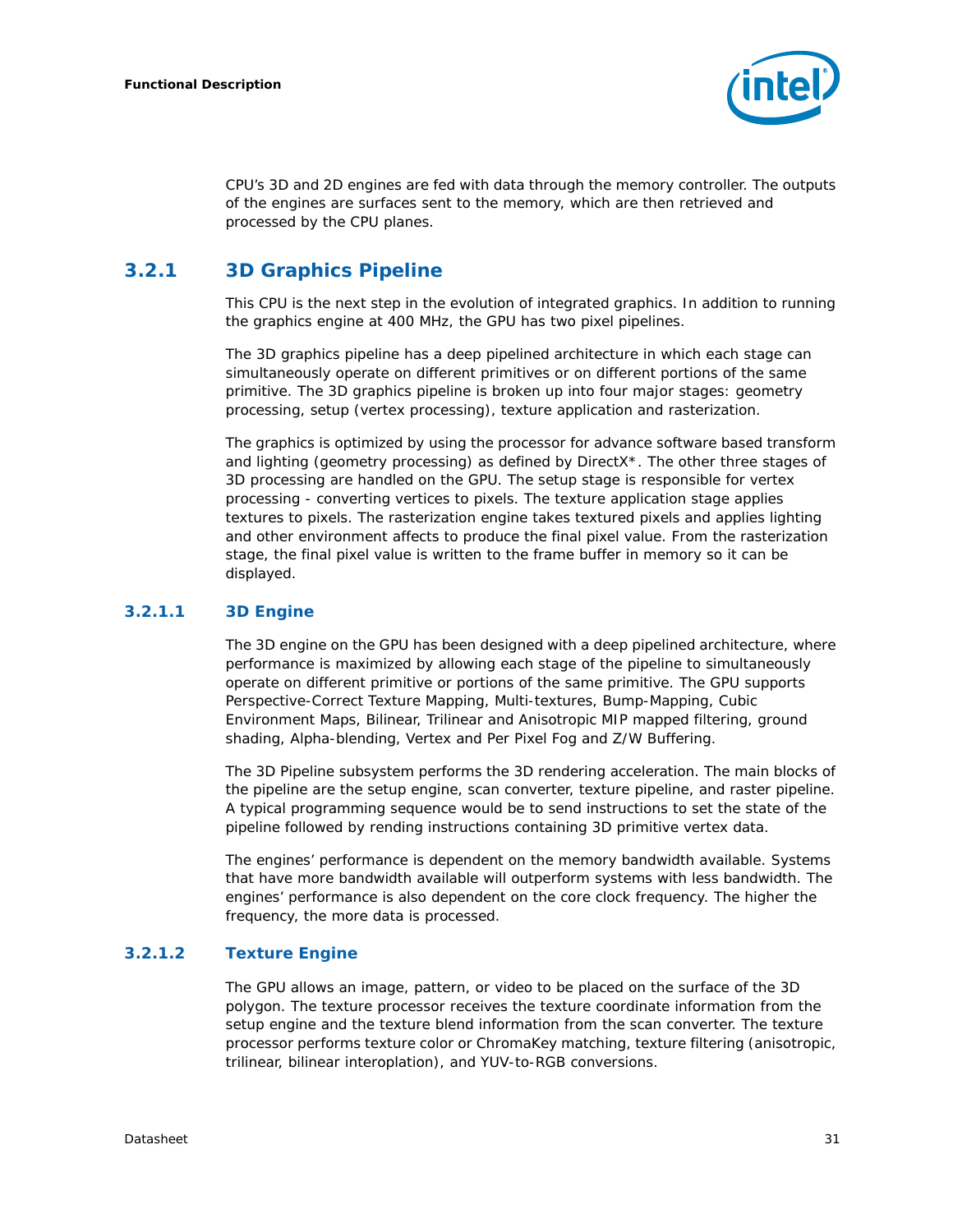

### <span id="page-31-0"></span>**3.2.2 Video Engine**

The Video Engine handles the non-3D (media/video) applications. It includes support for VLD and MPEG2 decode in Hardware. The CGPU engine includes a number of encompassments over the previous generation capabilities, which have been listed above.

### <span id="page-31-1"></span>**3.2.3 2D Engine**

### <span id="page-31-2"></span>**3.2.4 Analog Display Port Characteristics**

The analog display port provides a RGB signal output along with a HSYNC and VSYNC signal. There is an associated DDC signal pair that is implemented using GPIO pins dedicated to the analog port. The intended target device is for a CRT based monitor with a VGA connector. Display devices such as LCD panels with analog inputs may work satisfactory but no functionality added to the signals to enhance that capability.

| <b>Signal</b> | <b>Port Characteristics</b> | <b>Support</b>             |
|---------------|-----------------------------|----------------------------|
| <b>RGB</b>    | Voltage Range               | $0.7$ Vp-p only            |
|               | <b>Monitor Sense</b>        | Analog Compare             |
|               | Analog Copy Protection      | No                         |
|               | Sync on Green               | No                         |
| <b>HSYNC</b>  | Voltage                     | 3.3V                       |
| <b>VSYNC</b>  | Enable/Disable              | Port control               |
|               | Polarity Adjust             | VGA or port control        |
|               | Composite Sync Support      | No                         |
|               | Special Flat Panel Sync     | No                         |
|               | Stereo Sync                 | No                         |
| <b>DDC</b>    | Voltage                     | External buffered to<br>5V |
|               | Control                     | Through GPIO<br>interface  |

<span id="page-31-3"></span>**Table 3-17.Analog Port Characteristics**

#### **3.2.4.1 Integrated RAMDAC**

The display function contains a RAM-based Digital-to-Analog Converter (RAMDAC) that transforms the digital data from the graphics and video subsystems to analog data for the CRT monitor. CPU's integrated 350 MHz RAMDAC supports resolutions up to 2048 x 1536 @ 60 Hz. Three 8-bit DACs provide the R, G, and B signals to the monitor.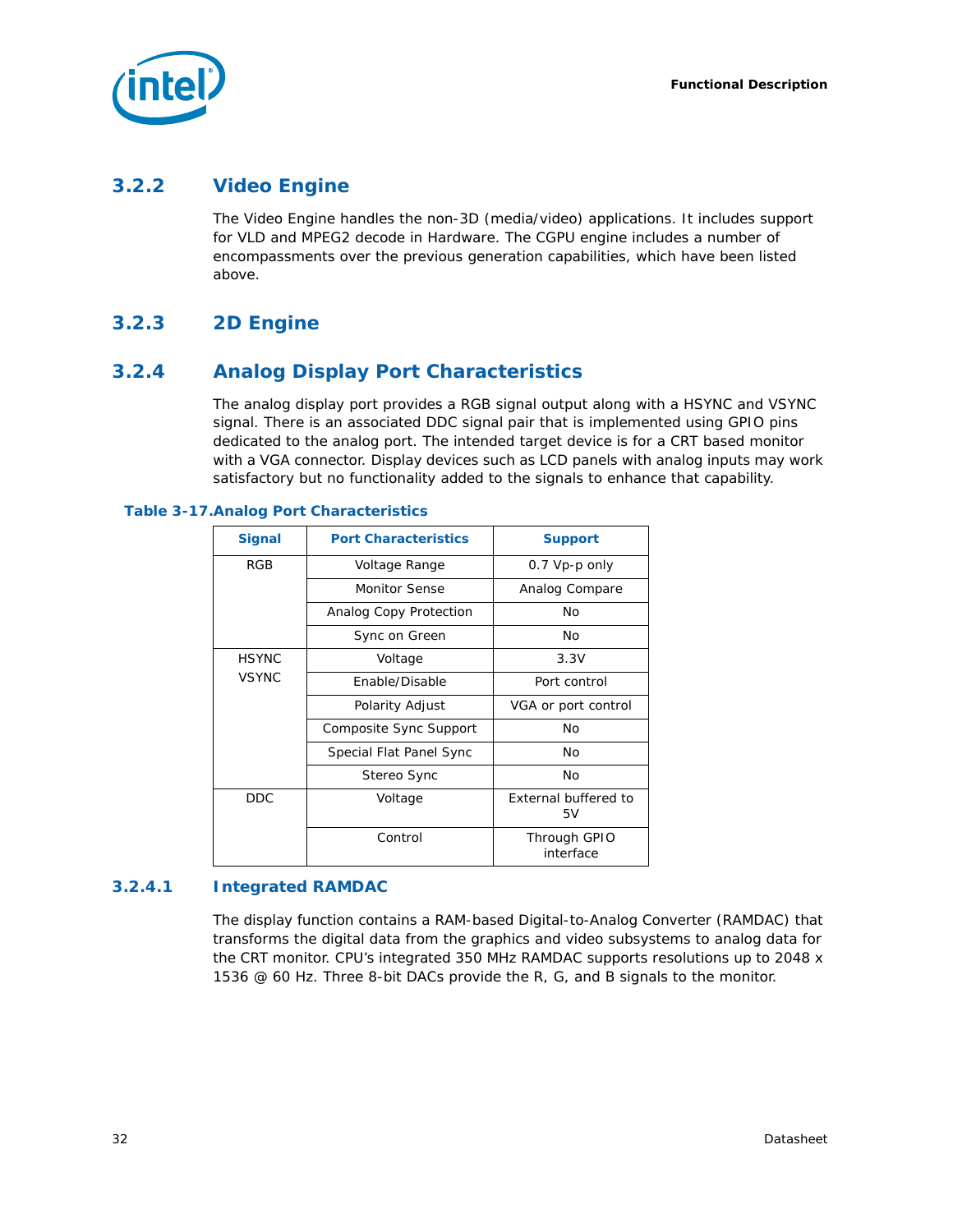

#### **3.2.4.2 Sync Signals**

HSYNC and VSYNC signals are digital and conform to TTL signal levels at the connector. These signals can be polarity adjusted and individually disabled in one of the two possible states. The sync signals should power up disabled in the high state. No composite sync or special flat panel sync support will be included.

#### **3.2.4.3 VESA/VGA Mode**

VESA/VGA mode provides compatibility for pre-existing software that set the display mode using the VGA CRTC registers. Timings are generated based on the VGA register values and the timing generator registers are not used.

#### **3.2.4.4 DDC (Display Data Channel)**

DDC is a standard defined by VESA. Its purpose is to allow communication between the host system and display. Both configuration and control information can be exchanged allowing plug- and-play systems to be realized. Support for DDC 1 and DDC 2 is implemented. The CPU uses the CRT\_DDC\_CLK and CRT\_DDC\_DATA signals to communicate with the analog monitor. The CPU will generate these signals at 3.3V. External pull-up resistors and level shifting circuitry should be implemented on the board.

The CPU implements a hardware GMBus controller that can be used to control these signals allowing for transactions speeds up to 100 kHz.

### <span id="page-32-0"></span>**3.2.5 Multiple Display Configurations**

Microsoft Windows\* 2000, Windows\* XP, and Windows\* Vista operating systems provide support for multi-monitor display. The CPU supports Dual Display Clone and Extended Desktop (LVDS + VGA).

# <span id="page-32-1"></span>**3.3 Thermal Sensor**

There are several registers that need to be configured to support the uncore thermal sensor functionality and SMI# generation. Customers must enable the Catastrophic Trip Point as protection for the CPU. If the Catastrophic Trip Point is crossed, then the CPU will instantly turn off all clocks inside the device. Customers may optionally enable the Hot Trip Point to generate SMI#. Customers will be required to then write their own SMI# handler in BIOS that will speed up the CPU (or system) fan to cool the part.

### <span id="page-32-2"></span>**3.3.1 PCI Device 0, Function 0**

The SMICMD register requires that a bit be set to generate an SMI $#$  when the Hot Trip point is crossed. The ERRSTS register can be inspected for the SMI alert.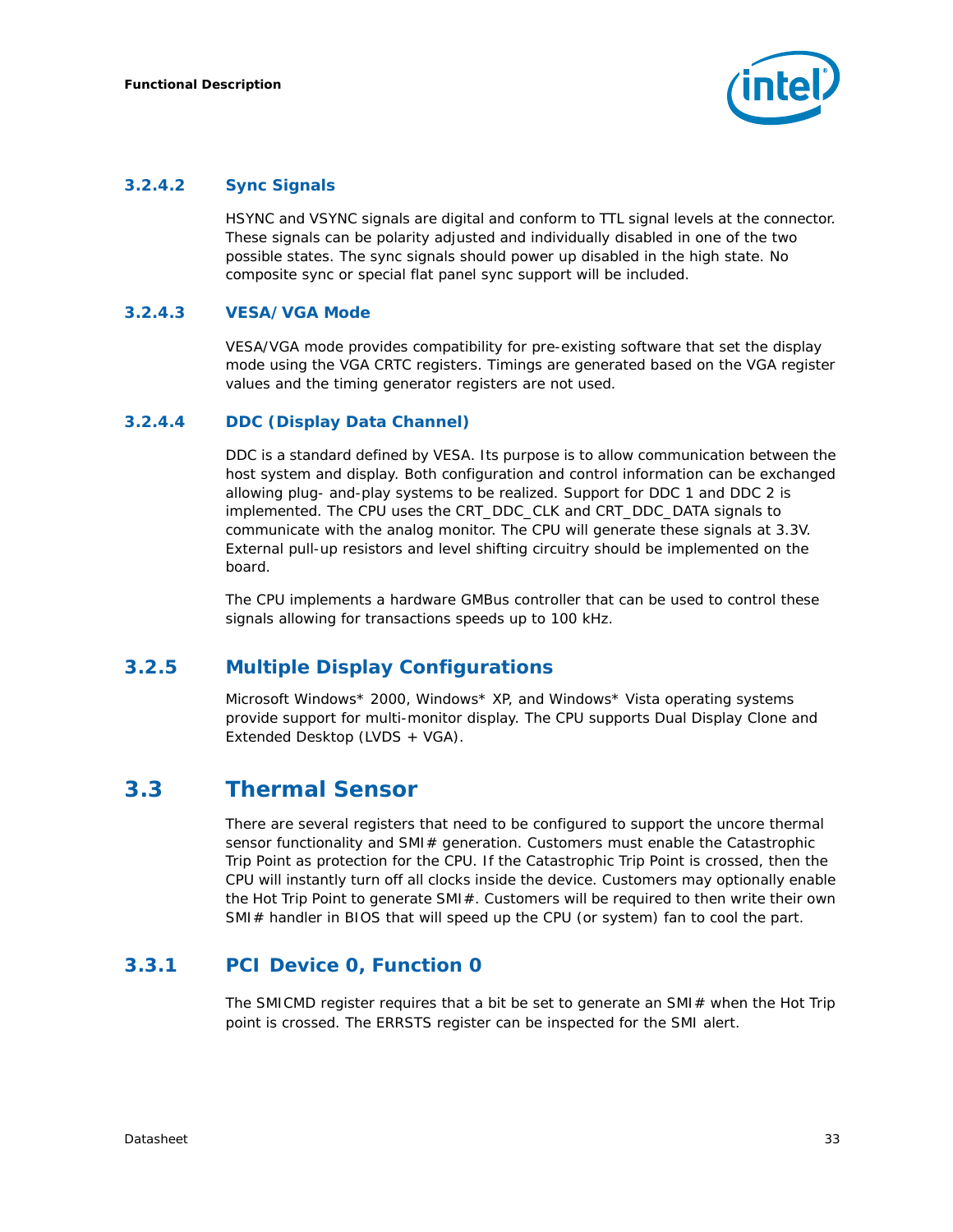

| <b>Address</b> | <b>Register</b><br><b>Symbol</b> | <b>Register Name</b> | <b>Default</b><br>Value | <b>Access</b> |
|----------------|----------------------------------|----------------------|-------------------------|---------------|
| $C8-C9$        | ERRST                            | <b>Error Status</b>  | 0000h                   | RWC/S, RO     |
| CC-CDh         | <b>SMICMD</b>                    | SMI Command          | 0000h                   | RO, R/W       |

# <span id="page-33-0"></span>**3.4 Power Management**

The CPU uncore has many permutations of possibly concurrently operating modes. Care should be taken (Hardware and Software) to disable unused sections of the silicon when this can be done with sufficiently low performance impact. Refer to the *ACPI Specification, Rev3.0* for an overview of the system power states mentioned in this section.

### <span id="page-33-1"></span>**3.4.1 Main Memory Power Management**

#### <span id="page-33-2"></span>**Table 3-18.Targeted Memory State Conditions**

| <b>Mode</b>    | <b>Memory State with Internal Graphics</b>                 |
|----------------|------------------------------------------------------------|
| CO, C1         | Dynamic memory rank power down<br>based on idle conditions |
| S3             | Self Refresh Mode                                          |
| S <sub>4</sub> | Memory power down (contents lost)                          |

This section details the support provided by the CPU uncore corresponding to the various processor/display/system ACPI states.

#### <span id="page-33-3"></span>**Table 3-19.Platform System States**

| <b>State</b>  | <b>Description</b>                                                                      |
|---------------|-----------------------------------------------------------------------------------------|
| GO/SO         | Full On                                                                                 |
| $G1/S3$ -cold | Suspend to RAM (STR). Context saved to memory (S3-Hot is not<br>supported)              |
| G1/S4         | Suspend to Disk (STD). All power lost (except wakeup on Intel NM10<br>Express Chipset). |
| G2/S5         | Soft off. All power lost (except wake on Intel NM10 Express Chipset). Total<br>reboot.  |
| G3            | Hard off. All power (AC) removed from system.                                           |

#### <span id="page-33-4"></span>**Table 3-20.Processor Power States**

| <b>State</b> | <b>Description</b> |
|--------------|--------------------|
|              | Full On            |
|              | Auto Halt          |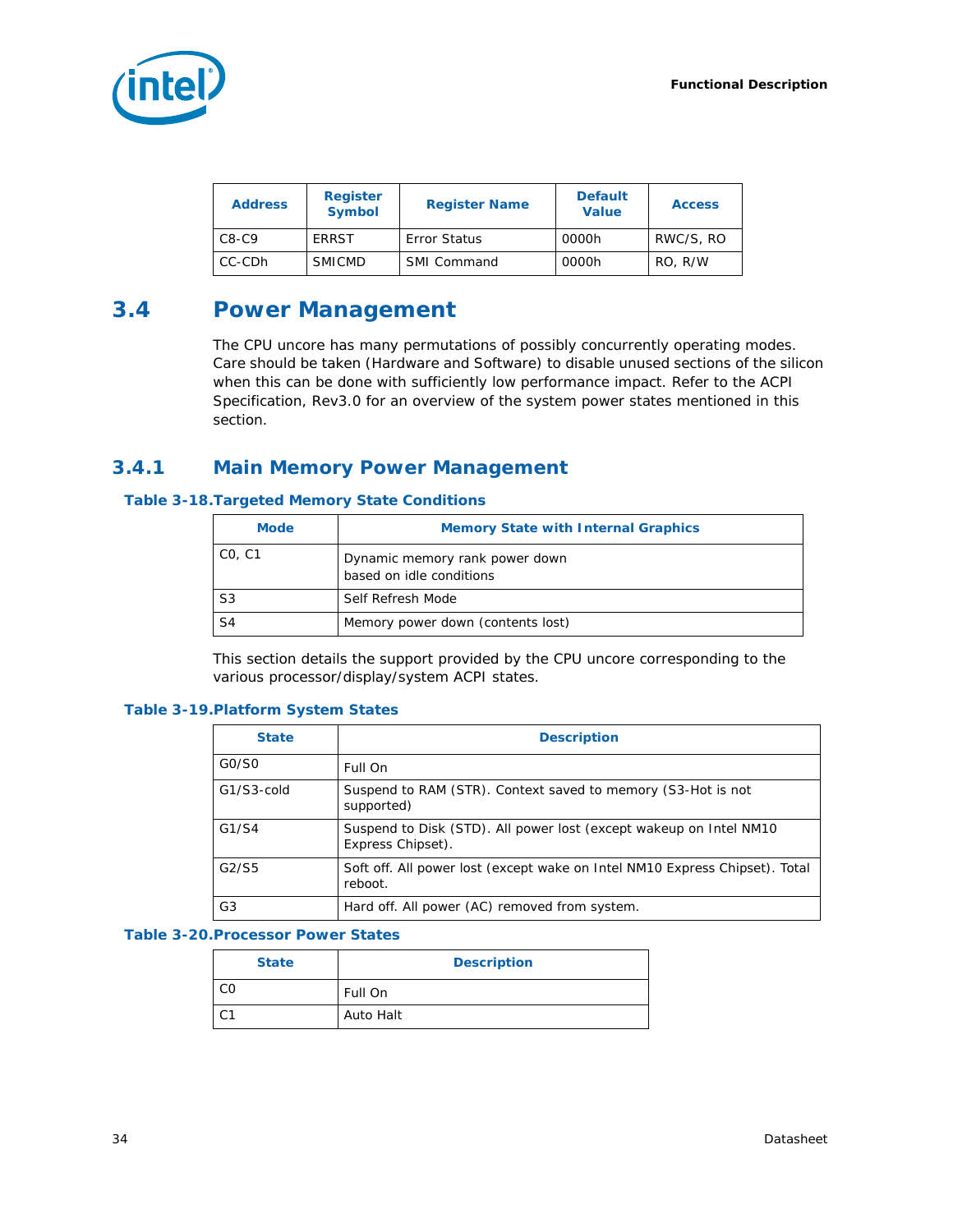#### <span id="page-34-3"></span>**Table 3-21.Graphics Processing Unit**

| <b>State</b> | <b>Description</b> |
|--------------|--------------------|
| DC           | Display active     |
| D3           | Power-off display  |

### <span id="page-34-0"></span>**3.4.2 Interface Power States Supported**

#### <span id="page-34-4"></span>**Table 3-22.Main Memory States**

| <b>State</b>          | <b>Description</b>                                                 |
|-----------------------|--------------------------------------------------------------------|
| Power up              | CKE asserted. Active mode.                                         |
| Pre-charge power down | CKE deasserted (not self-refresh) with all banks closed.           |
| Active power down     | CKE deasserted (not self-refresh) with minimum one bank<br>active. |

## <span id="page-34-1"></span>**3.4.3 State Combinations**

#### <span id="page-34-5"></span>**Table 3-23.G, S and C State Combinations**

| Global (G)<br>state | Sleep (S)<br>state | <b>Processor</b><br>(C) state | <b>Processor</b><br>state | <b>System</b><br><b>clocks</b> | <b>Description</b>        |
|---------------------|--------------------|-------------------------------|---------------------------|--------------------------------|---------------------------|
| G <sub>0</sub>      | S0                 | C <sub>0</sub>                | Full on                   | On                             | Full on                   |
| G <sub>0</sub>      | S0                 | C <sub>1</sub>                | Auto-Halt                 | O <sub>n</sub>                 | Auto Halt                 |
| G <sub>1</sub>      | S <sub>3</sub>     | power-off                     |                           | Off, except<br><b>RTC</b>      | Suspend to<br><b>RAM</b>  |
| G <sub>1</sub>      | S4                 | power-off                     |                           | Off, except<br><b>RTC</b>      | Suspend to<br><b>Disk</b> |
| G1                  | S5                 | power-off                     |                           | Off, except<br>RTC             | Soft off                  |
| G <sub>3</sub>      | ΝA                 | power-off                     | $\overline{\phantom{0}}$  | Power-off                      | Hard off                  |

#### <span id="page-34-6"></span>**Table 3-24.D, S and C State Combinations**

| Display (D)    | <b>Sleep State</b><br>(S) | <b>CPU State</b><br>(C) | <b>Description</b>    |
|----------------|---------------------------|-------------------------|-----------------------|
| D <sub>0</sub> | S0                        | C <sub>0</sub>          | Full on, displaying   |
| D <sub>0</sub> | S <sub>0</sub>            | C <sub>1</sub>          | Auto-Halt, displaying |
| D <sub>3</sub> | S0                        | $CO-1$                  | Not displaying        |
| D <sub>3</sub> | S3                        |                         | Not displaying        |
| D <sub>3</sub> | S <sub>4</sub>            |                         | Not displaying        |

## <span id="page-34-2"></span>**3.4.4 System Suspend States**

This group is the system states that are at a lower power level than S0. This represents long wakeup latency but lower power states that are used as suspend states.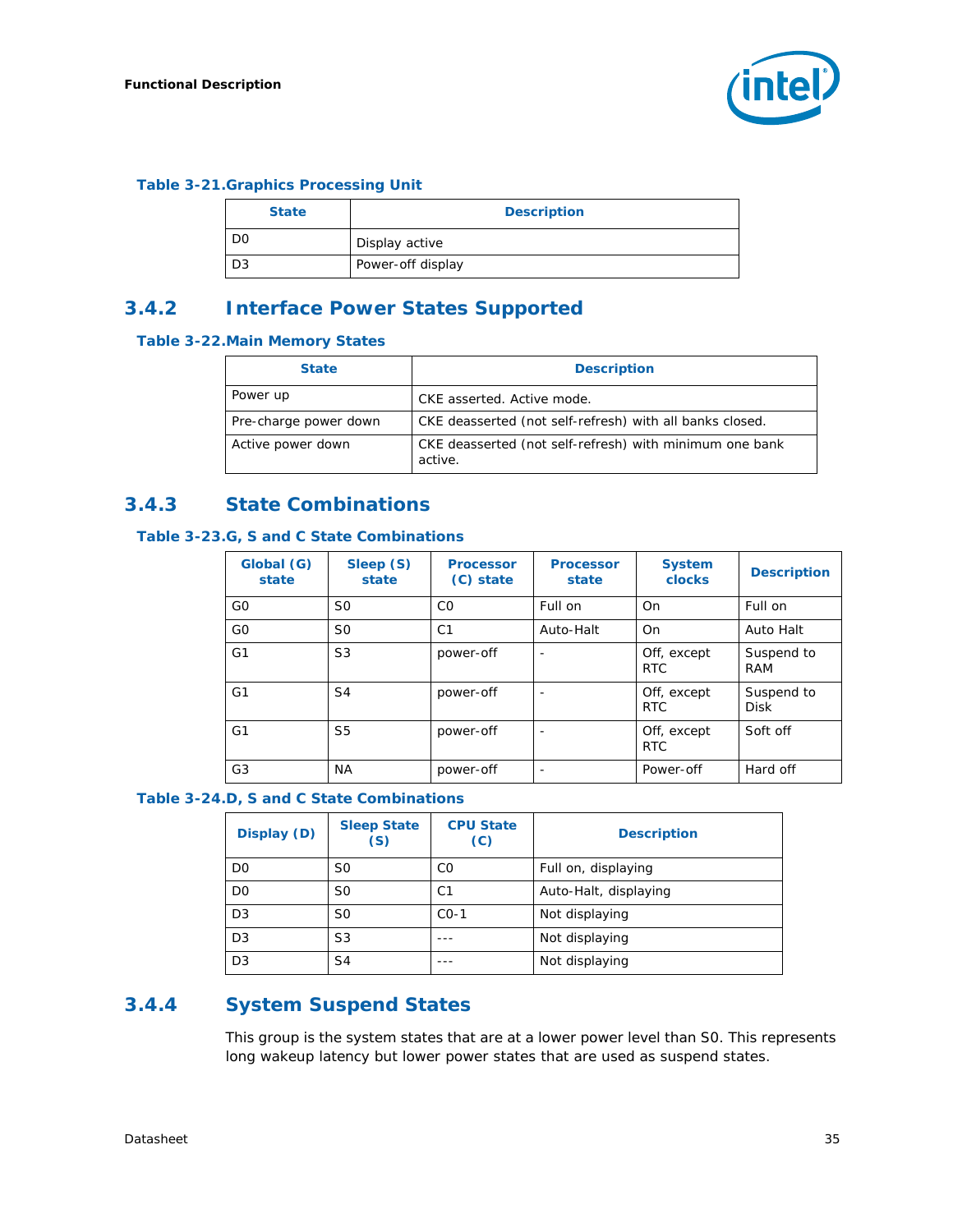

- **3.4.4.1 S1 Power and clock on Standby to RAM** Not supported.
- **3.4.4.2 S3 Standby to RAM** Supported.

**3.4.4.3 S4/S5 - Standby to Disk/Soft-Off**

Supported.

§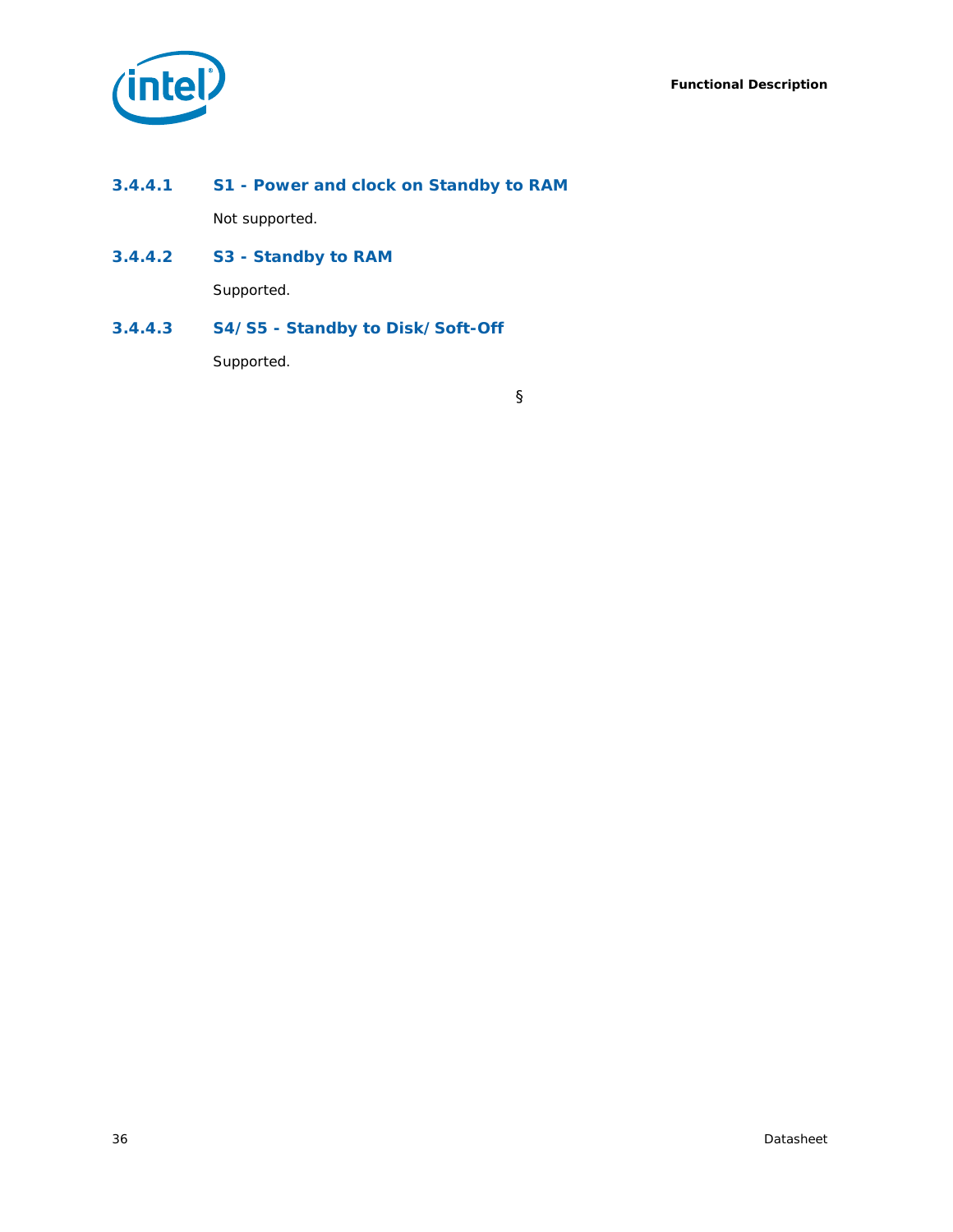

# <span id="page-36-0"></span>*4 Electrical Specifications*

This chapter contains signal group descriptions, absolute maximum ratings, voltage identification and power sequencing. The chapter also includes DC and AC specifications, including timing diagrams.

# **4.1 Power and Ground Balls**

The processor has  $V_{CC^*}$  and  $V_{SS}$  (ground) inputs for on-chip power distribution. All power balls must be connected to their respective processor power planes, while all  $V_{SS}$ balls must be connected to the system ground plane. Use of multiple power and ground planes is recommended to reduce I\*R drop. The  $V_{CC}$  balls must be supplied with the voltage determined by the processor Voltage IDentification (VID) signals.

# **4.2 Decoupling Guidelines**

Due to its large number of transistors and high internal clock speeds, the processor is capable of generating large current swings between low and full-power states. This may cause voltages on power planes to sag below their minimum values, if bulk decoupling is not adequate. Larger bulk storage  $(C_{\text{BULK}})$ , such as electrolytic capacitors, supply current during longer lasting changes in current demand (for example, coming out of an idle condition). Similarly, capacitors act as a storage well for current when entering an idle condition from a running condition. To keep voltages within specification, output decoupling must be properly designed.

*Caution:* Design the board to ensure that the voltage provided to the processor remains within the specifications. Failure to do so can result in timing violations or reduced lifetime of the processor.

# **4.2.1 Voltage Rail Decoupling**

The voltage regulator solution needs to provide:

- bulk capacitance with low effective series resistance (ESR).
- a low path impedance from the regulator to the CPU.
- bulk decoupling to compensate for large current swings generated during poweron, or low-power idle state entry/exit.

The power delivery solution must ensure that the voltage and current specifications are met, as defined in [Table 4-29.](#page-44-0) For further information regarding power delivery, decoupling, and layout guidelines refer to the appropriate platform design guide.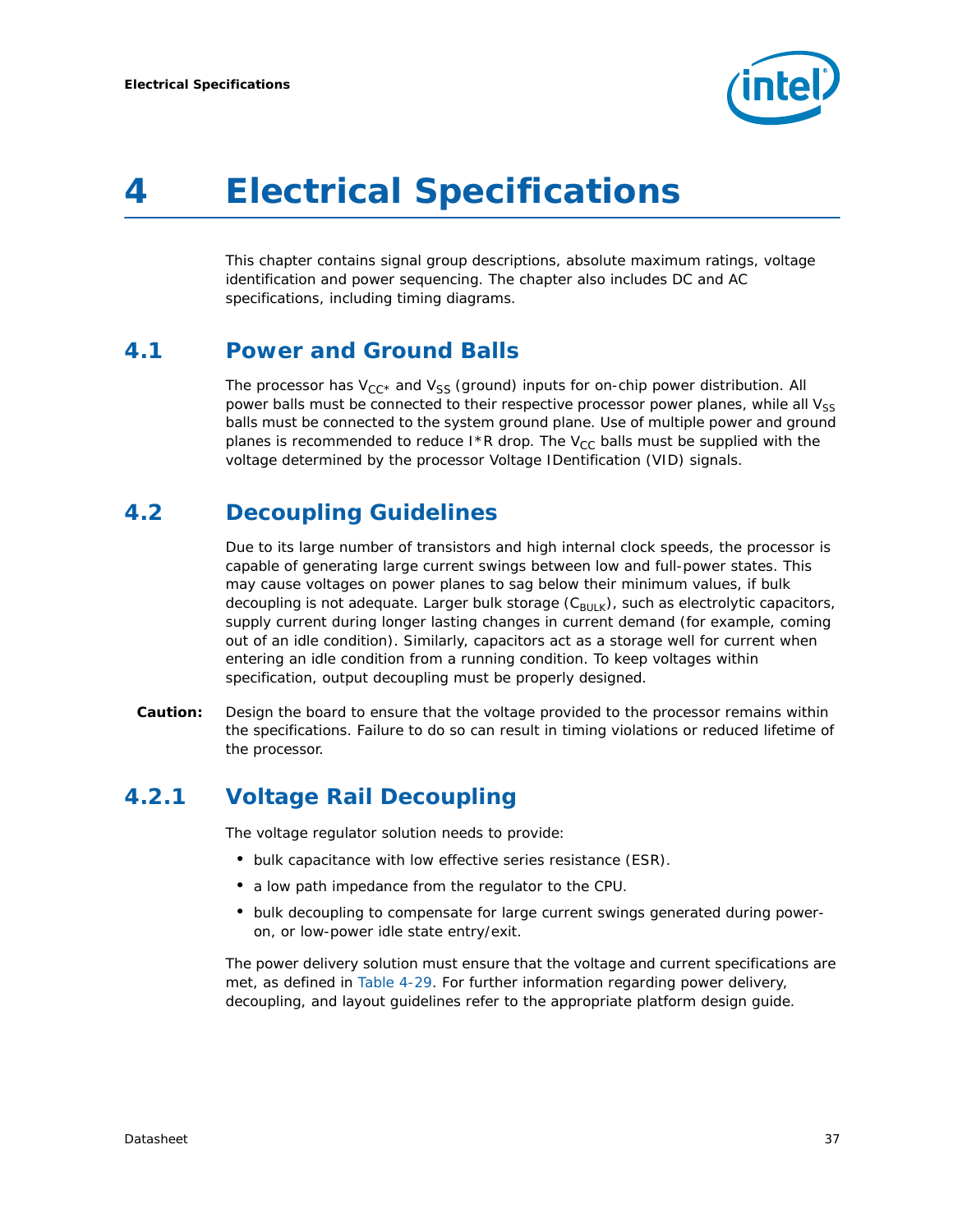

# **4.3 Processor Clocking**

• BCLKP, BCLKN, HPL\_CLKINP, HPL\_CLKINN, EXP\_CLKINP, EXP\_CLKINN, DPL\_REFCLKINP, DPL\_REFCLKINN

The processor utilizes differential clocks to generate the processor core(s) and uncore operating frequencies, memory controller frequency, and other internal clocks. The processor core frequency is determined by multiplying the processor core ratio by 200 MHz. Clock multiplying within the processor is provided by an internal phase locked loop (PLL), which requires a constant frequency input, with exceptions for Spread Spectrum Clocking (SSC). PLL Power Supply

An on-die PLL filter solution is implemented on the processor. Refer to [Table 4-29](#page-44-0) for DC specifications and to the platform design guide for decoupling and routing guidelines.

# **4.4 Voltage Identification (VID)**

The VID specification for the processor is defined by the *Voltage Regulator Down (VRD) 11.0 Design Guidelines*. The processor uses seven voltage identification signals, VID[6:0], to support automatic selection of voltages. [Table 4-26](#page-39-0) specifies the voltage level corresponding to the state of VID[6:0]. A '1' in this table refers to a high voltage level and a '0' refers to a low voltage level. Do take note of the VID pin mapping of the processor to the VR chip. If the processor is not soldered on board (VID $[6:0] =$ 1111111), or the voltage regulation circuit cannot supply the voltage that is requested, the voltage regulator must disable itself. Refer to the *Voltage Regulator Down (VRD) 11.0 Design Guidelines* for further details.

VID signals are CMOS push/pull drivers. Refer to [Table 4-33](#page-47-0) for the DC specifications for these signals. Individual processor VID values may be set during manufacturing so that two devices at the same core frequency may have different VID settings.

The VR utilized must be capable of regulating its output to the value defined by the VID values issued. DC specifications are included in [Table 4-28](#page-43-0) and [Table 4-29.](#page-44-0)

VRD11.0 has 8 VID pins (VID[7:0]) compared to 7 VID pins for the processor. VRD11.0 VID[n] pin should be connected to processor VID[n-1] pin. VRD11.0 VID[0] pin should be tied to Vss. Refer [Table 4-27](#page-41-0) for mapping details.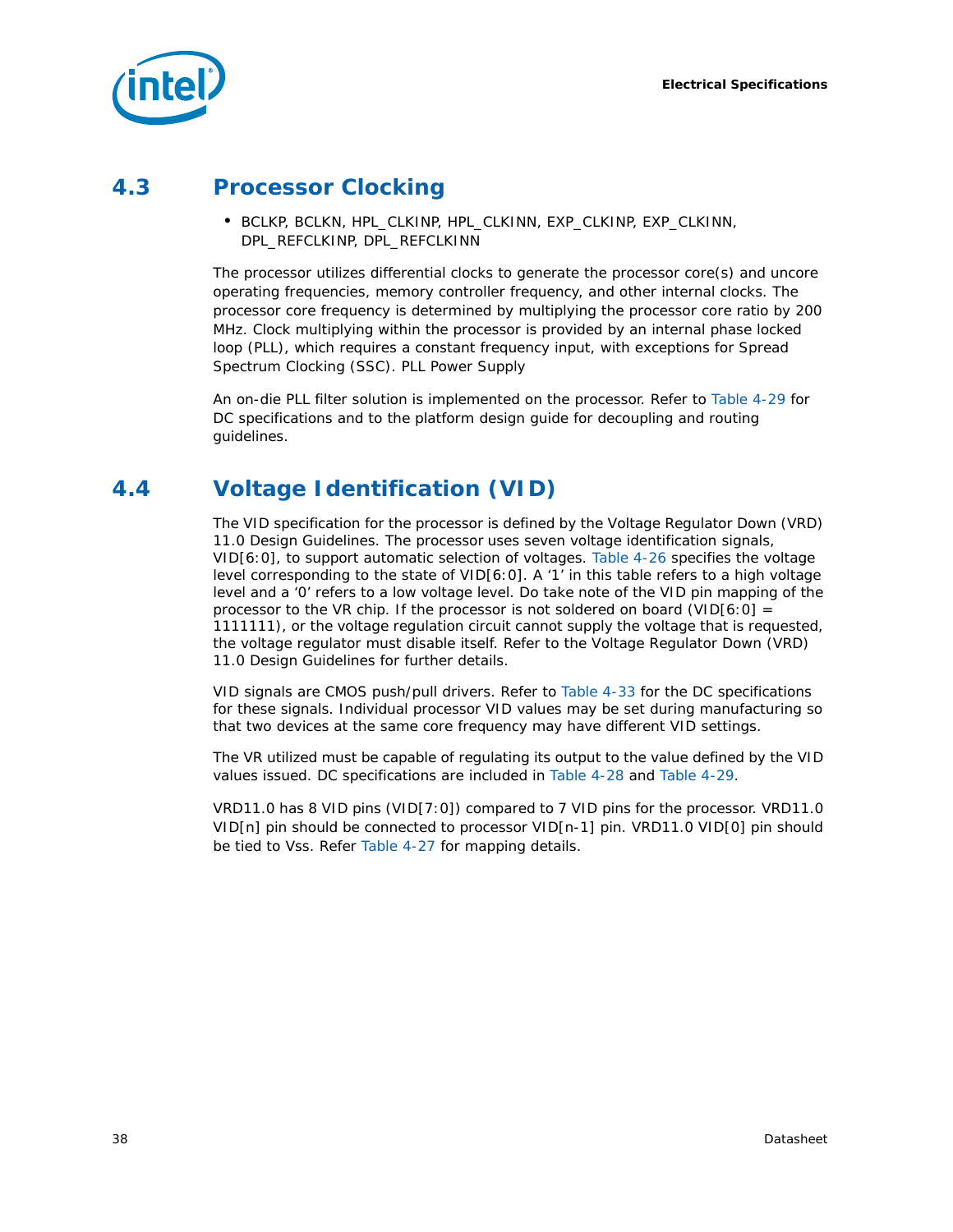

| VID <sub>6</sub>    | <b>VID5</b>         | VID4                | VID <sub>3</sub>    | VID <sub>2</sub>    | VID1                | <b>VIDO</b>         | VCC (V) |
|---------------------|---------------------|---------------------|---------------------|---------------------|---------------------|---------------------|---------|
| $\mathsf{O}$        | $\mathbf{1}$        | $\mathsf{O}$        | $\mathsf{O}$        | $\mathsf{O}$        | $\mathsf{O}\xspace$ | $\mathbf{1}$        | 1.2000  |
| 0                   | $\mathbf{1}$        | 0                   | 0                   | $\mathsf{O}\xspace$ | $\mathbf{1}$        | $\mathsf{O}\xspace$ | 1.1875  |
| 0                   | $\mathbf{1}$        | $\mathsf{O}\xspace$ | $\mathsf{O}\xspace$ | $\mathsf{O}$        | $\mathbf{1}$        | $\mathbf{1}$        | 1.1750  |
| 0                   | $\mathbf{1}$        | $\mathsf{O}\xspace$ | $\mathsf{O}\xspace$ | $\mathbf{1}$        | $\mathsf{O}\xspace$ | $\mathsf{O}\xspace$ | 1.1625  |
| 0                   | $\mathbf{1}$        | $\mathsf{O}\xspace$ | $\mathsf{O}\xspace$ | $\mathbf{1}$        | $\mathsf{O}\xspace$ | $\mathbf{1}$        | 1.1500  |
| $\mathsf{O}\xspace$ | $\mathbf{1}$        | $\mathsf{O}\xspace$ | $\mathsf{O}\xspace$ | $\mathbf{1}$        | $\mathbf{1}$        | $\mathsf{O}\xspace$ | 1.1375  |
| 0                   | $\mathbf{1}$        | $\mathsf{O}\xspace$ | $\mathsf{O}\xspace$ | $\mathbf{1}$        | $\mathbf{1}$        | $\mathbf{1}$        | 1.1250  |
| 0                   | $\mathbf{1}$        | $\mathsf{O}\xspace$ | $\mathbf{1}$        | $\mathsf{O}\xspace$ | $\mathsf{O}\xspace$ | $\mathsf{O}\xspace$ | 1.1125  |
| 0                   | $\mathbf{1}$        | $\mathsf{O}\xspace$ | $\mathbf{1}$        | $\mathsf{O}\xspace$ | $\mathsf{O}\xspace$ | $\mathbf{1}$        | 1.1000  |
| $\mathsf{O}\xspace$ | $\mathbf{1}$        | $\mathsf{O}\xspace$ | $\mathbf{1}$        | $\mathsf{O}$        | $\mathbf{1}$        | $\mathsf{O}\xspace$ | 1.0875  |
| 0                   | $\mathbf{1}$        | $\mathsf{O}\xspace$ | $\mathbf{1}$        | $\mathsf{O}$        | $\mathbf{1}$        | $\mathbf{1}$        | 1.0750  |
| 0                   | $\mathbf{1}$        | $\mathsf{O}\xspace$ | $\mathbf{1}$        | $\mathbf{1}$        | $\mathsf{O}\xspace$ | $\mathsf{O}\xspace$ | 1.0625  |
| 0                   | $\mathbf{1}$        | $\mathsf{O}\xspace$ | $\mathbf{1}$        | $\mathbf{1}$        | $\mathsf{O}\xspace$ | $\mathbf{1}$        | 1.0500  |
| $\mathsf{O}\xspace$ | $\mathbf{1}$        | $\mathsf{O}\xspace$ | $\mathbf{1}$        | $\mathbf{1}$        | $\mathbf{1}$        | $\mathsf{O}\xspace$ | 1.0375  |
| 0                   | $\mathbf{1}$        | $\mathsf{O}\xspace$ | $\mathbf{1}$        | $\mathbf{1}$        | $\mathbf{1}$        | $\mathbf{1}$        | 1.0250  |
| 0                   | $\mathbf{1}$        | $\mathbf 1$         | $\mathsf{O}\xspace$ | $\mathsf{O}\xspace$ | $\mathsf{O}\xspace$ | $\mathsf{O}\xspace$ | 1.0125  |
| 0                   | $\mathbf{1}$        | $\mathbf{1}$        | $\mathsf{O}\xspace$ | $\mathsf{O}\xspace$ | $\mathsf{O}\xspace$ | $\mathbf{1}$        | 1.0000  |
| $\mathsf{O}\xspace$ | $\mathbf{1}$        | $\mathbf{1}$        | $\mathsf{O}\xspace$ | $\mathsf{O}$        | $\mathbf{1}$        | $\mathsf{O}\xspace$ | 0.9875  |
| 0                   | $\mathbf{1}$        | $\mathbf{1}$        | $\mathsf{O}\xspace$ | $\mathsf{O}$        | $\mathbf{1}$        | $\mathbf{1}$        | 0.9750  |
| 0                   | $\mathbf{1}$        | $\mathbf 1$         | $\mathsf{O}\xspace$ | $\mathbf{1}$        | $\mathsf{O}\xspace$ | $\mathsf{O}\xspace$ | 0.9625  |
| 0                   | $\mathbf{1}$        | $\mathbf{1}$        | $\mathsf{O}\xspace$ | $\mathbf{1}$        | $\mathsf{O}\xspace$ | $\mathbf{1}$        | 0.9500  |
| $\mathsf{O}\xspace$ | $\mathbf{1}$        | $\mathbf{1}$        | $\mathsf{O}\xspace$ | $\mathbf{1}$        | $\mathbf{1}$        | $\mathsf{O}\xspace$ | 0.9375  |
| 0                   | $\mathbf{1}$        | $\mathbf{1}$        | $\mathsf{O}\xspace$ | $\mathbf{1}$        | $\mathbf{1}$        | $\mathbf{1}$        | 0.9250  |
| 0                   | $\mathbf{1}$        | $\mathbf{1}$        | $\mathbf{1}$        | $\mathsf{O}\xspace$ | $\mathsf{O}\xspace$ | $\mathsf{O}\xspace$ | 0.9125  |
| 0                   | $\mathbf{1}$        | $\mathbf{1}$        | $\mathbf{1}$        | $\mathsf{O}\xspace$ | $\mathsf{O}\xspace$ | $\mathbf{1}$        | 0.9000  |
| $\mathsf{O}\xspace$ | $\mathbf{1}$        | $\mathbf{1}$        | $\mathbf{1}$        | $\mathsf{O}$        | $\mathbf{1}$        | $\mathsf{O}\xspace$ | 0.8875  |
| 0                   | $\mathbf{1}$        | $\mathbf 1$         | $\mathbf{1}$        | $\mathsf{O}$        | $\mathbf{1}$        | $\mathbf{1}$        | 0.8750  |
| $\mathsf{O}\xspace$ | $\mathbf{1}$        | $\mathbf 1$         | $\mathbf 1$         | $\mathbf{1}$        | $\mathsf{O}\xspace$ | $\mathsf O$         | 0.8625  |
| 0                   | $\mathbf{1}$        | $\mathbf{1}$        | $\mathbf{1}$        | $\mathbf{1}$        | 0                   | $\mathbf{1}$        | 0.8500  |
| 0                   | 1                   | 1                   | $\mathbf{1}$        | $\mathbf{1}$        | 1                   | 0                   | 0.8375  |
| 0                   | $\mathbf{1}$        | $\mathbf{1}$        | $\mathbf{1}$        | $\mathbf{1}$        | $\mathbf{1}$        | $\mathbf{1}$        | 0.8250  |
| $\mathbf{1}$        | 0                   | 0                   | 0                   | $\mathsf{O}$        | 0                   | 0                   | 0.8125  |
| $\mathbf{1}$        | $\mathsf{O}$        | 0                   | 0                   | $\mathsf{O}$        | 0                   | $\mathbf{1}$        | 0.8000  |
| $\mathbf{1}$        | 0                   | 0                   | 0                   | $\mathsf{O}$        | $\mathbf{1}$        | 0                   | 0.7875  |
| $\mathbf{1}$        | $\mathsf{O}$        | 0                   | 0                   | 0                   | $\mathbf{1}$        | $\mathbf{1}$        | 0.7750  |
| $\mathbf{1}$        | $\mathsf{O}\xspace$ | O                   | O                   | $\mathbf{1}$        | $\mathsf{O}\xspace$ | O                   | 0.7625  |

## **Table 4-25.Voltage Identification Definition**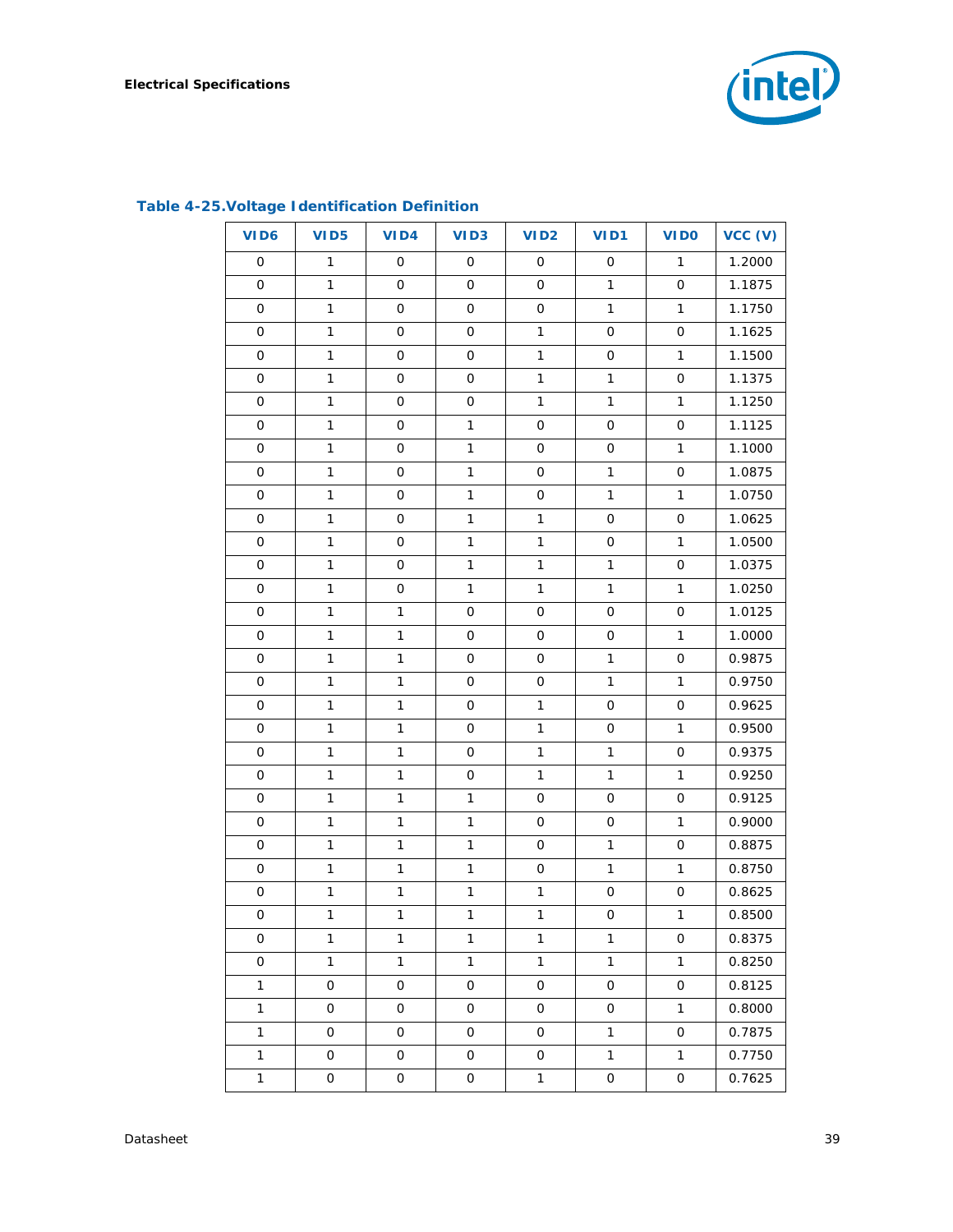

| <b>Table 4-25. Voltage Identification Definition</b> |  |  |
|------------------------------------------------------|--|--|
|------------------------------------------------------|--|--|

| VID <sub>6</sub> | VID <sub>5</sub> | VID4 | VID <sub>3</sub> | VID <sub>2</sub> | VID1 | <b>VIDO</b> | VCC (V) |
|------------------|------------------|------|------------------|------------------|------|-------------|---------|
|                  |                  |      |                  |                  |      |             | 0.7500  |
|                  |                  |      |                  |                  |      |             | 0.7375  |
|                  |                  |      |                  |                  |      |             | 0.7250  |
|                  |                  |      |                  |                  |      |             | 0.7125  |
|                  |                  |      |                  |                  |      |             | 0.7000  |

#### <span id="page-39-0"></span>**Table 4-26.VID Pin Mapping**

| <b>Processor VID pin</b> | map to VRD11 VID pin |
|--------------------------|----------------------|
| 6                        |                      |
| 5                        | 6                    |
| Δ                        | 5                    |
| 3                        |                      |
| $\mathfrak{D}$           | 3                    |
|                          | $\mathcal{P}$        |
|                          |                      |
|                          | 0 (tie to ground)    |

# **4.5 Catastrophic Thermal Protection**

The processor supports the THERMTRIP# signal for catastrophic thermal protection. An external thermal sensor should also be used to protect the processor and the system against excessive temperatures. even with the activation of THERMTRIP#, which halts all processor internal clocks and activity, leakage current can be high enough such that the processor cannot be protected in all conditions without the removal of power to the processor. If the external thermal sensor detects a catastrophic processor temperature of 125 degree Celsius (maximum), or the THERMTRIP# signal is asserted, the Vcc supply to the processor must be turned off within 500 ms to prevent permanent silicon damage due to the thermal runaway of the processor. THERMTRIP# functionality is not ensured if the PWRGOOD signal is not asserted.

# **4.6 Reserved or Unused Signals**

The following are the general types of reserved (RSVD) signals and connection guidelines:

- RSVD these signals should not be connected
- RSVD\_TP these signals should be routed to a test point
- RSVD\_NCTF these signals are non-critical to function and may be left unconnected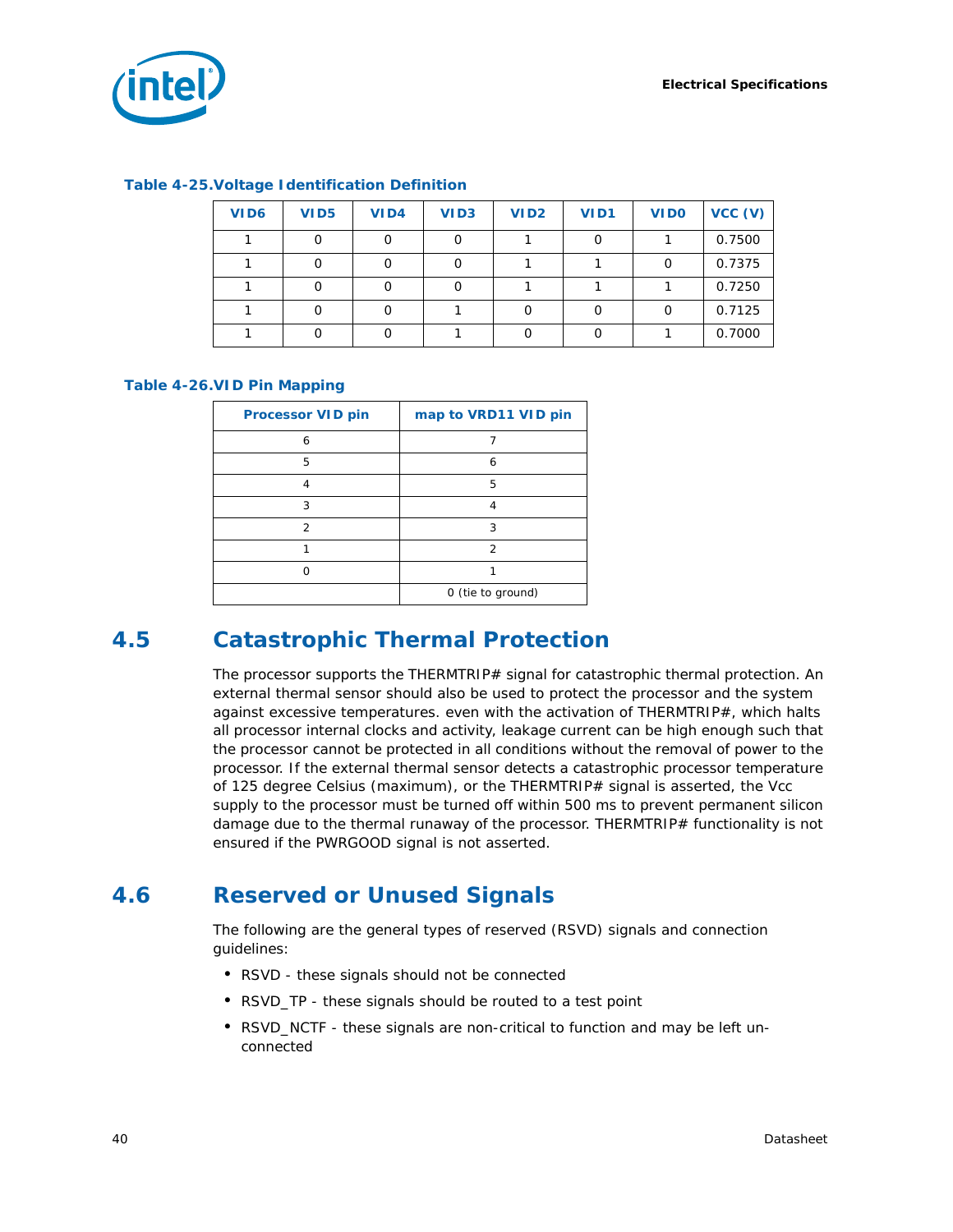

Arbitrary connection of these signals to  $V_{CC}^*$ ,  $V_{SS}^*$ , or to any other signal (including each other) may result in component malfunction. See [Chapter 8](#page-64-0) for a land listing of the processor and the location of all reserved signals.

For reliable operation, always connect unused inputs or bi-directional signals to an appropriate signal level. Unused active high inputs should be connected through a resistor to ground  $(V_{SS})$ . Unused outputs maybe left unconnected; however, this may interfere with some Test Access Port (TAP) functions, complicate debug probing, and prevent boundary scan testing. A resistor must be used when tying bi-directional signals to power or ground. When tying any signal to power or ground, a resistor will also allow for system testability. Resistor values should be within  $\pm 20\%$  of the impedance of the baseboard trace, unless otherwise noted in the appropriate platform design guidelines.

# **4.7 Signal Groups**

Signals are grouped by buffer type and similar characteristics as listed in [Chapter 2](#page-14-0). The buffer type indicates which signaling technology and specifications apply to the signals. All the differential signals, and selected DDR2 and Control Sideband signals have On-Die Termination (ODT) resistors. There are some signals that do not have ODT and need to be terminated on the board.

All Control Sideband Asynchronous signals are required to be asserted/deasserted for at least eight BCLKs in order for the processor to recognize the proper signal state. See [Section 4.10](#page-42-0) for the DC and AC specifications.

# **4.8 Test Access Port (TAP) Connection**

Due to the voltage levels supported by other components in the Test Access Port (TAP) logic, Intel recommends the processor be first in the TAP chain, followed by any other components within the system. A translation buffer should be used to connect to the rest of the chain unless one of the other components is capable of accepting an input of the appropriate voltage. Two copies of each signal may be required with each driving a different voltage level.

# **4.9 Absolute Maximum and Minimum Ratings**

[Table 4-28](#page-43-0) specifies absolute maximum and minimum ratings. At conditions outside functional operation condition limits, but within absolute maximum and minimum ratings, neither functionality nor long-term reliability can be expected. If a device is returned to conditions within functional operation limits after having been subjected to conditions outside these limits (but within the absolute maximum and minimum ratings) the device may be functional, but with its lifetime degraded depending on exposure to conditions exceeding the functional operation condition limits.

Although the processor contains protective circuitry to resist damage from Electro-Static Discharge (ESD), precautions should always be taken to avoid high static voltages or electric fields.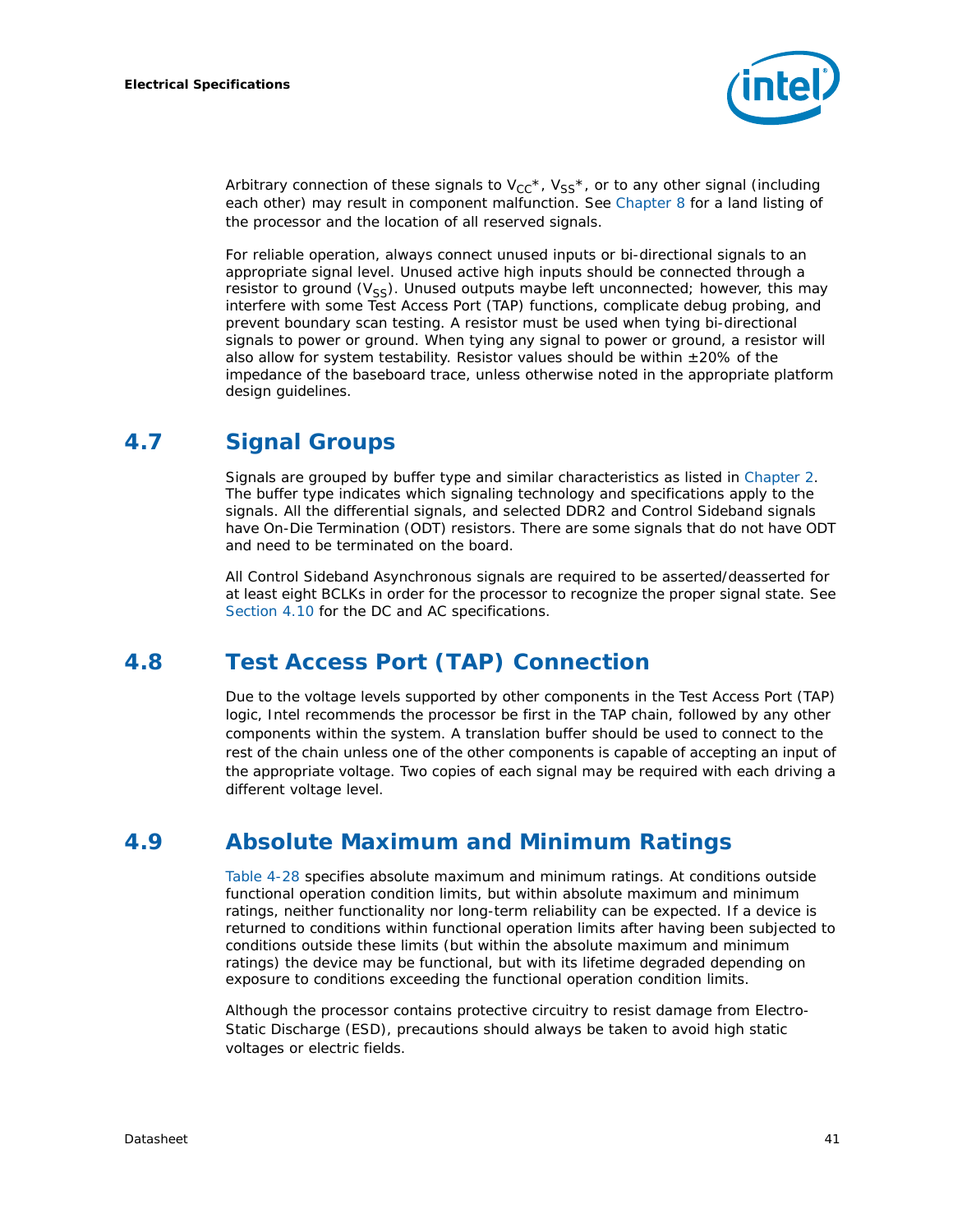

| <b>Symbol</b>                                                                     | <b>Parameter</b>                                                     | <b>Min</b> | <b>Max</b> | <b>Unit</b>  | Notes <sup>1, 2, 7</sup> |
|-----------------------------------------------------------------------------------|----------------------------------------------------------------------|------------|------------|--------------|--------------------------|
| V <sub>CC</sub> , V <sub>CCP</sub>                                                | Processor Core, LGI voltages with<br>respect to V <sub>SS</sub>      | $-0.3$     | 1.45       | $\vee$       | 6                        |
| V <sub>CCSM</sub> , V <sub>CCCK_DDR</sub>                                         | Processor DDR voltage with respect<br>to $V_{SS}$                    | $-0.3$     | 2.25       | $\vee$       |                          |
| $V_{\text{CCA}}$<br>Processor PLL voltage with respect<br>to $V_{SS}$             |                                                                      | $-0.3$     | 1.45       | $\vee$       |                          |
| <b>V<sub>CCGFX</sub></b>                                                          | Processor GFX voltage with respect<br>to $V_{SS}$                    | $-0.3$     | 1.55       | $\vee$       |                          |
| V <sub>CCDLVD</sub> , V <sub>CCALVD</sub>                                         | Processor LVDS voltage with<br>respect to $V_{SS}$                   | $-0.3$     | 2.25       | $\vee$       |                          |
| V <sub>CCA_DDR</sub> ,<br>V <sub>CCACK</sub> DDR                                  | Processor DDR PLL voltage with<br>respect to V <sub>SS</sub>         | $-0.3$     | 1.45       | $\vee$       |                          |
| V <sub>CCRING_EAST,</sub><br>V <sub>CCRING</sub> WEST.<br>V <sub>CC_LGI_VID</sub> | Processor DAC, GIO, LVDS, & LGIO<br>voltage with respect to $V_{SS}$ | $-0.3$     | 1.45       | $\vee$       |                          |
| V <sub>CCD_AB_DPL,</sub><br>V <sub>CCD</sub> HMPLL                                | Processor DPLL, & HMPLL voltage<br>with respect to $V_{SS}$          | $-0.3$     | 1.45       | $\vee$       |                          |
| V <sub>CCSFR_AB_DPL</sub>                                                         | Processor SFR DPLL voltage with<br>respect to $V_{SS}$               | $-0.3$     | 2.25       | $\vee$       |                          |
| V <sub>CCACRTDAC</sub>                                                            | Processor CRT voltage with respect<br>to $V_{SS}$                    | $-0.3$     | 2.25       | $\vee$       |                          |
| V <sub>CCSFR_DMIHMPLL</sub>                                                       | Processor DMI SFR voltage with<br>respect to $V_{SS}$                | $-0.3$     | 2.25       | $\vee$       |                          |
| $V_{CC_GIO}$                                                                      | Processor GIO voltage with respect<br>to $V_{SS}$                    | 3.135      | 3.465      | $\vee$       |                          |
| <b>TSTORAGE</b>                                                                   | Storage temperature                                                  | $-40$      | 85         | $^{\circ}$ C | 3, 4, 5                  |
| $VinAGTL+$                                                                        | AGTL+ Buffer DC Input Voltage<br>with Respect to $V_{SS}$            | $-0.1$     | 1.45       | $\vee$       |                          |
| VinAsynch_CMOS                                                                    | CMOS Buffer DC Input Voltage with<br>Respect to Vss                  | $-0.1$     | 1.45       | $\vee$       |                          |

#### <span id="page-41-0"></span>**Table 4-27.Processor Absolute Minimum and Maximum Ratings**

#### **NOTES:**

- 1. For functional operation, all processor electrical, signal quality, mechanical and thermal specifications must be satisfied.
- 2. Overshoot and undershoot voltage guidelines for input, output, and I/O signals are outlined in [Chapter 5.](#page-52-0) Excessive overshoot or undershoot on any signal will likely result in permanent damage to the processor.
- 3. Storage temperature is applicable to storage conditions only. In this scenario, the processor must not receive a clock, and no lands can be connected to a voltage bias. Storage within these limits will not affect the long-term reliability of the device. For functional operation, please refer to the processor case temperature specifications.
- 4. This rating applies to the processor and does not include any tray or packaging.
- 5. Failure to adhere to this specification can affect the long-term reliability of the processor.
- 6.  $V_{CC}$  is a VID based rail.1<br>7. These are pre-silicon est
- These are pre-silicon estimates and are subject to change

Possible damage to the processor may occur if the processor temperature exceeds 150 °C. Intel does not ensure functionality for parts that have exceeded temperature above 150 °C due to specification violation.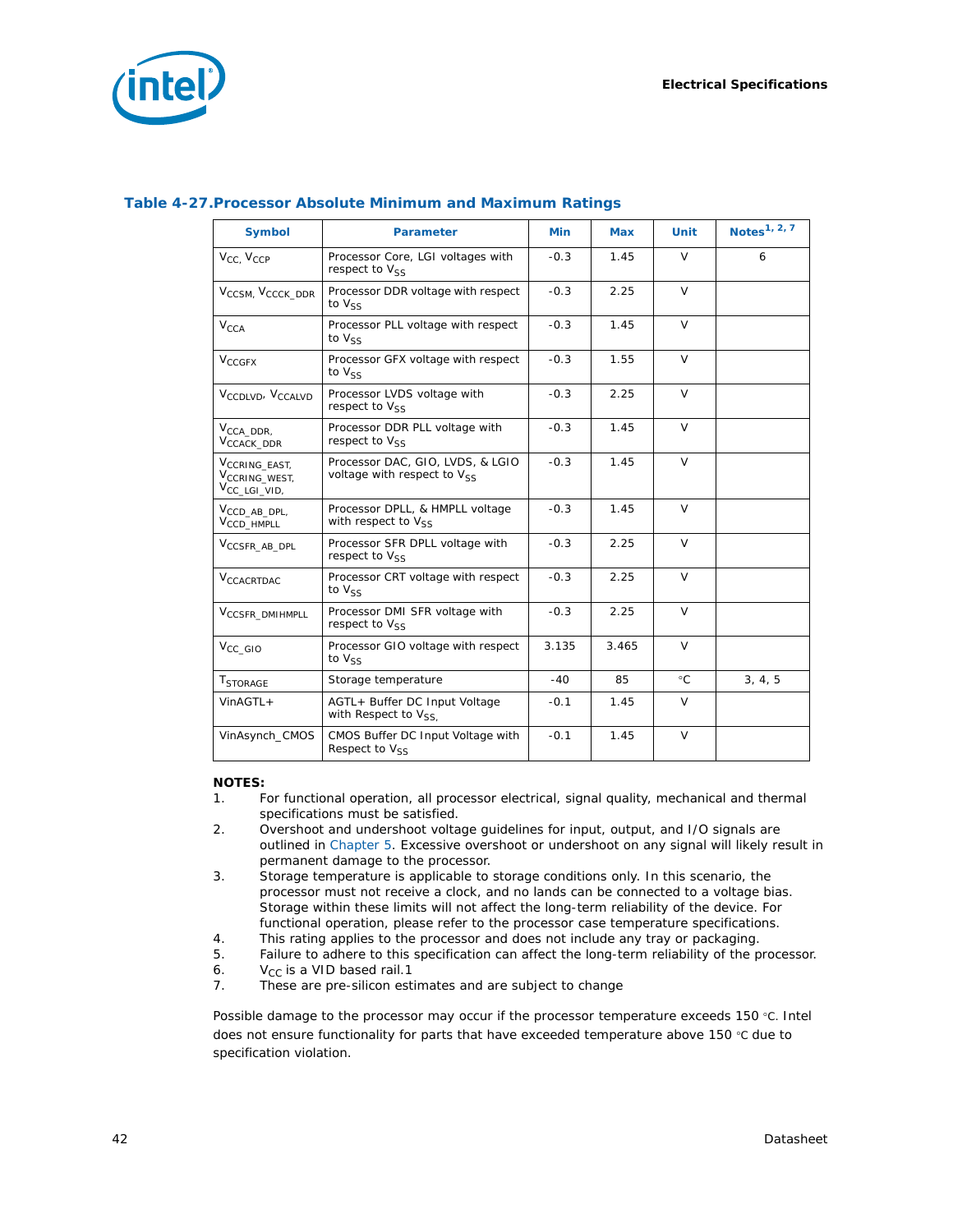

# <span id="page-42-0"></span>**4.10 DC Specifications**

This section lists the DC specifications for the processor and are valid only while meeting the thermal specifications (as specified in *Intel® Atom™ Processor D400 and D500 Series Thermal Mechanical Design Guidelines*, #322856-001), clock frequency, and input voltages. [Table 4-29](#page-44-0) lists the DC specifications for the processor and are valid only while meeting specifications for junction temperature, clock frequency, and input voltages. Care should be taken to read all notes associated with each parameter.

## **4.10.1 Flexible Motherboard Guidelines (FMB)**

This is not applicable for Intel Atom Processor D400 and D500 Series on Pinetrail-D platform.

## **4.10.2 Voltage and Current Specifications**

The  $V_{CC}$  tolerance for processor core should be  $\pm 50$ mV, inclusive of ripple, VR tolerance (AC and DC) and transient (droop and overshoot). Since processor is soldered down with no loadline and no dynamic VID, some legacy parameters are not present.

### <span id="page-42-1"></span>**Figure 4-2. V<sub>CC</sub> Tolerance Band**

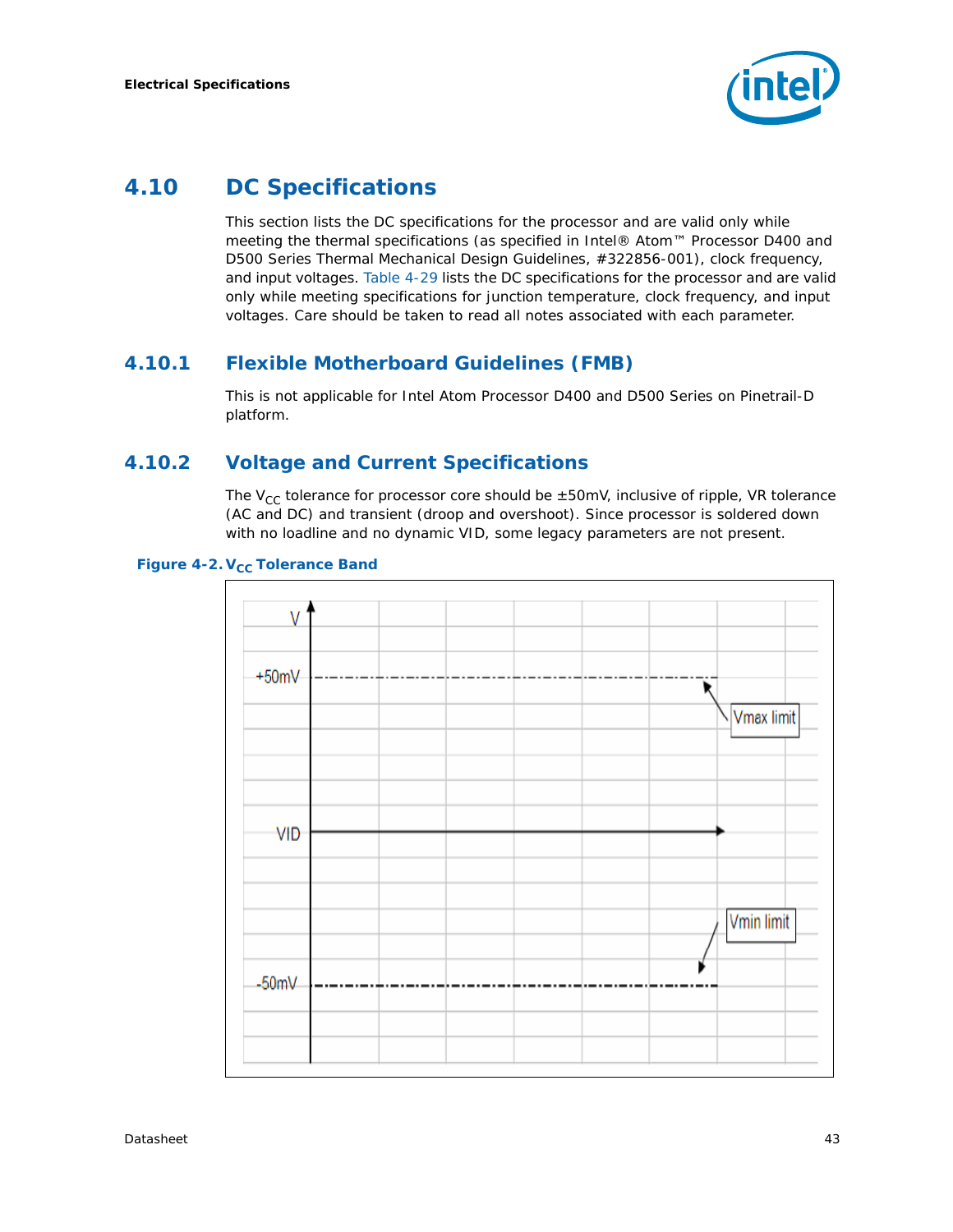

- Parameters not present for  $V_{CC}$ :
	- No socket loadline slope SKT\_LL
	- No socket loadline tolerance band
	- No maximum overshoot above VID (OS\_AMP)
	- No maximum overshoot time duration above VID (OS\_TIME)
	- No peak-to-peak ripple amplitude (RIPPLE)
	- No thermal compensation voltage drift (THERMAL\_DRIFT)
	- No maximum DC test (current I\_DC\_MAX)
	- No minimum DC test (current I\_DC\_MIN)
- Parameters present for  $V_{CC}$ :
	- $-$  Tolerance band (TOB) of  $\pm 50$  mV

#### <span id="page-43-0"></span>**Table 4-28.Processor Core Active and Idle Mode DC Voltage and Current Specifications**

| <b>Symbol</b>        | <b>Parameter</b>                                                                                    | <b>Min</b> | <b>Typ</b>                                       | <b>Max</b>  | Unit           | <b>Note</b> |
|----------------------|-----------------------------------------------------------------------------------------------------|------------|--------------------------------------------------|-------------|----------------|-------------|
| <b>VID</b>           | VID Range                                                                                           | 0.8        |                                                  | 1.175       | $\vee$         |             |
| $V_{CC}$             | $V_{CC}$ for processor core                                                                         |            | See Table 4-26 and Figure 4-2<br>$0.800 - 1.175$ |             | $\vee$         | 2, 3        |
| $V_{\text{CC,BOOT}}$ | Default $V_{CC}$ voltage for initial<br>power up                                                    | 1.045      | 1.1                                              | 1.26        | $\vee$         |             |
| $I_{\rm CC}$         | $I_{CC}$ for processor core<br>Dual Core<br>Single Core                                             |            |                                                  | 10.8<br>5.4 | $\overline{A}$ |             |
| I <sub>АН</sub>      | I <sub>CC</sub> Auto-Halt<br>Dual Core<br>Single Core                                               |            |                                                  | 6.5<br>3.25 | A              |             |
| $dl_{CC/DT}$         | $V_{CC}$ power supply current slew rate<br>at the processor pin package<br>Dual Core<br>Single Core |            |                                                  | 5<br>2.5    | $A/\mu s$      |             |

#### **NOTES:**

- 1. Unless otherwise noted, all specifications in this table are based on estimates and simulations or empirical data. These specifications will be updated with characterized data from silicon measurements at a later date.
- 2. Each processor is programmed with voltage identification value (VID), which is set at manufacturing and cannot be altered. Individual VID values are calibrated during manufacturing such that two processors at the same frequency may have different settings within the VID range. Please note this differs from the VID employed by the processor during a power management event.
- 3. These are pre-silicon estimates and are subject to change.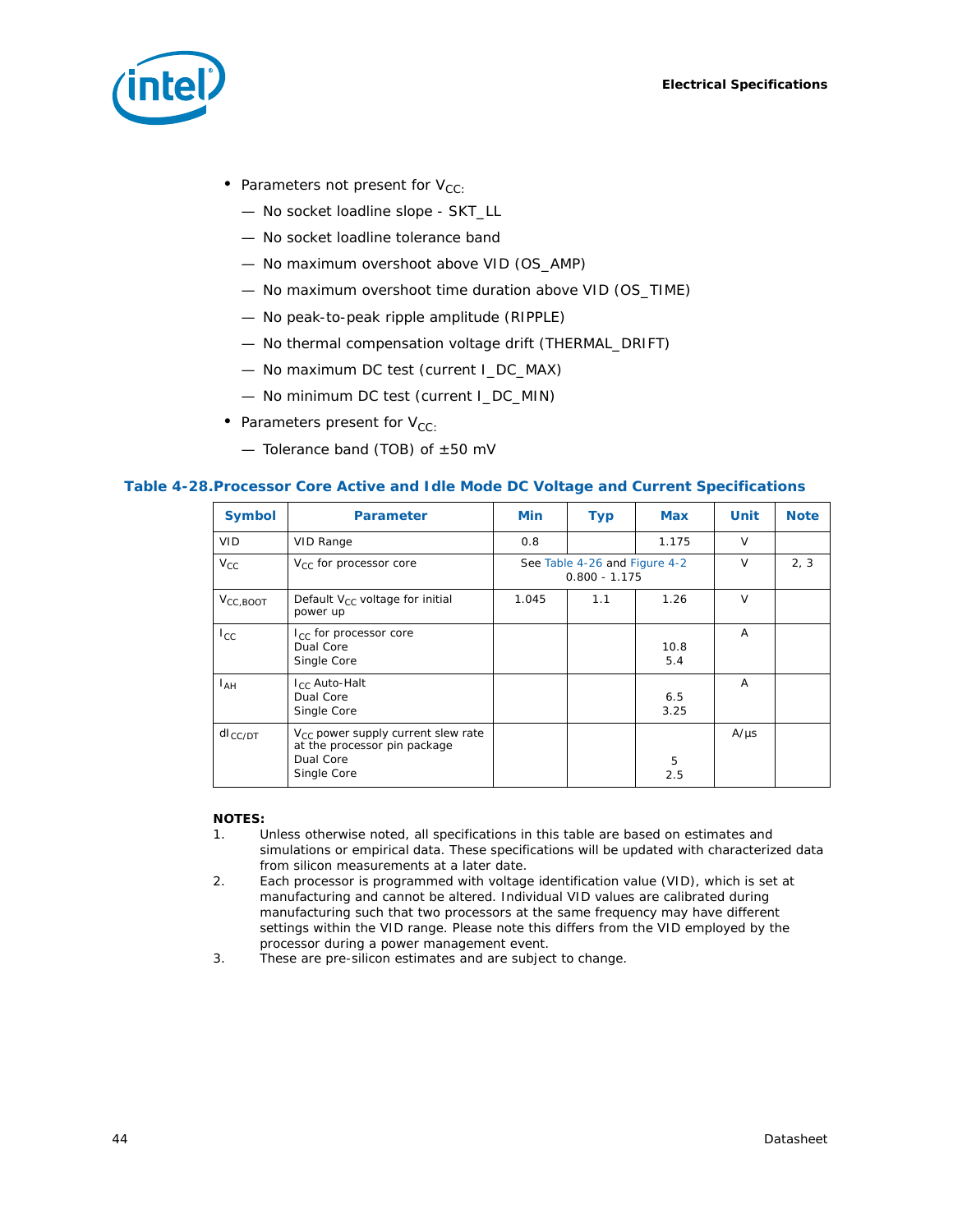

The I/O buffer supply voltage should be measured at the processor package pins. The tolerances shown in [Table 4-29](#page-44-0) are inclusive of all noise from DC up to 20 MHz. The voltage rails should be measured with a bandwidth limited oscilloscope with a roll-off of 3 dB/decade above 20 MHz under all operating conditions. [Table 4-29](#page-44-0) indicates which supplies are connected directly to a voltage regulator or to a filtered voltage rail. For voltage rails that are connected to a filter, they should be measured at the input of the filter. If the recommended platform decoupling guidelines cannot be met, the system designer will have to make trade-offs between the voltage regulator out DC tolerance and the decoupling performances of the capacitor network to stay within the voltage tolerances listed below.

#### <span id="page-44-0"></span>**Table 4-29.Processor Uncore I/O Buffer Supply DC Voltage and Current Specifications**

| <b>Symbol</b>                                                                                               | <b>Parameter</b>                                                    | Min           | <b>Typ</b> | Max           | Unit   | <b>Note</b><br>1 |
|-------------------------------------------------------------------------------------------------------------|---------------------------------------------------------------------|---------------|------------|---------------|--------|------------------|
| $V_{\text{CCA}}$                                                                                            | Processor Core analog supply<br>voltage ( $DC + AC$ specification)  | 1.425         | 1.5        | 1.575         | $\vee$ |                  |
| $I_{\text{CCA}}$                                                                                            | Processor Core analog supply<br>current<br>Single Core<br>Dual Core |               |            | 0.075<br>0.15 | A      |                  |
| $V_{CGFX}$                                                                                                  | GFX supply voltage                                                  | 0.9975        | 1.05       | 1.1025        | $\vee$ |                  |
| <b>I</b> CCGFX                                                                                              | GFX supply current                                                  |               |            | 3.4A          | A      |                  |
| V <sub>CCDLVD</sub> , V <sub>CCALVD</sub>                                                                   | LVDS supply voltage                                                 | 1.71          | 1.8        | 1.89          | V      |                  |
| ICCDLVD, ICCALVD                                                                                            | LVDS supply current                                                 |               |            | 0.08          | A      |                  |
| $V_{\text{CCA\_DMI}}$                                                                                       | DMI analog supply voltage                                           | 0.9975        | 1.05       | 1.1025        | V      |                  |
| $V_{CCD\_HMPLL}$                                                                                            | HMPLL supply voltage                                                | 0.9975        | 1.05       | 1.1025        |        |                  |
| $I_{\text{CCA\_DMI}}$<br>CCD_HMPLL                                                                          | DMI analog and HMPLL supply<br>current                              |               |            | 0.55          | A      |                  |
| V <sub>CCSFR_DMIHMPLL</sub> ,<br>V <sub>CCSFR_AB_DPL</sub>                                                  | DMI & HMPLL & DPLL SFR supply<br>voltage                            | 1.71          | 1.8        | 1.89          | $\vee$ |                  |
| CCSFR_DMIHMPLL<br>CCSFR_AB_DPL                                                                              | DMI & HMPLL SFR supply current                                      |               |            | 0.1721        | A      |                  |
| $V_{\text{CCA\_DDR'}}$<br>V <sub>CCACK_DDR</sub>                                                            | DDR analog supply voltage                                           | 0.9975        | 1.05       | 1.1025        | $\vee$ |                  |
| $I_{\text{CCA\_DDR}}$<br>CCACK_DDR                                                                          | DDR analog supply current                                           |               |            | 1.32          | A      |                  |
| V <sub>CCSM</sub> , V <sub>CCCK_DDR</sub>                                                                   | DDR supply voltage<br>DDR <sub>2</sub><br>DDR <sub>3</sub>          | 1.71<br>1.425 | 1.8<br>1.5 | 1.89<br>1.575 | V      |                  |
| $I_{CC\_DDR}$<br>I <sub>CCCK_DDR</sub>                                                                      | DDR supply current                                                  |               |            | 2.270         | A      |                  |
| V <sub>CCRING_EAST</sub><br>V <sub>CCRING_WEST</sub><br>V <sub>CC_LGI_VID'</sub><br>V <sub>CCD_AB_DPL</sub> | DAC, GIO, LVDS, LGIO, HMPLL<br>supply voltage                       | 0.9975        | 1.05       | 1.1025        | V      |                  |
| <b>CCRING EAST</b><br>ICCRING_WES                                                                           | DAC, GIO, LVDS, LGIO supply<br>current                              |               |            | 0.24          | A      |                  |
| CCD_AB_DPL<br>I <sub>CC_LGI_VID</sub>                                                                       | LGIO, DPLL supply current                                           |               |            | 0.07          | A      |                  |
| $V_{CC\_GIO}$                                                                                               | GIO supply voltage                                                  | 3.135         | 3.3        | 3.465         | $\vee$ |                  |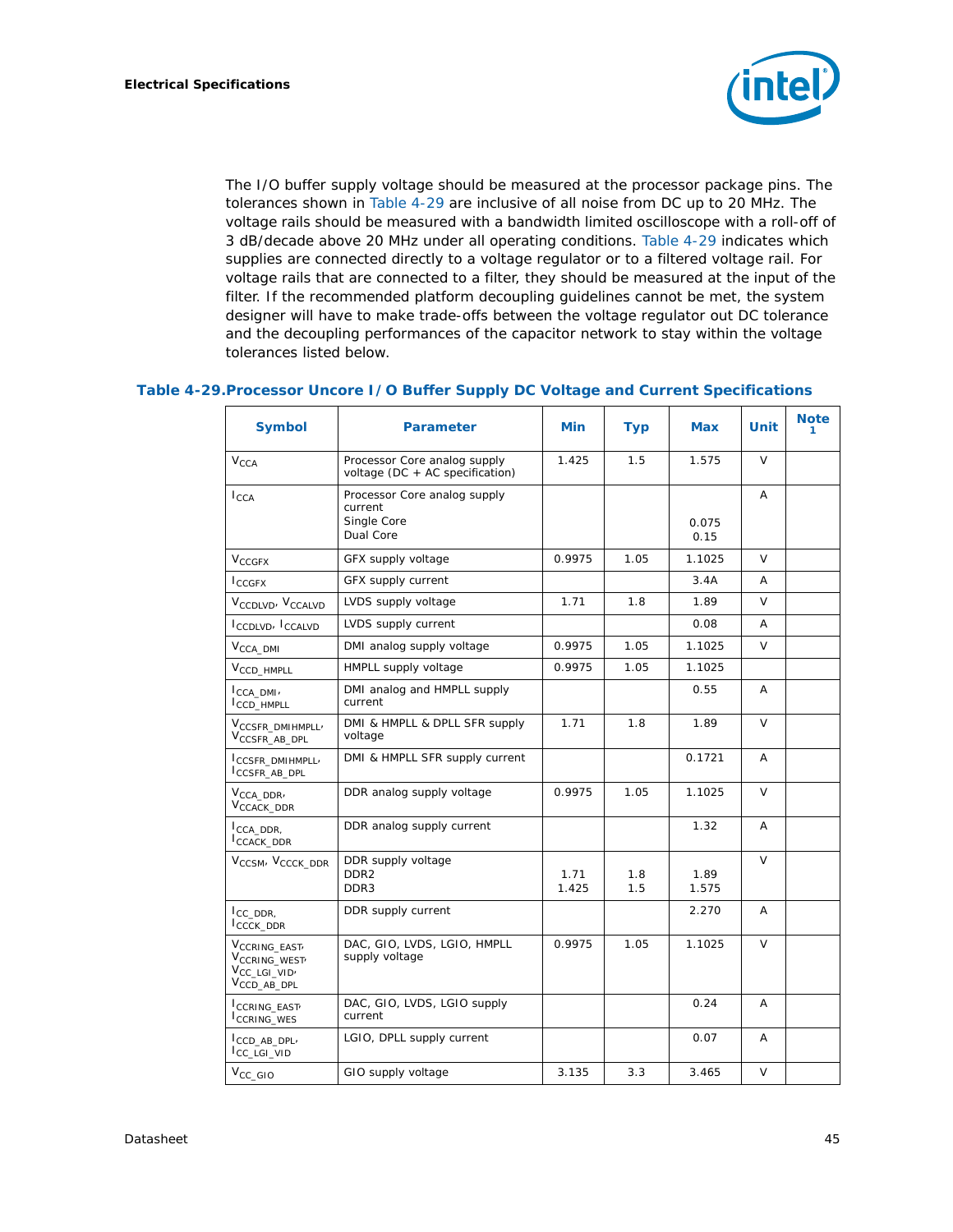

#### **Table 4-29.Processor Uncore I/O Buffer Supply DC Voltage and Current Specifications**

| <b>Symbol</b>          | <b>Parameter</b>               | Min  | Тур | <b>Max</b> | <b>Unit</b> | <b>Note</b> |
|------------------------|--------------------------------|------|-----|------------|-------------|-------------|
| <sup>I</sup> CC GIO    | GIO supply current             |      |     | 0.015      | А           |             |
| V <sub>CCACRTDAC</sub> | CRT DAC supply voltage         | 1.71 | 1.8 | 1.89       | v           |             |
| <sup>I</sup> CCACRTDAC | Display CRT DAC supply current |      |     | 0.144      | A           |             |

**NOTE:** Unless otherwise noted, all specifications in this table are based on estimates and simulations or empirical data. These specifications will be updated with characterized data from silicon measurements at a later date.

## **4.10.3 DC Specifications**

Platform reference voltages at the top of [Table 4-29](#page-44-0) are specified at DC only.  $V_{RFF}$ measurements should be made with respect to the supply voltage.

#### **4.10.3.1 Input Clock DC Specification**

#### **Table 4-30.Input Clocks (BCLK, HPL\_CLKIN, DPL\_REFCLKIN, EXP\_CLKIN) Differential Specification**

| <b>Symbol</b>            | <b>Parameter</b>          | Min     | Тур | <b>Max</b> | <b>Units</b> | Notes <sup>1</sup> |
|--------------------------|---------------------------|---------|-----|------------|--------------|--------------------|
| $V_{IL}$                 | Input Low Voltage         | $-0.30$ | Ω   |            |              |                    |
| $V_{\text{IH}}$          | Input High Voltage        |         |     | 1.15       | v            |                    |
| <b>V<sub>CROSS</sub></b> | Absolute crossing voltage | 0.3     |     | 0.550      |              | 2,3                |
| dV <sub>CROSS</sub>      | Range of crossing points  |         |     | 0.14       |              |                    |
| $C_{1N}$                 | Input Capacitance         | 1.0     |     | 3.0        | рF           |                    |

#### **NOTES:**

- 1. Unless otherwise noted, all specifications in this table apply to all processor frequencies. These are pre-silicon estimates and are subject to change.
- 2. Crossing voltage defined as instantaneous voltage when rising edge of CLKN equalize CLKP. The crossing point must meet the absolute and relative crossing point specification simultaneously.

#### **4.10.3.2 DDR2/DDR3 DC Specifications**

#### **Table 4-31.DDR2 Signal Group DC Specifications (Sheet 1 of 2)**

| <b>Symbol</b> | <b>Parameter</b>   | Min                 | <b>Typ</b> | <b>Max</b>          | <b>Units</b> | Notes $1,9$ |
|---------------|--------------------|---------------------|------------|---------------------|--------------|-------------|
| $V_{II}$ (DC) | Input Low Voltage  |                     |            | DDR_VREF<br>$-0.2$  | $\vee$       | 2,4,10      |
| $V_{IH}(DC)$  | Input High Voltage | DDR VREF<br>$+0.2$  |            |                     | v            | 3,10        |
| $V_{II}$ (AC) | Input Low Voltage  |                     |            | DDR VREF<br>$-0.25$ | $\vee$       | 2, 4, 10    |
| $V_{IH}(AC)$  | Input High Voltage | DDR_VREF<br>$+0.25$ |            |                     | v            | 3,10        |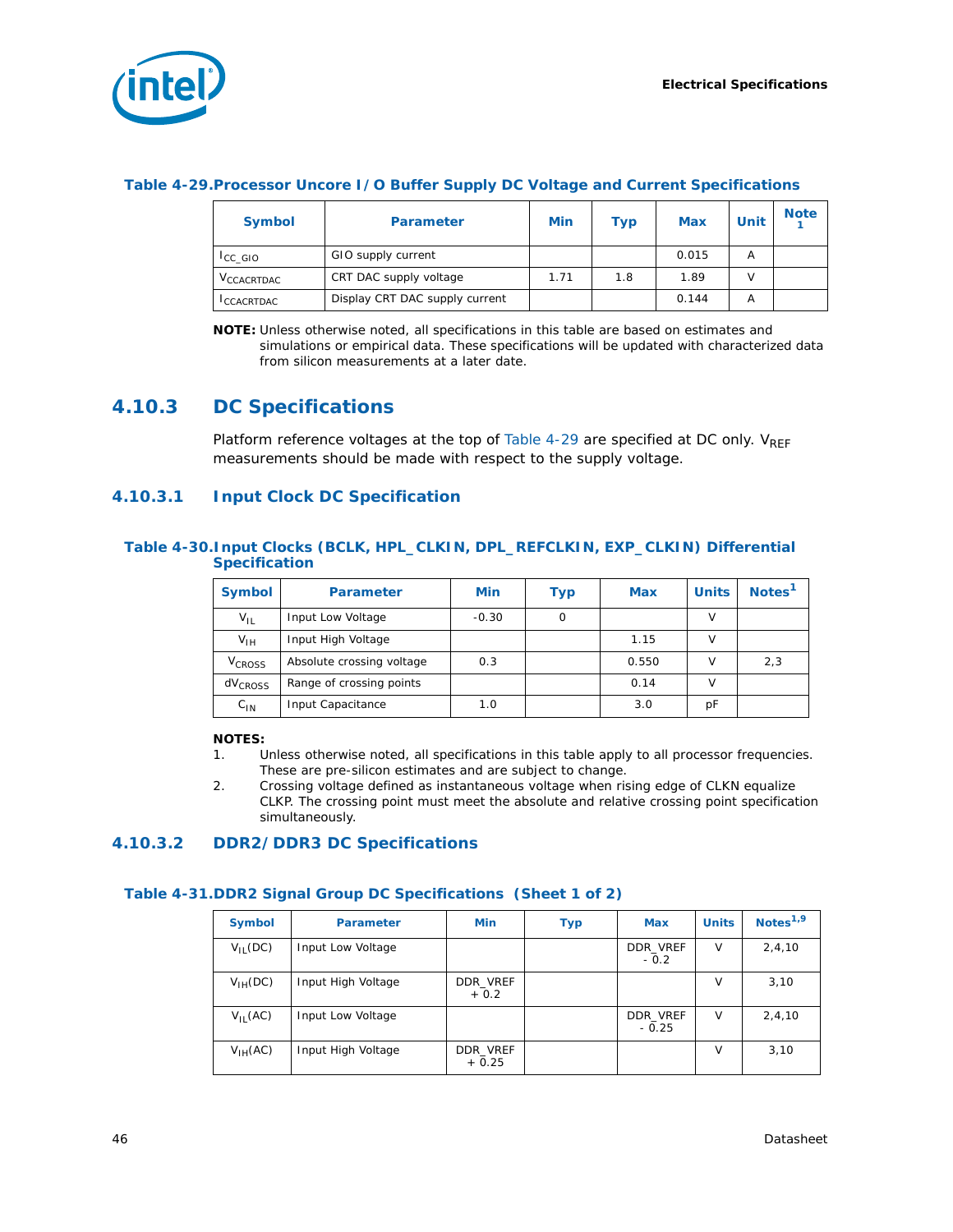

| <b>Symbol</b>    | <b>Parameter</b>                                            | <b>Min</b>     | <b>Typ</b>     | <b>Max</b>     | <b>Units</b> | Notes $1,9$ |
|------------------|-------------------------------------------------------------|----------------|----------------|----------------|--------------|-------------|
| $V_{OL}$         | Output Low Voltage<br>DDR <sub>2</sub><br>DDR3              |                |                | 0.27<br>0.20   |              | 9           |
| $V_{OH}$         | Output High Voltage<br>DDR <sub>2</sub><br>DDR <sub>3</sub> | 1.47<br>1.22   |                |                | $\vee$       | 4,9         |
| $R_{ON}$         | DDR2 Clock Buffer On<br>Resistance                          |                | 22             |                | Ω            | 5           |
| 41 L             | Input Leakage Current                                       |                |                | 10             | μA           |             |
| $V_{RFF}$        | <b>DDR Reference Voltage</b>                                | $V_{CCSM}$ / 2 | $V_{CCSM}$ / 2 | $V_{CCSM}$ / 2 |              | 8           |
| C <sub>I/O</sub> | DQ/DQS/DQSB DDR2 I/O<br>Pin Capacitance                     | 3.5            | 3.5            | 3.6            | рF           |             |

#### **Table 4-31.DDR2 Signal Group DC Specifications (Sheet 2 of 2)**

#### **NOTES:**

- 1. Unless otherwise noted, all specifications in this table apply to all processor frequencies.
- 2.  $V_{II}$  is defined as the maximum voltage level at a receiving agent that will be interpreted as a logical low value.
- 3.  $V_{\text{IH}}$  is defined as the minimum voltage level at a receiving agent that will be interpreted as a logical high value.
- 4. V<sub>IH</sub> and V<sub>OH</sub> may experience excursions above V<sub>CCSM</sub>. However, input signal drivers must comply with the signal quality specifications.
- 5. This is the pull down driver resistance. Refer to processor *I/O Buffer Models* for I/V characteristics.
- 6. The minimum and maximum values for these signals are programmable by BIOS
- 7. DDR2 values are pre-silicon estimations and subject to change.
- 8.  $V_{CCSM}$  varies with typical/min/max cases. Refer [Table 4-29](#page-44-0) for details.<br>9. Determined with 2x Buffer Strength Settings into a 50 to 0.5x VCCSM
- Determined with 2x Buffer Strength Settings into a 50 to 0.5x VCCSM test load.
- 10. DDR\_VREF could either be from external or internal reference voltage.

#### **4.10.3.3 LGIO Signal DC Specification**

| <b>Symbol</b>      | <b>Parameter</b>              | <b>Min</b>        | <b>Typ</b> | <b>Max</b>      | <b>Units</b> | Notes <sup>1</sup> |
|--------------------|-------------------------------|-------------------|------------|-----------------|--------------|--------------------|
| $V_{CCP}$          | I/O Voltage                   | 1                 | 1.05       | 1.1             | V            |                    |
| <b>GTLREF</b>      | <b>GTL Reference Voltage</b>  | $2/3$ $V_{CCP}$   |            | $2/3$ $V_{CCP}$ | $\vee$       | 6                  |
| $R_{ODT}$          | On Die Termination            | 55                |            | 55              | Ohm          | 10                 |
| $V_{\text{IH}}$    | Input High Voltage            | $GTLREF +$<br>0.1 |            | $V_{CCP}$ + 0.1 | V            | 3,6                |
| $V_{\text{II}}$    | Input Low Voltage             | $-0.1$            |            | GTLREF - 0.1    | $\vee$       | 2,4                |
| $V_{OH}$           | Output High Voltage           | $V_{CCP}$ - 0.1   |            | $V_{CCP}$       | $\vee$       | 6                  |
| $R_{TT}$           | <b>Termination Resistance</b> | 20                | 55         | 70              | Ohm          | $\overline{7}$     |
| $R_{ON}$           | Buffer on Resistance          | 14                | 25         | 40              | $\Omega$     | 5                  |
| h.                 | Input Leakage Current         | $-100$            |            | 100             | μA           | 8                  |
| $C_{\mathsf{PAD}}$ | Pad Capacitance               | 2.35              | 2.5        | 2.6             | рF           | 9                  |

#### **Table 4-32.GTL Signal Group DC Specifications**

**NOTES:**See notes in the next page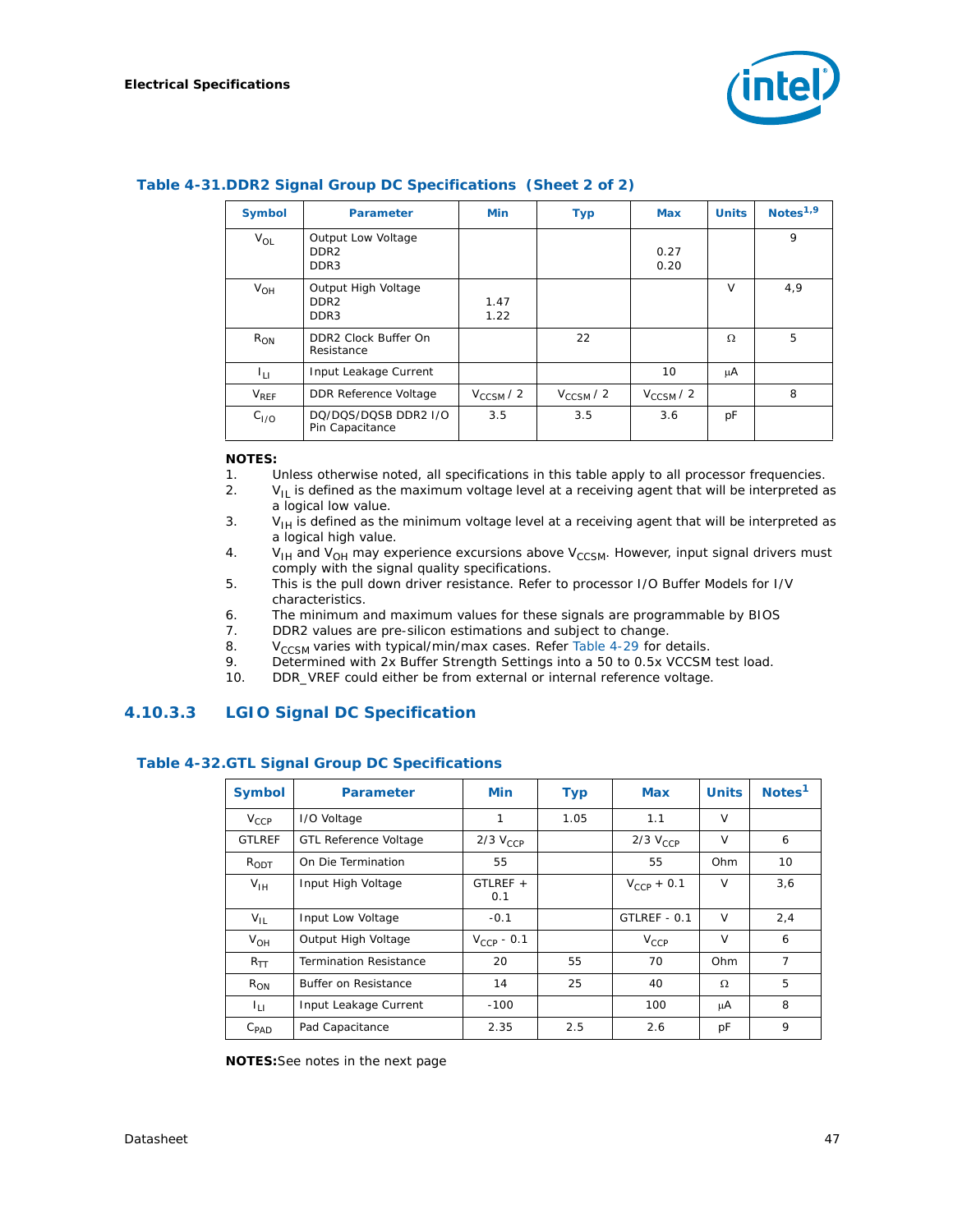

- 1. Unless otherwise noted, all specifications in this table apply to all processor frequencies. These are pre-silicon estimates and are subject to change.
- 2. VIL is defined as the maximum voltage level at a receiving agent that will be interpreted as a logical low value.
- 3. VIH is defined as the minimum voltage level at a receiving agent that will be interpreted as a logical high value.
- 4. VIH and VOH may experience excursions above  $V_{CCP}$ . However, input signal drivers must comply with the signal quality specifications.
- 5. This is the pull-down driver resistance. Refer to processor I/O Buffer Models for I/V characteristics. Measured at 0.31 \*  $V_{CCP}$ . R<sub>ON</sub>(min) = 0.4 \* R<sub>TT</sub>, R<sub>ON</sub>(typ) = 0.455 \* R<sub>TT</sub>,  $R_{ON}(max) = 0.51 * R_{TT}$ . R<sub>TT</sub> typical value of 55 Ohm is used for  $R_{ON}$  typ/min/max calculations.
- 6. GTLREF should be generated from  $V_{CCP}$  with a 1% tolerance resistor divider. The  $V_{CCP}$ referred to in these specifications is the instantaneous  $V_{CCP}$
- 7.  $R_{TT}$  is the on-die termination resistance measured at VOL of the AGTL+ output driver. Measured at 0.31  $*$  V<sub>CCP</sub>. R<sub>TT</sub> is connected to V<sub>CCP</sub> on die. Refer to processor I/O Buffer Models for I/V characteristics.
- 8. Specified with on-die  $R_{ON}$  and  $R_{TT}$  are turned off. Vin between 0 and  $V_{CCP}$ <br>9. Cass includes die capacitance only. No package parasitic are included.
- 9. C<sub>PAD</sub> includes die capacitance only. No package parasitic are included.<br>10. On die termination resistance, measured at 0.33 \* V<sub>CCP</sub>
- On die termination resistance, measured at 0.33  $*$  V<sub>CCP</sub>.

#### <span id="page-47-0"></span>**Table 4-33.Legacy CMOS Signal Group DC Specification**

| <b>Symbol</b>       | <b>Parameter</b>                  | <b>Min</b>        | <b>Typ</b> | <b>Max</b>               | <b>Units</b> | Notes <sup>1</sup> |
|---------------------|-----------------------------------|-------------------|------------|--------------------------|--------------|--------------------|
| $V_{CCP}$           | I/O Voltage                       | 1.00              | 1.05       | 1.10                     | $\vee$       |                    |
| $V_{IH}$            | Input High Voltage                | 0.7 $*$ $V_{CCP}$ |            | $V_{CCP}$ + 0.1          | $\vee$       | 2                  |
| $V_{IL}$            | Input Low Voltage                 | $-0.1$            | 0          | 0.3 $*$ V <sub>CCP</sub> | V            | 2, 3               |
| $V_{OH}$            | Output High Voltage               | 0.9 $*$ $V_{CCP}$ | $V_{CCP}$  | $V_{CCP}$ + 0.1          | V            | 2, 4               |
| $V_{OL}$            | Output Low Voltage                | $-0.1$            |            | 0.1 $*$ $V_{CCP}$        | V            | 2, 5               |
| Īц                  | Input Leakage Current             | $-100$            |            | 100                      | uA           | 6                  |
| $C_{\mathsf{PAD1}}$ | Pad Capacitance                   | 2.35              | 2.5        | 2.6                      | pF           | $\overline{7}$     |
| $C_{\mathsf{PAD2}}$ | Pad Capacitance for CMOS<br>Input | 0.85              | 1.0        | 1.05                     | рF           | 8                  |

#### **NOTES:**

- 1. Unless otherwise noted, all specifications in this table apply to all processor frequencies. These are pre-silicon estimates and are subject to change.
- 2. The  $V_{CCP}$  referred to in these specifications is the instantaneous  $V_{CCP}$ <br>Refer to the processor I/O Buffer Models for I/V characteristics
- Refer to the processor I/O Buffer Models for I/V characteristics.
- 4. Measured at Iout = -1.1mA.
- 5. Measured at lout = 1.1mA.
- 
- 6. For V<sub>IN</sub> between 0V and V<sub>CCP</sub> Measured when driver is tri-stated.<br>7. C<sub>PAD1</sub> includes die capacitance only for DPRSTP#, DPSLP# C<sub>PAD1</sub> includes die capacitance only for DPRSTP#, DPSLP#, BSEL[2:0], VID[6:0]. No package parasitic are included.
- 8. C<sub>PAD2</sub> includes die capacitance for all other CMOS input signals. No package parasitics are included.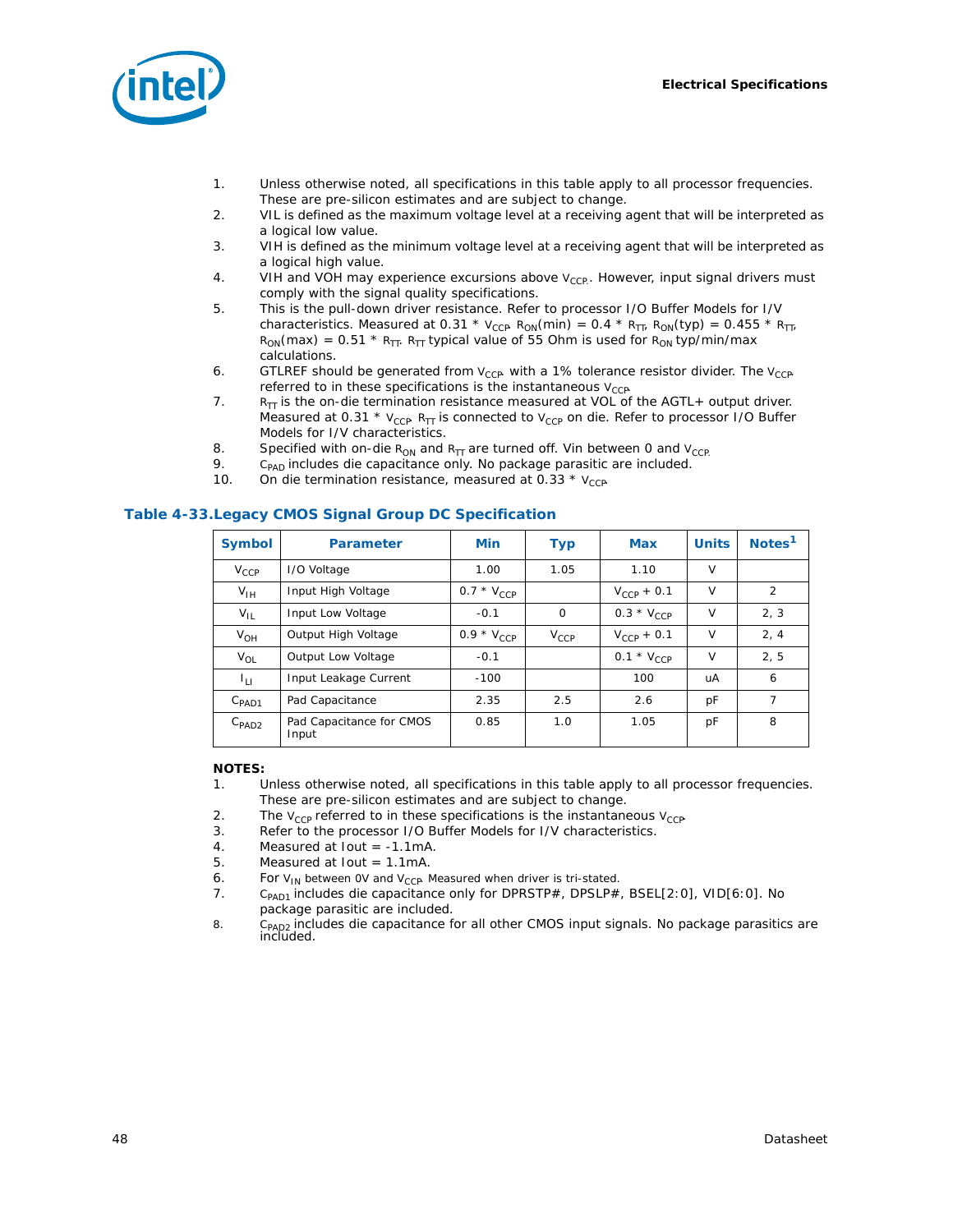

| <b>Symbol</b>    | <b>Parameter</b>          | <b>Min</b>     | Тур | <b>Max</b>      | <b>Units</b> | Notes <sup>1</sup> |
|------------------|---------------------------|----------------|-----|-----------------|--------------|--------------------|
| $V_{OH}$         | Output High Voltage       | $V_{CCP}$ - 5% |     | $V_{CCP} + 5\%$ | V            | 3                  |
| $V_{OL}$         | Output Low Voltage        |                |     | 0.20            | v            |                    |
| $I_{OL}$         | <b>Output Low Current</b> | 16             |     | 60              | mA           | 2                  |
| ιμ               | Input Leakage Current     | $-200$         |     | 200             | uA           |                    |
| $C_{\text{PAD}}$ | Pad Capacitance           | 1.8            | 2.1 | 2.6             | pF           | 5                  |

#### **Table 4-34.Open Drain Signal Group DC Specification**

#### **NOTES:**

- 1. Unless otherwise noted, all specifications in this table apply to all processor frequencies. These are pre-silicon estimates and are subject to change.
- 2. Measured at 0.2V
- 3. VOH is determined by value of the external pull-up resistor to  $V_{CCP}$ . Refer to platform design guide for details.
- 4. For  $V_{IN}$  between OV and  $V_{CCP}$ <br>5. C<sub>PAD</sub> includes die capacitance
- C<sub>PAD</sub> includes die capacitance only. No package parasitic are included.

#### **Table 4-35.PWROK and RSTIN# DC Specification**

| <b>Symbol</b>       | <b>Parameter</b>      | Min    | Тур | <b>Max</b> | <b>Units</b> | Notes <sup>1</sup> |
|---------------------|-----------------------|--------|-----|------------|--------------|--------------------|
| $V_{IL}$            | Input Low Voltage     | $-0.3$ |     | 0.8        |              | っ                  |
| V <sub>IH</sub>     | Input High Voltage    | 2.7    |     | 3.6        |              |                    |
| ⊾լ                  | Input Leakage Current |        |     | 10         | uA           |                    |
| $C_{\mathsf{PAD1}}$ | Pad Capacitance       |        |     | 1.5        | рF           |                    |

#### **NOTES:**

- 1. Unless otherwise noted, all specifications in this table apply to all processor frequencies. These are pre-silicon estimates and are subject to change.
- 2.  $V_{\text{IH}}$  and  $V_{\text{OH}}$  may experience excursions above  $V_{\text{CCP}}$  However, input signal drivers must comply with the signal quality specifications.
- 3. With respect to PAD input.

#### **Table 4-36.CPUPWRGOOD DC Specification**

| <b>Symbol</b>          | <b>Parameter</b>                     | Min             | Max             | <b>Units</b> | Notes <sup>1</sup> |
|------------------------|--------------------------------------|-----------------|-----------------|--------------|--------------------|
| $V_{IL}$               | Input Low Voltage                    | $-0.1$          | $0.3 * V_{CCP}$ |              |                    |
| $V_{IH}$               | Input High Voltage                   | $0.7 * V_{CCP}$ | $V_{CCP}$ + 0.1 |              | ◠                  |
| <b>V<sub>HYS</sub></b> | Hysterisis of Schmitt Trigger Inputs | 100             |                 | mV           |                    |
| L <sub>1</sub>         | Input Current of Each I/O Pin        | $-10$           | 10              | uA           |                    |
| $C_{1}$                | Capacitance of Each I/O Pin          |                 | 1.5             | рF           |                    |

#### **NOTES:**

- 1. Unless otherwise noted, all specifications in this table apply to all processor frequencies. These are pre-silicon estimates and are subject to change.
- 2.  $V_{\text{IH}}$  may experience excursions above  $V_{\text{CCP}}$ . However, input signal drivers must comply with the signal quality specifications.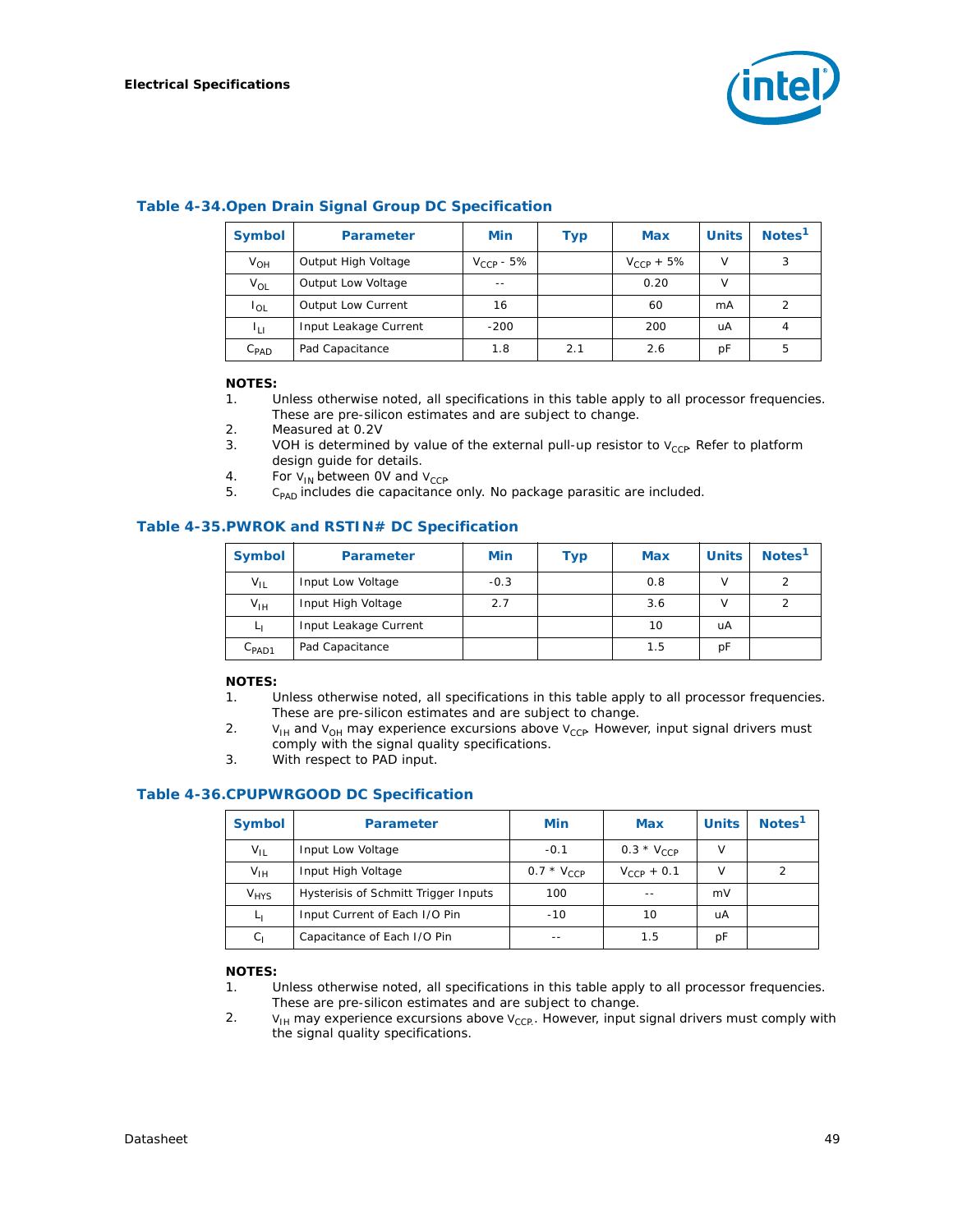

## **4.10.3.4 DDR3\_DRAM\_PWROK DC Specification**

| <b>Symbol</b>   | <b>Parameter</b>   | Min  | <b>Max</b>               | <b>Units</b> | Notes <sup>1</sup> |
|-----------------|--------------------|------|--------------------------|--------------|--------------------|
| $V_{\text{II}}$ | Input Low Voltage  |      | 0.29                     |              |                    |
| $V_{IH}$        | Input High Voltage | 1.25 | $\overline{\phantom{0}}$ |              |                    |
|                 | Input leakage      |      | 20                       | uA           |                    |

#### **NOTES:**

- 1. Unless otherwise noted, all specifications in this table apply to all processor frequencies. These are pre-silicon estimates and are subject to change.
- 2.  $V_{\text{H}}$  may experience excursions above  $V_{\text{CCSM}}$ . However, input signal drivers must comply with the signal quality specifications.

#### **4.10.3.5 JTAG DC Specification**

#### **Table 4-37.TAP Signal Group DC Specification**

| <b>Symbol</b>      | <b>Parameter</b>                            | Min            | <b>Typ</b> | <b>Max</b>     | <b>Units</b> | Notes <sup>1</sup> |
|--------------------|---------------------------------------------|----------------|------------|----------------|--------------|--------------------|
| RPD <sub>GTL</sub> | GTL mode pull-down<br>impedance (JTAG mode) |                | 25         |                | Ohm          |                    |
| $V_{T-}$           | Input fall transition<br>threshold voltage  | $0.54*V_{CCP}$ |            | $0.66*V_{CCP}$ | V            | 2,4                |
| $V_{T+}$           | Input rise transition<br>threshold voltage  | 0.74 $V_{CCP}$ |            | $0.86*V_{CCP}$ | v            | 1,3                |
| Īц                 | Input Leakage Current                       |                |            | 50             | uA           |                    |

#### **NOTES:**

- 1. Positive transitions must cross above VT+(max) to trigger input.
- 2. Negative transitions must cross below VT-(min) to trigger input.
- 3. Input low noise must not cross VT+(min).
- 4. Input high noise must not cross VT-(max).
- 5. Unless otherwise noted, all specifications in this table apply to all processor frequencies.

### **4.10.3.6 Display DC Specification**

The Analog Video Signal DC Specifications are referred to the VESA Video Signal Standard, version 1 revision 2.

#### **Table 4-38.CRT\_DDC\_DATA. CRT\_DDC\_CLK, LDDC\_DATA, LDDC\_CLK, LCTLA\_CLK, and LCTLB\_DATA DC Specification (Sheet 1 of 2)**

| <b>Symbol</b>   | <b>Parameter</b>   |                                      | <b>Standard mode</b><br>100kbits/s | <b>Units</b> | Notes <sup>1</sup> |
|-----------------|--------------------|--------------------------------------|------------------------------------|--------------|--------------------|
|                 |                    | Min                                  | <b>Max</b>                         |              |                    |
| $V_{\text{II}}$ | Input Low Voltage  | $-0.5$                               | 0.3 $V_{\rm CCGIO}$                |              |                    |
| $V_{IH}$        | Input High Voltage | $0.5 + V_{CCGIO}$<br>$0.7 V_{CCGIO}$ |                                    |              |                    |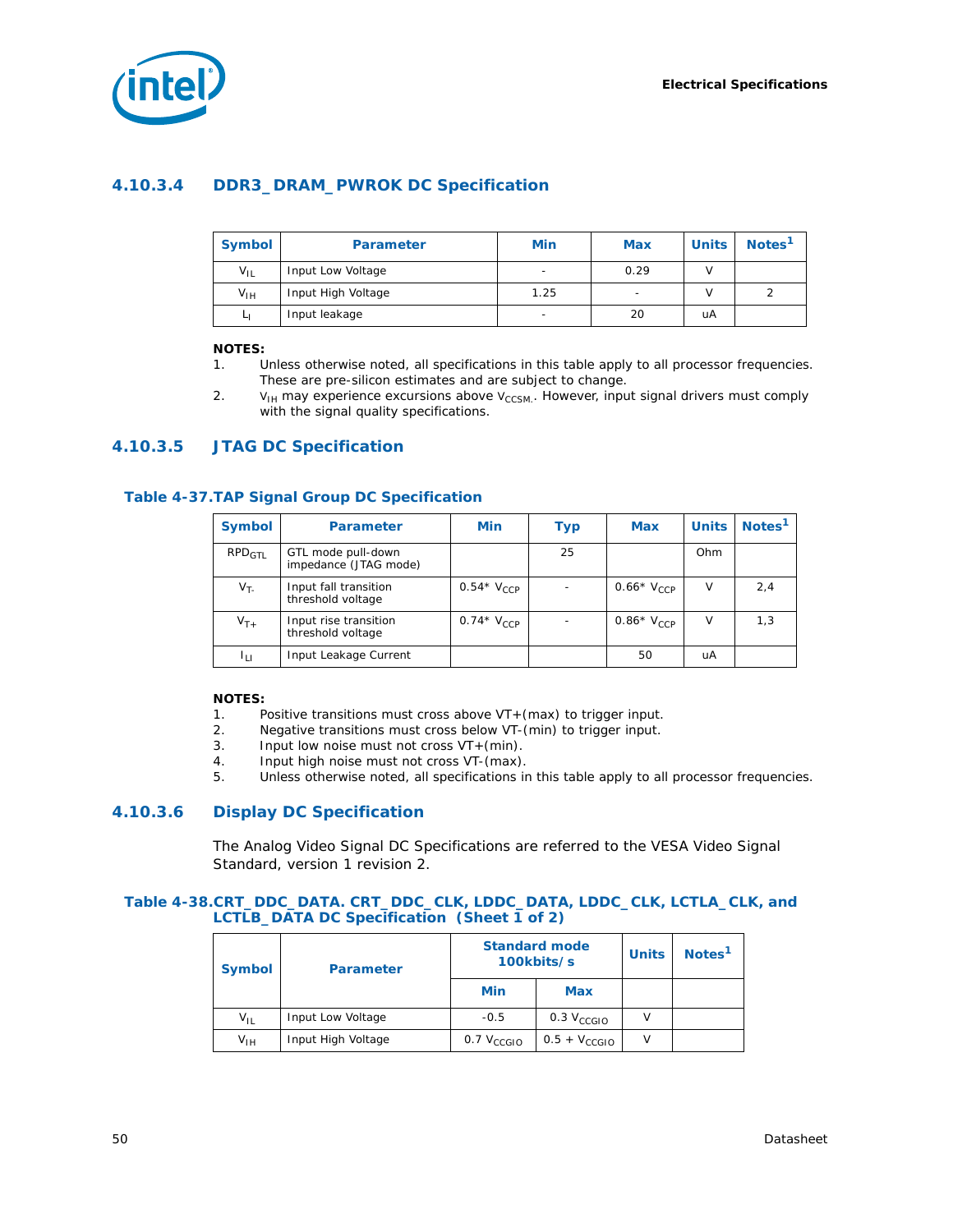

#### **Table 4-38.CRT\_DDC\_DATA. CRT\_DDC\_CLK, LDDC\_DATA, LDDC\_CLK, LCTLA\_CLK, and LCTLB\_DATA DC Specification (Sheet 2 of 2)**

| <b>Symbol</b>    | <b>Parameter</b>       | <b>Standard mode</b><br>100kbits/s<br>Min<br><b>Max</b> |     | <b>Units</b> | Notes <sup>1</sup> |
|------------------|------------------------|---------------------------------------------------------|-----|--------------|--------------------|
|                  |                        |                                                         |     |              |                    |
| V <sub>OL1</sub> | Output Low Voltage - 1 |                                                         | 0.4 |              |                    |
| Lι               | Input Leakage Current  | $-50$                                                   | 50  | uA           | 3                  |
| $C_1$            | Capacitance            |                                                         | 10  | pF           |                    |

#### **NOTES:**

- 1. Unless otherwise noted, all specifications in this table apply to all processor frequencies. These are pre-silicon estimates and are subject to change.
- 2. 3mA sink current.
- 3.  $0.1 \text{ V}_{\text{CCGIO}} < \text{Vi} < 0.9 \text{ V}_{\text{CCGIO}}$  MAX

#### **Table 4-39.CRT\_HSYNC and CRT\_VSYNC DC Specification**

| <b>Symbol</b>     | <b>Parameter</b>    | Min   | Typ  | <b>Max</b>  | <b>Units</b> | Notes <sup>1</sup> |
|-------------------|---------------------|-------|------|-------------|--------------|--------------------|
| $V_{OH}$          | Output High Voltage | 2.4   | $ -$ | $V_{CCGIO}$ |              |                    |
| V <sub>OL</sub>   | Output Low Voltage  | Ω     | $ -$ | 0.5         |              |                    |
| ∎он               | Output High Current | $- -$ | $ -$ | 8           | mA           |                    |
| $\overline{1}$ OL | Output Low Current  | $- -$ | $ -$ | 8           | mA           |                    |

#### **NOTES:**

1. Unless otherwise noted, all specifications in this table apply to all processor frequencies. These are pre-silicon estimates and are subject to change.

#### **Table 4-40.LVDS Interface DC Specification (functional operating range,**   $V_{CCLVD} = 1.8V \pm 5\%)$

| <b>Symbol</b>   | <b>Parameter</b>                                                       | Min   | <b>Typ</b> | <b>Max</b> | <b>Units</b> | Notes <sup>1</sup> |
|-----------------|------------------------------------------------------------------------|-------|------------|------------|--------------|--------------------|
| V <sub>OD</sub> | Differential Output Voltage                                            | 250   | 350        | 450        | mV           | $\overline{2}$     |
| $\Delta V_{OD}$ | Change in $V_{OD}$ between<br><b>Complementary Output States</b>       |       |            | 50         | mV           | $\overline{2}$     |
| $V_{OS}$        | Offset Voltage                                                         | 1.125 | 1.25       | 1.375      | $\vee$       | $\mathcal{P}$      |
| $\Delta V_{OS}$ | Change in $V_{\Omega S}$ between<br><b>Complementary Output States</b> |       |            | 50         | mV           | $\overline{2}$     |
| los             | Output Short Circuit Current                                           |       | $-3.5$     | $-10$      | mA           | $\mathcal{P}$      |
| $I_{OZ}$        | Output TRI-STATE Current                                               |       | $\pm$ 1    | ±10        | uA           | $\overline{2}$     |

#### **NOTES:**

- 1. Unless otherwise noted, all specifications in this table apply to all processor frequencies. These are pre-silicon estimates and are subject to change.
- 2. All LVDS active lanes must be terminated with 100 Ohm resistor for correct  $V_{OS}$ performance and measurement.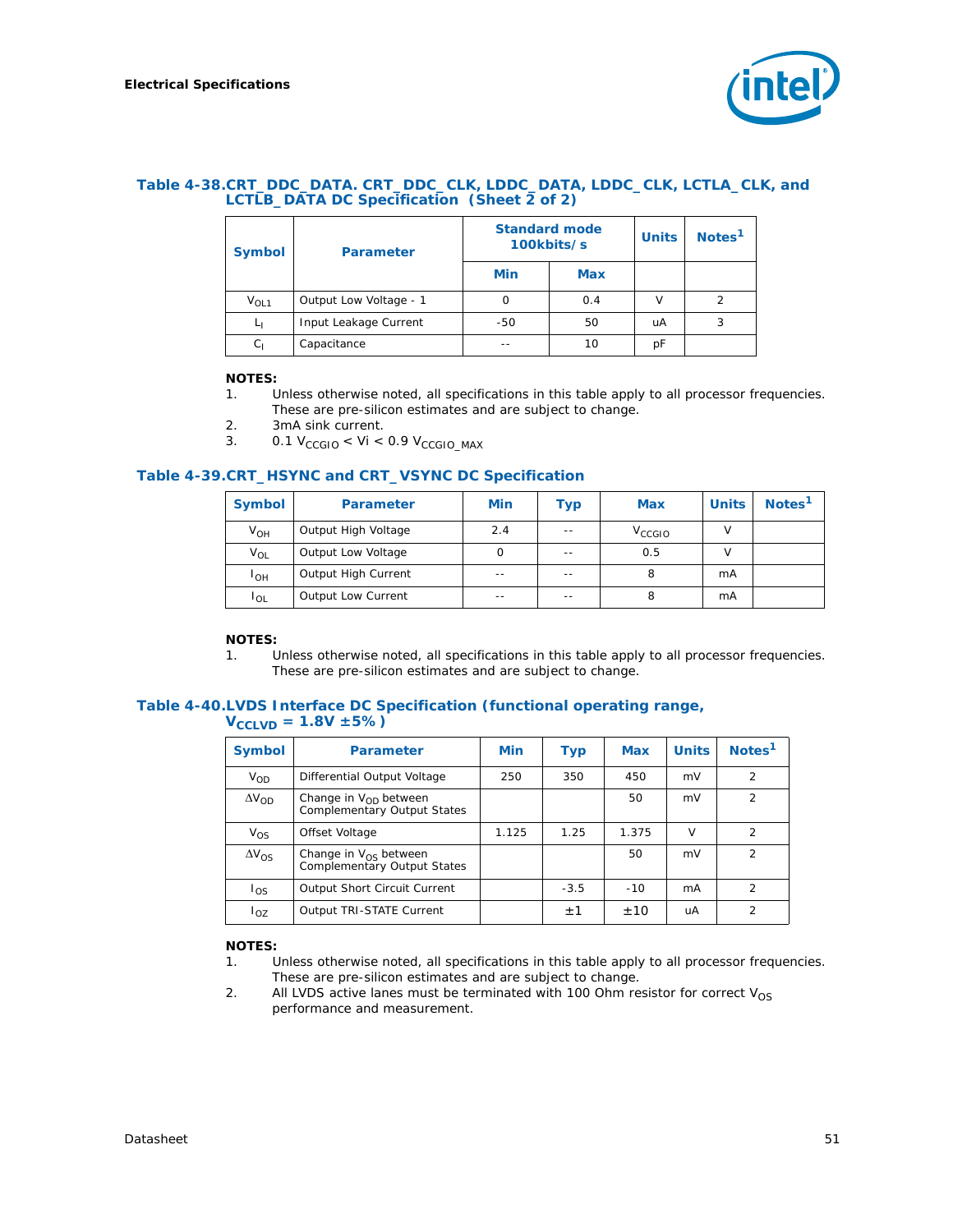

| <b>Symbol</b> | <b>Parameter</b>    | <b>Min</b>           | Typ   | <b>Max</b>         | <b>Units</b> | Notes <sup>1</sup> |
|---------------|---------------------|----------------------|-------|--------------------|--------------|--------------------|
| $V_{OL}$      | Output Low Voltage  | 0                    | $- -$ | 0.4                | v            | 2                  |
| $V_{OH}$      | Output High Voltage | $V_{CCGIO}$ -<br>0.5 | $- -$ | V <sub>CCGIO</sub> | v            | $\overline{2}$     |
|               | Input Leakage       | $-50$                | --    | 50                 | uA           | 3                  |

#### **Table 4-41.LVDD\_EN, LBKLT\_EN and LBKLT\_CTL DC Specification**

#### **NOTES:**

- 1. Unless otherwise noted, all specifications in this table apply to all processor frequencies.
	- These are pre-silicon estimates and are subject to change.
- 2.  $I_{OL} = 6$  mA;  $I_{OH} = 2$  mA.
- 3. For power and unpowered devices.

§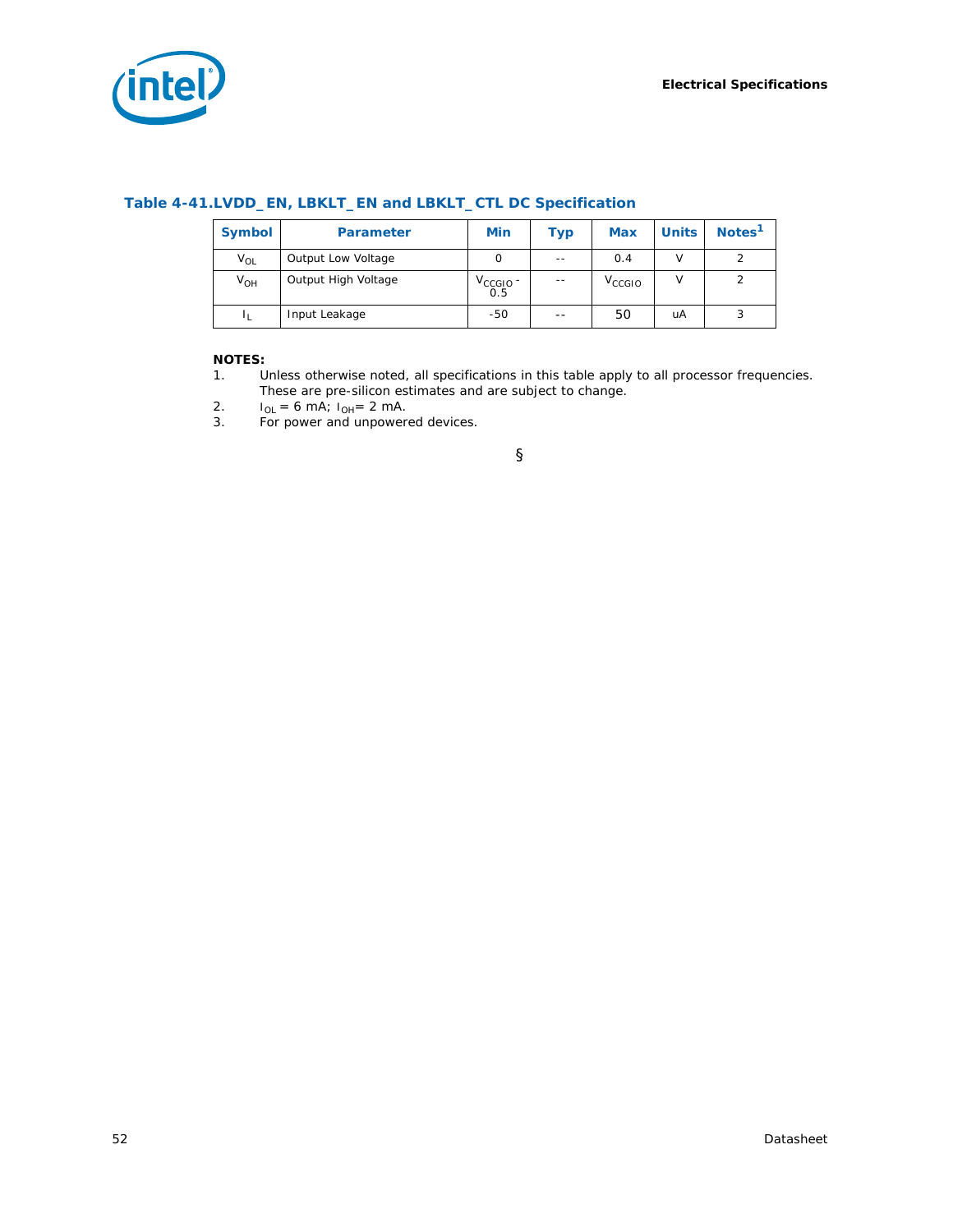

# <span id="page-52-0"></span>*5 Signal Quality Specifications*

Source synchronous data transfer requires the clean reception of data signals and their associated strobes. Ringing below receiver thresholds, non-monotonic signal edges, and excessive voltage swing will adversely affect system timings. Ringback and signal non-monotonicity cannot be tolerated since these phenomena may inadvertently advance receiver state machines. Excessive signal swings (overshoot and undershoot) are detrimental to silicon gate oxide integrity, and can cause device failure if absolute voltage limits are exceeded. Additionally, overshoot and undershoot can cause timing degradation due to the build up of inter-symbol interference (ISI) effects.

For these reasons, it is important that the design ensures acceptable signal quality across all systematic variations encountered in volume manufacturing.

§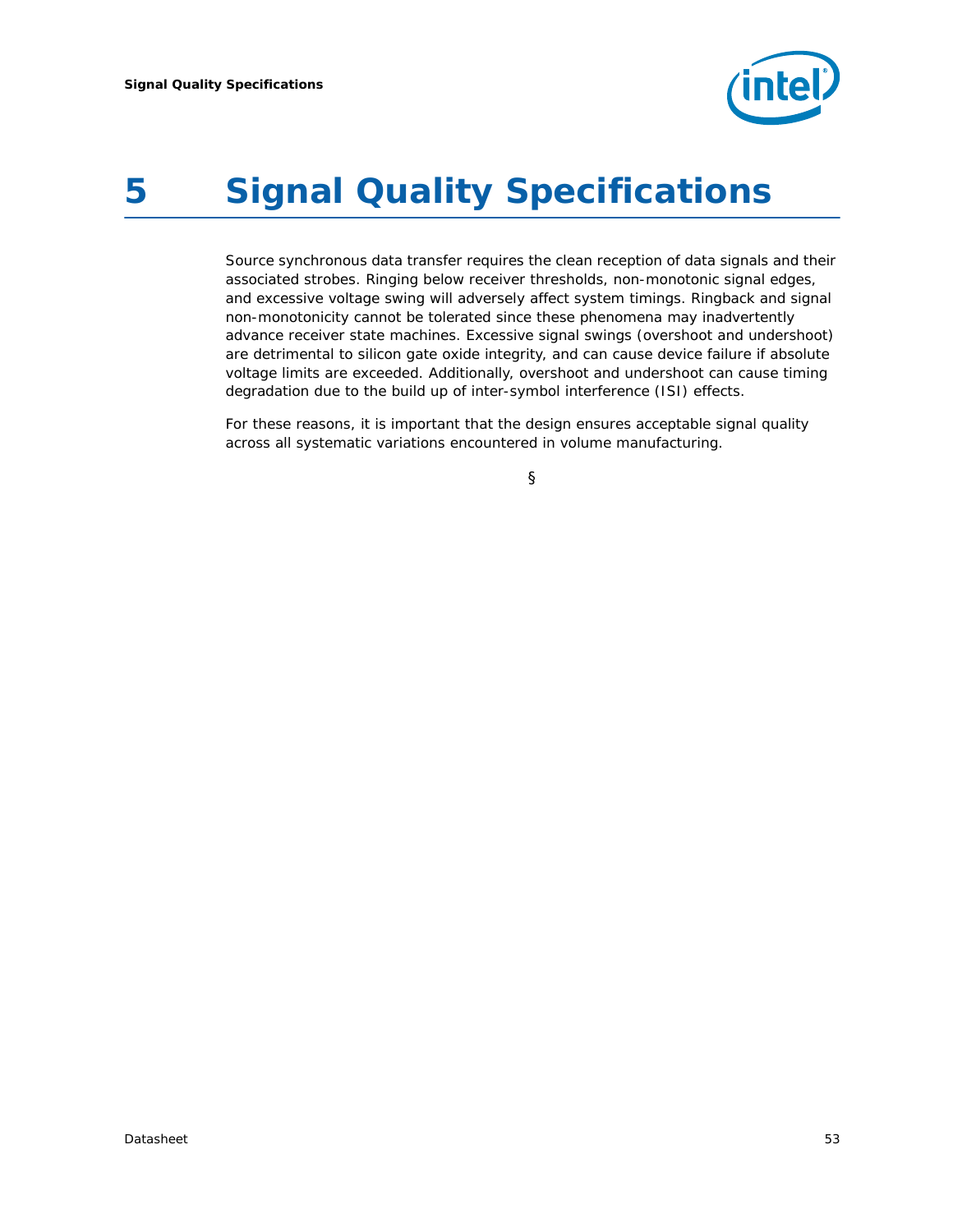

# *6 Low Power Features*

This chapter provides information on power management topics.

# **6.1 Low Power States**

The low states supported by the processor are described in this section.

#### **Table 6-42.System States**

| <b>State</b>   | <b>Description</b>                                                                                                       |
|----------------|--------------------------------------------------------------------------------------------------------------------------|
| GO/SO          | Full On                                                                                                                  |
| G2/S5          | Soft off. All power lost (except wakeup on Intel NM10 Express Chipset). Total<br>reboot. (swh - I changed to ecpd $2#$ ) |
| G <sub>3</sub> | Mechanical/hard off. All power (AC and battery) (AC and battery) removed<br>from system.                                 |

#### **Table 6-43.Processor Core Idle States**

| <b>State</b> | <b>Description</b>                     |
|--------------|----------------------------------------|
| C0           | Active mode, processor executing code. |
| C1           | AutoHALT state.                        |

## **6.1.1 Processor Core Low Power States**

When the processor core is idle, low-power idle states (C-states) are used to save power. More power savings actions are taken for numerically higher C-states. However, higher C-states have longer exit and entry latencies. Resolution of C-states occur at the thread, processor core, and processor core package level. Thread level C-states are available if Hyper-Threading Technology is enabled.

#### **6.1.1.1 Clock Control and Low-Power States**

The processor core supports low power states at the thread level and core/package level. Thread states (TCx) loosely correspond to ACPI processor core power states (Cx). A thread may independently enter TC1/AutoHALT, TC1/MWAIT but this does not always cause a power state transition. Only when both threads request a low-power state (TCx) greater than the current processor core state will a transition occur. The central power management logic ensures the entire processor core enters the new common processor core power state. Package states are states that require external intervention and typically map back to processor core power states. Package states for processor core include Normal (C0, C1) states.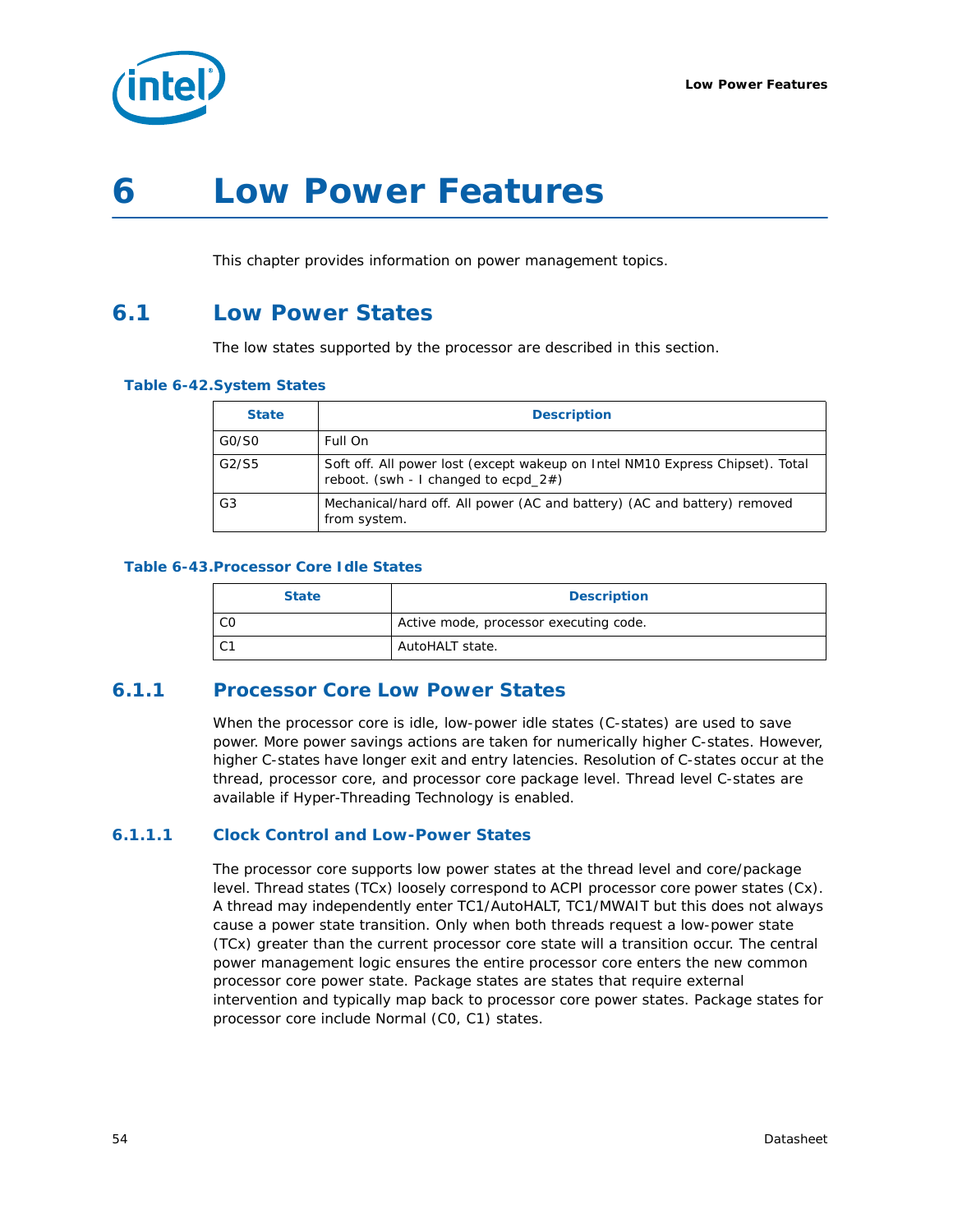

The processor core implements two software interfaces for requesting low power states: MWAIT instruction extensions with sub-state hints and P\_LVLx reads to the ACPI P\_BLK register block mapped in the processor core's I/O address space. The P\_LVLx I/O reads are converted to equivalent MWAIT C-state requests inside the processor core and do not directly result in I/O reads on the processor core bus. The monitor address does not need to be setup before using the P\_LVLx I/O read interface. The sub-state hints used for each P\_LVLx read can be configured in a software programmable MSR by BIOS.

#### **Figure 6-3. Idle Power Management Breakdown of the Processor Cores**



Entry and exit of C-states at the thread and core level are show in the following figure.





#### **NOTES:**

1. halt break = A20M# transition, INIT#, INTR, NMI, PREQ#, SMI# or APIC interrupt.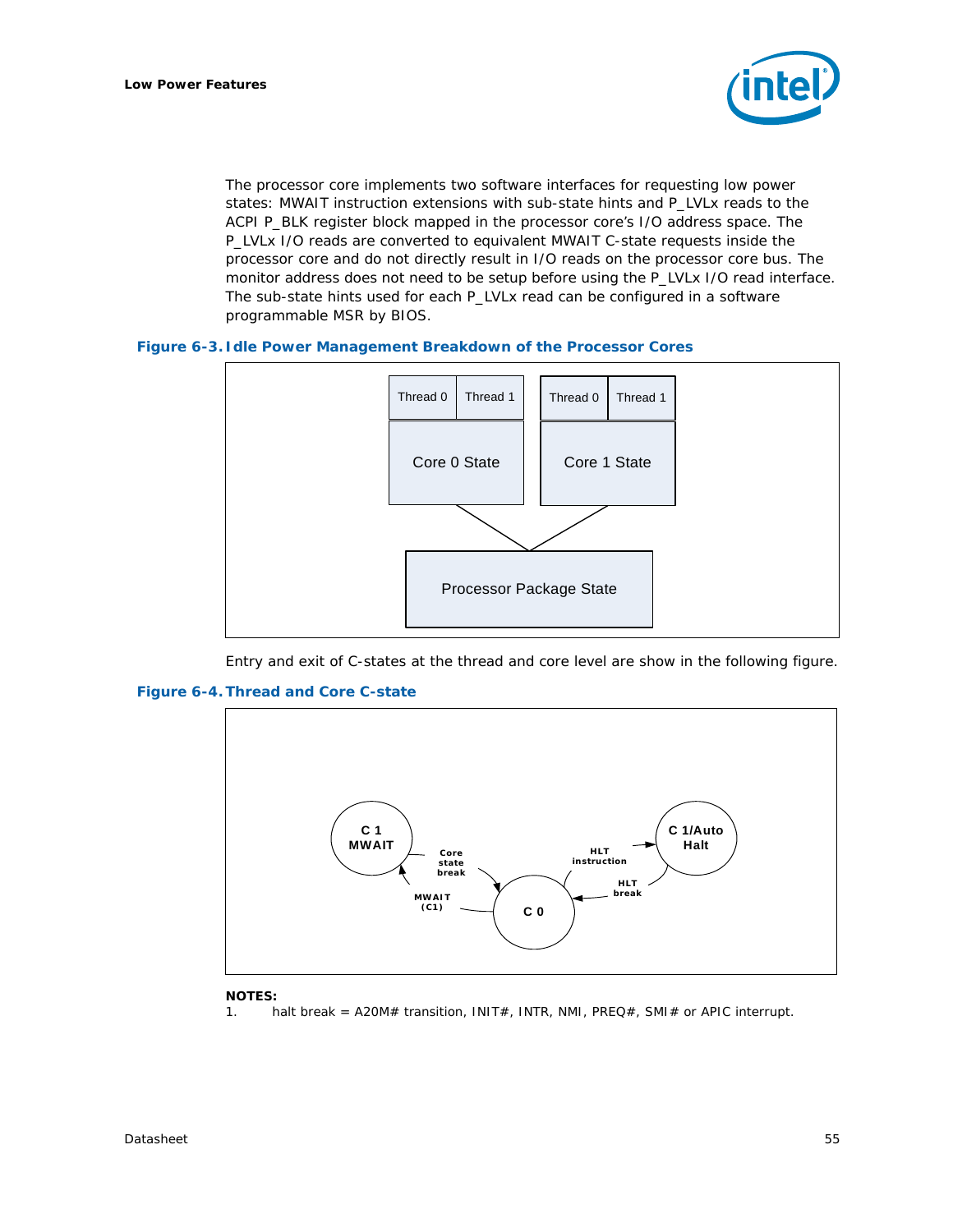

#### **Table 6-44.Coordination of Thread Low-power States at the Package/Core Level**

| Thread1\Thread0 | TCO         | TC <sub>1</sub> |
|-----------------|-------------|-----------------|
| <b>TCO</b>      | Normal (CO) | Normal (CO)     |
| TC 1            | Normal (CO) | AutoHalt (C1)   |

## **6.1.2 Processor Core C-states Description**

The following are general rules for all core C-states, unless specified otherwise:

- A core C-State is determined by the lowest numerical thread state (e.g., Thread0 requests C0 while thread1 requests C1, resulting in a core C0 state).
- A core transitions to C0 state when:
	- an interrupt occurs.
	- there is an access to the monitored address if the state was entered via an MWAIT instruction.
- For core C1, an interrupt directed toward a single thread wakes only that thread. However, since both threads are no longer at the same core C-state, the core resolves to C0.
- Any interrupt coming into the processor package may wake any core.

The following state descriptions assume that both threads are in common low power state. For cases when only 1 thread is in a low power state, no change in power state will occur.

#### **6.1.2.1 Normal State (C0, C1)**

This is the normal operating state for the processor core. The processor core remains in the Normal state when the processor core is in the CO, C1/AutoHALT, or C1/MWAIT state. C0 is the active execution state.

#### **6.1.2.2 C1/AutoHALT Power Down State**

C1/AutoHALT is a low-power state entered when one thread executes the HALT instruction while the other is in the TC1 or greater thread state. The processor core will transition to the CO state upon occurrence of SMI#, INIT#, LINT00/LINT10 (NMI, INTR), or internal bus interrupt messages. RSTINB will cause the processor core to immediately initialize itself.

A System Management Interrupt (SMI) handler will return execution to either Normal state or the AutoHALT power down state. See the *Intel® 64 and IA-32 Architectures Software Developer's Manuals, Volume 3A/3B: System Programmer's Guide* for more information.

While in AutoHalt power down state, the processor core will process bus snoops. The processor core will enter an internal snoopable sub-state to process the snoop and then return to the AutoHALT power down state.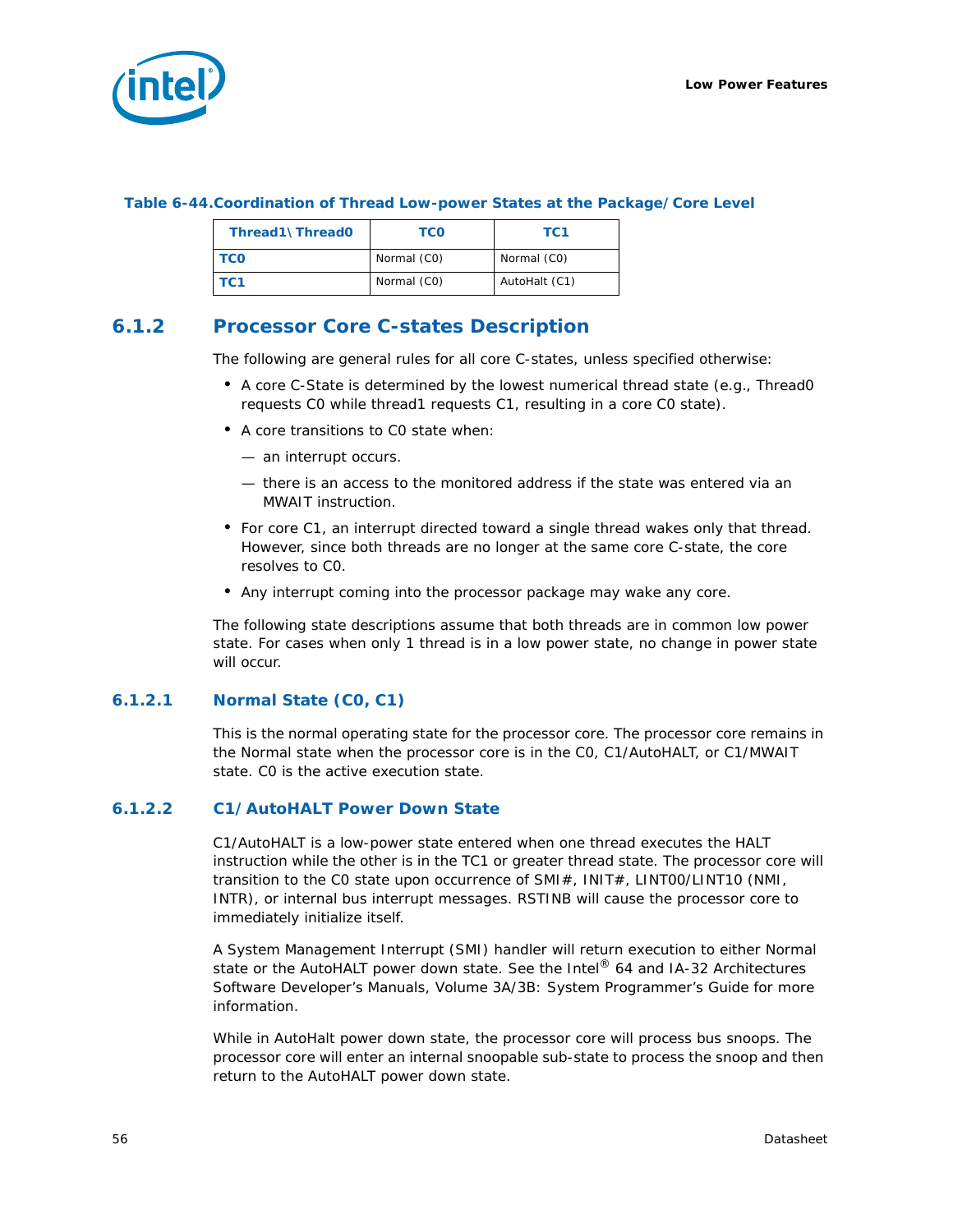

#### **6.1.2.3 C1/MWAIT Power Down State**

C1/MWAIT is a low-power state entered when one thread executes the MWAIT (C1) instruction while the other thread is in the TC1 or greater thread state. processor core behavior in the MWAIT state is identical to the AutoHALT state except that Monitor events can cause the processor core to return to the C0 state. See the *Intel® 64 and IA-32 Architectures Software Developer's Manuals, Volume 2A: Instruction Set Reference, A-M and Volume 2B: Instruction Set Reference, N-Z,* for more information.

#### **Table 6-45.Coordination of Core Power States at the Package Level**

| <b>Package C-State</b> |                        |             | Core 1 |    |  |      |  |  |  |  |  |  |
|------------------------|------------------------|-------------|--------|----|--|------|--|--|--|--|--|--|
|                        |                        | $_{\rm CO}$ |        | C1 |  | --   |  |  |  |  |  |  |
| Core 0                 | $\mathbf{c}\mathbf{o}$ | CO          |        | CO |  | $ -$ |  |  |  |  |  |  |
|                        | C <sub>1</sub>         | CО          |        | С1 |  | $ -$ |  |  |  |  |  |  |

§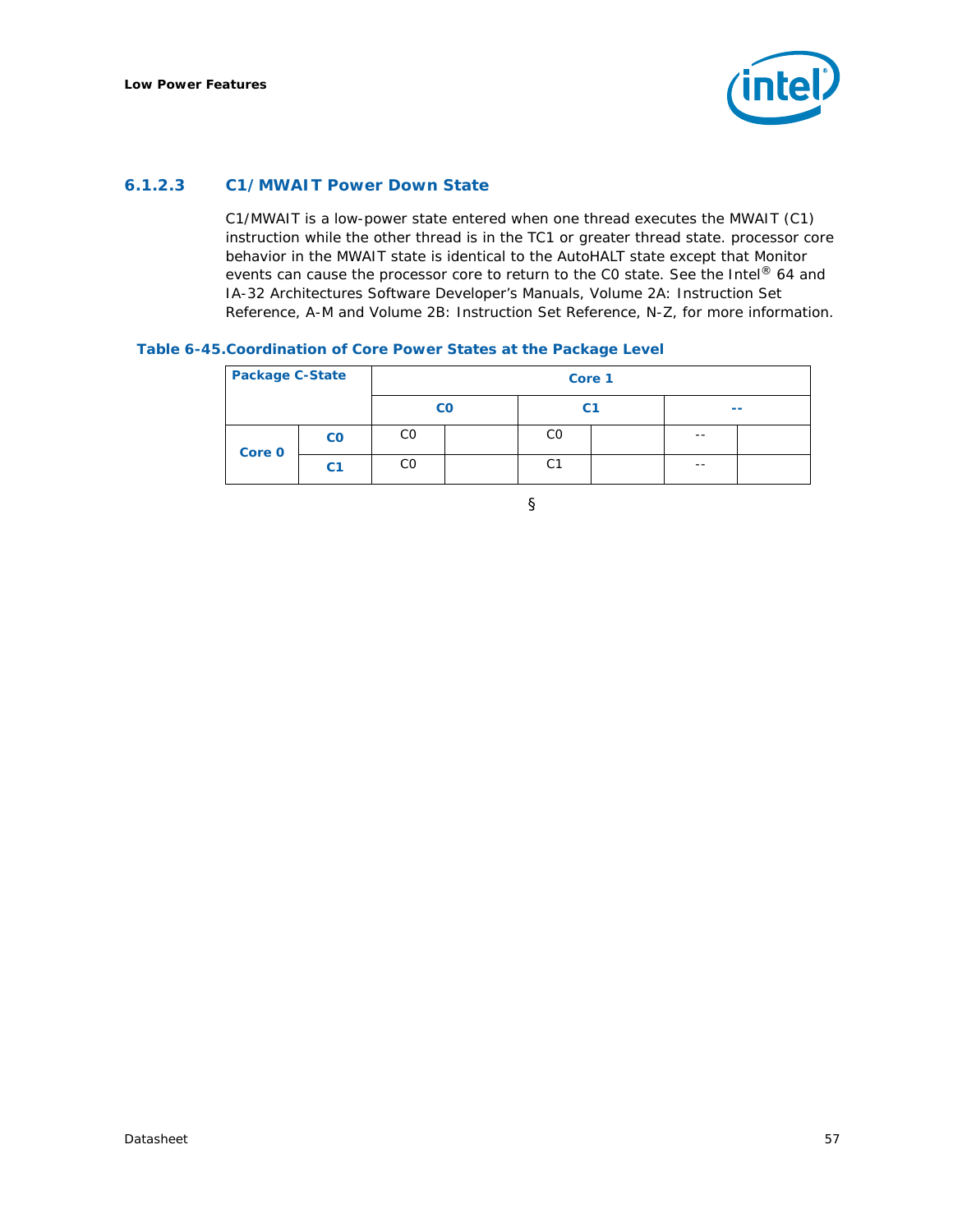

# *7 Thermal Specifications and Design Considerations*

The processor requires a thermal solution to maintain temperatures within operating limits as set forth in Section [Thermal Specifications](#page-57-0). Any attempt to operate the processor outside these operating limits may result in permanent damage to the processor and potentially other components in the system. As processor technology changes, thermal management becomes increasingly crucial when building computer systems. Maintaining the proper thermal environment is key to reliable, long-term system operation.

A complete thermal solution includes both component and system level thermal management features. Component level thermal solutions include active or passive heatsink attached to the exposed processor die. The solution should make firm contact to the die while maintaining processor mechanical specifications such as pressure. A typical system level thermal solution may consist of a system fan used to evacuate or pull air through the system. For more information on designing a component level thermal solution, please refer to the appropriate Thermal and Mechanical Design Guidelines (see [Section 1.7\)](#page-12-0). Alternatively, the processor may be in a fan-less system, but would likely still use a multi-component heat spreader. Note that trading of thermal solutions also involves trading performance.

# <span id="page-57-0"></span>**7.1 Thermal Specifications**

To allow for the optimal operation and long-term reliability of Intel processor-based systems, the system/processor thermal solution should be designed such that the processor remains within the minimum and maximum junction temperature (Tj) specifications at the corresponding thermal design power (TDP) value listed in [Table 7-](#page-58-0) [46](#page-58-0). Thermal solutions not designed to provide this level of thermal capability may affect the long-term reliability of the processor and system. For more details on thermal solution design, refer to the appropriate Thermal and Mechanical Design Guidelines (see [Section 1.7\)](#page-12-0).

The case temperature is defined at the geometric top center of the processor. Analysis indicates that real applications are unlikely to cause the processor to consume the theoretical maximum power dissipation for sustained time periods. Intel recommends that complete thermal solution designs target the TDP indicated in [Table 7-46](#page-58-0) instead of the maximum processor power consumption. The Intel Thermal Monitor feature is designed to help protect the processor in the unlikely event that an application exceeds the TDP recommendation for a sustained period of time. For more details on the usage of this feature, refer to Section [Section 7.1.2.](#page-60-0) In all cases the Intel Thermal Monitor feature must be enabled for the processor to remain within specification.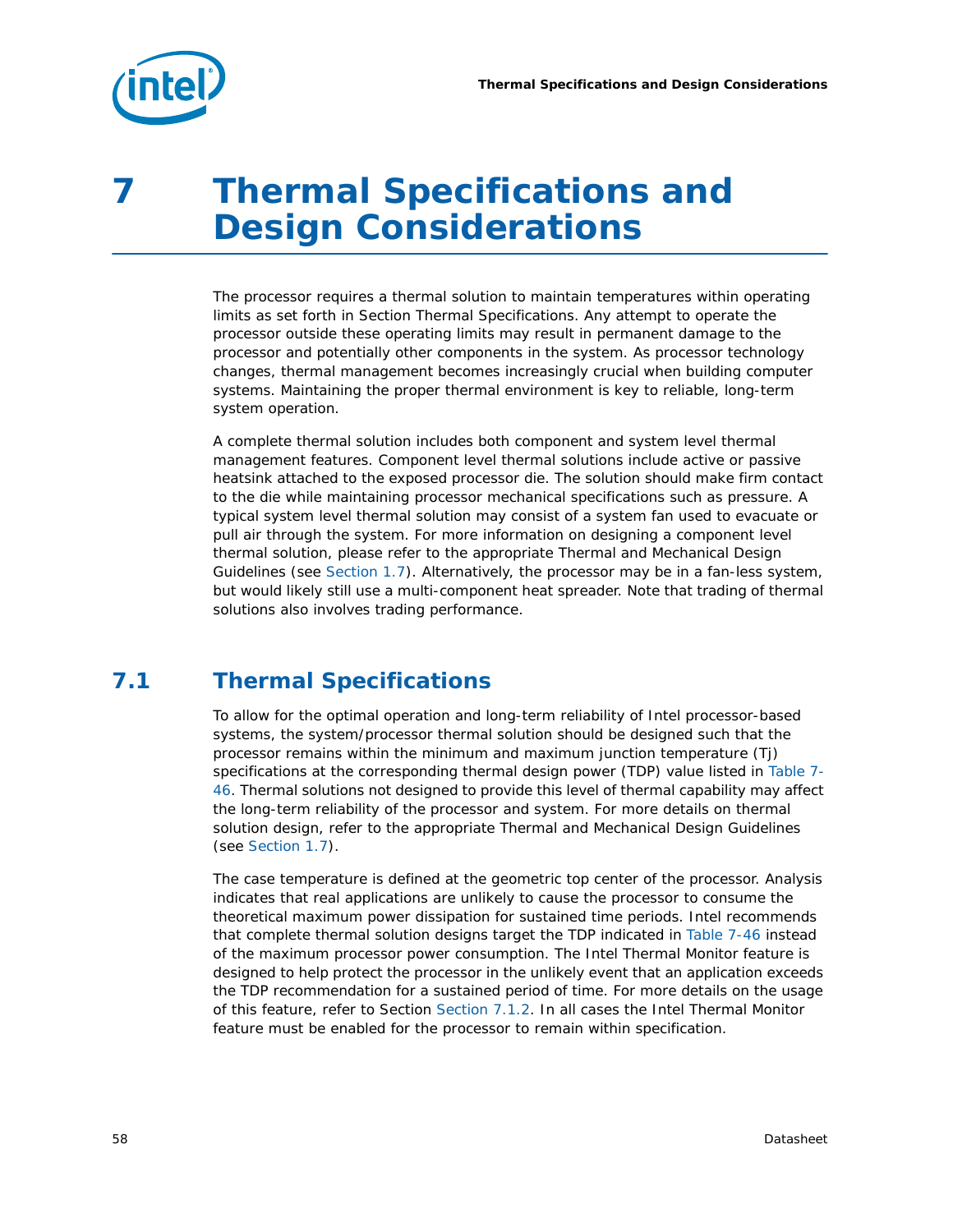

| <b>Symbol</b> | <b>Processor</b><br><b>Number</b> | Core<br><b>Frequency</b> |             | <b>Thermal Design</b><br><b>Power</b> |            | <b>Unit</b> | Τj<br>min<br>$(^{\circ}C)$ | Τj<br>max<br>$(^{\circ}C)$ | <b>Notes</b>   |
|---------------|-----------------------------------|--------------------------|-------------|---------------------------------------|------------|-------------|----------------------------|----------------------------|----------------|
| <b>TDP</b>    | D510                              | 1.66                     | $\leq$ = 13 |                                       |            | W           | $\Omega$                   | 100                        | 1, 3, 4,       |
|               | D410                              | 1.66                     |             | $\leq$ = 10                           |            | W           |                            | 100                        | 5              |
|               | D <sub>525</sub>                  | 1.80                     | $\leq$ = 13 |                                       |            | W           |                            |                            |                |
|               | D425                              | 1.80                     | $\leq$ = 10 |                                       |            | W           |                            |                            |                |
| <b>Symbol</b> |                                   | <b>Parameter</b>         | <b>Min</b>  | <b>Typ</b>                            | <b>Max</b> | <b>Unit</b> |                            |                            |                |
| $P_{IDLE}$    | <b>Idle Power D510</b>            |                          |             | 4.5                                   |            | W           |                            |                            | $\overline{2}$ |
|               | Idle Power D410                   |                          |             | 3.8                                   |            | W           |                            |                            |                |
|               | <b>Idle Power D525</b>            |                          |             | 4.8                                   |            | W           |                            |                            |                |
|               | <b>Idle Power D425</b>            |                          |             | 4.0                                   |            | W           |                            |                            |                |

#### <span id="page-58-0"></span>**Table 7-46.Power Specifications for the Standard Voltage Processor**

#### **NOTES:**

- 1. The TDP specification should be used to design the processor thermal solution. The TDP is not the maximum theoretical power the processor can generate.
- 2. Not 100% tested. These power specifications are determined by characterization of the processor currents at higher temperatures and extrapolating the values for the temperature indicated.
- 3. The Intel Thermal Monitor automatic mode must be enabled for the processor to operate within specifications.
- 4.  $V_{CC}$  is determined by processor VID[6:0].<br>5. Silicon projection.
- Silicon projection.

The processor incorporates 3 methods of monitoring die temperature: Digital Thermal Sensor, Intel Thermal Monitor, and the Thermal Diode. The Intel Thermal Monitor (detailed in Section [Section 7.1.2](#page-60-0)) must be used to determine when the maximum specified processor junction temperature has been reached.

## **7.1.1 Thermal Diode**

The processor incorporates an on-die PNP transistor whose base emitter junction is used as a thermal "diode", with its collector shorted to ground. The thermal diode can be read by an off-die analog/digital converter (a thermal sensor) located on the motherboard or a stand-alone measurement kit. The thermal diode may be used to monitor the die temperature of the processor for thermal management or instrumentation purposes but is not a reliable indication that the maximum operating temperature of the processor has been reached. When using the thermal diode, a temperature offset value must be read from a processor MSR and applied. See [Section 7.1.2](#page-60-0) for more details. See Section [Section 7.1.2](#page-60-0) for thermal diode usage recommendation when the PROCHOT# signal is not asserted.

The reading of the external thermal sensor (on the motherboard) connected to the processor thermal diode signals will not necessarily reflect the temperature of the hottest location on the die. This is due to inaccuracies in the external thermal sensor, on-die temperature gradients between the location of the thermal diode and the hottest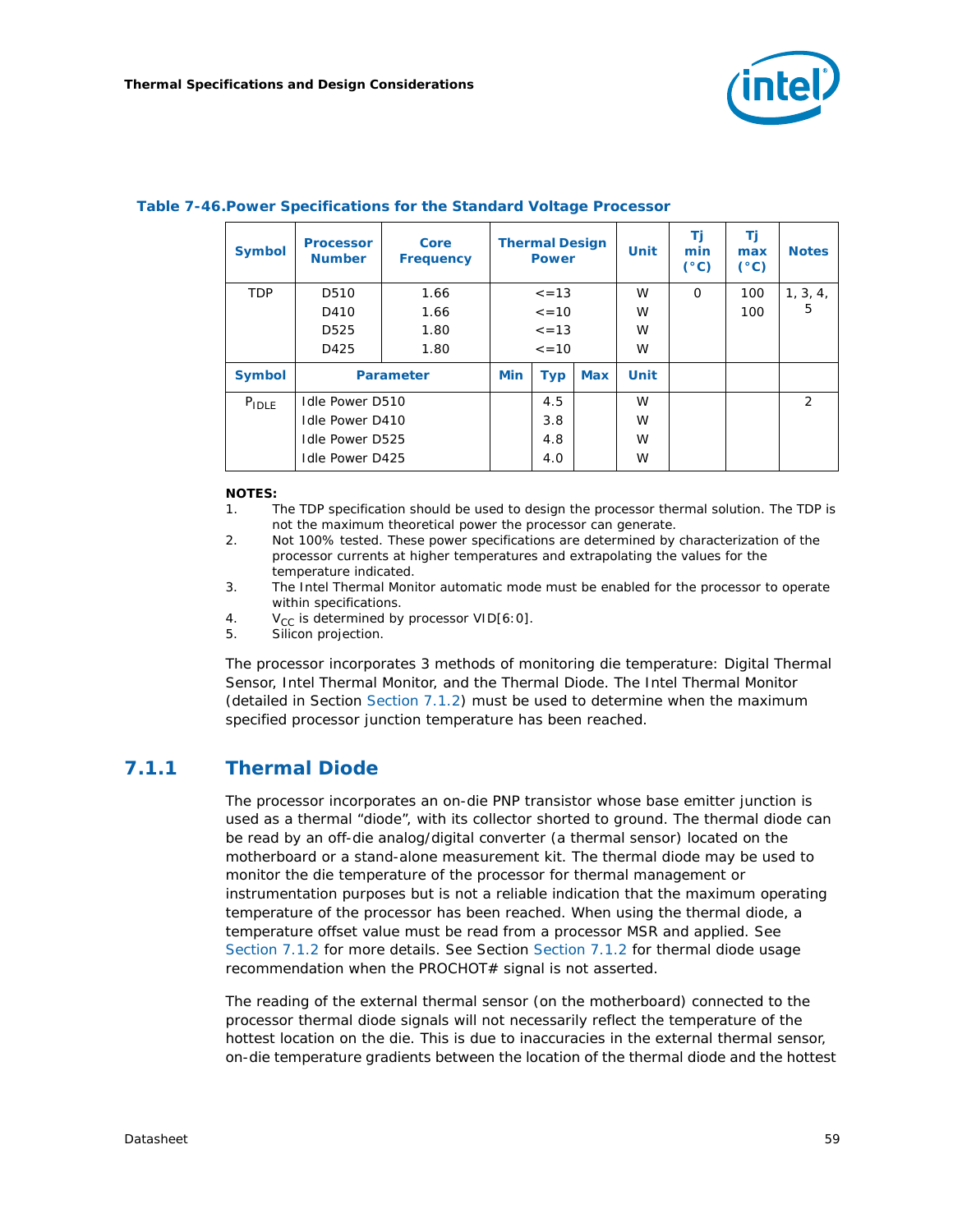

location on the die, and time based variations in the die temperature measurement. Time based variations can occur when the sampling rate of the thermal diode (by the thermal sensor) is slower than the rate at which the  $T_J$  temperature can change.

Offset between the thermal diode based temperature reading and the Intel Thermal Monitor reading may be characterized using the Intel Thermal Monitor's Automatic mode activation of the thermal control circuit. This temperature offset must be taken into account when using the processor thermal diode to implement power management events. This offset is different than the diode T<sub>offset</sub> value programmed into the processor Model Specific Register (MSR).

[Table 7-47](#page-59-0) and [Table 7-48](#page-59-1) provide the diode interface and specifications. Transistor model parameters shown in [Table 7-48](#page-59-1) providing more accurate temperature measurements when the diode ideality factor is closer to the maximum or minimum limits. Contact your external sensor supplier for their recommendation. The thermal diode is separate from the Thermal Monitor's thermal sensor and cannot be used to predict the behavior of the Thermal Monitor.

<span id="page-59-0"></span>

|  |  |  |  | Table 7-47. Thermal Diode Interface |
|--|--|--|--|-------------------------------------|
|--|--|--|--|-------------------------------------|

| <b>Signal Name</b> | <b>Pin/Ball Number</b> | <b>Signal Description</b>                  |
|--------------------|------------------------|--------------------------------------------|
| THRMDA 1           | D30                    | Thermal diode anode                        |
| THRMDA 2           | C30                    | Thermal diode anode (for dual-core only)   |
| THRMDC 1           | E30                    | Thermal diode cathode                      |
| THRMDC 2           | D31                    | Thermal diode cathode (for dual-core only) |

#### <span id="page-59-1"></span>**Table 7-48.Thermal Diode Parameters using Transistor Model**

| <b>Symbol</b> | <b>Parameter</b>            | Min   | <b>Typ</b> | <b>Max</b> | Unit | <b>Notes</b> |
|---------------|-----------------------------|-------|------------|------------|------|--------------|
| <b>IFW</b>    | <b>Forward Bias Current</b> | 5     |            | 200        | μA   |              |
| IE            | <b>Emitter Current</b>      | 5     |            | 200        | μA   |              |
| nQ            | Transistor Ideality         | 0.997 | 1.001      | 1.015      |      | 2, 3, 4      |
| Beta          |                             | 0.25  |            | 0.65       |      | 2,3          |
| RT            | Series Resistance           | 2.79  | 4.52       | 6.24       | Ω    | 2,5          |

#### **NOTES:**

- 1. Intel does not support or recommend operation of the thermal diode under reverse bias.
- 2. Characterized across a temperature range of 50–100°C.
- 3. Not 100% tested. Specified by design characterization.
- 4. The ideality factor, nQ, represents the deviation from ideal transistor model behavior as exemplified by the equation for the collector current:

$$
I_C = I_S * (e^{ q V_{BE}/n_Q kT} - 1)
$$

where I<sub>S</sub> = saturation current, q = electronic charge, V<sub>BE</sub> = voltage across the transistor<br>base emitter junction (same nodes as VD), k = Boltzmann Constant, and T = absolute temperature (Kelvin).

5. The series resistance,  $R_T$ , provided in the Diode Model Table ([Table 7-48](#page-59-1)) can be used for more accurate readings as needed.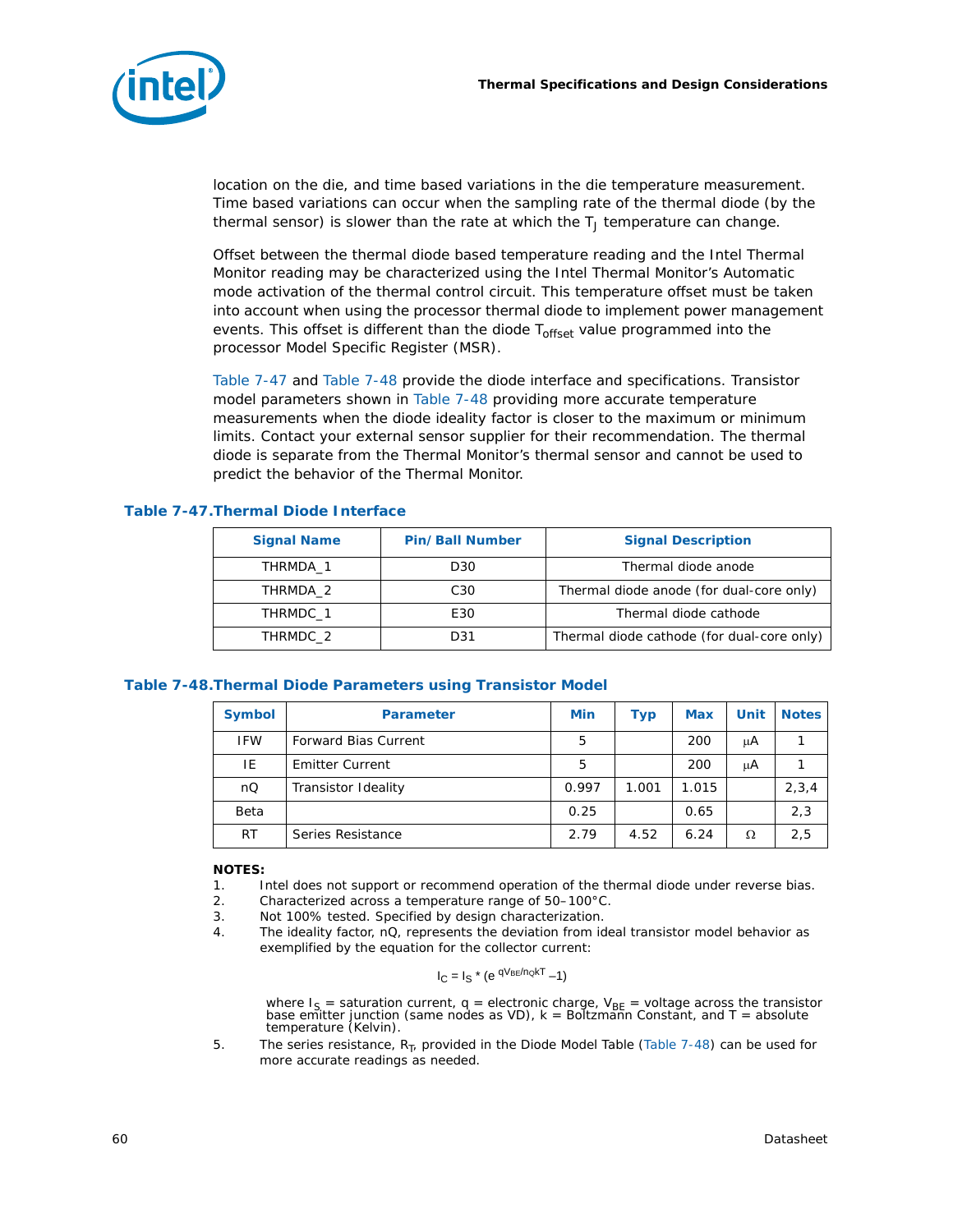

When calculating a temperature based on the thermal diode measurements, a number of parameters must be either measured or assumed. Most devices measure the diode ideality and assume a series resistance and ideality trim value, although are capable of also measuring the series resistance. Calculating the temperature is then accomplished using the equations listed under [Table 7-48](#page-59-1). In most sensing devices, an expected value for the diode ideality is designed-in to the temperature calculation equation. If the designer of the temperature sensing device assumes a perfect diode, the ideality value (also called  $n_{trim}$ ) will be 1.000. Given that most diodes are not perfect, the designers usually select an  $n_{\text{trim}}$  value that more closely matches the behavior of the diodes in the processor. If the processor diode ideality deviates from that of the  $n_{trim}$ , each calculated temperature will be offset by a fixed amount. This temperature offset can be calculated with the equation:

 $T_{error(nf)} = T_{measured} * (1 - n_{actual}/n_{trim})$ 

where  $T_{error(nf)}$  is the offset in degrees C,  $T_{measured}$  is in Kelvin,  $n_{actual}$  is the measured ideality of the diode, and  $n_{trim}$  is the diode ideality assumed by the temperature sensing device.

## <span id="page-60-0"></span>**7.1.2 Intel® Thermal Monitor**

The Intel Thermal Monitor helps control the processor temperature by activating the TCC (Thermal Control Circuit) when the processor silicon reaches its maximum operating temperature. The temperature at which the Intel Thermal Monitor activates the TCC is not user configurable. Bus traffic is snooped in the normal manner and interrupt requests are latched (and serviced during the time that the clocks are on) while the TCC is active.

With a properly designed and characterized thermal solution, it is anticipated that the TCC would only be activated for very short periods of time when running the most power intensive applications. The processor performance impact due to these brief periods of TCC activation is expected to be minor and hence not detectable. An underdesigned thermal solution that is not able to prevent excessive activation of the TCC in the anticipated ambient environment may cause a noticeable performance loss and may affect the long-term reliability of the processor. In addition, a thermal solution that is significantly under designed may not be capable of cooling the processor even when the TCC is active continuously.

The Intel Thermal Monitor controls the processor temperature by modulating (starting and stopping) the processor core clocks when the processor silicon reaches its maximum operating temperature. The Intel Thermal Monitor uses two modes to activate the TCC: automatic mode and on-demand mode. If both modes are activated, automatic mode takes precedence.

Intel Thermal Monitor 1 (TM1) mode is selected by writing values to the MSRs of the processor. After automatic mode is enabled, the TCC will activate only when the internal die temperature reaches the maximum allowed value for operation.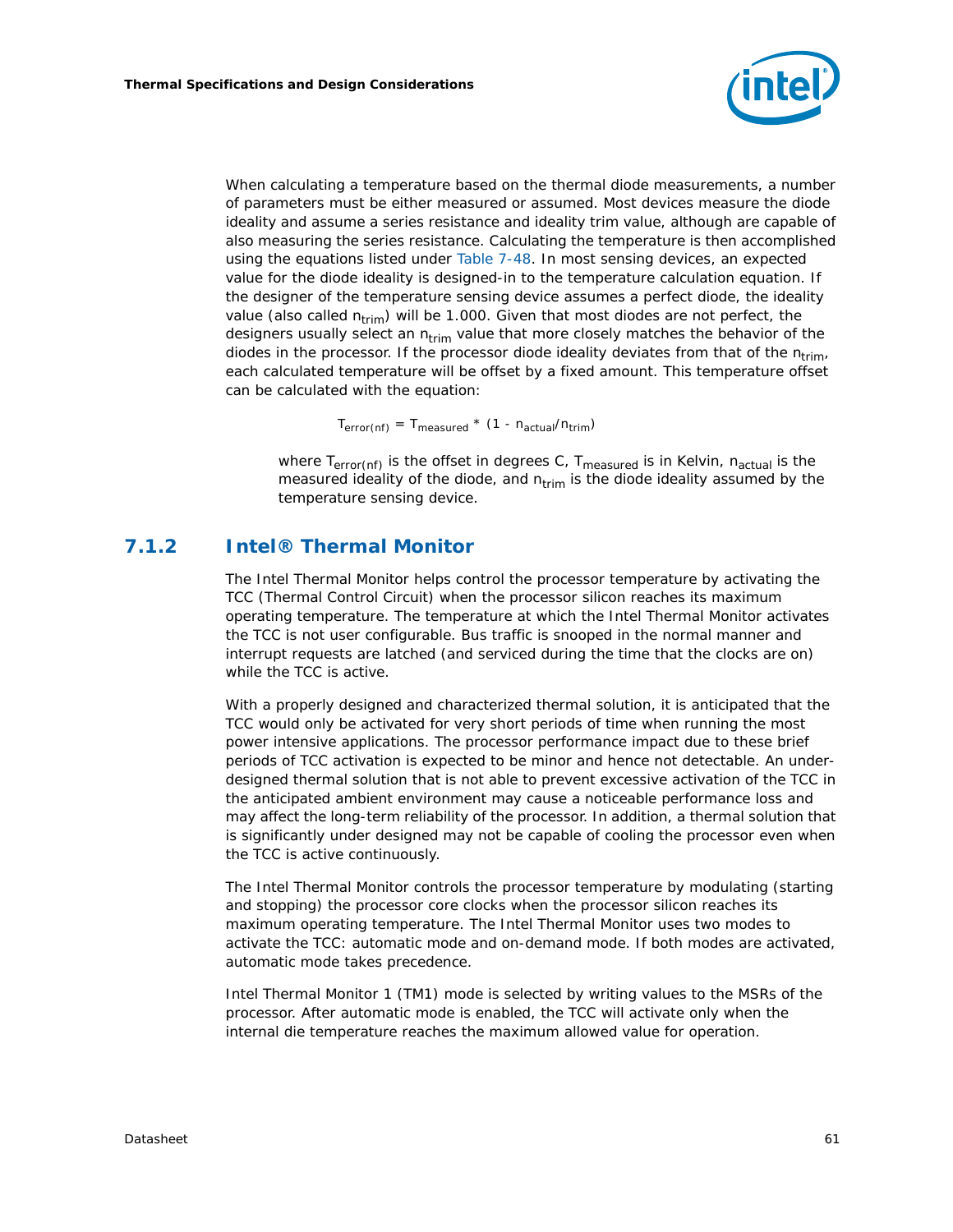

When TM1 is enabled and a high temperature situation exists, the clocks will be modulated by alternately turning the clocks off and on at a 50% duty cycle. Cycle times are processor speed dependent and will decrease linearly as processor core frequencies increase. Once the temperature has returned to a non-critical level, modulation ceases and TCC goes inactive. A small amount of hysteresis has been included to prevent rapid active/inactive transitions of the TCC when the processor temperature is near the trip point. The duty cycle is factory configured and cannot be modified. Also, automatic mode does not require any additional hardware, software drivers, or interrupt handling routines. Processor performance will be decreased by the same amount as the duty cycle when the TCC is active.

#### **The Intel Thermal Monitor automatic mode must be enabled through BIOS for the processor to be operating within specifications. Intel recommends TM1 be enabled on the processors.**

The TCC may also be activated via on-demand mode. If bit 4 of the ACPI Intel Thermal Monitor control register is written to a 1, the TCC will be activated immediately independent of the processor temperature. When using on-demand mode to activate the TCC, the duty cycle of the clock modulation is programmable via bits 3:1 of the same ACPI Intel Thermal Monitor control register. In automatic mode, the duty cycle is fixed at 50% on, 50% off, however in on-demand mode, the duty cycle can be programmed from 12.5% on/ 87.5% off, to 87.5% on/12.5% off in 12.5% increments. On-demand mode may be used at the same time automatic mode is enabled, however, if the system tries to enable the TCC via on-demand mode at the same time automatic mode is enabled and a high temperature condition exists, automatic mode will take precedence.

An external signal, PROCHOT# (processor hot) is asserted when the processor detects that its temperature is above the thermal trip point. Bus snooping and interrupt latching are also active while the TCC is active.

Besides the thermal sensor and thermal control circuit, the Intel Thermal Monitor also includes one ACPI register, one performance counter register, three MSR, and one I/O pin (PROCHOT#). All are available to monitor and control the state of the Intel Thermal Monitor feature. The Intel Thermal Monitor can be configured to generate an interrupt upon the assertion or deassertion of PROCHOT#.

If the platform thermal solution is not able to maintain the processor junction temperature within the maximum specification, the system must initiate an orderly shutdown to prevent damage.

If Intel Thermal Monitor automatic mode is disabled, the processor will be operating out of specification. Regardless of enabling the automatic or on-demand modes, in the event of a catastrophic cooling failure, the processor will automatically shut down when the silicon has reached a temperature of approximately 125°C. At this point the THERMTRIP# signal will go active. THERMTRIP# activation is independent of processor activity and does not generate any bus cycles. When THERMTRIP# is asserted, the processor core voltage must be shut down within the time specified in [Chapter 4](#page-36-0).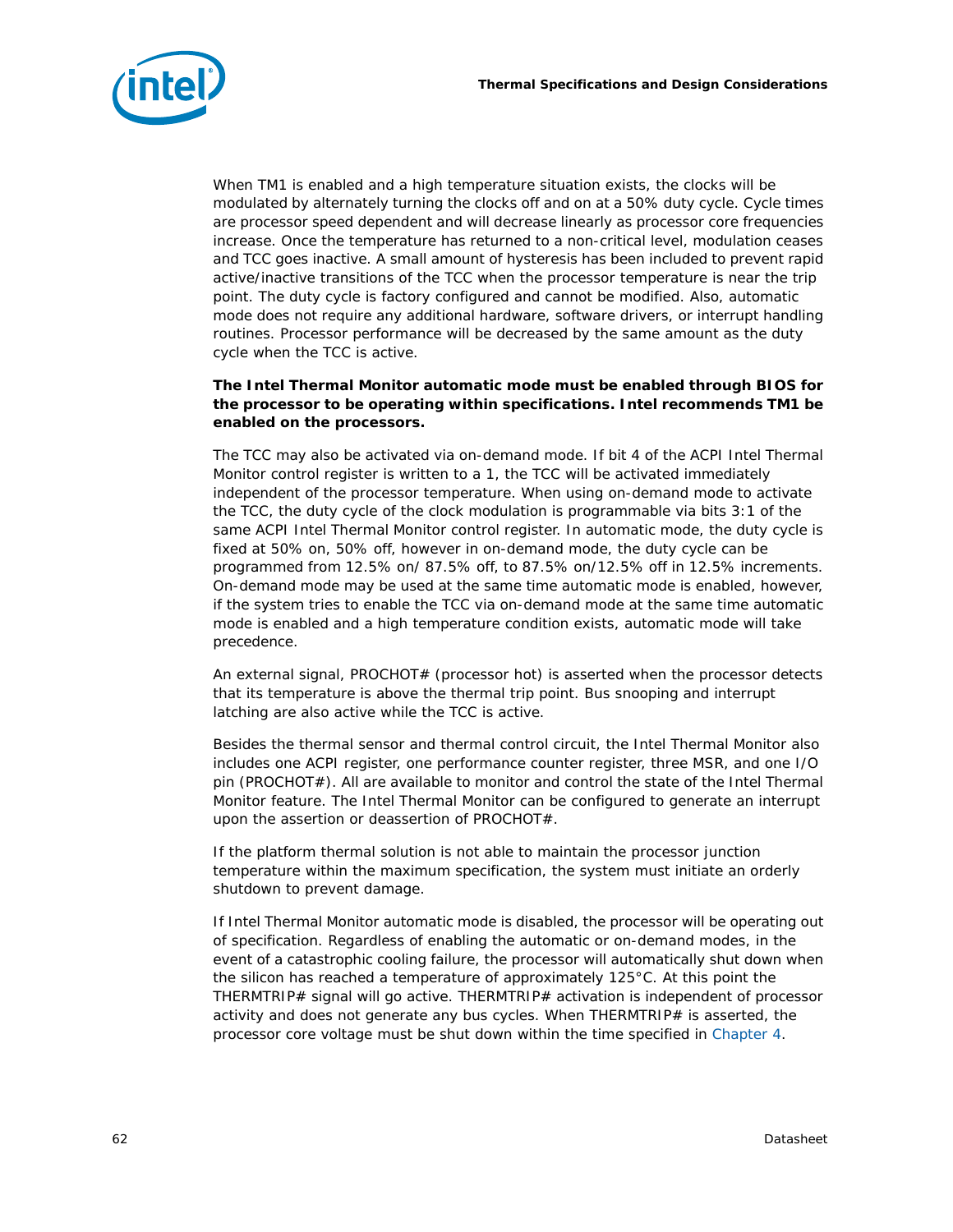

## **7.1.3 Digital Thermal Sensor**

The processor also contains an on die Digital Thermal Sensor (DTS) that can be read via an MSR (no I/O interface). Each core of the processor will have a unique digital thermal sensor whose temperature is accessible via the processor MSRs. The DTS is the preferred method of reading the processor die temperature since it can be located much closer to the hottest portions of the die and can thus more accurately track the die temperature and potential activation of processor core clock modulation via the Thermal Monitor. The DTS is only valid while the processor is in the normal operating state (the Normal package level low power state).

Unlike traditional thermal devices, the DTS will output a temperature relative to the maximum supported operating temperature of the processor  $(T_{J,max})$ . It is the responsibility of software to convert the relative temperature to an absolute temperature. The temperature returned by the DTS will always be at or below  $T_{\text{J}}_{\text{max}}$ . Catastrophic temperature conditions are detectable via an Out Of Spec status bit. This bit is also part of the DTS MSR. When this bit is set, the processor is operating out of specification and immediate shutdown of the system should occur. The processor operation and code execution is not ensured once the activation of the Out of Spec status bit is set.

The DTS-relative temperature readout corresponds to the Thermal Monitor 1(TM1) trigger point. When the DTS indicates maximum processor core temperature has been reached, the TM1 hardware thermal control mechanism will activate. The DTS and TM1 temperature may not correspond to the thermal diode reading since the thermal diode is located in a separate portion of the die and thermal gradient between the individual core DTS. Additionally, the thermal gradient from DTS to thermal diode can vary substantially due to changes in processor power, mechanical and thermal attach, and software application. The system designer is required to use the DTS to ensure proper operation of the processor within its temperature operating specifications.

Changes to the temperature can be detected via two programmable thresholds located in the processor MSRs. These thresholds have the capability of generating interrupts via the core's local APIC. Refer to the *Intel® 64 and IA-32 Architectures Software Developer's Manuals* for specific register and programming details.

*Note:* The Digital Thermal Sensor (DTS) accuracy is in the order of -5°C to +10°C around 100°C. I deteriorates to -10°C to +15°C at 50°C. The DTS temperature reading saturates at some temperature below 50°C. Any DTS reading below 50°C should be considered to indicate only a temperature below 50°C and not a specific temperature. External thermal sensor with "BJT" model is required to read thermal diode temperature if more accurate temperature reading is needed.

## **7.1.4 Out of Specification Detection**

Overheat detection is performed by monitoring the processor temperature and temperature gradient. This feature is intended for graceful shut down before the THERMTRIP# is activated. If the processor's TM1 is triggered and the temperature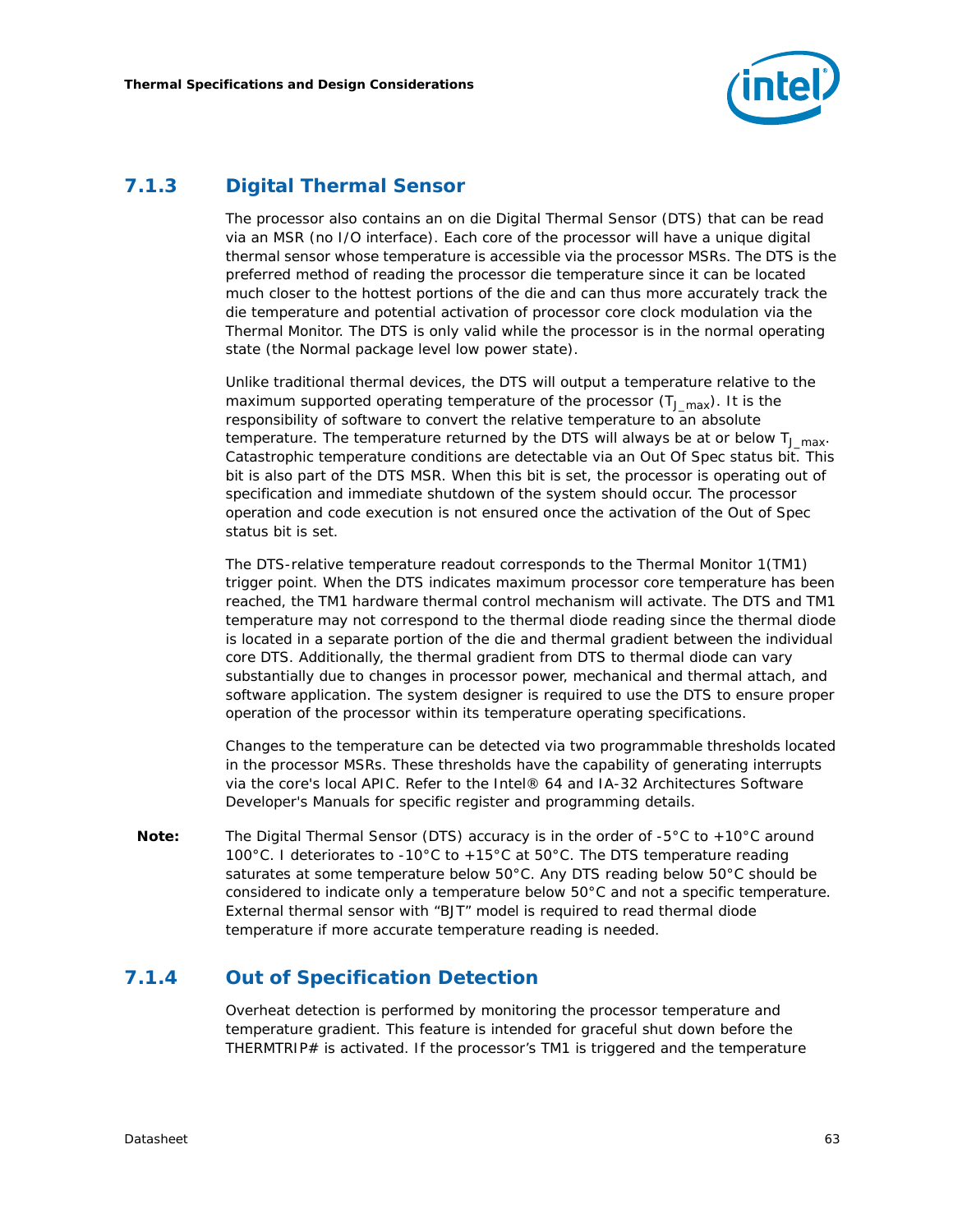

remains high, an "Out Of Spec" status and sticky bit are latched in the status MSR register and generates thermal interrupt. For more details on the interrupt mechanism, refer to the *RS - Intel® Atom™ Processor D400 and D500 Series BIOS Writer's Guide*.

# **7.1.5 PROCHOT# Signal Pin**

An external signal, PROCHOT# (processor hot), is asserted when the processor die temperature has reached its maximum operating temperature. If TM1 is enabled, then the TCC will be active when  $PROCHOT#$  is asserted. The processor can be configured to generate an interrupt upon the assertion or deassertion of PROCHOT#. Refer to the *Intel® 64 and IA-32 Architectures Software Developer's Manuals* and *RS - Intel® Atom™ Processor D400 and D500 Series BIOS Writer's Guide* for specific register and programming details.

The processor implements a bi-directional PROCHOT $#$  capability to allow system designs to protect various components from overheating situations. The PROCHOT $#$ signal is bi-directional in that it can either signal when the processor has reached its maximum operating temperature or be driven from an external source to activate the TCC. The ability to activate the TCC via PROCHOT# can provide a means for thermal protection of system components.

Only a single PROCHOT# pin exists at a package level of the processor. When the core's thermal sensor trips, PROCHOT# signal will be driven by the processor package. If TM1 is enabled, PROCHOT $#$  will be asserted and only the core that is above TCC temperature trip point will have its core clock modulated. It is important to note that Intel recommends TM1 to be enabled.

PROCHOT# may be used for thermal protection of voltage regulators (VR). System designers can create a circuit to monitor the VR temperature and activate the TCC when the temperature limit of the VR is reached. By asserting PROCHOT $#$  (pulled-low) and activating the TCC, the VR will cool down as a result of reduced processor power consumption. Bi-directional PROCHOT# can allow VR thermal designs to target maximum sustained current instead of maximum current. Systems should still provide proper cooling for the VR and rely on bi-directional PROCHOT# only as a backup in case of system cooling failure. The system thermal design should allow the power delivery circuitry to operate within its temperature specification even while the processor is operating at its TDP. With a properly designed and characterized thermal solution, it is anticipated that bi-directional PROCHOT# would only be asserted for very short periods of time when running the most power intensive applications. An under-designed thermal solution that is not able to prevent excessive assertion of PROCHOT# in the anticipated ambient environment may cause a noticeable performance loss.

Refer to the *Pinetrail-D Platform Design Guide* for details on implementing the bidirectional PROCHOT# feature.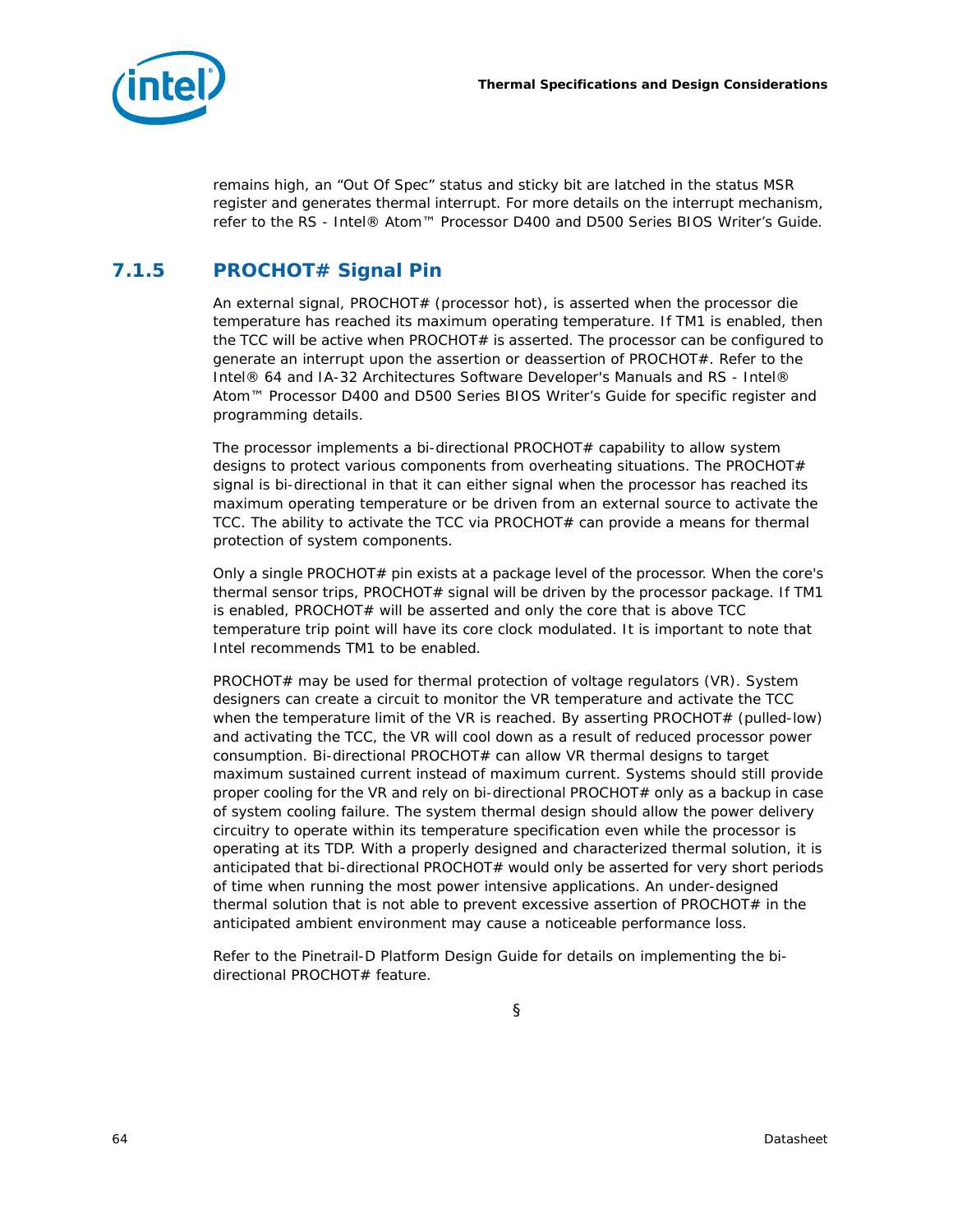

# <span id="page-64-0"></span>*8 Package Mechanical Specifications and Ball Information*

This chapter provides the package specifications, and ballout assignments.

# **8.1 Package Mechanical Specifications**

## **8.1.1 Package Mechanical Drawings**

**Figure 8-5. Package Mechanical Drawings**

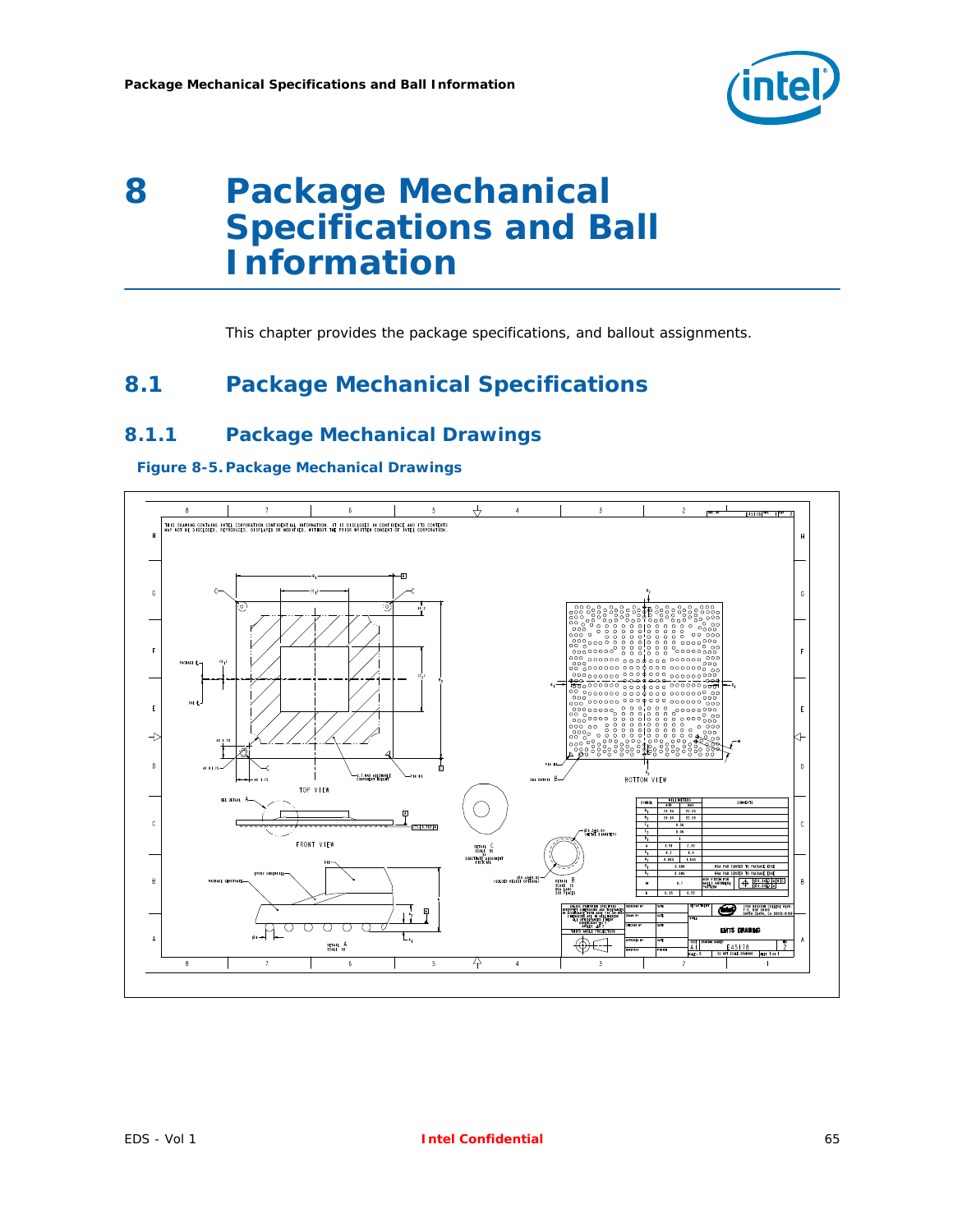

# **8.1.2 Package Loading Specifications**

Package loading is 15lb max static compressive.

# **8.2 Processor Ballout Assignment**

[Figure 8-6](#page-65-0) to [Figure 8-9](#page-68-0) are graphic representations of the processor ballout assignments. [Table 8-49](#page-68-1) lists the ballout by signal name.

<span id="page-65-0"></span>**Figure 8-6. Package Pinmap (Top View, Upper-Left Quadrant)**

|              | $\mathbf{1}$             | 2                                     | 3                                     | $\overline{4}$           | 5                         | 6                                                       | $\overline{7}$            | 8                         | 9                                 | 10                       | 11                                   | 12                | 13                                | 14                       | 15                       | 16                       |
|--------------|--------------------------|---------------------------------------|---------------------------------------|--------------------------|---------------------------|---------------------------------------------------------|---------------------------|---------------------------|-----------------------------------|--------------------------|--------------------------------------|-------------------|-----------------------------------|--------------------------|--------------------------|--------------------------|
| Α            | ┄                        | ┄                                     | RSVD N<br>CTF_1                       | RSVD_N<br>CTF_11         |                           | $\overline{\phantom{a}}$                                | XDP_RS<br>VD <sub>1</sub> | ---                       | XDP_RS<br>$VD_8$                  |                          | <b>VSS</b>                           |                   | <b>GTLREF</b>                     | ┄                        | ┄                        | <b>VSS</b>               |
| B            | $\overline{a}$           | <b>VCCRIN</b><br>G_WEST               | <b>VCC</b>                            | <b>VCCP</b>              | <b>VSS</b>                | $\overline{\phantom{a}}$                                | VD 7                      | XDP_RS XDP_RS<br>$VD_111$ | <b>VSS</b>                        | XDP_RS<br>$VD_15$        | XDP_RS<br>$VD_14$                    | XDP_RS<br>$VD_16$ | <b>VSS</b>                        | <b>TCK</b>               | ┄                        | <b>VSS</b>               |
| $\mathsf{C}$ | RSVD N<br>CTF 7          | <b>VCCRIN</b>                         | <b>VCCRIN</b><br><b>G WEST G WEST</b> | $\ddotsc$                | XDP_RS<br>VD <sub>3</sub> | XDP_RS<br>VD <sub>5</sub>                               | XDP_RS<br>$VD$ 4          | XDP_RS<br>$VD_10$         | $\overline{a}$                    | XDP_RS<br><b>VD 12</b>   | XDP_RS<br>$VD_17$                    | <b>VSS</b>        | ┄                                 | <b>TMS</b>               | ┄                        | TRST B                   |
| D            | −−                       | ┄                                     | $\overline{\phantom{a}}$              | <b>VCCP</b>              |                           | XDP_RS<br>VD <sub>2</sub>                               | ---                       | XDP RS<br>VD <sub>6</sub> | XDP RS<br>VD <sub>9</sub>         | XDP RS<br><b>VD 13</b>   | $\overline{\phantom{a}}$             | XDP_RS<br>VD 0    | <b>TDO</b>                        | <b>TDI</b>               |                          | --                       |
| E            | RSVD_N<br>CTF_9          | <b>VCCP</b>                           | $\overline{a}$                        | $\overline{a}$           | <b>IGNNE</b><br>B         | $\overline{\phantom{a}}$                                | SMI B                     | <b>VSS</b>                | $\overline{a}$                    | <b>VSS</b>               | PRDY_B                               |                   | THERMT<br>RIP_B                   |                          | BPM_1B<br>$\mathbf{-1}$  | $\overline{a}$           |
| F            | ┄                        | DMI RX<br>N <sub>0</sub>              | DMI RX<br>P <sub>0</sub>              | <b>VSS</b>               | …                         | ---                                                     | $\overline{\phantom{a}}$  | <b>STPCLK</b><br>B        | ---                               | LINT00                   | LINT10                               |                   | BPM_1B<br>$\overline{\mathbf{3}}$ |                          | PREQ_B                   | $\overline{a}$           |
| G            | DMI TX<br>N <sub>0</sub> | DMI TXP<br>$_{-0}$                    | DMI RX<br>N <sub>1</sub>              |                          | RSVD <sub>1</sub><br>6    | <b>DPRSTP</b><br>$\overline{\phantom{a}}^{\phantom{a}}$ | ---                       | INIT B                    | $\overline{\phantom{a}}$          | DPSLP<br>B               | BPM_1B<br>$\overline{\phantom{0}}^0$ |                   | BPM_1B<br>$\mathbf{r}$            | ---                      | <b>VSS</b>               | $\overline{\phantom{a}}$ |
| н            | $\overline{\phantom{a}}$ | <b>VSS</b>                            | DMI_TXP<br>$-1$                       | DMI_RX<br>P 1            | BSEL 1                    | FERR_B A20M_B                                           |                           | <b>VSS</b>                | $\overline{a}$                    | <b>BCLKN</b>             | <b>VSS</b>                           |                   | RSVD 4                            | $\overline{\phantom{a}}$ | <b>VSS</b>               | $\overline{\phantom{a}}$ |
| J            | DMI RX<br>N 2            | DMI TX<br>N <sub>1</sub>              |                                       | <b>VSS</b>               | …                         | $\overline{\phantom{a}}$                                | ---                       | ┄                         | ---                               | <b>BCLKP</b>             | <b>VSS</b>                           |                   | <b>VSS</b>                        | ┄                        | <b>VSS</b>               | $\overline{a}$           |
| Κ            | $\overline{a}$           | DMI RX<br>P 2                         | DMI TXP<br>$\overline{2}$             | <b>VSS</b>               | BSEL 0                    | BSEL 2                                                  | <b>EXTBGR</b><br>EF       | <b>VSS</b>                | RSVD_T<br>P 4                     | $\overline{a}$           | <b>VSS</b>                           |                   | <b>VSS</b>                        | ┄                        | <b>VCC</b>               | --                       |
| L            | <b>VSS</b>               | DMI_TX<br>$N_2$                       | DMI_RX<br>N 3                         |                          | <b>PWROK</b>              |                                                         | RSVD_8 RSVD_6             | EXP_RBI<br>AS             | EXP_IC<br>OMPI                    | EXP_RC<br>OMPO           | RSVD_9                               |                   | <b>VSS</b>                        | <b>VCC</b>               | ┄                        | <b>VCC</b>               |
| М            | ┄                        | DMI_TXP<br>$\overline{\phantom{0}}^3$ | VSS                                   | DMI_RX<br>P 3            | ---                       | $\overline{\phantom{a}}$                                | ---                       | ---                       | $\overline{\phantom{a}}$          |                          | $\overline{\phantom{a}}$             |                   | ---                               | ---                      | $\overline{\phantom{a}}$ | --                       |
| N            | <b>VSS</b>               | DMI_TX<br>$N_3$                       |                                       | <b>VSS</b>               | <b>VSS</b>                | EXP_CL<br><b>KINP</b>                                   | EXP CL<br>KINN            | <b>VSS</b>                | RSVD <sub>1</sub><br>$\mathbf{1}$ | RSVD 1<br>0              | RSVD T<br>$P_10$                     |                   | <b>VSS</b>                        | <b>VCC</b>               | ---                      | <b>VCC</b>               |
| P            | ⊶.                       | RSVD_3                                | <b>VSS</b>                            | <b>VSS</b>               | …                         | ---                                                     | $\overline{\phantom{a}}$  | ---                       | ---                               | ---                      | RSVD T<br>$P_11$                     |                   | <b>VSS</b>                        | <b>VSS</b>               | ┄                        | <b>VSS</b>               |
| R            | ---                      | $\overline{\phantom{a}}$              | $\overline{\phantom{a}}$              | $\overline{\phantom{a}}$ | RSVD T<br>P 3             | RSVD_T<br>P 2                                           | <b>VSS</b>                | <b>VSS</b>                | RSVD 1<br>3                       | RSVD 1<br>$\overline{2}$ | $\overline{\phantom{a}}$             | ---               | $\ddotsc$                         | ---                      | ---                      | --                       |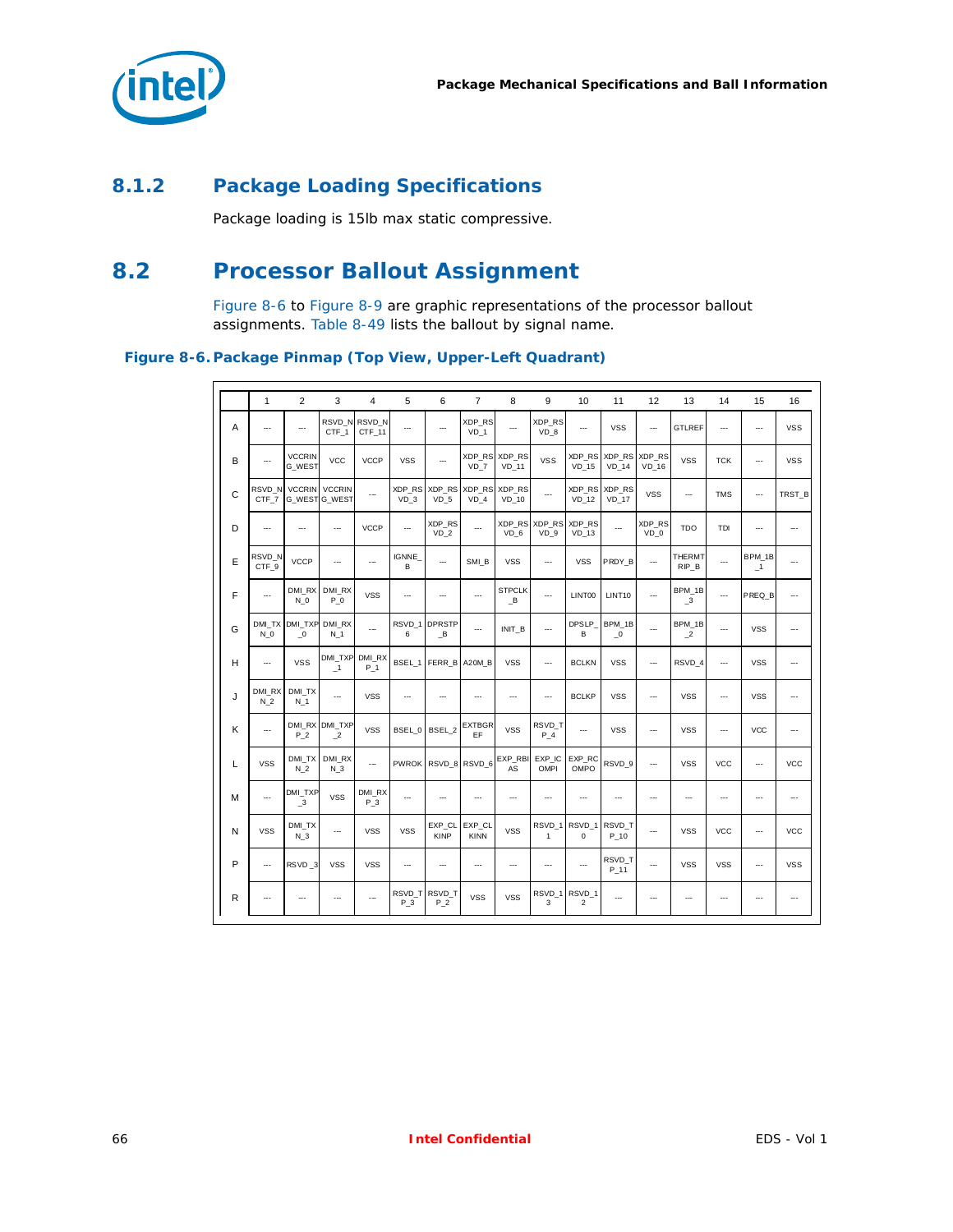

| 17                       | 18                                   | 19                       | 20                                   | 21                                   | 22             | 23                       | 24                            | 25                       | 26                               | 27                                | 28                       | 29                         | 30                                   | 31                                                 |              |
|--------------------------|--------------------------------------|--------------------------|--------------------------------------|--------------------------------------|----------------|--------------------------|-------------------------------|--------------------------|----------------------------------|-----------------------------------|--------------------------|----------------------------|--------------------------------------|----------------------------------------------------|--------------|
| $\overline{a}$           | $\overline{\phantom{a}}$             | <b>VSS</b>               | $\overline{\phantom{a}}$             | VCC LGI<br>$_VID$                    | $\overline{a}$ | <b>VCC</b>               | $\overline{a}$                | <b>VCC</b>               | $\overline{a}$                   | <b>VCC</b>                        | $\overline{\phantom{a}}$ | RSVD N<br>CTF 0            | RSVD N<br>CTF_10                     | $\overline{\phantom{a}}$                           | A            |
| $\overline{\phantom{a}}$ | BPM 2B<br>$\overline{\phantom{0}}^0$ | <b>VSS</b>               | BPM 2B<br>$\overline{\phantom{0}}$ 1 | BPM_2B<br>$\overline{\phantom{0}}^3$ | <b>VSS</b>     | <b>VCC</b>               | <b>VCC</b>                    | <b>VCC</b>               | <b>VCC</b>                       | <b>VCC</b>                        | $\overline{\phantom{a}}$ | <b>VSSSEN</b><br><b>SE</b> | CTF_5                                | RSVD N RSVD N<br>CTF_6                             | B            |
| ---                      | PROCH<br>OT_B                        | $\overline{\phantom{a}}$ | BPM_2B<br>$\overline{2}$             | <b>VSS</b>                           | <b>VSS</b>     | $\overline{\phantom{a}}$ | <b>VCC</b>                    | <b>VSS</b>               | <b>VCC</b>                       | ---                               |                          | <b>SE</b>                  | <b>VCCSEN THRMDA</b><br>$\mathbf{r}$ | RSVD N<br>CTF_8                                    | $\mathsf{C}$ |
| ---                      | RSVD 5                               | RSVD T<br>P 5            | RSVD_7                               | $\overline{\phantom{a}}$             | <b>VSS</b>     | <b>VCC</b>               | <b>VCC</b>                    | $\overline{\phantom{a}}$ | <b>VCC</b>                       | $\overline{\phantom{a}}$          | <b>VCC</b>               |                            | $-1$                                 | <b>THRMDA THRMDC</b><br>$\overline{\phantom{0}}^2$ | D            |
| RSVD 0                   | $\overline{a}$                       | <b>VSS</b>               | $\overline{\phantom{a}}$             | <b>VSS</b>                           | <b>VCC</b>     | $\overline{\phantom{a}}$ | <b>VCC</b>                    | <b>VSS</b>               | $\overline{\phantom{a}}$         | <b>VCC</b>                        | $\overline{\phantom{a}}$ | VID 6                      | THRMDC<br>$-1$                       | $\overline{\phantom{a}}$                           | E            |
| <b>VSS</b>               | $\overline{a}$                       | <b>VSS</b>               | $\overline{a}$                       | <b>VCC</b>                           | <b>VCC</b>     | $\overline{\phantom{a}}$ | <b>VSS</b>                    | <b>VCC</b>               | …                                | $\overline{\phantom{a}}$          | <b>VSS</b>               | $VID_5$                    | $\overline{\phantom{a}}$             |                                                    | F            |
| <b>VSS</b>               | ┄                                    | <b>VCC</b>               |                                      | <b>VCC</b>                           | <b>VSS</b>     | $\overline{\phantom{a}}$ | <b>VCC</b>                    | $\overline{\phantom{a}}$ | …                                | <b>VSS</b>                        | ---                      | $VID_4$                    | $VID_3$                              | <b>VSS</b>                                         | G            |
| <b>VCC</b>               | ┄                                    | <b>VCC</b>               | $\overline{\phantom{a}}$             | <b>VSS</b>                           | <b>VCC</b>     | ---                      | <b>VCC</b>                    | <b>VSS</b>               | LVDD_E<br>N                      | <b>VSS</b>                        | $VID_2$                  | VID <sub>1</sub>           | $VID_0$                              | $\overline{\phantom{a}}$                           | H            |
| <b>VCC</b>               | ---                                  | <b>VCC</b>               | $\overline{\phantom{a}}$             | <b>VCC</b>                           | <b>VCC</b>     | ┄                        | $\overline{\phantom{a}}$      | $\overline{\phantom{a}}$ | …                                | $\overline{\phantom{a}}$          | LVD_VB<br>G              | ---                        | RSVD <sub>1</sub><br>4               | <b>VCCRIN</b><br>G EAST                            | J            |
| <b>VCC</b>               | $\overline{\phantom{a}}$             | <b>VSS</b>               | $\overline{\phantom{a}}$             | <b>VCC</b>                           | ---            | LDDC_C<br><b>LK</b>      | LDDC_D<br>ATA                 | LCTLB<br>DATA            | <b>VSS</b>                       | <b>VSS</b>                        | <b>VSS</b>               | RSVD_1<br>5                | VSS                                  |                                                    | Κ            |
| $\overline{\phantom{a}}$ | <b>VSS</b>                           | <b>VCC</b>               | $\overline{a}$                       | <b>VCC</b>                           | <b>VSS</b>     | LCTLA<br><b>CLK</b>      | <b>VSS</b>                    | <b>VSS</b>               | LBKLT<br>CTL                     | LBKLT_<br>EN                      | $\overline{a}$           | <b>VSS</b>                 | CRT_DD<br>C CLK                      | CRT DD<br>C_DATA                                   | L            |
| …                        | ---                                  | $\overline{\phantom{a}}$ | $\overline{\phantom{a}}$             | ---                                  | ---            | $\cdots$                 | ---                           | ⊷                        | …                                | $\overline{\phantom{a}}$          | <b>VSS</b>               | CRT VS<br><b>YNC</b>       | CRT HS<br><b>YNC</b>                 |                                                    | М            |
| $\overline{\phantom{a}}$ | <b>VSS</b>                           | <b>VCC</b>               | $\overline{\phantom{a}}$             | <b>VCC</b>                           | EFH            | LVD_VR LVD_VR<br>EFL     | <b>VSS</b>                    | <b>VSS</b>               | LVD_A<br>DATAN<br>1              | LVD A<br>DATAP<br>$\mathbf{1}$    | <b>VSS</b>               |                            | N                                    | CRT_IRT CRT_RE<br>D                                | N            |
| $\overline{\phantom{a}}$ | <b>VSS</b>                           | <b>VSS</b>               | ---                                  | <b>VSS</b>                           | ---            | $\overline{\phantom{a}}$ | ---                           | $\overline{\phantom{a}}$ | ---                              | $\overline{a}$                    | DAC IR<br>EF             | CRT BL<br>UE               | CRT_GR<br>EEN                        | ---                                                | P            |
| …                        | $\overline{a}$                       | ÷.,                      | $\overline{\phantom{a}}$             | $\overline{\phantom{a}}$             | LVD IBG DATAN  | LVD A<br>0               | LVD_A<br>DATAP<br>$\mathbf 0$ | <b>VSS</b>               | LVD A<br>DATAN<br>$\overline{2}$ | LVD A<br>DATAP_<br>$\overline{2}$ | ---                      | ---                        | $\overline{\phantom{a}}$             | $\overline{\phantom{a}}$                           | R            |

## **Figure 8-7. Package Pinmap (Top View, Upper-Right Quadrant)**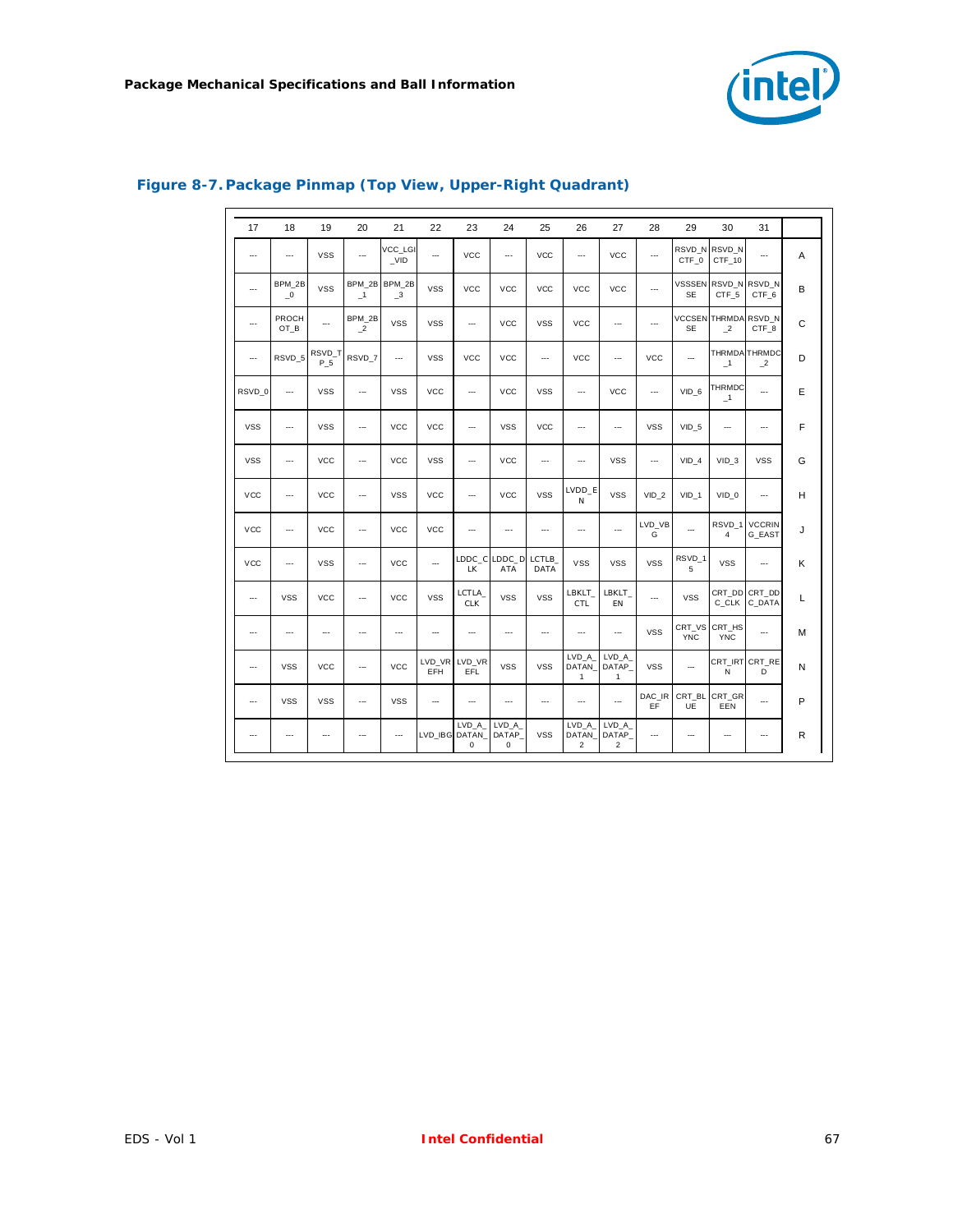

 $\Gamma$ 

 $\overline{\phantom{a}}$ 

| T         | MI                                   | VCCA_D VCCA_D VCCA_D<br>MI | MI                         |                                |                          |                  |                            |                           |                           | ---                        | <b>VSS</b>               | $\overline{\phantom{a}}$ |                           | <b>VCCGFX VCCGFX</b>     | ┄                         | <b>VCCGFX</b>            |
|-----------|--------------------------------------|----------------------------|----------------------------|--------------------------------|--------------------------|------------------|----------------------------|---------------------------|---------------------------|----------------------------|--------------------------|--------------------------|---------------------------|--------------------------|---------------------------|--------------------------|
| U         |                                      |                            | $\overline{a}$             | $\overline{a}$                 | VCCA D<br>DR             | VCCA D<br>DR     | VCCA D<br>DR               | VCCA D<br>DR              | VCCA D<br>DR              | VCCA D<br>DR               |                          | $\overline{a}$           |                           |                          | ┄                         |                          |
| $\vee$    | ┄                                    | <b>DR</b>                  | VCCA_D VCCA_D VCCA_D<br>DR | <b>DR</b>                      | ---                      | ---              | ---                        | ┄                         | $\overline{\phantom{a}}$  |                            | VCCD H<br><b>MPLL</b>    | ---                      | <b>VCCGFX</b>             | <b>VSS</b>               | ┄                         | <b>VSS</b>               |
| W         | CPUPW<br><b>RGOOD</b>                | <b>VSS</b>                 | ---                        | <b>VSS</b>                     | <b>VSS</b>               | <b>VSS</b>       | <b>VSS</b>                 | <b>HPL CL</b><br>KINN     | HPL CL<br><b>KINP</b>     | VCCA D<br>DR               | VCCA D<br>DR             | $\overline{a}$           | <b>VSS</b>                | <b>VCCGFX</b>            | ┄                         | <b>VCCGFX</b>            |
| Y         |                                      | <b>VCCA</b>                | <b>VSS</b>                 | <b>VSS</b>                     | ---                      | …                | Ξ.                         | ┄                         | ---                       | ---                        | ---                      | $\overline{\phantom{a}}$ | …                         | ---                      | ┄                         | ---                      |
| AA        | <b>VCCSFR</b><br><b>DMIHM</b><br>PLL | <b>VSS</b>                 | <b>RSTINB</b>              |                                | DDR_A<br>DQ_12           | RSVD T<br>$P_12$ | RSVD T<br>$P_13$           | <b>VSS</b>                | DDR_A<br>DM <sub>1</sub>  | VCCACK<br><b>DDR</b>       | <b>VCCACK</b><br>_DDR    | ---                      | <b>VSS</b>                | <b>VSS</b>               | ┄                         | <b>VSS</b>               |
| AB        | ┄                                    | DDR A<br>DQ 4              | DDR_A_<br>DQ 5             | DDR3 D<br>RAM_P<br><b>WROK</b> | DDR A<br>DQ_13           | DDR A<br>DQ 8    | DDR A<br>DQ 9              | DDR A<br>DQS <sub>1</sub> | DDR A<br>DQ_14            |                            | RSVD T<br>$P_0$          | ---                      | RSVD T<br>$P_1$           |                          | DDR A<br>CK <sub>5</sub>  | ---                      |
| AC        | DDR A<br>DQ 1                        | <b>VSS</b>                 | $\overline{a}$             | DDR_A<br>DQ 0                  | $\overline{a}$           | ---              | $\overline{a}$             | ---                       | $\overline{\phantom{a}}$  | <b>VSS</b>                 | <b>VSS</b>               | ---                      | DDR_A<br>CKB <sub>1</sub> | $\overline{a}$           | DDR A<br>CK_3             | $\sim$                   |
| <b>AD</b> | ┄                                    | DDR A<br>DQSB 0            | DDR A<br>DQS 0             | DDR A<br>DM 0                  | <b>VSS</b>               | DDR A<br>DQ 15   | DDR A<br>DQSB <sub>1</sub> | DDR A<br>DQS 2            | ---                       | DDR A<br>DQSB <sub>2</sub> | DDR A<br>DQ 22           | $\overline{\phantom{a}}$ | DDR A<br>$CK_1$           |                          | DDR A<br>CKB <sub>3</sub> |                          |
| AE        | <b>VSS</b>                           | DDR A<br>DQ 6              | DDR A<br>DQ 7              | $\overline{\phantom{a}}$       | DDR A<br>DQ 10           |                  |                            | DDR A<br>DM <sub>2</sub>  | ┄                         | DDR A<br>DQ 23             | <b>VSS</b>               | $\overline{\phantom{a}}$ | <b>VSS</b>                |                          | <b>VSS</b>                | ┄                        |
| AF        | ┄                                    | ---                        | DDR_A_<br>DQ 28            | DDR_A<br>DQ 2                  |                          |                  | DDR_A_<br>DQ 20            | DDR_A<br>DQ 21            | ┄                         | DDR_A<br>DQ 18             | <b>VSS</b>               |                          | DDR_A<br>CK <sub>4</sub>  |                          | DDR_A<br>CKB 0            | ┄                        |
| AG        | ┄                                    | DDR A<br>DQ 3              | <b>VSS</b>                 |                                | DDR A<br>DQ 11           | Ξ.               | DDR A<br>DQ 17             | DDR A<br>DQ 16            | $\overline{\phantom{a}}$  | <b>VSS</b>                 | DDR A<br>DQ 19           | $\overline{\phantom{a}}$ | DDR A<br>CKB 4            | $\overline{a}$           | DDR A<br>CK 0             | ┄                        |
| AH        | DDR_A<br>DQ 24                       | DDR_A<br>DQ 29             |                            | <b>VSS</b>                     |                          | <b>VSS</b>       | ┄                          | <b>VSS</b>                | DDR_A<br>CKE <sub>1</sub> | DDR_A<br>CKE 0             |                          | DDR_A<br>MA 11           | DDR_A_<br>MA <sub>8</sub> | DDR_A<br>MA <sub>5</sub> | ┄                         | ┄                        |
| AJ        | RSVD N<br>CTF <sub>12</sub>          | DDR_A<br>DQ 25             | DDR_A_<br>DM <sub>3</sub>  |                                | $\overline{\phantom{a}}$ | DDR_A<br>DQ 31   | DDR_A_<br>DQ 27            | DDR_A<br>CKE <sub>3</sub> | $\sim$                    | DDR_A<br>MA 14             | DDR_A<br>MA 12           | DDR A<br>MA <sub>7</sub> | ---                       | DDR_A<br>MA 4            | ┄                         | <b>VSS</b>               |
| AK        | CTF 13                               | RSVD_N RSVD_N DDR_A_       | CTF 14 DQSB 3              | ---                            | DDR_A<br>DQS 3           | DDR_A<br>DQ 26   | <b>VCCCK</b><br><b>DDR</b> | DDR3 D<br>RAMRST<br>#     | <b>VCCSM</b>              | DDR_A_<br>CKE <sub>2</sub> | DDR_A<br>BS <sub>2</sub> | DDR_A<br>MA <sub>9</sub> | <b>VCCSM</b>              | DDR_A<br>MA <sub>6</sub> | …                         | DDR_A<br>MA <sub>3</sub> |
| AL        | ┄                                    | CTF_17                     | RSVD N RSVD N<br>CTF_3     |                                | DDR_A<br>DQ_30           | ┄                | <b>VCCCK</b><br><b>DDR</b> | ┄                         | <b>VSS</b>                |                            | <b>VSCCSM</b>            | $\overline{\phantom{a}}$ | <b>VSS</b>                | ┄                        | ┄                         | <b>VCCSM</b>             |
|           | 1                                    | $\overline{2}$             | 3                          | 4                              | 5                        | 6                | $\overline{7}$             | 8                         | 9                         | 10                         | 11                       | 12                       | 13                        | 14                       | 15                        | 16                       |

## **Figure 8-8. Package Pinmap (Top View, Lower-Left Quadrant)**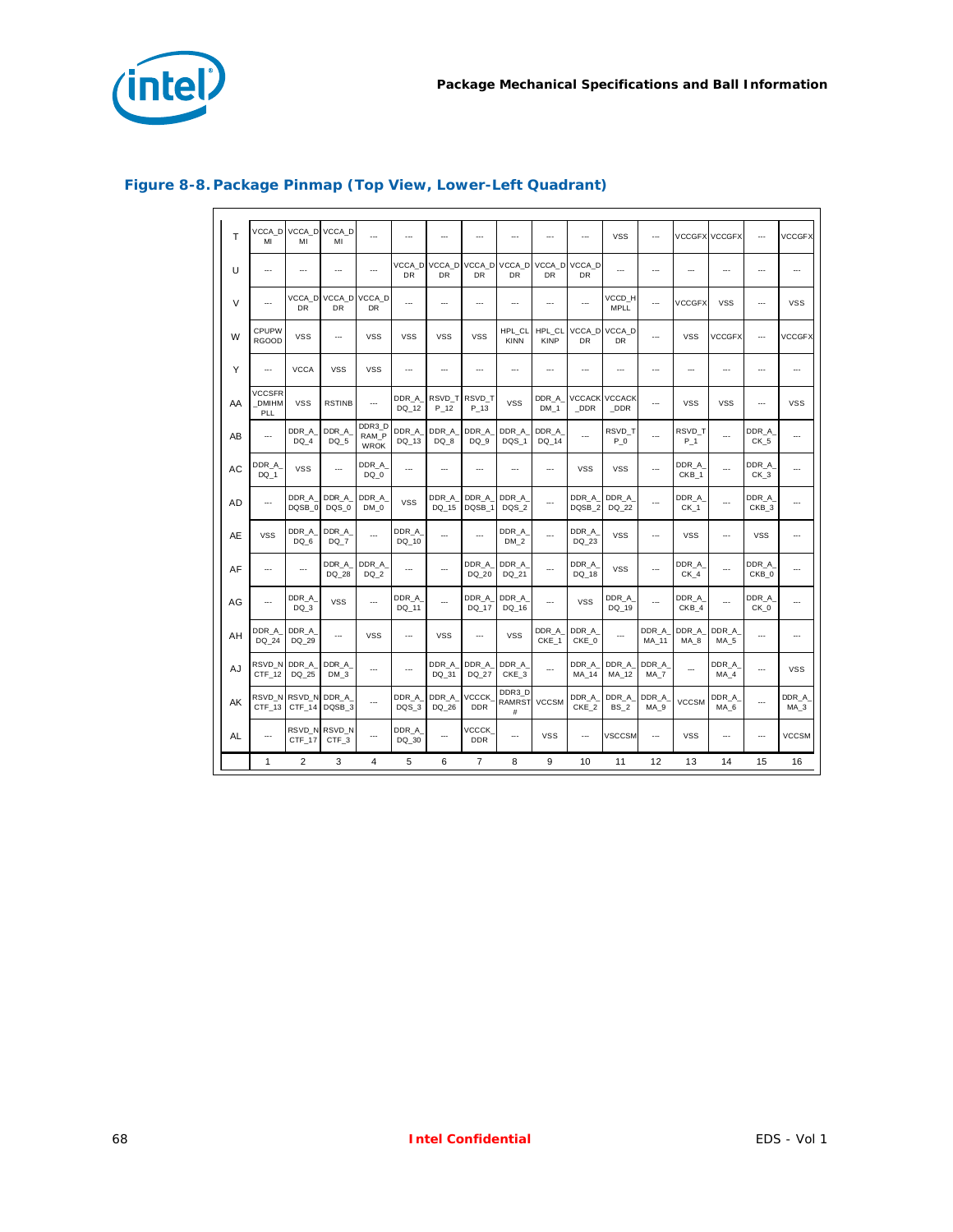

| $\overline{\phantom{a}}$  |                          | <b>VCCGFX VCCGFX</b>     | ---                      | RSVD T<br>$P_8$           | $\overline{a}$            | $\overline{a}$ | ---            | ---                       | $\overline{\phantom{a}}$ | $\overline{a}$             | ---                      | <b>VSS</b>                 | <b>VCCACR</b><br><b>TDAC</b>            | VCC GI<br>O                                          | T         |
|---------------------------|--------------------------|--------------------------|--------------------------|---------------------------|---------------------------|----------------|----------------|---------------------------|--------------------------|----------------------------|--------------------------|----------------------------|-----------------------------------------|------------------------------------------------------|-----------|
| ---                       | $\overline{\phantom{a}}$ | ---                      | ---                      | $\overline{\phantom{a}}$  | <b>VSS</b>                | <b>VSS</b>     | <b>VSS</b>     | LVD A<br><b>CLKN</b>      | LVD A<br><b>CLKP</b>     | <b>VSS</b>                 | $\overline{\phantom{a}}$ | ---                        | ---                                     |                                                      | U         |
| $\ldots$                  | <b>VSS</b>               | <b>VCCGFX</b>            | $\overline{a}$           | RSVD T<br>$P_9$           | ---                       | ---            | ---            | $\overline{a}$            | $\overline{\phantom{a}}$ | $\overline{\phantom{a}}$   | <b>VSS</b>               | <b>VSS</b>                 | VCCALV<br>D                             | $\overline{a}$                                       | V         |
|                           |                          | <b>VCCGFX VCCGFX</b>     | $\overline{a}$           | RSVD T<br>P 7             | DDR A<br>DQ 59            | <b>VSS</b>     | DDR A<br>DQ 58 | <b>VSS</b>                | <b>VSS</b>               | DDR_A<br>DQ 63             | <b>VSS</b>               | ---                        | <b>VSS</b>                              | <b>VCCDLV</b><br>D                                   | W         |
| ---                       | ---                      | $\overline{\phantom{a}}$ | ---                      | $\overline{\phantom{a}}$  | ---                       |                | ---            |                           | ---                      | ---                        | <b>VSS</b>               |                            | DPL RE DPL RE<br><b>FCLKINN FCLKINP</b> |                                                      | Υ         |
| $\overline{\phantom{a}}$  | <b>VSS</b>               | VCCD A<br><b>B DPL</b>   |                          | RSVD T<br>P 6             | <b>VSS</b>                | DDR_A<br>DQ 62 | DDR_A<br>DQ 56 | <b>VSS</b>                | <b>VSS</b>               | DDR_A<br>DQSB 7            | $\overline{a}$           | <b>VSS</b>                 | <b>NP</b>                               | DPL RE DPL RE<br><b>FSSCLKI FSSCLKI</b><br><b>NN</b> | AA        |
| DDR A<br>CKB <sub>5</sub> | $\overline{\phantom{a}}$ | <b>VSS</b>               |                          | <b>VSS</b>                | ┄                         | DDR_A<br>DQ 61 | DDR_A<br>DQ 60 | DDR_A<br>DQ 57            | DDR_A<br>DM 7            | DDR A<br>DQS 7             | VSS                      | VSS                        | <b>VSS</b>                              | $\overline{a}$                                       | AB        |
| DDR A<br>CKB_2            | $\overline{\phantom{a}}$ | <b>VSS</b>               | ---                      | <b>VSS</b>                | DDR_A<br>DQ_44            | $\overline{a}$ | $\overline{a}$ | $\overline{a}$            | $\overline{\phantom{a}}$ | $\overline{a}$             | <b>VSS</b>               | $\overline{a}$             | <b>VSS</b>                              | <b>VCCSFR</b><br>AB DP<br>L                          | AC        |
| DDR A<br>CK <sub>2</sub>  | $\overline{a}$           | DDR A<br>DM 4            | ---                      | DDR A<br>DQ 39            | DDR A<br>DQ 35            | −−             | DDR A<br>DQ 43 | DDR A<br>DQ 42            | <b>VSS</b>               | DDR A<br>DQ 46             | DDR A<br>DQ 55           | DDR A<br>DQ 51             | DDR A<br>DQ 50                          | $\overline{a}$                                       | AD        |
| <b>VSS</b>                | $\overline{\phantom{a}}$ | DDR A<br>DQ_32           | $\overline{a}$           | DDR A<br>DQ_38            | <b>VSS</b>                | $\overline{a}$ | DDR A<br>DQ_40 | $\overline{\phantom{a}}$  | DDR A<br>DQS 5           | DDR A<br>DQ_47             | $\overline{a}$           | DDR A<br>DQ 54             | DDR A<br>DQS 6                          | VSS                                                  | <b>AE</b> |
| <b>VSS</b>                |                          | DDR A<br>DQ 37           | $\overline{a}$           | <b>VSS</b>                | DDR_A<br>DQ_34            | ┄              | <b>VSS</b>     | $\overline{\phantom{a}}$  | ---                      |                            | <b>VSS</b>               | DDR A<br>DQSB_6            | DDR A<br>DM <sub>6</sub>                | $\overline{a}$                                       | AF        |
| DDR A<br>DQ 36            | ---                      | DDR A<br>DQ 33           |                          | DDR_A_<br>DQSB 4          | DDR A<br>DQS 4            |                | DDR A<br>DQ 45 | DDR A<br>DQ 41            | ---                      | DDR_A<br>DQSB <sub>5</sub> | ---                      | ---                        | DDR_A<br>DQ 49                          | DDR A<br>DQ 48                                       | AG        |
| $\overline{\phantom{a}}$  | <b>VSS</b>               | DDR A<br>MA 0            | DDR_A<br><b>BS 1</b>     | $\overline{\phantom{a}}$  | DDR A<br>CSB <sub>0</sub> | <b>VSS</b>     | DDR A<br>ODT_2 | $\sim$                    | DDR A<br>ODT 1           | $\overline{\phantom{a}}$   | <b>VSS</b>               | $\overline{\phantom{a}}$   | $\overline{a}$                          | $\overline{a}$                                       | AH        |
| ---                       | DDR A<br>MA <sub>1</sub> | …                        | DDR A<br>BS 0            | DDR A<br>CSB <sub>2</sub> | DDR A<br>CASB             | ┄              | DDR A<br>MA 13 | DDR A<br>CSB <sub>3</sub> | DDR RP<br>Ū              | DDR A<br>DM <sub>5</sub>   | ---                      | DDR A<br>DQ 53             | DDR A<br>DQ 52                          | <b>VSS</b>                                           | AJ        |
| ---                       | DDR_A<br>MA <sub>2</sub> | <b>VCCSM</b>             | DDR_A<br>MA 10           | DDR A<br><b>RASB</b>      | DDR_A<br>WEB              | <b>VSS</b>     | DDR_A<br>ODT 0 | DDR_A<br>CSB <sub>1</sub> | $\overline{\phantom{a}}$ | DDR_A<br>ODT <sub>3</sub>  | DDR_RP<br>D              | RSVD <sub>1</sub>          | CTF 15                                  | RSVD_N RSVD_N<br>CTF 16                              | AK        |
| $\overline{\phantom{a}}$  | $\overline{\phantom{a}}$ | <b>VSS</b>               | $\overline{\phantom{a}}$ | <b>VCCSM</b>              | $\sim$                    | <b>VSS</b>     | <u></u>        | <b>VCCSM</b>              | $\sim$                   | $\overline{\phantom{a}}$   | DDR_VR<br>EF             | RSVD N<br>CTF <sub>2</sub> | RSVD N<br>CTF 4                         | $\sim$                                               | AL        |
| 17                        | 18                       | 19                       | 20                       | 21                        | 22                        | 23             | 24             | 25                        | 26                       | 27                         | 28                       | 29                         | 30                                      | 31                                                   |           |

# <span id="page-68-0"></span>**Figure 8-9. Package Pinmap (Top View, Lower-Right Quadrant)**

## <span id="page-68-1"></span>**Table 8-49.Processor Ball List by Ball Name (Sheet 1 of 9)**

| <b>Pin Name</b> | <b>Pin</b><br><b>Number</b> | <b>Type</b> | Dir. | <b>Pin Name</b> | <b>Pin</b><br><b>Number</b> | <b>Type</b> | Dir.     |
|-----------------|-----------------------------|-------------|------|-----------------|-----------------------------|-------------|----------|
| A20M B          | H7                          | CPU legacy  | 1/O  | DDR A CKB 4     | AG13                        | MEM CIK A   | $\circ$  |
| <b>BCLKN</b>    | H <sub>10</sub>             | CPU legacy  |      | DDR A CKB 5     | AB17                        | MEM CIK A   | $\Omega$ |
| <b>BCLKP</b>    | J10                         | CPU legacy  |      | DDR A CKE 0     | AH10                        | MEM Cntl A  | $\circ$  |
| <b>BPM 1B 0</b> | G11                         | CPU legacy  | 1/O  | DDR A CKE 1     | AH <sub>9</sub>             | MEM Cntl A  | $\Omega$ |
| <b>BPM 1B 1</b> | E15                         | CPU legacy  | 1/O  | DDR A CKE 2     | <b>AK10</b>                 | MEM Cntl A  | $\circ$  |
| <b>BPM 1B 2</b> | G13                         | CPU legacy  | 1/O  | DDR A CKE 3     | AJ8                         | MEM Cntl A  | $\Omega$ |
| <b>BPM 1B 3</b> | F <sub>13</sub>             | CPU legacy  | 1/O  | DDR A CSB 0     | AH22                        | MEM Cntl A  | $\circ$  |
| <b>BPM 2B 0</b> | <b>B18</b>                  | CPU legacy  | 1/O  | DDR A CSB 1     | AK25                        | MEM Cntl A  | $\Omega$ |
| <b>BPM 2B 1</b> | <b>B20</b>                  | CPU legacy  | 1/O  | DDR A CSB 2     | AJ21                        | MEM Cntl A  | $\Omega$ |

 $\mathbf{r}$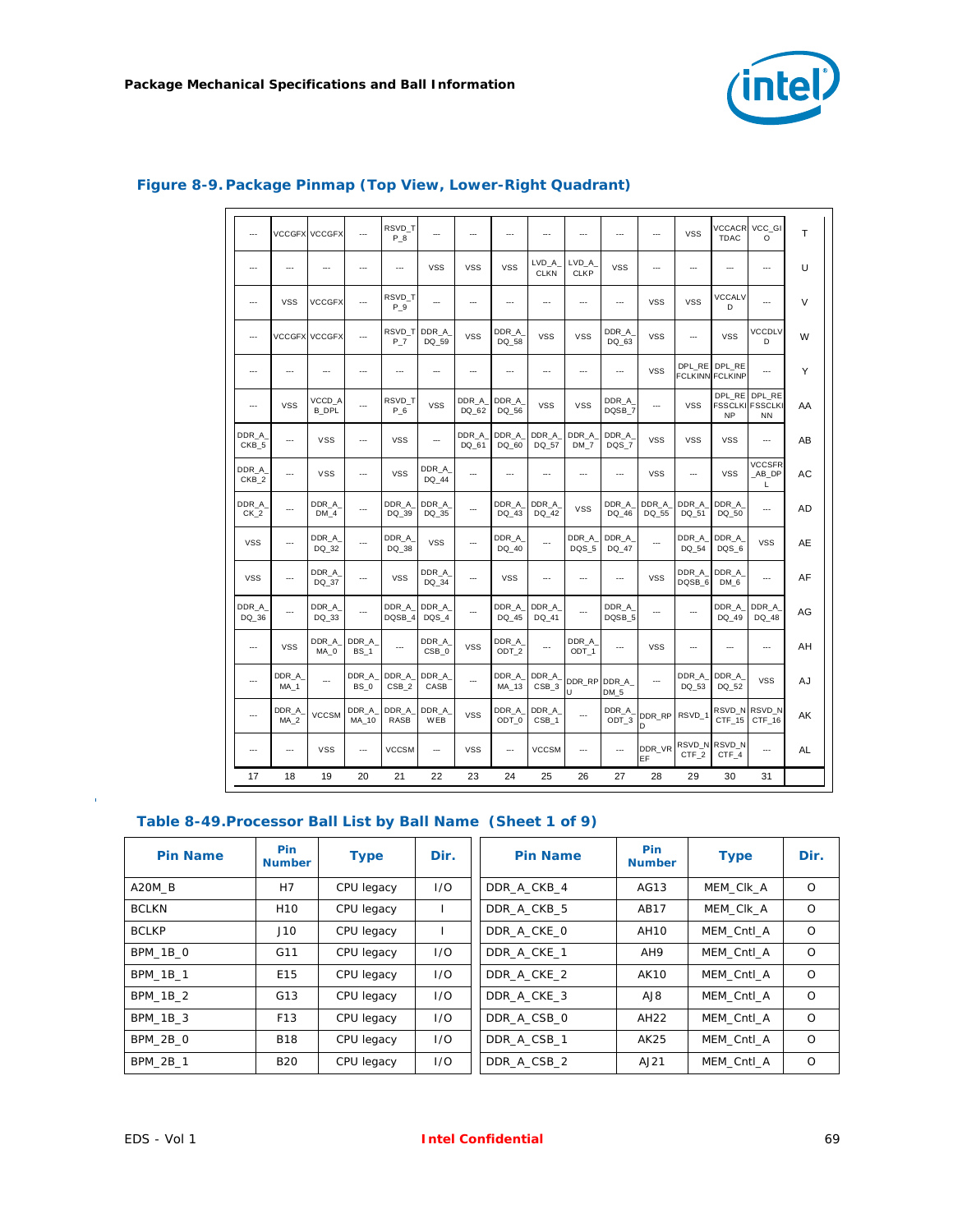

| <b>Pin Name</b>   | Pin<br><b>Number</b> | <b>Type</b> | Dir.    | <b>Pin Name</b> | Pin<br><b>Number</b> | <b>Type</b> | Dir.    |
|-------------------|----------------------|-------------|---------|-----------------|----------------------|-------------|---------|
| <b>BPM 2B 2</b>   | C <sub>20</sub>      | CPU legacy  | I/O     | DDR_A_CSB_3     | AJ25                 | MEM_Cntl_A  | O       |
| BPM_2B_3          | <b>B21</b>           | CPU legacy  | 1/O     | DDR_A_DM_0      | AD4                  | MEM_Ad      | O       |
| BSEL_0            | K <sub>5</sub>       | CPU legacy  | 1/O     | DDR A DM 1      | AA9                  | MEM_Ad      | O       |
| BSEL 1            | H <sub>5</sub>       | CPU legacy  | 1/O     | DDR_A_DM_2      | AE8                  | MEM_Ad      | $\circ$ |
| BSEL 2            | K6                   | CPU legacy  | 1/O     | DDR_A_DM_3      | AJ3                  | MEM_Ad      | O       |
| <b>CPUPWRGOOD</b> | W1                   | CPU legacy  | L       | DDR_A_DM_4      | AD <sub>19</sub>     | MEM_Ad      | O       |
| CRT_BLUE          | P29                  | CRTDAC      | $\circ$ | DDR_A_DM_5      | AJ27                 | MEM_Ad      | $\circ$ |
| CRT_DDC_CLK       | L30                  | CRTDAC      | 1/O     | DDR A DM 6      | AF30                 | MEM_Ad      | O       |
| CRT_DDC_DATA      | L31                  | CRTDAC      | 1/O     | DDR_A_DM_7      | AB26                 | MEM_Ad      | O       |
| CRT_GREEN         | P30                  | CRTDAC      | O       | DDR_A_DQ_0      | AC4                  | MEM_Ad      | 1/O     |
| CRT HSYNC         | M30                  | CRTDAC      | O       | DDR_A_DQ_1      | AC1                  | MEM_Ad      | 1/O     |
| CRT_IRTN          | N30                  | CRTDAC      | O       | DDR_A_DQ_10     | AE5                  | MEM_Ad      | I/O     |
| CRT_RED           | N31                  | CRTDAC      | O       | DDR_A_DQ_11     | AG5                  | MEM_Ad      | 1/O     |
| CRT_VSYNC         | M29                  | CRTDAC      | O       | DDR_A_DQ_12     | AA5                  | MEM_Ad      | 1/O     |
| DAC_IREF          | P <sub>28</sub>      | CRTDAC      | 1/O     | DDR_A_DQ_13     | AB <sub>5</sub>      | MEM_Ad      | 1/O     |
| DDR_A_BS_0        | AJ20                 | MEM_Cntl_A  | $\circ$ | DDR_A_DQ_14     | AB9                  | MEM_Ad      | 1/O     |
| DDR_A_BS_1        | AH20                 | MEM_Cntl_A  | O       | DDR_A_DQ_15     | AD6                  | MEM_Ad      | 1/O     |
| DDR_A_BS_2        | <b>AK11</b>          | MEM_Cntl_A  | O       | DDR_A_DQ_16     | AG8                  | MEM Ad      | 1/O     |
| DDR A CASB        | AJ22                 | MEM_Cntl_A  | O       | DDR_A_DQ_17     | AG7                  | MEM Ad      | 1/O     |
| DDR_A_CK_0        | AG15                 | MEM_CIK_A   | O       | DDR_A_DQ_18     | AF10                 | MEM_Ad      | 1/O     |
| DDR_A_CK_1        | AD <sub>13</sub>     | MEM_CIK_A   | O       | DDR_A_DQ_19     | AG11                 | MEM_Ad      | 1/O     |
| DDR_A_CK_2        | AD17                 | MEM_CIK_A   | O       | DDR_A_DQ_2      | AF4                  | MEM_Ad      | 1/O     |
| DDR_A_CK_3        | AC15                 | MEM_CIK_A   | O       | DDR_A_DQ_20     | AF7                  | MEM_Ad      | 1/O     |
| DDR_A_CK_4        | AF13                 | MEM_CIK_A   | O       | DDR_A_DQ_21     | AF <sub>8</sub>      | MEM_Ad      | 1/O     |
| DDR_A_CK_5        | AB15                 | MEM_CIK_A   | O       | DDR_A_DQ_22     | AD11                 | MEM_Ad      | 1/O     |
| DDR_A_CKB_0       | AF15                 | MEM_CIK_A   | O       | DDR_A_DQ_23     | AE10                 | MEM_Ad      | 1/O     |
| DDR_A_CKB_1       | AC13                 | MEM_CIK_A   | O       | DDR_A_DQ_24     | AH1                  | MEM_Ad      | 1/O     |
| DDR_A_CKB_2       | AC17                 | MEM_CIK_A   | $\circ$ | DDR_A_DQ_25     | AJ2                  | MEM_Ad      | 1/O     |
| DDR_A_CKB_3       | AD15                 | MEM_CIK_A   | O       | DDR_A_DQ_28     | AF3                  | MEM Ad      | 1/O     |
| DDR A DQ 29       | AH <sub>2</sub>      | MEM_Ad      | 1/O     | DDR_A_DQ_8      | AB6                  | MEM_Ad      | 1/O     |
| DDR_A_DQ_3        | AG2                  | MEM_Ad      | 1/O     | DDR_A_DQ_9      | AB7                  | MEM_Ad      | 1/O     |
| DDR_A_DQ_30       | AL <sub>5</sub>      | MEM_Ad      | 1/O     | DDR_A_DQS_0     | AD3                  | MEM_Ad      | O       |
| DDR_A_DQ_31       | AJ6                  | MEM_Ad      | I/O     | DDR_A_DQS_1     | AB8                  | MEM_Ad      | O       |
| DDR_A_DQ_32       | AE19                 | MEM_Ad      | 1/O     | DDR_A_DQS_2     | AD <sub>8</sub>      | MEM Ad      | O       |
| DDR_A_DQ_33       | AG19                 | MEM_Ad      | 1/O     | DDR_A_DQS_3     | AK5                  | MEM_Ad      | O       |
| DDR A DQ 34       | AF22                 | MEM Ad      | 1/O     | DDR A DQS 4     | AG22                 | MEM_Ad      | O       |
| DDR_A_DQ_35       | AD <sub>22</sub>     | MEM_Ad      | 1/O     | DDR_A_DQS_5     | AE26                 | MEM_Ad      | O       |
| DDR_A_DQ_36       | AG17                 | MEM_Ad      | 1/O     | DDR_A_DQS_6     | AE30                 | MEM_Ad      | O       |
| DDR_A_DQ_37       | AF19                 | MEM_Ad      | 1/O     | DDR_A_DQS_7     | AB27                 | MEM_Ad      | O       |

## **Table 8-49.Processor Ball List by Ball Name (Sheet 2 of 9)**

 $\mathbf I$  $\mathbf I$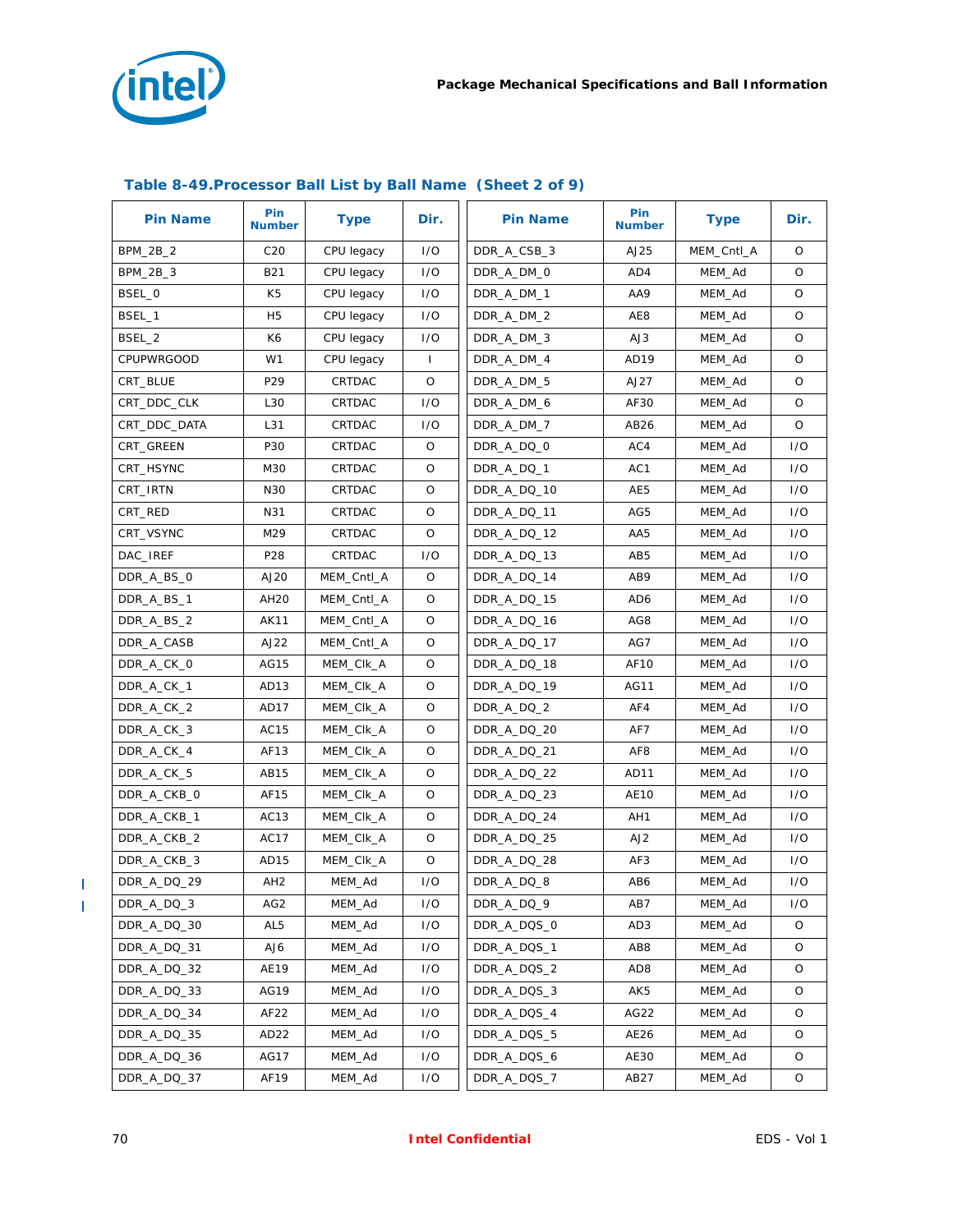

| <b>Pin Name</b> | <b>Pin</b><br><b>Number</b> | <b>Type</b> | Dir.         | <b>Pin Name</b>    | <b>Pin</b><br><b>Number</b> | <b>Type</b>  | Dir.         |
|-----------------|-----------------------------|-------------|--------------|--------------------|-----------------------------|--------------|--------------|
| DDR_A_DQ_38     | AE21                        | MEM_Ad      | 1/O          | DDR A DQSB 0       | AD <sub>2</sub>             | MEM_Ad       | O            |
| DDR_A_DQ_39     | AD21                        | MEM_Ad      | 1/O          | DDR_A_DQSB_1       | AD7                         | MEM_Ad       | O            |
| DDR_A_DQ_4      | AB <sub>2</sub>             | MEM_Ad      | 1/O          | DDR_A_DQSB_2       | AD <sub>10</sub>            | MEM_Ad       | $\circ$      |
| DDR_A_DQ_40     | AE24                        | MEM_Ad      | 1/O          | DDR_A_DQSB_3       | AK3                         | MEM_Ad       | O            |
| DDR_A_DQ_41     | AG25                        | MEM_Ad      | 1/O          | DDR_A_DQSB_4       | AG21                        | MEM_Ad       | O            |
| DDR_A_DQ_42     | AD25                        | MEM_Ad      | 1/O          | DDR_A_DQSB_5       | AG27                        | MEM_Ad       | O            |
| DDR A DQ 43     | AD <sub>24</sub>            | MEM Ad      | 1/O          | DDR_A_DQSB_6       | AF29                        | MEM_Ad       | O            |
| DDR_A_DQ_44     | AC22                        | MEM_Ad      | 1/O          | DDR_A_DQSB_7       | AA27                        | MEM_Ad       | O            |
| DDR_A_DQ_45     | AG24                        | MEM_Ad      | 1/O          | DDR_A_MA_0         | AH19                        | MEM_Cntl_A   | $\circ$      |
| DDR_A_DQ_46     | AD27                        | MEM_Ad      | 1/O          | DDR_A_MA_1         | AJ18                        | MEM_Cntl_A   | O            |
| DDR_A_DQ_47     | AE27                        | MEM_Ad      | 1/O          | DDR_A_MA_10        | <b>AK20</b>                 | MEM_Cntl_A   | O            |
| DDR_A_DQ_48     | AG31                        | MEM_Ad      | 1/O          | DDR_A_MA_11        | AH12                        | MEM_Cntl_A   | O            |
| DDR_A_DQ_49     | AG30                        | MEM_Ad      | 1/O          | DDR_A_MA_12        | AJ11                        | MEM_Cntl_A   | O            |
| DDR_A_DQ_5      | AB <sub>3</sub>             | MEM_Ad      | 1/O          | DDR A MA 13        | AJ24                        | MEM Cntl A   | O            |
| DDR_A_DQ_50     | AD30                        | MEM_Ad      | 1/O          | DDR_A_MA_14        | AJ10                        | MEM_Cntl_A   | $\circ$      |
| DDR_A_DQ_51     | AD29                        | MEM_Ad      | 1/O          | DDR_A_MA_2         | AK18                        | MEM_Cntl_A   | O            |
| DDR_A_DQ_52     | AJ30                        | MEM_Ad      | 1/O          | DDR A MA 3         | AK16                        | MEM_Cntl_A   | O            |
| DDR_A_DQ_53     | AJ29                        | MEM_Ad      | 1/O          | DDR_A_MA_4         | AJ14                        | MEM Cntl A   | $\circ$      |
| DDR_A_DQ_54     | AE29                        | MEM Ad      | 1/O          | DDR_A_MA_5         | AH14                        | MEM_Cntl_A   | O            |
| DDR_A_DQ_55     | AD <sub>28</sub>            | MEM_Ad      | 1/O          | DDR_A_MA_6         | AK14                        | MEM_Cntl_A   | O            |
| DDR_A_DQ_56     | AA24                        | MEM_Ad      | 1/O          | DDR_A_MA_7         | AJ12                        | MEM_Cntl_A   | O            |
| DDR_A_DQ_57     | AB25                        | MEM_Ad      | 1/O          | DDR_A_MA_8         | AH13                        | MEM_Cntl_A   | O            |
| DDR_A_DQ_58     | W24                         | MEM_Ad      | 1/O          | DDR_A_MA_9         | AK12                        | MEM_Cntl_A   | O            |
| DDR_A_DQ_59     | W22                         | MEM_Ad      | 1/O          | DDR_A_ODT_0        | AK24                        | MEM_Cntl_A   | $\circ$      |
| DDR_A_DQ_6      | AE <sub>2</sub>             | MEM_Ad      | 1/O          | DDR_A_ODT_1        | AH26                        | MEM_Cntl_A   | O            |
| DDR_A_DQ_60     | AB24                        | MEM_Ad      | 1/O          | DDR_A_ODT_2        | AH24                        | MEM_Cntl_A   | O            |
| DDR_A_DQ_61     | AB <sub>23</sub>            | MEM_Ad      | 1/O          | DDR_A_ODT_3        | AK27                        | MEM_Cntl_A   | O            |
| DDR_A_DQ_62     | AA23                        | MEM_Ad      | 1/O          | DDR_A_RASB         | AK21                        | MEM_Cntl_A   | O            |
| DDR_A_DQ_63     | W27                         | MEM_Ad      | 1/O          | DDR_A_WEB          | AK22                        | MEM Cntl A   | O            |
| DDR_A_DQ_7      | AE3                         | MEM_Ad      | 1/O          | DDR_RPD            | AK28                        | MEM_Ana      | 1/O          |
| DDR_RPU         | AJ26                        | MEM_Ana     | 1/O          | LCTLB_DATA         | K25                         | <b>LVDS</b>  | 1/O          |
| DDR3_DRAM_PWROK | AB4                         | MEM_Ana     | $\mathbf{I}$ | LDDC_CLK           | K23                         | <b>LVDS</b>  | 1/O          |
| DDR VREF        | AL <sub>28</sub>            | MEM_Ana     | $\mathbf{I}$ | LDDC_DATA          | K24                         | <b>LVDS</b>  | 1/O          |
| DMI_RXN_0       | F <sub>2</sub>              | 3GIO_CTC_rx | $\mathbf{I}$ | LINTOO             | F10                         | CPU_sideband | $\mathbf{I}$ |
| DMI_RXN_1       | G <sub>3</sub>              | 3GIO_CTC_rx | T            | LINT <sub>10</sub> | F11                         | CPU sideband | $\mathbf{I}$ |
| DMI_RXN_2       | J1                          | 3GIO_CTC_rx | $\mathbf{I}$ | LVD_A_CLKN         | U25                         | <b>LVDS</b>  | O            |
| DMI_RXN_3       | L3                          | 3GIO_CTC_rx | $\mathbf{I}$ | LVD_A_CLKP         | U26                         | <b>LVDS</b>  | O            |
| DMI_RXP_0       | F3                          | 3GIO_CTC_rx | T            | LVD_A_DATAN_0      | R23                         | <b>LVDS</b>  | O            |
| DMI_RXP_1       | H4                          | 3GIO_CTC_rx | $\mathbf{I}$ | LVD_A_DATAN_1      | N <sub>26</sub>             | <b>LVDS</b>  | O            |

## **Table 8-49.Processor Ball List by Ball Name (Sheet 3 of 9)**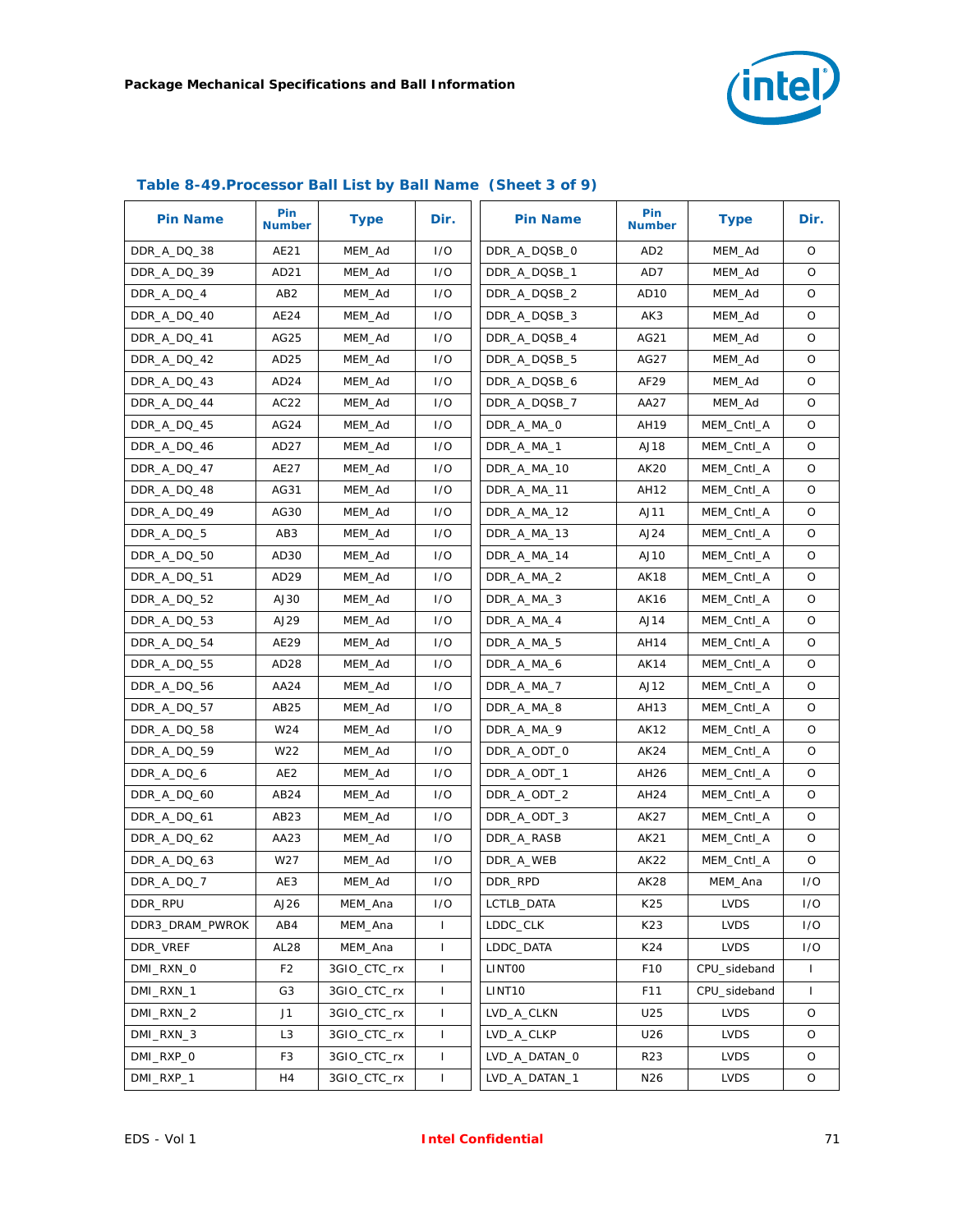

| <b>Pin Name</b> | Pin<br><b>Number</b> | <b>Type</b>  | Dir.         | <b>Pin Name</b> | Pin<br><b>Number</b> | <b>Type</b>    | Dir.         |
|-----------------|----------------------|--------------|--------------|-----------------|----------------------|----------------|--------------|
| DMI_RXP_2       | K <sub>2</sub>       | 3GIO_CTC_rx  | $\mathbf{I}$ | LVD_A_DATAN_2   | R <sub>26</sub>      | <b>LVDS</b>    | $\circ$      |
| DMI_RXP_3       | M4                   | 3GIO_CTC_rx  | $\mathbf{I}$ | LVD_A_DATAP_0   | R <sub>24</sub>      | <b>LVDS</b>    | O            |
| DMI_TXN_0       | G <sub>1</sub>       | 3GIO_CTC_tx  | O            | LVD_A_DATAP_1   | N <sub>2</sub> 7     | <b>LVDS</b>    | O            |
| DMI_TXN_1       | J2                   | 3GIO_CTC_tx  | O            | LVD_A_DATAP_2   | R <sub>27</sub>      | <b>LVDS</b>    | $\circ$      |
| DMI_TXN_2       | L2                   | 3GIO_CTC_tx  | O            | LVD_IBG         | <b>R22</b>           | <b>LVDS</b>    | 1/O          |
| DMI_TXN_3       | N <sub>2</sub>       | 3GIO_CTC_tx  | O            | LVD_VBG         | J28                  | <b>LVDS</b>    | O            |
| DMI_TXP_0       | G <sub>2</sub>       | 3GIO_CTC_tx  | O            | LVD_VREFH       | N22                  | <b>LVDS</b>    | L            |
| DMI_TXP_1       | H <sub>3</sub>       | 3GIO_CTC_tx  | O            | LVD_VREFL       | N23                  | <b>LVDS</b>    | J.           |
| DMI_TXP_2       | K3                   | 3GIO_CTC_tx  | O            | LVDD_EN         | H <sub>26</sub>      | <b>LVDS</b>    | O            |
| DMI_TXP_3       | M <sub>2</sub>       | 3GIO_CTC_tx  | O            | RSVD_14         | J30                  |                | $\mathbf{I}$ |
| DPL_REFCLKINN   | Y29                  | Display PLL  | $\mathbf{I}$ | RSVD_15         | K29                  |                | $\mathbf{I}$ |
| DPL_REFCLKINP   | Y30                  | Display PLL  | $\mathbf{I}$ | PRDY_B          | E11                  | CPU_sideband   | 1/O          |
| DPRSTP_B        | G6                   | CPU sideband | $\mathbf{I}$ | PREQ_B          | F15                  | CPU_sideband   | I/O          |
| DPSLP_B         | G10                  | CPU_sideband | $\mathbf{I}$ | PROCHOT_B       | C <sub>18</sub>      | CPU_legacy     | 1/O          |
| EXP_CLKINN      | N7                   | 3GIO_GFX_clk | $\mathbf{I}$ | <b>PWROK</b>    | L <sub>5</sub>       | <b>MISC</b>    | I/O          |
| EXP_CLKINP      | N <sub>6</sub>       | 3GIO_GFX_clk | $\mathbf{I}$ | <b>RSTINB</b>   | AA3                  | <b>MISC</b>    | $\mathbf{I}$ |
| EXP_ICOMPI      | L9                   | 3GIO_GFX_ana | $\mathbf{I}$ | RSVD_TP_0       | AB11                 |                |              |
| EXP_RBIAS       | L8                   | 3GIO_GFX_ana | 1/O          | RSVD_TP_1       | AB13                 |                |              |
| EXP_RCOMPO      | L <sub>10</sub>      | 3GIO_GFX_ana | $\mathbf{I}$ | DDR3_DRAMRST#   | AK8                  |                |              |
| RSVD_12         | R <sub>10</sub>      |              |              | RSVD_TP_6       | AA21                 |                |              |
| RSVD_13         | R9                   |              |              | RSVD_TP_7       | W21                  |                |              |
| <b>EXTBGREF</b> | K7                   | CPU_legacy   | $\mathbf{I}$ | RSVD_TP_8       | T <sub>21</sub>      |                |              |
| FERR_B          | H6                   | CPU_sideband | O            | RSVD_TP_9       | V <sub>21</sub>      |                |              |
| <b>GTLREF</b>   | A13                  | CPU_legacy   | $\mathbf{I}$ | DPL_REFSSCLKINN | AA31                 | Clock for LVDS | $\mathbf{I}$ |
| HPL_CLKINN      | W8                   | Host PLL     | $\mathbf{I}$ | DPL_REFSSCLKINP | AA30                 | Clock for LVDS | $\mathbf{I}$ |
| HPL_CLKINP      | W9                   | Host PLL     | $\mathbf{I}$ | RSVD_9          | L11                  |                |              |
| IGNNE_B         | E <sub>5</sub>       | CPU_sideband | 1/O          | RSVD_10         | N <sub>10</sub>      |                |              |
| INIT_B          | G8                   | CPU_sideband | 1/O          | RSVD_11         | N9                   |                |              |
| LBKLT_CTL       | L26                  | <b>LVDS</b>  | O            | RSVD_TP_10      | N <sub>11</sub>      |                |              |
| LBKLT_EN        | L27                  | <b>LVDS</b>  | O            | RSVD_TP_11      | P11                  |                |              |
| LCTLA_CLK       | L23                  | <b>LVDS</b>  | 1/O          | RSVD_TP_12      | AA6                  |                |              |
| RSVD_TP_13      | AA7                  |              |              | <b>VCC</b>      | E27                  | <b>PWR</b>     |              |
| RSVD_TP_2       | R6                   |              |              | <b>VCC</b>      | F21                  | <b>PWR</b>     |              |
| RSVD_TP_3       | R <sub>5</sub>       |              |              | <b>VCC</b>      | F22                  | <b>PWR</b>     |              |
| RSVD_4          | H13                  |              |              | <b>VCC</b>      | F25                  | <b>PWR</b>     |              |
| RSVD_5          | D18                  |              |              | <b>VCC</b>      | G19                  | <b>PWR</b>     |              |
| RSVD_6          | L7                   |              |              | <b>VCC</b>      | G21                  | <b>PWR</b>     |              |
| RSVD_7          | D <sub>20</sub>      |              |              | <b>VCC</b>      | G24                  | <b>PWR</b>     |              |
| RSVD_8          | L6                   |              |              | <b>VCC</b>      | H17                  | <b>PWR</b>     |              |

## **Table 8-49.Processor Ball List by Ball Name (Sheet 4 of 9)**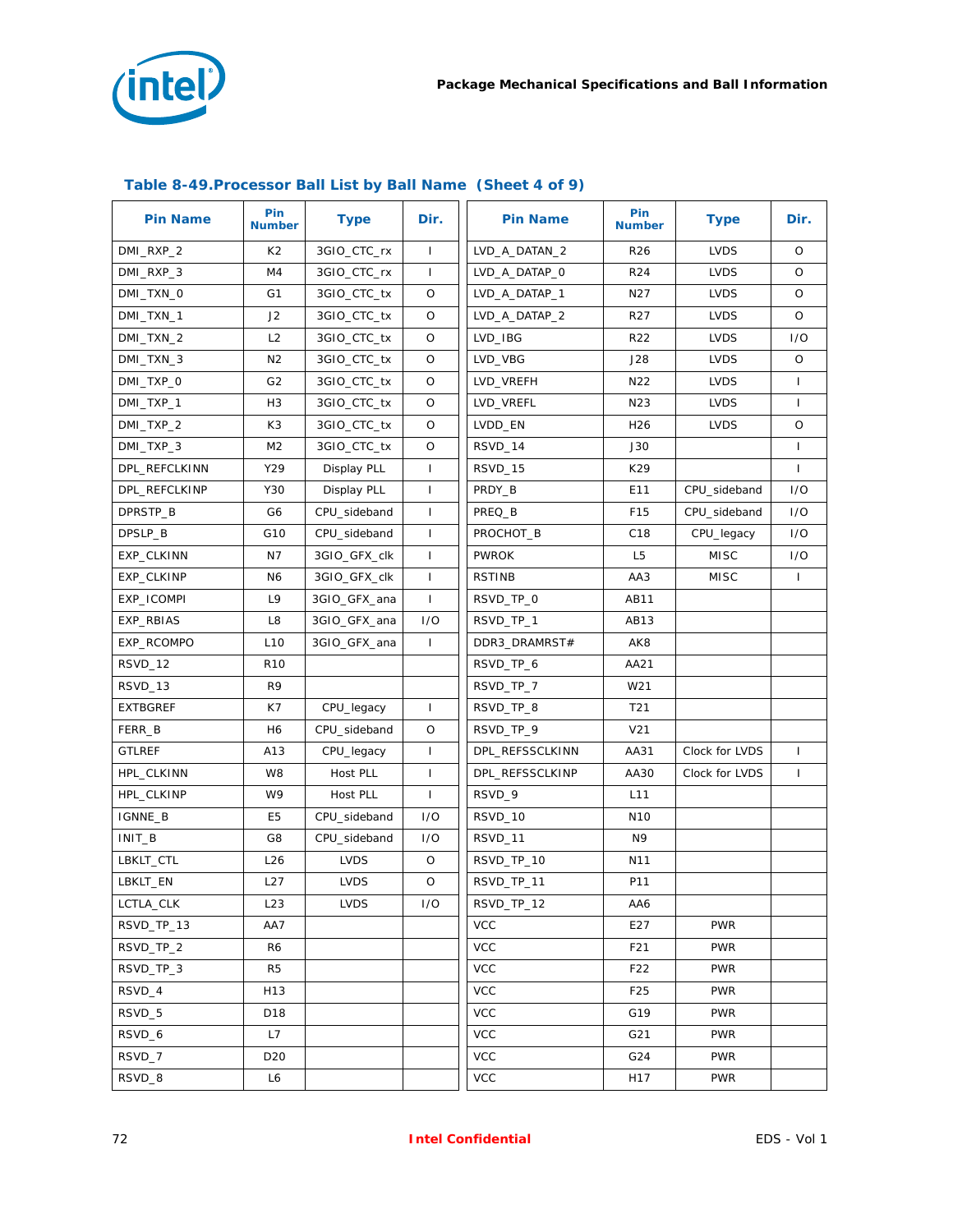

| <b>Pin Name</b> | Pin<br><b>Number</b> | <b>Type</b>  | Dir.         | <b>Pin Name</b>  | Pin<br><b>Number</b> | <b>Type</b> | Dir. |
|-----------------|----------------------|--------------|--------------|------------------|----------------------|-------------|------|
| RSVD_0          | E17                  |              |              | <b>VCC</b>       | H <sub>19</sub>      | <b>PWR</b>  |      |
| RSVD_TP_4       | K9                   |              |              | <b>VCC</b>       | H <sub>22</sub>      | <b>PWR</b>  |      |
| RSVD_TP_5       | D19                  |              |              | <b>VCC</b>       | H <sub>24</sub>      | <b>PWR</b>  |      |
| SMI_B           | E7                   | CPU_sideband | 1/O          | <b>VCC</b>       | J17                  | <b>PWR</b>  |      |
| STPCLK_B        | F <sub>8</sub>       | CPU_sideband | $\mathbf{I}$ | <b>VCC</b>       | J19                  | <b>PWR</b>  |      |
| <b>TCK</b>      | <b>B14</b>           | CPU_legacy   | I/O          | <b>VCC</b>       | J21                  | <b>PWR</b>  |      |
| TDI             | D14                  | CPU_legacy   | 1/O          | <b>VCC</b>       | J22                  | <b>PWR</b>  |      |
| <b>TDO</b>      | D13                  | CPU_legacy   | 1/O          | <b>VCC</b>       | K15                  | <b>PWR</b>  |      |
| RSVD_16         | G5                   | <b>RSVD</b>  |              | <b>VCC</b>       | K17                  | <b>PWR</b>  |      |
| THERMTRIP_B     | E13                  | CPU_sideband | O            | <b>VCC</b>       | K21                  | <b>PWR</b>  |      |
| THRMDA_1        | D30                  | CPU_legacy   | $\mathbf{I}$ | <b>VCC</b>       | L14                  | <b>PWR</b>  |      |
| THRMDA_2        | C30                  | CPU_legacy   | $\mathbf{I}$ | <b>VCC</b>       | L <sub>16</sub>      | <b>PWR</b>  |      |
| THRMDC_1        | E30                  | CPU_legacy   | O            | <b>VCC</b>       | L <sub>19</sub>      | <b>PWR</b>  |      |
| THRMDC_2        | D31                  | CPU_legacy   | O            | <b>VCC</b>       | L21                  | <b>PWR</b>  |      |
| <b>TMS</b>      | C14                  | CPU_legacy   | I/O          | <b>VCC</b>       | N14                  | <b>PWR</b>  |      |
| TRST_B          | C16                  | CPU_legacy   | 1/O          | <b>VCC</b>       | N <sub>16</sub>      | <b>PWR</b>  |      |
| <b>VCC</b>      | A23                  | <b>PWR</b>   |              | <b>VCC</b>       | N <sub>19</sub>      | <b>PWR</b>  |      |
| <b>VCC</b>      | A25                  | <b>PWR</b>   |              | <b>VCC</b>       | N21                  | <b>PWR</b>  |      |
| <b>VCC</b>      | A27                  | <b>PWR</b>   |              | <b>VCCP</b>      | B3                   | <b>PWR</b>  |      |
| <b>VCC</b>      | <b>B23</b>           | <b>PWR</b>   |              | <b>VCCP</b>      | <b>B4</b>            | <b>PWR</b>  |      |
| <b>VCC</b>      | <b>B24</b>           | <b>PWR</b>   |              | <b>VCCP</b>      | E <sub>2</sub>       | <b>PWR</b>  |      |
| <b>VCC</b>      | <b>B25</b>           | <b>PWR</b>   |              | <b>VCCP</b>      | D4                   | <b>PWR</b>  |      |
| <b>VCC</b>      | <b>B26</b>           | <b>PWR</b>   |              | VCCRING_EAST     | J31                  | <b>PWR</b>  |      |
| <b>VCC</b>      | <b>B27</b>           | <b>PWR</b>   |              | VCCRING_WEST     | <b>B2</b>            | <b>PWR</b>  |      |
| <b>VCC</b>      | C <sub>24</sub>      | <b>PWR</b>   |              | VCCRING_WEST     | C <sub>2</sub>       | <b>PWR</b>  |      |
| <b>VCC</b>      | C <sub>26</sub>      | <b>PWR</b>   |              | VCCRING_WEST     | C <sub>3</sub>       | <b>PWR</b>  |      |
| <b>VCC</b>      | D <sub>23</sub>      | <b>PWR</b>   |              | <b>VCCSM</b>     | <b>AK13</b>          | <b>PWR</b>  |      |
| <b>VCC</b>      | D <sub>24</sub>      | <b>PWR</b>   |              | <b>VCCSM</b>     | AK19                 | <b>PWR</b>  |      |
| <b>VCC</b>      | D <sub>26</sub>      | <b>PWR</b>   |              | <b>VCCSM</b>     | AK9                  | <b>PWR</b>  |      |
| <b>VCC</b>      | D <sub>28</sub>      | <b>PWR</b>   |              | <b>VCCSM</b>     | AL11                 | <b>PWR</b>  |      |
| <b>VCC</b>      | E22                  | <b>PWR</b>   |              | <b>VCCSM</b>     | AL16                 | <b>PWR</b>  |      |
| <b>VCC</b>      | E24                  | <b>PWR</b>   |              | <b>VCCSM</b>     | AL21                 | <b>PWR</b>  |      |
| <b>VCCSM</b>    | AL25                 | <b>PWR</b>   |              | VCCSFR_AB_DPL    | AC31                 | <b>PWR</b>  |      |
| VCC_GIO         | T31                  | <b>PWR</b>   |              | VCCSFR_DMIHMPLL  | AA1                  | <b>PWR</b>  |      |
| VCC_LGI_VID     | A21                  | <b>PWR</b>   |              | $VID_0$          | H30                  | CPU_legacy  | O    |
| <b>VCCA</b>     | Y2                   | <b>PWR</b>   |              | $VID_1$          | H <sub>29</sub>      | CPU_legacy  | O    |
| VCCA_DDR        | U10                  | <b>PWR</b>   |              | VID <sub>2</sub> | H <sub>28</sub>      | CPU_legacy  | O    |
| VCCA_DDR        | U <sub>5</sub>       | <b>PWR</b>   |              | $VID_3$          | G30                  | CPU_legacy  | O    |
| VCCA_DDR        | U6                   | <b>PWR</b>   |              | $VID_4$          | G29                  | CPU_legacy  | O    |

### **Table 8-49.Processor Ball List by Ball Name (Sheet 5 of 9)**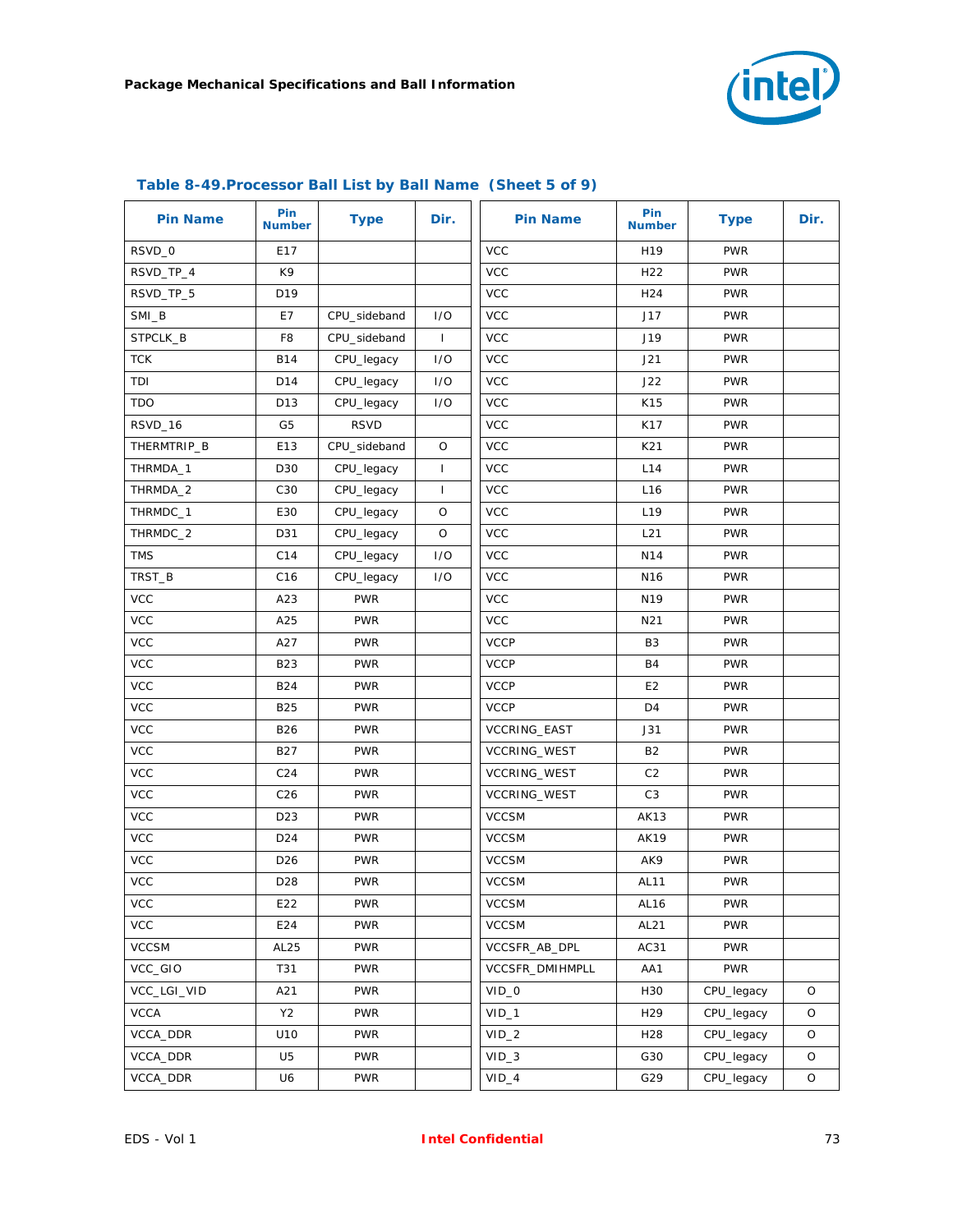

| <b>Pin Name</b>   | Pin<br><b>Number</b> | <b>Type</b> | Dir. | <b>Pin Name</b> | Pin<br><b>Number</b> | <b>Type</b> | Dir.    |
|-------------------|----------------------|-------------|------|-----------------|----------------------|-------------|---------|
| VCCA_DDR          | U7                   | <b>PWR</b>  |      | $VID_5$         | F29                  | CPU_legacy  | $\circ$ |
| VCCA_DDR          | U8                   | <b>PWR</b>  |      | $VID_6$         | E29                  | CPU_legacy  | O       |
| <b>VCCA DDR</b>   | U9                   | <b>PWR</b>  |      | <b>VSS</b>      | H <sub>2</sub> 7     | <b>VSS</b>  |         |
| VCCA_DDR          | V <sub>2</sub>       | <b>PWR</b>  |      | <b>VSS</b>      | A11                  | <b>VSS</b>  |         |
| VCCA_DDR          | V3                   | <b>PWR</b>  |      | <b>VSS</b>      | A16                  | <b>VSS</b>  |         |
| VCCA_DDR          | V <sub>4</sub>       | <b>PWR</b>  |      | <b>VSS</b>      | A19                  | <b>VSS</b>  |         |
| VCCA_DDR          | W10                  | <b>PWR</b>  |      | RSVD NCTF 0     | A29                  | <b>VSS</b>  |         |
| VCCA_DDR          | W11                  | <b>PWR</b>  |      | RSVD_NCTF_1     | A <sub>3</sub>       | <b>VSS</b>  |         |
| VCCA_DMI          | T1                   | <b>PWR</b>  |      | RSVD_NCTF_10    | A30                  | <b>VSS</b>  |         |
| VCCA_DMI          | T <sub>2</sub>       | <b>PWR</b>  |      | RSVD_NCTF_11    | A4                   | <b>VSS</b>  |         |
| VCCA_DMI          | T3                   | <b>PWR</b>  |      | <b>VSS</b>      | AA13                 | <b>VSS</b>  |         |
| <b>VCCALVD</b>    | V30                  | <b>PWR</b>  |      | <b>VSS</b>      | AA14                 | <b>VSS</b>  |         |
| <b>VCCACK DDR</b> | AA10                 | <b>PWR</b>  |      | <b>VSS</b>      | AA16                 | <b>VSS</b>  |         |
| VCCACK_DDR        | AA11                 | <b>PWR</b>  |      | <b>VSS</b>      | AA18                 | <b>VSS</b>  |         |
| VCCACRTDAC        | T30                  | <b>PWR</b>  |      | <b>VSS</b>      | AA <sub>2</sub>      | <b>VSS</b>  |         |
| VCCCK_DDR         | AK7                  | <b>PWR</b>  |      | <b>VSS</b>      | AA22                 | <b>VSS</b>  |         |
| VCCCK_DDR         | AL7                  | <b>PWR</b>  |      | <b>VSS</b>      | AA25                 | <b>VSS</b>  |         |
| VCCD_AB_DPL       | AA19                 | <b>PWR</b>  |      | <b>VSS</b>      | AA26                 | <b>VSS</b>  |         |
| VCCD_HMPLL        | V11                  | <b>PWR</b>  |      | <b>VSS</b>      | AA29                 | <b>VSS</b>  |         |
| <b>VCCDLVD</b>    | W31                  | <b>PWR</b>  |      | <b>VSS</b>      | AA8                  | <b>VSS</b>  |         |
| <b>VCCGFX</b>     | T <sub>13</sub>      | <b>PWR</b>  |      | <b>VSS</b>      | AB19                 | <b>VSS</b>  |         |
| <b>VCCGFX</b>     | T14                  | <b>PWR</b>  |      | <b>VSS</b>      | AB21                 | <b>VSS</b>  |         |
| <b>VCCGFX</b>     | T <sub>16</sub>      | <b>PWR</b>  |      | <b>VSS</b>      | AB28                 | <b>VSS</b>  |         |
| <b>VCCGFX</b>     | T18                  | <b>PWR</b>  |      | <b>VSS</b>      | AB29                 | <b>VSS</b>  |         |
| <b>VCCGFX</b>     | T19                  | <b>PWR</b>  |      | <b>VSS</b>      | AB30                 | <b>VSS</b>  |         |
| <b>VCCGFX</b>     | V13                  | <b>PWR</b>  |      | <b>VSS</b>      | AC10                 | <b>VSS</b>  |         |
| <b>VCCGFX</b>     | V19                  | <b>PWR</b>  |      | <b>VSS</b>      | AC11                 | <b>VSS</b>  |         |
| <b>VCCGFX</b>     | W14                  | <b>PWR</b>  |      | <b>VSS</b>      | AC19                 | <b>VSS</b>  |         |
| <b>VCCGFX</b>     | W16                  | <b>PWR</b>  |      | <b>VSS</b>      | AC <sub>2</sub>      | <b>VSS</b>  |         |
| <b>VCCGFX</b>     | W18                  | <b>PWR</b>  |      | <b>VSS</b>      | AC21                 | <b>VSS</b>  |         |
| <b>VCCGFX</b>     | W19                  | <b>PWR</b>  |      | <b>VSS</b>      | AC <sub>28</sub>     | <b>VSS</b>  |         |
| <b>VCCSENSE</b>   | C29                  | <b>PWR</b>  |      | <b>VSS</b>      | AC30                 | <b>VSS</b>  |         |
| <b>VCCSM</b>      | AL <sub>25</sub>     | <b>PWR</b>  |      | <b>VSS</b>      | B16                  | <b>VSS</b>  |         |
| <b>VSS</b>        | AD <sub>26</sub>     | <b>VSS</b>  |      | <b>VSS</b>      | <b>B19</b>           | <b>VSS</b>  |         |
| <b>VSS</b>        | AD5                  | <b>VSS</b>  |      | <b>VSS</b>      | B22                  | <b>VSS</b>  |         |
| <b>VSS</b>        | AE1                  | <b>VSS</b>  |      | RSVD NCTF 5     | <b>B30</b>           | <b>VSS</b>  |         |
| <b>VSS</b>        | AE11                 | <b>VSS</b>  |      | RSVD_NCTF_6     | B31                  | <b>VSS</b>  |         |
| <b>VSS</b>        | AE13                 | <b>VSS</b>  |      | <b>VSS</b>      | B5                   | <b>VSS</b>  |         |
| <b>VSS</b>        | AE15                 | <b>VSS</b>  |      |                 |                      |             |         |

### **Table 8-49.Processor Ball List by Ball Name (Sheet 6 of 9)**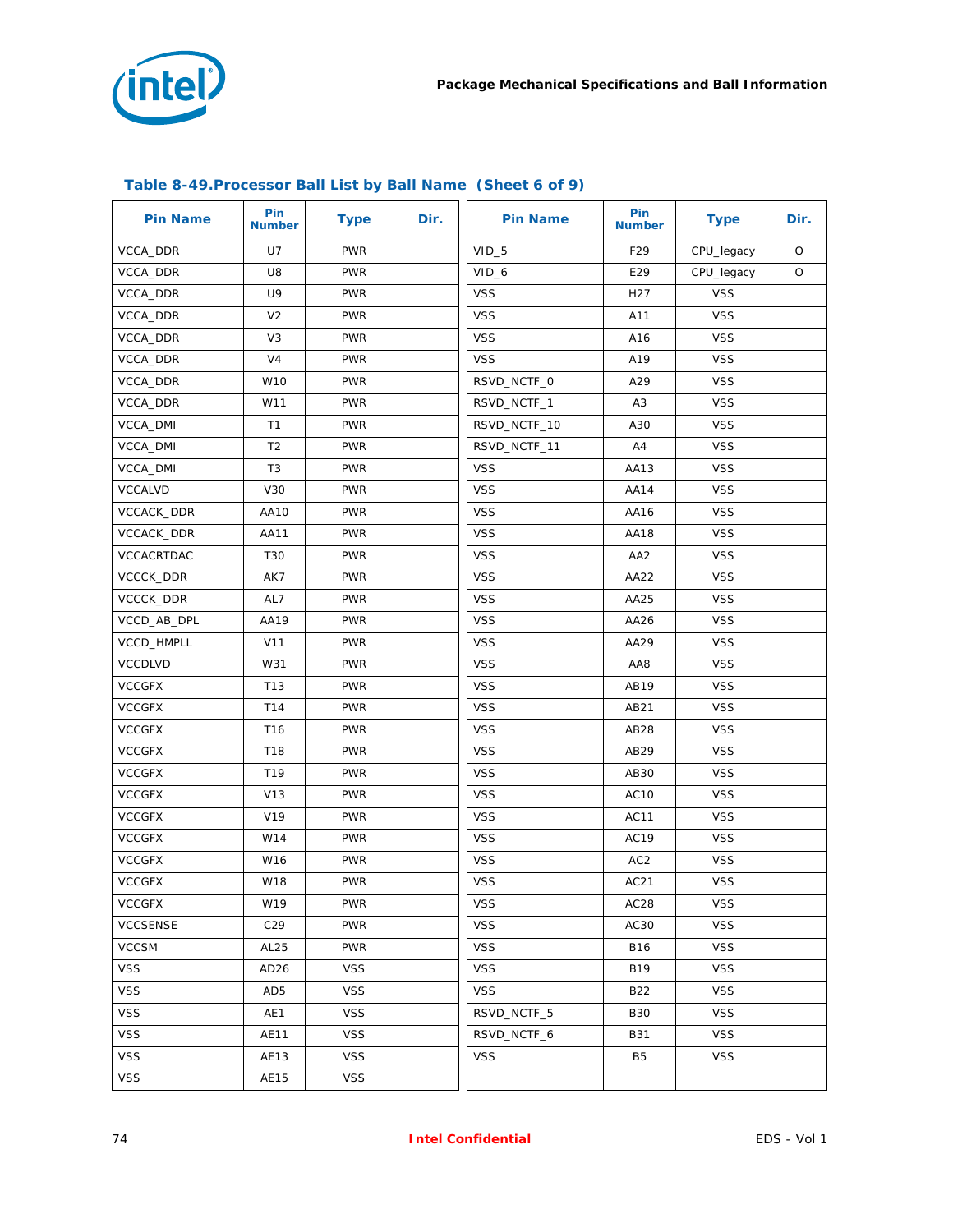

| <b>Pin Name</b> | Pin<br><b>Number</b> | <b>Type</b> | Dir. | <b>Pin Name</b> | Pin<br><b>Number</b> | <b>Type</b> | Dir. |
|-----------------|----------------------|-------------|------|-----------------|----------------------|-------------|------|
| <b>VSS</b>      | AE17                 | <b>VSS</b>  |      | <b>VSS</b>      | B <sub>9</sub>       | <b>VSS</b>  |      |
| <b>VSS</b>      | AE22                 | <b>VSS</b>  |      | RSVD_NCTF_7     | C1                   | <b>VSS</b>  |      |
| <b>VSS</b>      | AE31                 | <b>VSS</b>  |      | <b>VSS</b>      | C12                  | <b>VSS</b>  |      |
| <b>VSS</b>      | AF11                 | <b>VSS</b>  |      | <b>VSS</b>      | C <sub>21</sub>      | <b>VSS</b>  |      |
| <b>VSS</b>      | AF17                 | <b>VSS</b>  |      | <b>VSS</b>      | C <sub>22</sub>      | <b>VSS</b>  |      |
| <b>VSS</b>      | AF21                 | <b>VSS</b>  |      | <b>VSS</b>      | C <sub>25</sub>      | <b>VSS</b>  |      |
| <b>VSS</b>      | AF24                 | <b>VSS</b>  |      | RSVD_NCTF_8     | C31                  | <b>VSS</b>  |      |
| <b>VSS</b>      | AF28                 | <b>VSS</b>  |      | <b>VSS</b>      | D <sub>22</sub>      | <b>VSS</b>  |      |
| <b>VSS</b>      | AG10                 | <b>VSS</b>  |      | RSVD_NCTF_9     | E <sub>1</sub>       | <b>VSS</b>  |      |
| <b>VSS</b>      | AG3                  | <b>VSS</b>  |      | <b>VSS</b>      | E10                  | <b>VSS</b>  |      |
| <b>VSS</b>      | AH18                 | <b>VSS</b>  |      | <b>VSS</b>      | E19                  | <b>VSS</b>  |      |
| <b>VSS</b>      | AH23                 | <b>VSS</b>  |      | <b>VSS</b>      | E21                  | <b>VSS</b>  |      |
| <b>VSS</b>      | AH28                 | <b>VSS</b>  |      | <b>VSS</b>      | E25                  | <b>VSS</b>  |      |
| <b>VSS</b>      | AH4                  | <b>VSS</b>  |      | <b>VSS</b>      | E8                   | <b>VSS</b>  |      |
| <b>VSS</b>      | AH6                  | <b>VSS</b>  |      | <b>VSS</b>      | F17                  | <b>VSS</b>  |      |
| <b>VSS</b>      | AH <sub>8</sub>      | <b>VSS</b>  |      | <b>VSS</b>      | F19                  | <b>VSS</b>  |      |
| RSVD_NCTF_12    | AJ1                  | <b>VSS</b>  |      | <b>VSS</b>      | F24                  | <b>VSS</b>  |      |
| <b>VSS</b>      | AJ16                 | <b>VSS</b>  |      | <b>VSS</b>      | F28                  | <b>VSS</b>  |      |
| <b>VSS</b>      | AJ31                 | <b>VSS</b>  |      | <b>VSS</b>      | F4                   | <b>VSS</b>  |      |
| RSVD_NCTF_13    | AK1                  | <b>VSS</b>  |      | <b>VSS</b>      | G15                  | <b>VSS</b>  |      |
| RSVD_NCTF_14    | AK <sub>2</sub>      | <b>VSS</b>  |      | <b>VSS</b>      | G17                  | <b>VSS</b>  |      |
| <b>VSS</b>      | AK23                 | <b>VSS</b>  |      | <b>VSS</b>      | G22                  | <b>VSS</b>  |      |
| RSVD_NCTF_15    | AK30                 | <b>VSS</b>  |      | <b>VSS</b>      | G27                  | <b>VSS</b>  |      |
| RSVD_NCTF_16    | AK31                 | <b>VSS</b>  |      | <b>VSS</b>      | G31                  | <b>VSS</b>  |      |
| <b>VSS</b>      | AL13                 | <b>VSS</b>  |      | <b>VSS</b>      | H <sub>11</sub>      | <b>VSS</b>  |      |
| <b>VSS</b>      | AL19                 | <b>VSS</b>  |      | <b>VSS</b>      | H15                  | <b>VSS</b>  |      |
| RSVD_NCTF_17    | AL <sub>2</sub>      | <b>VSS</b>  |      | <b>VSS</b>      | H <sub>2</sub>       | <b>VSS</b>  |      |
| <b>VSS</b>      | AL <sub>23</sub>     | <b>VSS</b>  |      | <b>VSS</b>      | H <sub>21</sub>      | <b>VSS</b>  |      |
| RSVD_NCTF_2     | AL29                 | <b>VSS</b>  |      | <b>VSS</b>      | H <sub>25</sub>      | <b>VSS</b>  |      |
| RSVD_NCTF_3     | AL3                  | <b>VSS</b>  |      | <b>VSS</b>      | H <sub>8</sub>       | <b>VSS</b>  |      |
| RSVD_NCTF_4     | AL30                 | <b>VSS</b>  |      | <b>VSS</b>      | J11                  | <b>VSS</b>  |      |
| <b>VSS</b>      | AL9                  | <b>VSS</b>  |      | <b>VSS</b>      | J13                  | <b>VSS</b>  |      |
| <b>VSS</b>      | <b>B13</b>           | <b>VSS</b>  |      | <b>VSS</b>      | J15                  | <b>VSS</b>  |      |
| <b>VSS</b>      | J4                   | <b>VSS</b>  |      | <b>VSS</b>      | T11                  | <b>VSS</b>  |      |
| <b>VSS</b>      | K11                  | <b>VSS</b>  |      | <b>VSS</b>      | U22                  | <b>VSS</b>  |      |
| <b>VSS</b>      | K13                  | <b>VSS</b>  |      | <b>VSS</b>      | U23                  | <b>VSS</b>  |      |
| <b>VSS</b>      | K19                  | <b>VSS</b>  |      | <b>VSS</b>      | U24                  | <b>VSS</b>  |      |
| <b>VSS</b>      | K26                  | <b>VSS</b>  |      | <b>VSS</b>      | U27                  | <b>VSS</b>  |      |
|                 |                      |             |      |                 |                      |             |      |

### **Table 8-49.Processor Ball List by Ball Name (Sheet 7 of 9)**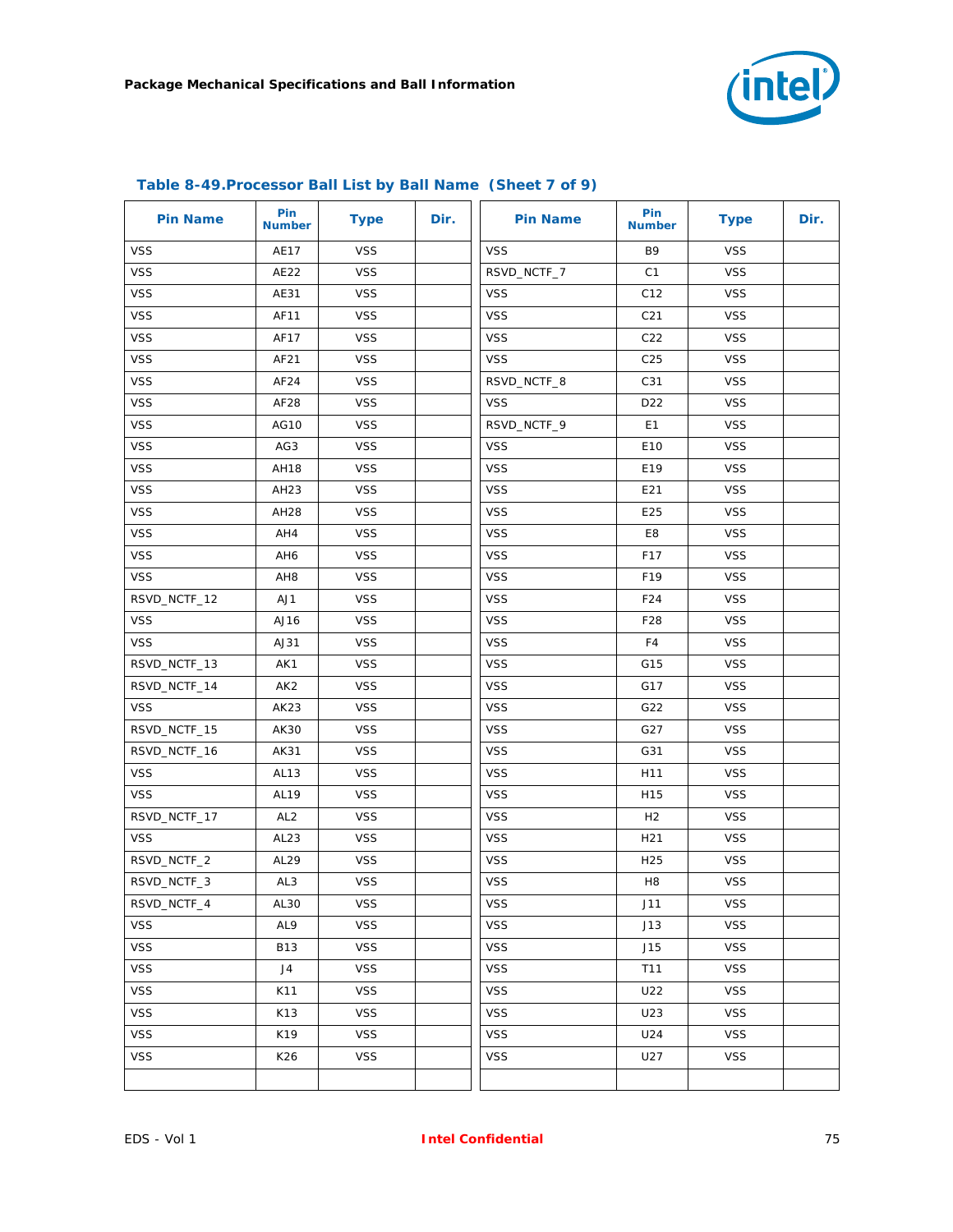

| <b>Pin Name</b> | Pin<br><b>Number</b> | <b>Type</b> | Dir.         | <b>Pin Name</b> | Pin<br><b>Number</b> | <b>Type</b> | Dir.         |
|-----------------|----------------------|-------------|--------------|-----------------|----------------------|-------------|--------------|
| <b>VSS</b>      | K27                  | <b>VSS</b>  |              | <b>VSS</b>      | V14                  | <b>VSS</b>  |              |
| <b>VSS</b>      | K28                  | <b>VSS</b>  |              | <b>VSS</b>      | V16                  | <b>VSS</b>  |              |
| <b>VSS</b>      | K30                  | <b>VSS</b>  |              | <b>VSS</b>      | V18                  | <b>VSS</b>  |              |
| <b>VSS</b>      | K4                   | <b>VSS</b>  |              | <b>VSS</b>      | V28                  | <b>VSS</b>  |              |
| <b>VSS</b>      | K8                   | <b>VSS</b>  |              | <b>VSS</b>      | V29                  | <b>VSS</b>  |              |
| <b>VSS</b>      | L1                   | <b>VSS</b>  |              | <b>VSS</b>      | W13                  | <b>VSS</b>  |              |
| <b>VSS</b>      | L <sub>13</sub>      | <b>VSS</b>  |              | <b>VSS</b>      | W <sub>2</sub>       | <b>VSS</b>  |              |
| <b>VSS</b>      | L18                  | <b>VSS</b>  |              | <b>VSS</b>      | W23                  | <b>VSS</b>  |              |
| <b>VSS</b>      | L22                  | <b>VSS</b>  |              | <b>VSS</b>      | W25                  | <b>VSS</b>  |              |
| <b>VSS</b>      | L24                  | <b>VSS</b>  |              | <b>VSS</b>      | W26                  | <b>VSS</b>  |              |
| <b>VSS</b>      | L25                  | <b>VSS</b>  |              | <b>VSS</b>      | W28                  | <b>VSS</b>  |              |
| <b>VSS</b>      | L <sub>29</sub>      | <b>VSS</b>  |              | <b>VSS</b>      | W30                  | <b>VSS</b>  |              |
| VSS             | M28                  | <b>VSS</b>  |              | <b>VSS</b>      | W4                   | <b>VSS</b>  |              |
| <b>VSS</b>      | M3                   | <b>VSS</b>  |              | <b>VSS</b>      | W <sub>5</sub>       | <b>VSS</b>  |              |
| <b>VSS</b>      | N <sub>1</sub>       | <b>VSS</b>  |              | <b>VSS</b>      | W6                   | <b>VSS</b>  |              |
| <b>VSS</b>      | N <sub>13</sub>      | <b>VSS</b>  |              | <b>VSS</b>      | W7                   | <b>VSS</b>  |              |
| <b>VSS</b>      | N18                  | <b>VSS</b>  |              | <b>VSS</b>      | Y28                  | <b>VSS</b>  |              |
| <b>VSS</b>      | N24                  | <b>VSS</b>  |              | <b>VSS</b>      | Y3                   | <b>VSS</b>  |              |
| VSS             | N <sub>25</sub>      | <b>VSS</b>  |              | <b>VSS</b>      | Y4                   | <b>VSS</b>  |              |
| <b>VSS</b>      | N28                  | <b>VSS</b>  |              | <b>VSS</b>      | T <sub>29</sub>      | <b>VSS</b>  |              |
| <b>VSS</b>      | N4                   | <b>VSS</b>  |              | VSSSENSE        | B29                  | <b>PWR</b>  |              |
| <b>VSS</b>      | N <sub>5</sub>       | <b>VSS</b>  |              | XDP_RSVD_8      | A9                   | <b>XDP</b>  | 1/O          |
| <b>VSS</b>      | N <sub>8</sub>       | <b>VSS</b>  |              | XDP_RSVD_9      | D <sub>9</sub>       | <b>XDP</b>  | I/O          |
| <b>VSS</b>      | P13                  | <b>VSS</b>  |              | XDP_RSVD_10     | C8                   | <b>XDP</b>  | 1/O          |
| VSS             | P14                  | <b>VSS</b>  |              | XDP_RSVD_11     | B8                   | <b>XDP</b>  | $\mathbf{I}$ |
| <b>VSS</b>      | P16                  | <b>VSS</b>  |              | XDP_RSVD_12     | C10                  | <b>XDP</b>  | 1/O          |
| <b>VSS</b>      | P18                  | <b>VSS</b>  |              | XDP_RSVD_13     | D <sub>10</sub>      | <b>XDP</b>  | 1/O          |
| <b>VSS</b>      | P19                  | <b>VSS</b>  |              | XDP_RSVD_14     | <b>B11</b>           | <b>XDP</b>  | 1/O          |
| <b>VSS</b>      | P21                  | <b>VSS</b>  |              | XDP_RSVD_15     | <b>B10</b>           | <b>XDP</b>  | 1/O          |
| <b>VSS</b>      | P3                   | <b>VSS</b>  |              | XDP_RSVD_16     | <b>B12</b>           | <b>XDP</b>  | I/O          |
| <b>VSS</b>      | P4                   | <b>VSS</b>  |              | XDP_RSVD_17     | C11                  | <b>XDP</b>  | $\mathbf{I}$ |
| <b>VSS</b>      | R <sub>25</sub>      | <b>VSS</b>  |              | XDP_RSVD_0      | D12                  | XDP         | $\mathbf{I}$ |
| <b>VSS</b>      | R7                   | <b>VSS</b>  |              | XDP_RSVD_1      | A7                   | XDP         | $\mathbf{I}$ |
| <b>VSS</b>      | R8                   | <b>VSS</b>  |              | XDP_RSVD_2      | D6                   | XDP         | $\mathbf{I}$ |
| XDP_RSVD_3      | C <sub>5</sub>       | XDP         | $\mathbf{I}$ | DDR A DQ 26     | AK6                  | MEM_AD      | 1/O          |
| XDP_RSVD_4      | C7                   | <b>XDP</b>  | $\mathbf{I}$ | DDR_A_DQ_27     | AJ7                  | MEM_AD      | I/O          |
| XDP_RSVD_5      | C6                   | XDP         | $\mathbf{I}$ |                 |                      |             |              |
|                 |                      |             |              |                 |                      |             |              |

## **Table 8-49.Processor Ball List by Ball Name (Sheet 8 of 9)**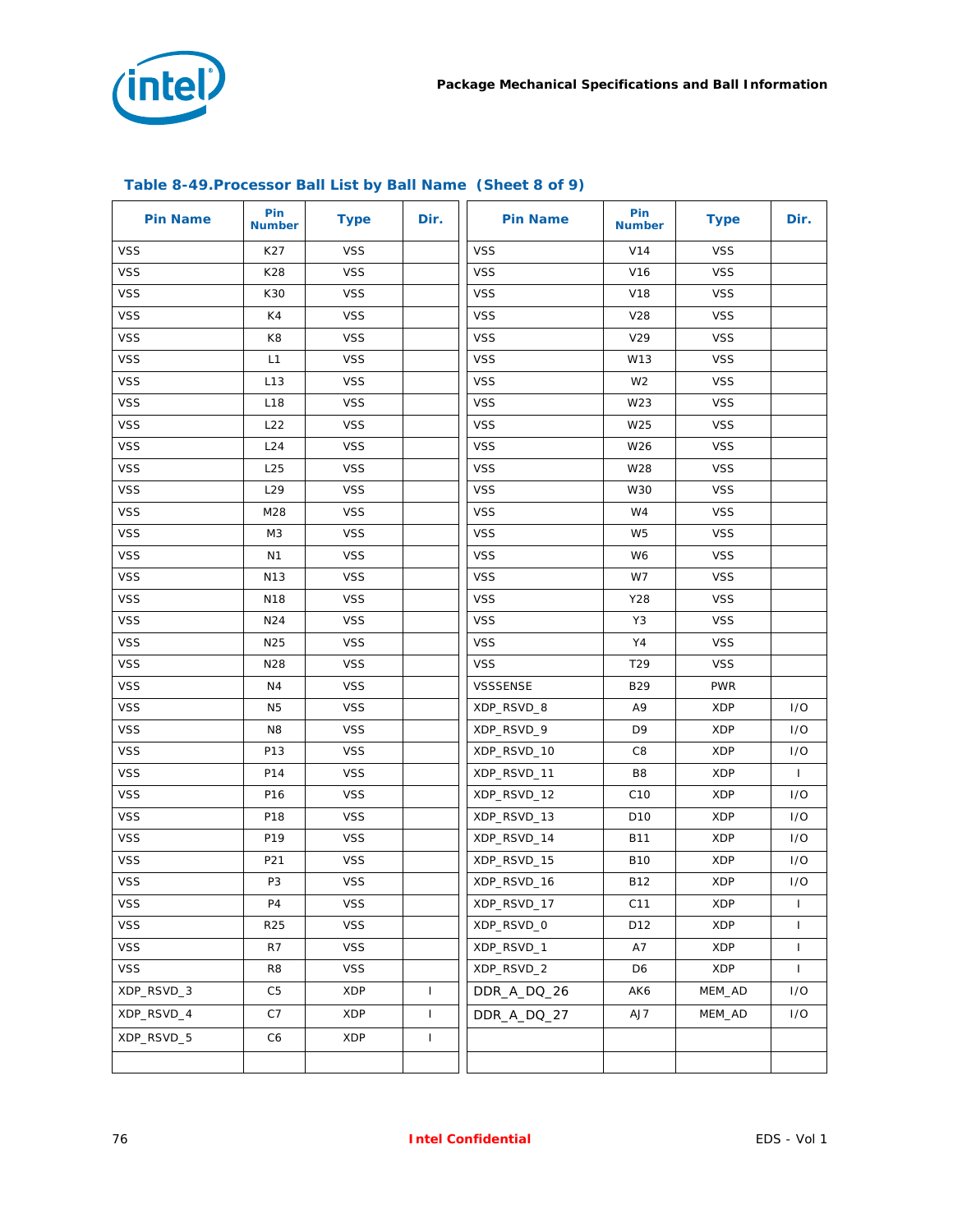

| <b>Pin Name</b> | <b>Pin</b><br><b>Number</b> | <b>Type</b> | Dir. | <b>Pin Name</b> | <b>Pin</b><br><b>Number</b> | <b>Type</b> | Dir. |
|-----------------|-----------------------------|-------------|------|-----------------|-----------------------------|-------------|------|
| XDP RSVD 6      | D <sub>8</sub>              | XDP         |      |                 |                             |             |      |
| XDP RSVD 7      | B7                          | XDP         | 1/O  |                 |                             |             |      |
| RSVD 3          | P <sub>2</sub>              |             |      |                 |                             |             |      |
| RSVD 1          | AK29                        | <b>VSS</b>  |      |                 |                             |             |      |

## **Table 8-49.Processor Ball List by Ball Name (Sheet 9 of 9)**

§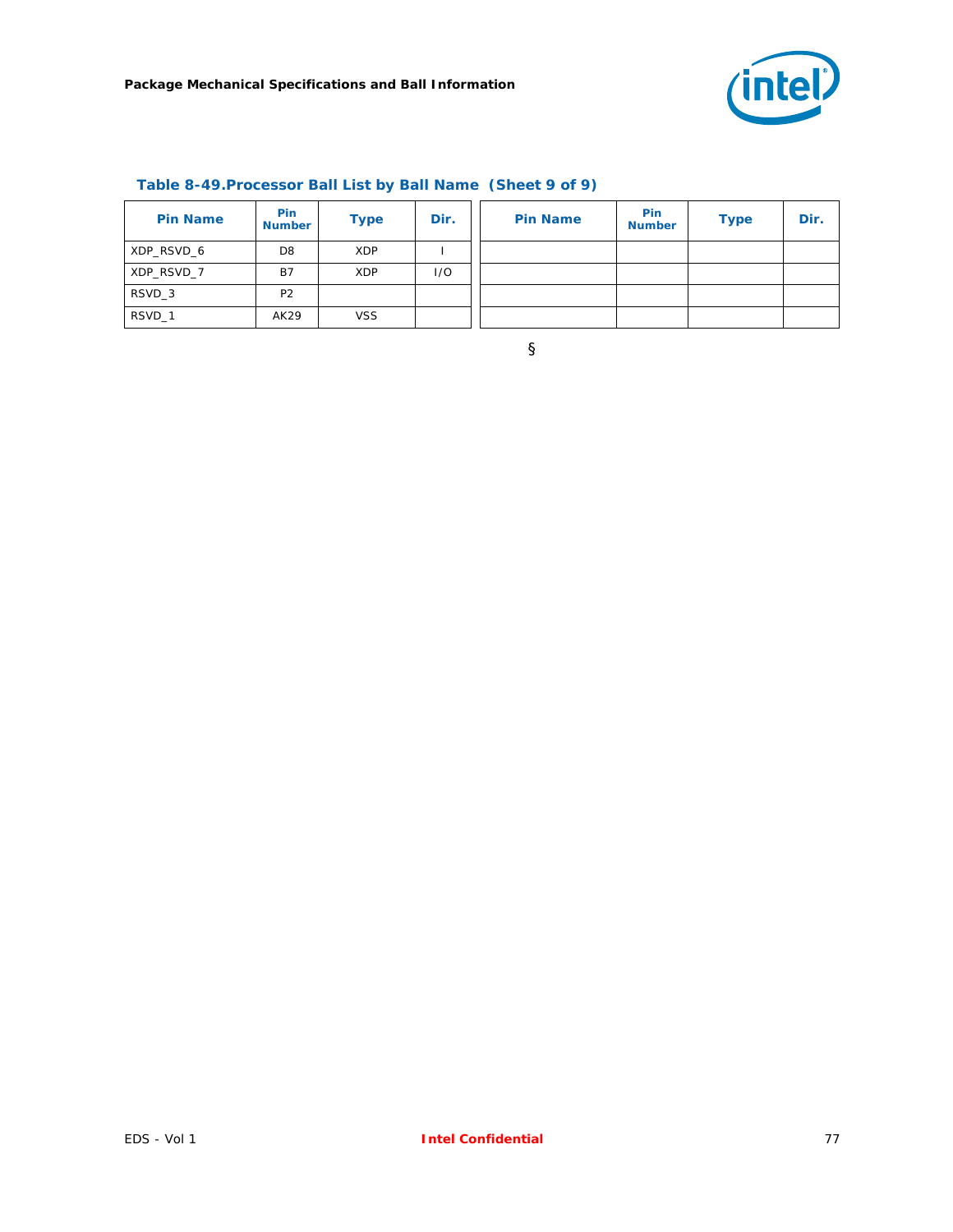*Debug Tool Specifications*



# *9 Debug Tool Specifications*

The ITP-XDP debug port connector is the recommended debug port for platforms using Intel Atom Processor D400 and D500 Series. Refer to the appropriate Debug Port Design Guide and Platform Design Guide for more detailed information regarding debug tools specifications. Contact your Intel representative for more information.

§